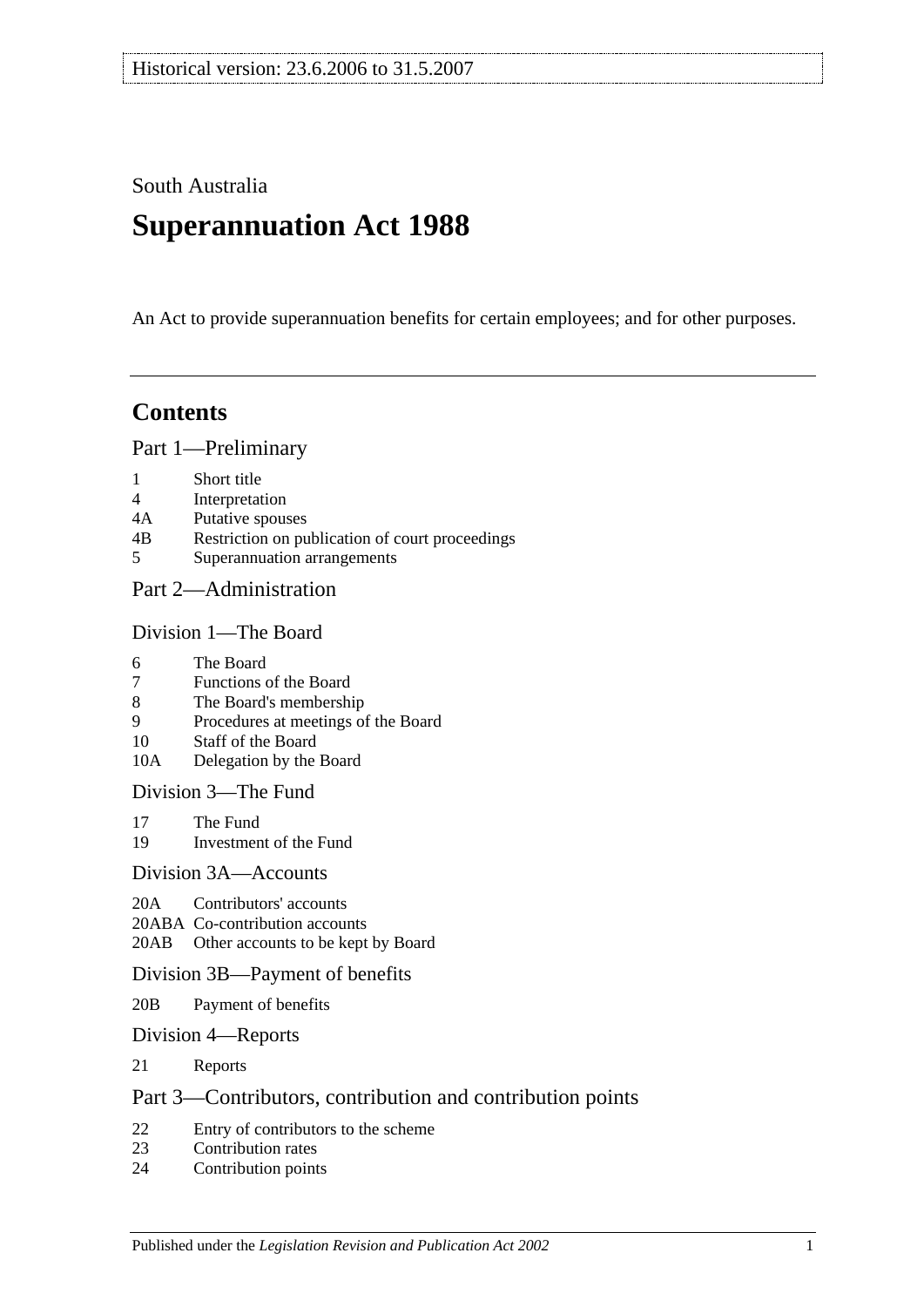25 [Attribution of additional contribution points and contribution months](#page-29-0)

#### [Part 4—Superannuation benefits—new scheme contributors](#page-30-0)

- 26 [Application of this Part](#page-30-1)
- 27 [Retirement](#page-30-2)
- 28 [Resignation and preservation of benefits](#page-31-0)
- 28A [Resignation pursuant to a voluntary separation package](#page-34-0)
- 28B [Outplaced employees—55 and over](#page-35-0)
- 28C [Outplaced employees under 55](#page-36-0)
- 29 [Retrenchment](#page-36-1)
- 30 [Disability pension](#page-37-0)
- 30A [Rehabilitation etc of disability pensioner](#page-38-0)
- 31 [Termination of employment on invalidity](#page-39-0)
- 32 [Death of contributor](#page-42-0)
- 32A [PSESS benefit](#page-47-0)
- 32B [Commutation to pay deferred superannuation contributions surcharge—contributor](#page-48-0)
- 32C [Commutation to pay deferred superannuation contributions surcharge following death of](#page-49-0)  [contributor](#page-49-0)
- 32D [Withheld amount](#page-51-0)

## [Part 5—Superannuation benefits—old scheme contributors](#page-52-0)

#### [Division 1—Pension benefits](#page-52-1)

- 33 [Application of this Part](#page-52-2)
- 34 [Retirement](#page-52-3)
- 35 [Retrenchment](#page-54-0)
- 36 [Temporary disability pension](#page-56-0)
- 36A [Rehabilitation etc of disability pensioner](#page-58-0)
- 37 [Invalidity](#page-58-1)
- 38 [Death of contributor](#page-61-0)
- 39 [Resignation and preservation of benefits](#page-65-0)
- 39A [Resignation or retirement pursuant to a voluntary separation package](#page-71-0)
- 39B [Outplaced employees—55 and over](#page-73-0)
- 39C [Outplaced employees under 55](#page-74-0)

#### [Division 2—General](#page-74-1)

- 40 [Commutation of pension](#page-74-2)<br>40A Commutation to pay defe
- [Commutation to pay deferred superannuation contributions surcharge](#page-75-0)
- 41 [Medical examination etc of invalid pensioner](#page-76-0)
- 42 [Suspension of pension if pensioner declines appropriate employment](#page-76-1)
- 42A [Offer of lump sum to certain invalid pensioners](#page-77-0)
- 43 [Notional extension of period of employment](#page-77-1)
- 43A [Proportion of pension etc to be charged against contribution account etc](#page-78-0)
- 43AA [Closure of contribution accounts](#page-78-1)

## [Part 5A—Family Law Act provisions](#page-80-0)

#### [Division 1—Preliminary](#page-80-1)

- 43AB [Purpose of Part](#page-80-2)
- 43AC [Interpretation](#page-80-3)
- 43AD [Value of superannuation interest](#page-81-0)
- 43AE [Board to comply with Commonwealth requirements](#page-81-1)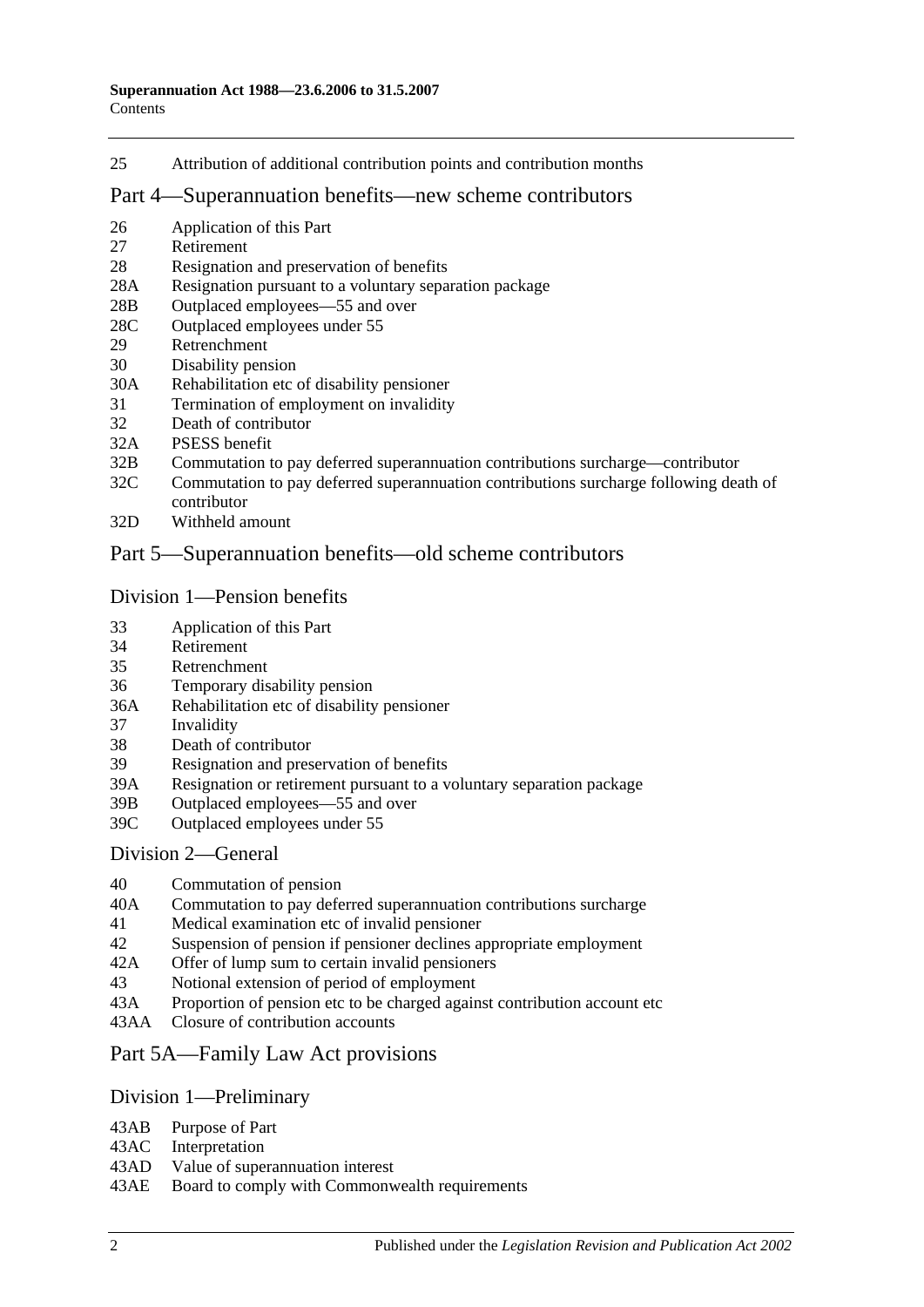- 43AF [Reduction in member's entitlement](#page-81-2)
- 43AG [Benefit not payable to spouse on death of contributor if split has occurred](#page-82-0)

## [Division 2—New scheme contributors](#page-82-1)

- 43AH [Application of Division](#page-82-2)<br>43AI Accrued benefit multiple
- [Accrued benefit multiple](#page-82-3)
- 43AJ [Non-member spouse's entitlement](#page-83-0)

#### [Division 3—Old scheme contributors](#page-83-1)

- 43AK [Application of Division](#page-83-2)
- 43AL [Accrued benefit multiple](#page-83-3)
- 43AM [Non-member spouse's entitlement](#page-84-0)
- 43AN [Non-member spouse's entitlement where pension is in growth phase](#page-84-1)
- 43AO [Non-member spouse's entitlement where pension is in payment phase](#page-84-2)
- 43AP [Payment of non-member spouse's entitlement](#page-86-0)

#### [Division 4—Fees](#page-86-1)

[43AQ](#page-86-2) Fees

#### [Part 6—Miscellaneous](#page-88-0)

- 43B [Exclusion of benefits under awards etc](#page-88-1)
- 44 [Review of the Board's decisions](#page-88-2)
- 45 [Effect of workers compensation etc on pension](#page-88-3)
- 46 [Division of benefit where deceased contributor is survived by lawful and putative spouses](#page-90-0)
- 47 [Adjustment of pensions](#page-91-0)
- 47A [Subsequent roll over of benefits to another fund or scheme](#page-92-0)
- 47B [Roll over of benefits from](#page-92-1) another fund or scheme
- 48 [Repayment of contribution account balance and minimum benefits](#page-92-2)<br>49 Special provision for payment in case of infancy or death
- [Special provision for payment in case of infancy or death](#page-93-0)
- 50 [Pension not to be assignable](#page-93-1)
- 51 [Liabilities may be set off against benefits](#page-94-0)
- 51A [Method of making contributions](#page-94-1)
- 52 [Annuities](#page-94-2)
- 53 Continuation of the [Voluntary Savings Account](#page-94-3)
- 54 [Power to obtain information](#page-94-4)
- 55 [Confidentiality](#page-95-0)
- 56 [Resolution of difficulties](#page-96-0)
- 57 [Summary offences](#page-96-1)
- 58 [Pensions payable in foreign currency](#page-96-2)
- 58A [Rounding off of contributions and benefits](#page-97-0)
- 59 [Regulations](#page-97-1)

#### [Schedule 1—Transitional provisions](#page-98-0)

- 1 [Continuity of contributor status](#page-98-1)<br>2 Contributions by old scheme and
- 2 [Contributions by old scheme and certain new scheme contributors](#page-98-2)
- 3 [Starting balance of contribution account of old scheme contributors](#page-99-0)
- 3A [Starting balance for certain new scheme contributors](#page-99-1)
- 4 [Special provision as to contribution period of certain contributors](#page-99-2)
- 5 [Superannuation points carried over by old scheme contributors](#page-100-0)
- 6 [Special provisions for contributors to the Provident Account](#page-101-0)
- 7 [Limited benefit contributors](#page-102-0)
- 8 [Preservation of excess unit addition](#page-103-0)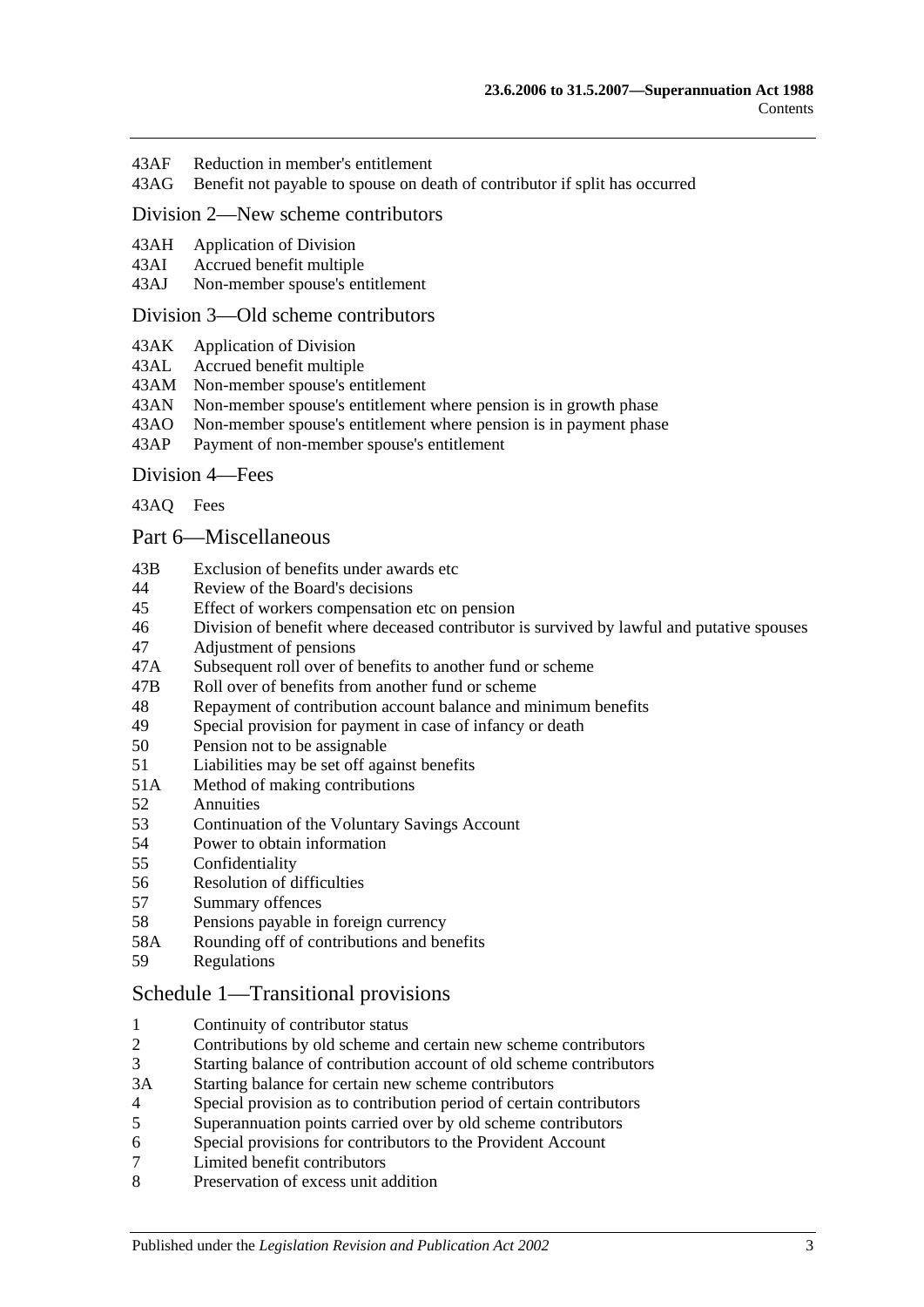- [Neglected unit and fund share reduction](#page-103-1)
- [Pensions that commenced under previous enactments](#page-103-2)
- [Abolition of Provident Account, and Retirement Benefit Account](#page-104-0)
- [Continuation of superannuation arrangements](#page-104-1)
- [Continuation of membership of elected members of the Board](#page-104-2)
- [Retrospective operation of preservation rights](#page-104-3)
- [Benefits under Parts 4](#page-104-4) and [5](#page-104-4)
- 15A [Early retirement benefit for certain contributors](#page-105-0)
- [Transference from old scheme to new scheme](#page-106-0)
- [Payment of contributions while on leave without pay](#page-107-0)
- [Repeal of contribution rate](#page-107-1)
- [Operation of sections](#page-108-0) 28(1f) and [39\(1db\)](#page-108-0)
- [Election on retrenchment under section](#page-108-1) 29
- Operation of amendments made by *[Statutes Amendment \(Equal Superannuation](#page-108-2)  [Entitlements for Same Sex Couples\) Act 2003](#page-108-2)*

[Schedule 1A—Provisions relating to other public sector superannuation](#page-108-3)  [schemes](#page-108-3)

[Schedule 1B—Transfer of certain members of the Electricity Industry](#page-109-0)  [Superannuation Scheme to the State Scheme](#page-109-0)

#### Part 1—Preliminary

[Interpretation](#page-109-1)

## Part 2—Transfer of members

- [Transfer of existing pensioners before the relevant day](#page-110-0)<br>3 Transfer of existing and future pensioners after the rele
- [Transfer of existing and future pensioners after the relevant day](#page-111-0)
- [Transfer of persons entitled to preserved benefits](#page-113-0)<br>5 Transfer of certain other persons
- [Transfer of certain other persons](#page-115-0)

#### Part 3—General

- [Employer contributions](#page-117-0)
- **[Notices](#page-117-1)**
- [Cessation of entitlements under the Electricity Industry Superannuation Scheme](#page-117-2)
- [Power to obtain information](#page-117-3)
- Transfer effective despite *[Electricity Corporations Act](#page-117-4) 1994*
- [Regulations may be made for transitional purposes](#page-117-5)

## [Schedule 2](#page-118-0)

## [Schedule 3—Administered schemes](#page-122-0)

#### Part 1—Interpretation

[Interpretation](#page-122-1)

#### Part 2—Management of schemes

- [Application of Schedule to schemes](#page-123-0)
- [Arrangements as to trust deed and rules](#page-124-0)
- [Arrangements as to assets](#page-125-0)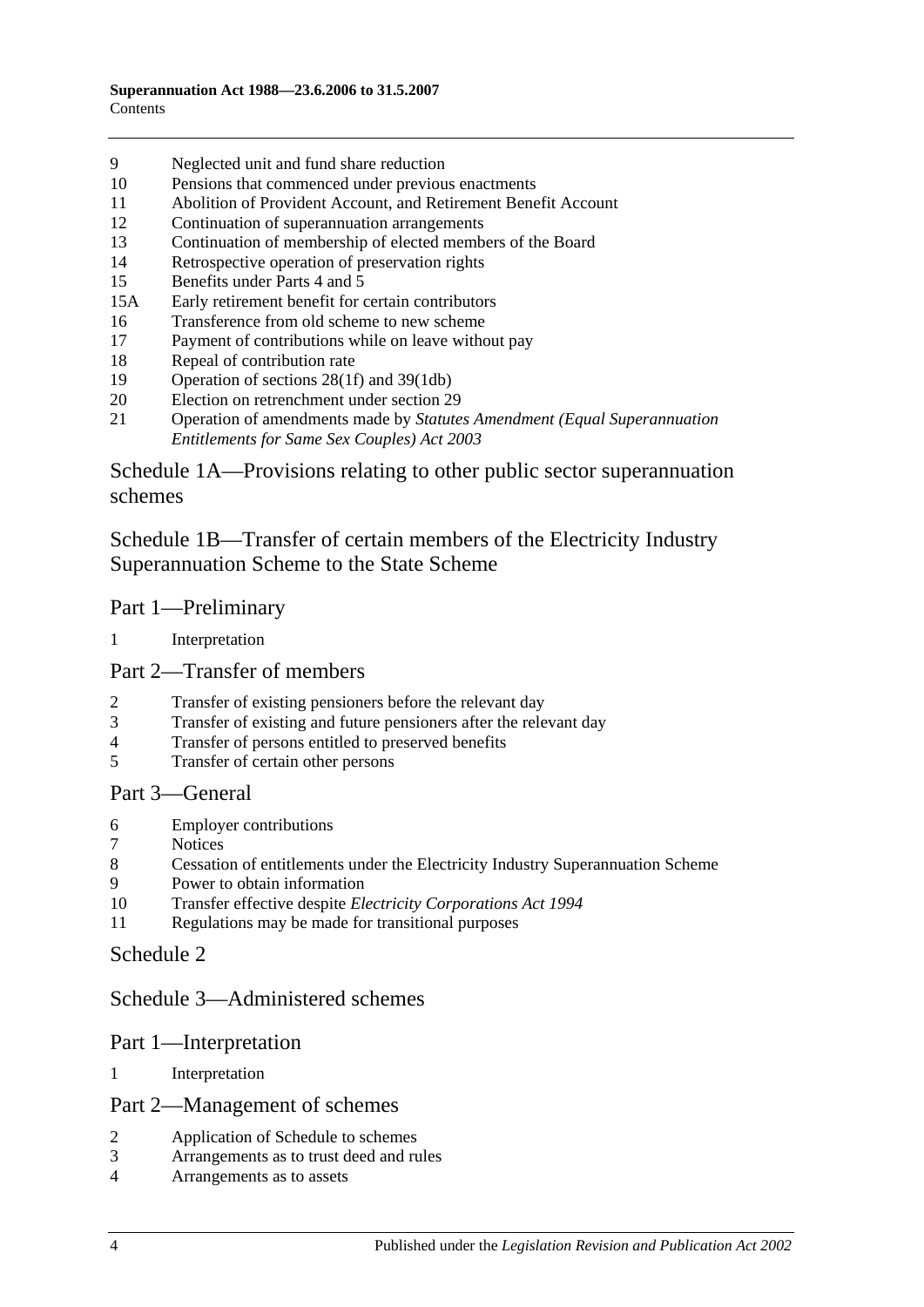# Part 3—Establishment of funds and contribution accounts

#### Division 1—Establishment of funds

- 5 [Establishment of funds](#page-125-1)
- 6 [Division of funds into distinct parts](#page-126-0)

#### Division 2—Contribution accounts

7 [Contribution accounts](#page-126-1)

## Part 4—Miscellaneous

- 8 [Insurance arrangements](#page-127-0)<br>9 Accounts and audit
- [Accounts and audit](#page-127-1)
- 10 [Reports](#page-128-0)
- 11 [Fees](#page-128-1)
- 12 [Cessation of scheme](#page-129-0)
- 13 [Stamp duty](#page-129-1)<br>14 Transitional
- [Transitional provisions](#page-129-2)

## [Legislative history](#page-130-0)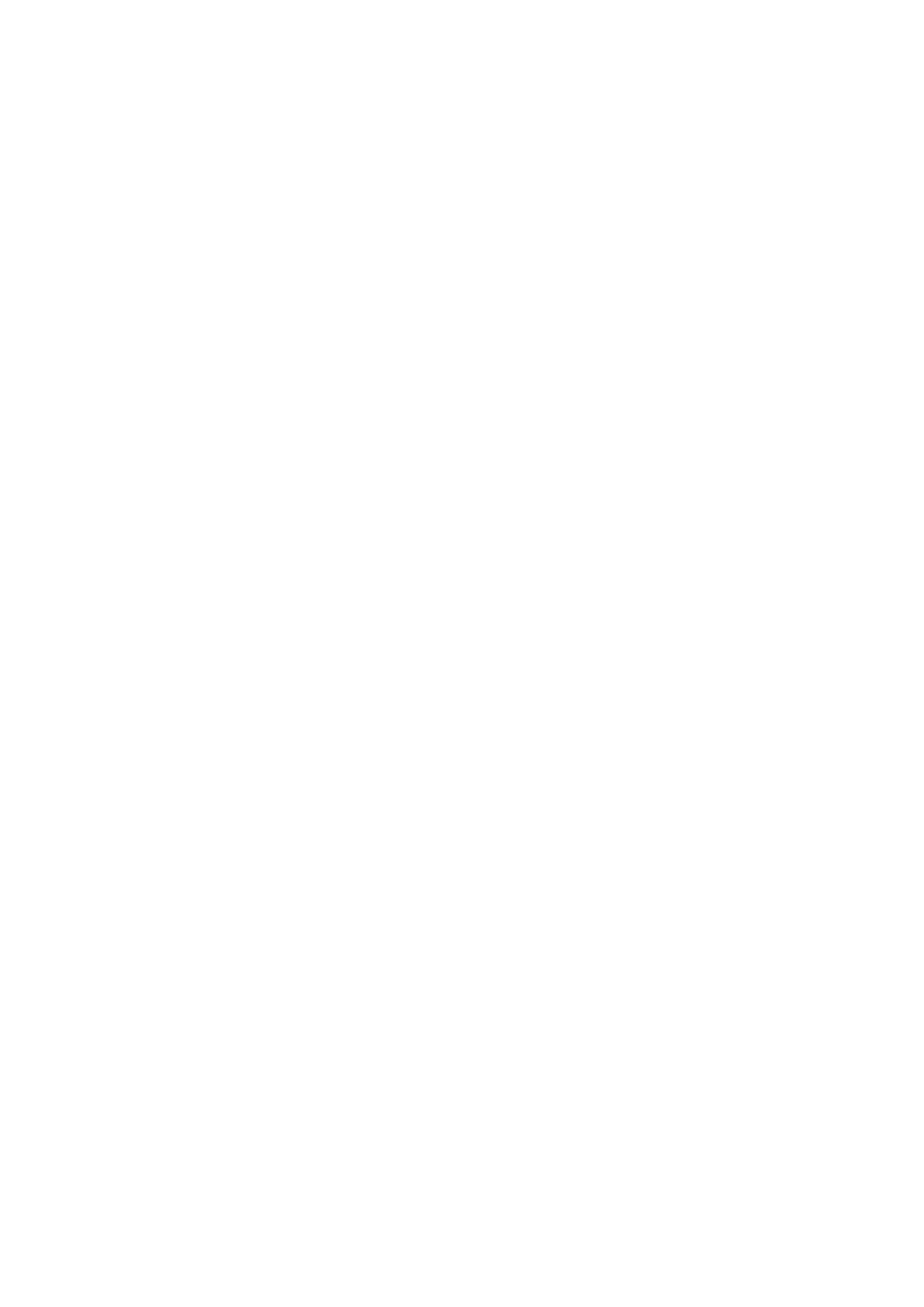## <span id="page-6-0"></span>**The Parliament of South Australia enacts as follows:**

# **Part 1—Preliminary**

## <span id="page-6-1"></span>**1—Short title**

This Act may be cited as the *Superannuation Act 1988*.

## <span id="page-6-3"></span><span id="page-6-2"></span>**4—Interpretation**

(1) In this Act, unless the contrary intention appears—

*active contributor* means a contributor who is contributing to the Fund;

*actual or attributed salary*—see [subsections](#page-11-0) (3) and [\(4\);](#page-11-1)

*actuary* means a Fellow or Accredited Member of the Institute of Actuaries of Australia;

*adjusted salary* in relation to a contributor as at a particular time means—

- (a) where the contributor has been employed on a full-time basis throughout his or her contribution period—the contributor's actual or attributed salary as at that time;
- (b) where the contributor has been employed on a part-time or casual basis over the whole or any part of his or her contribution period—the contributor's actual or attributed salary as at that time reduced to reflect the extent of the contributor's employment over the contribution period expressed as a proportion of full-time employment;

*age of retirement* means—

- (a) in relation to an old scheme contributor for whom 55 years was the age of retirement under the repealed Act—55 years;
- (b) in all other cases—60 years;

*the Board* means the South Australian Superannuation Board;

*co-contribution* means a payment made to the Board in respect of a person by the Commissioner of Taxation pursuant to the requirements of the *Superannuation (Government Co-contribution for Low Income Earners) Act 2003* of the Commonwealth;

*co-contribution account* means an account established and maintained by the Board as a co-contribution account in accordance with the requirements of this Act;

*the Commonwealth Act* means the *Superannuation Guarantee (Administration) Act 1992* of the Commonwealth;

*the Consumer Price Index* means the Consumer Price Index (All groups index for Adelaide);

*contracting out agreement* means an agreement between a Minister or other agent or instrumentality of the Crown and another person or persons—

(a) under which—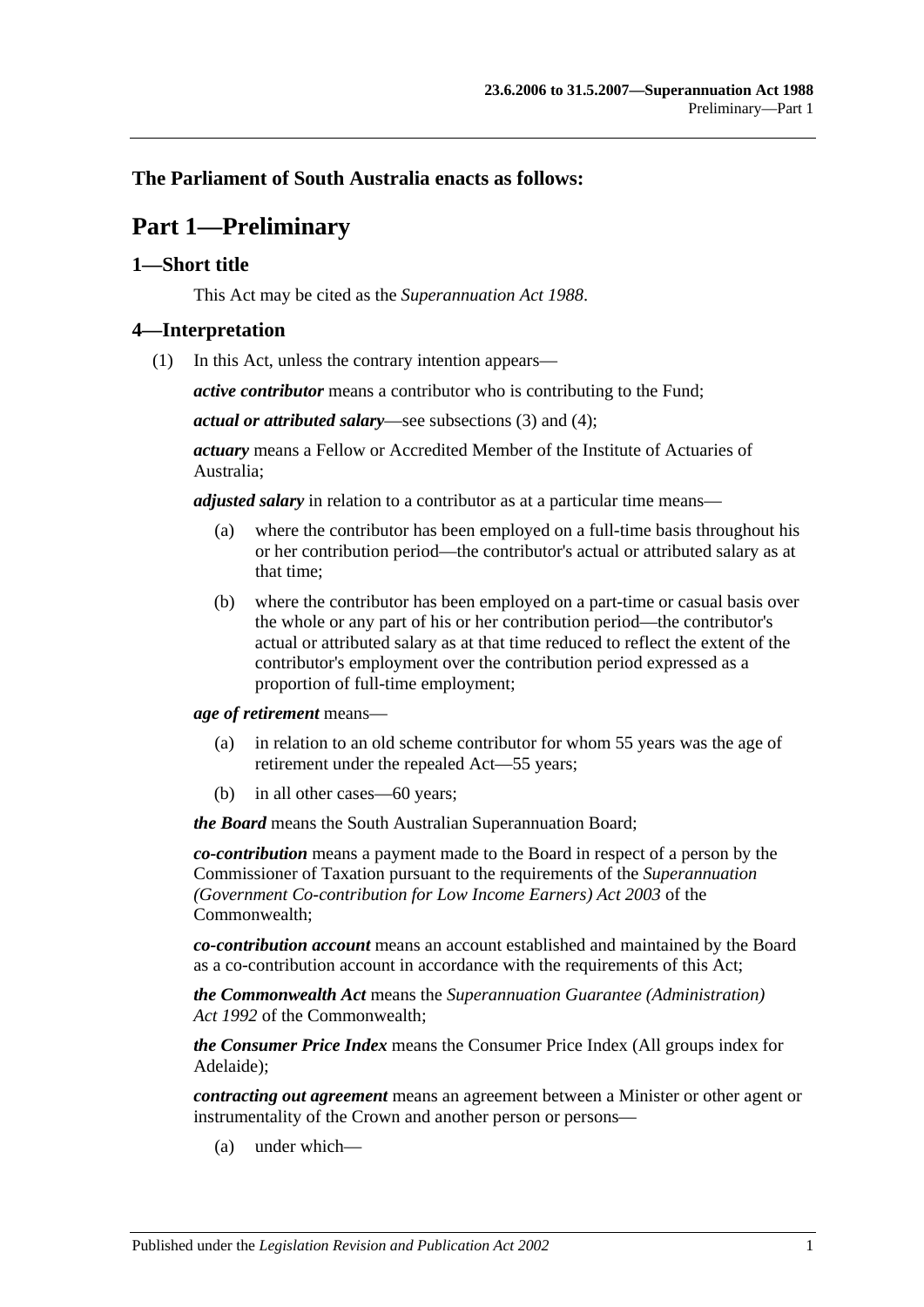- (i) a function previously undertaken by the Crown is to be undertaken by the private sector; or
- (ii) a service previously provided by the Crown to the public, or to a section of the public or to the Crown itself, is to be provided by the private sector; and
- (b) under which persons who had been public sector employees employed in undertaking that function or providing that service are offered employment in the private sector;

*contribution month—see [subsection](#page-10-0) (2a)*;

*contribution period* means—

- (a) in relation to an old scheme contributor—a period (including a period falling wholly or partly before the commencement of this Act) over which the contributor is (or was) an active contributor;
- (b) in relation to a new scheme contributor—a period over which the contributor is (or was) an active contributor;

*contributor* means a person accepted as a contributor (either under this Act or under an earlier Act) and includes such a person who has ceased making contributions unless his or her rights in relation to superannuation have been exhausted and no derivative rights exist in relation to that person under this Act (but does not include a person as a member of an administered scheme under [Schedule](#page-122-0) 3);

*deferred superannuation contributions surcharge* in relation to a contributor means the amount that the contributor is liable to pay the Commissioner of Taxation under section 15(6) of the Superannuation Contributions Tax Act;

*dependency* in relation to a child means any period for which the child is an eligible child;

*eligible child* in relation to a deceased contributor means a child—

- (a) who is—
	- (i) a child of the contributor; or
	- (ii) a child in relation to whom the contributor had assumed parental responsibilities and who was cared for and maintained, wholly or in part, by the contributor up to the date of the contributor's death; and
- (b) who is—
	- (i) under the age of 16 years; or
	- (ii) between the ages of 16 and 25 years and in full-time attendance at an educational institution recognised by the Board for the purposes of this definition;

*employee* means—

- (a) a statutory officer of the Crown (including a Magistrate but not a Judge);
- (b) a person—
	- (i) employed in the Public Service under the *[Government Management](http://www.legislation.sa.gov.au/index.aspx?action=legref&type=act&legtitle=Government%20Management%20and%20Employment%20Act%201985)  [and Employment Act](http://www.legislation.sa.gov.au/index.aspx?action=legref&type=act&legtitle=Government%20Management%20and%20Employment%20Act%201985) 1985*; or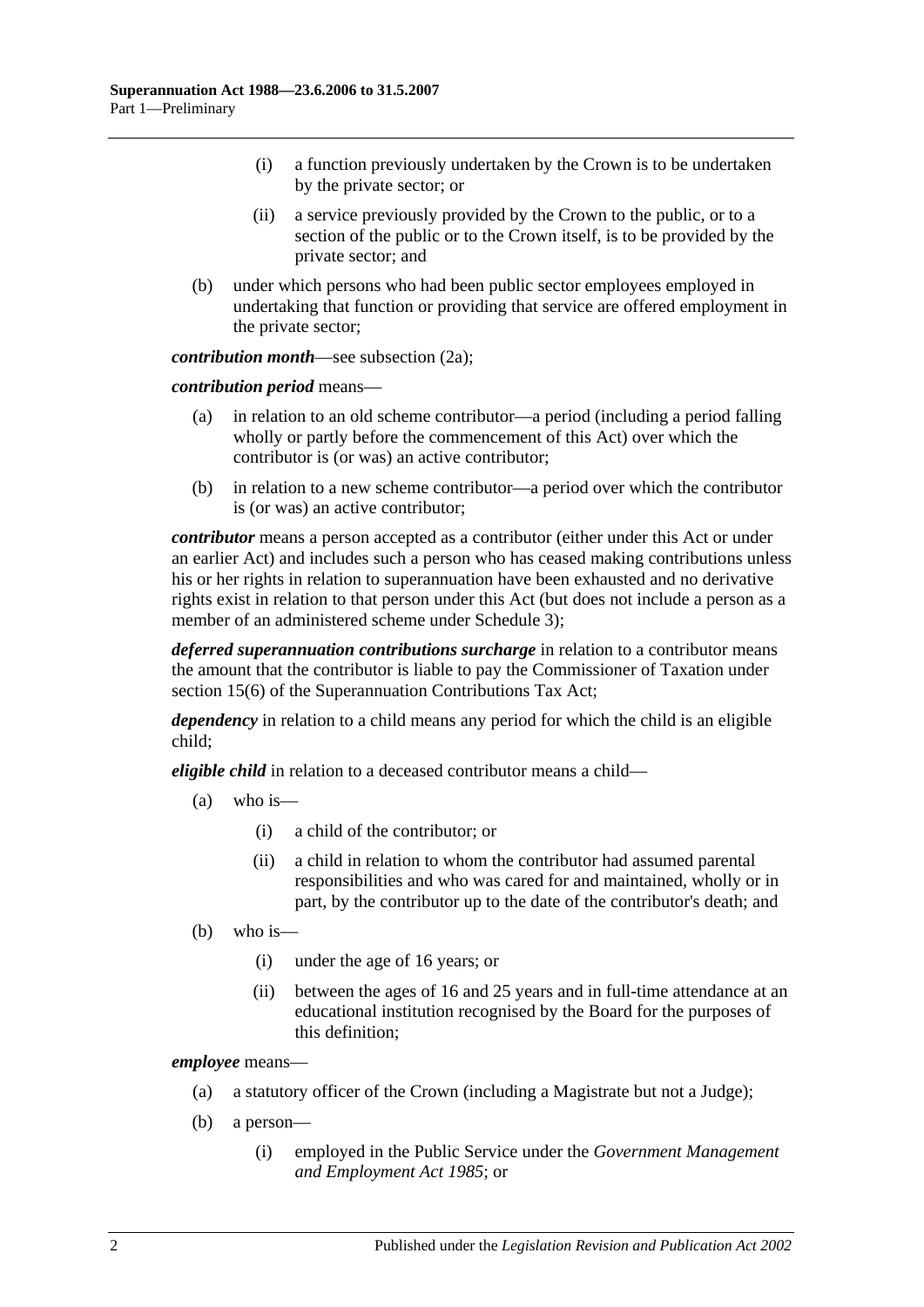- (ii) employed under the *[Education Act](http://www.legislation.sa.gov.au/index.aspx?action=legref&type=act&legtitle=Education%20Act%201972) 1972* or the *[Further Education](http://www.legislation.sa.gov.au/index.aspx?action=legref&type=act&legtitle=Further%20Education%20Act%201975)  Act [1975](http://www.legislation.sa.gov.au/index.aspx?action=legref&type=act&legtitle=Further%20Education%20Act%201975)*; or
- (iii) employed by—
	- TransAdelaide;
	- the Commissioner of Highways;
	- the South Australian Health Commission;
	- an employer with which the Board has entered into superannuation arrangements under this Act; or
- (iv) employed by a Minister, or the Chief Executive Officer of a Public Service administrative unit, on a weekly, daily or hourly basis; or
- (v) employed under the *[Parliament \(Joint Services\) Act](http://www.legislation.sa.gov.au/index.aspx?action=legref&type=act&legtitle=Parliament%20(Joint%20Services)%20Act%201985) 1985*; or
- (vi) employed to provide services to the House of Assembly or the Legislative Council and under the control of the Speaker or the President; or
- (vii) employed as a member of the Governor's staff; or
- (viii) employed in an office or position declared by regulation to be an office or position to which this Act extends;

*employing authority* in relation to an employee means—

- (a) the chief executive officer to whom the employee is answerable on matters relating to his or her employment;
- (b) if there is no such officer—the authority, body or person to whom the employee is answerable;

*entitlement day* means—

- (a) in relation to a contributor who becomes entitled to a pecuniary benefit under this Act—the day on which that entitlement arises;
- (b) in relation to a contributor whose employment is terminated by his or her death—the date of the contributor's death;

*the Fund* means the South Australian Superannuation Fund;

*invalid pension* means a pension payable on account of invalidity;

*invalidity* means physical or mental incapacity to carry out the duties of employment;

*month* means a period starting at the beginning of any day of one of the 12 named months and ending—

- (a) immediately before the beginning of the corresponding day of the next named month; or
- (b) if there is no such corresponding day, at the end of the next named month;

*new scheme contributor* means a person accepted as a contributor on or after 31 May, 1986 (but does not include any such person who is classified by the Board as an old scheme contributor);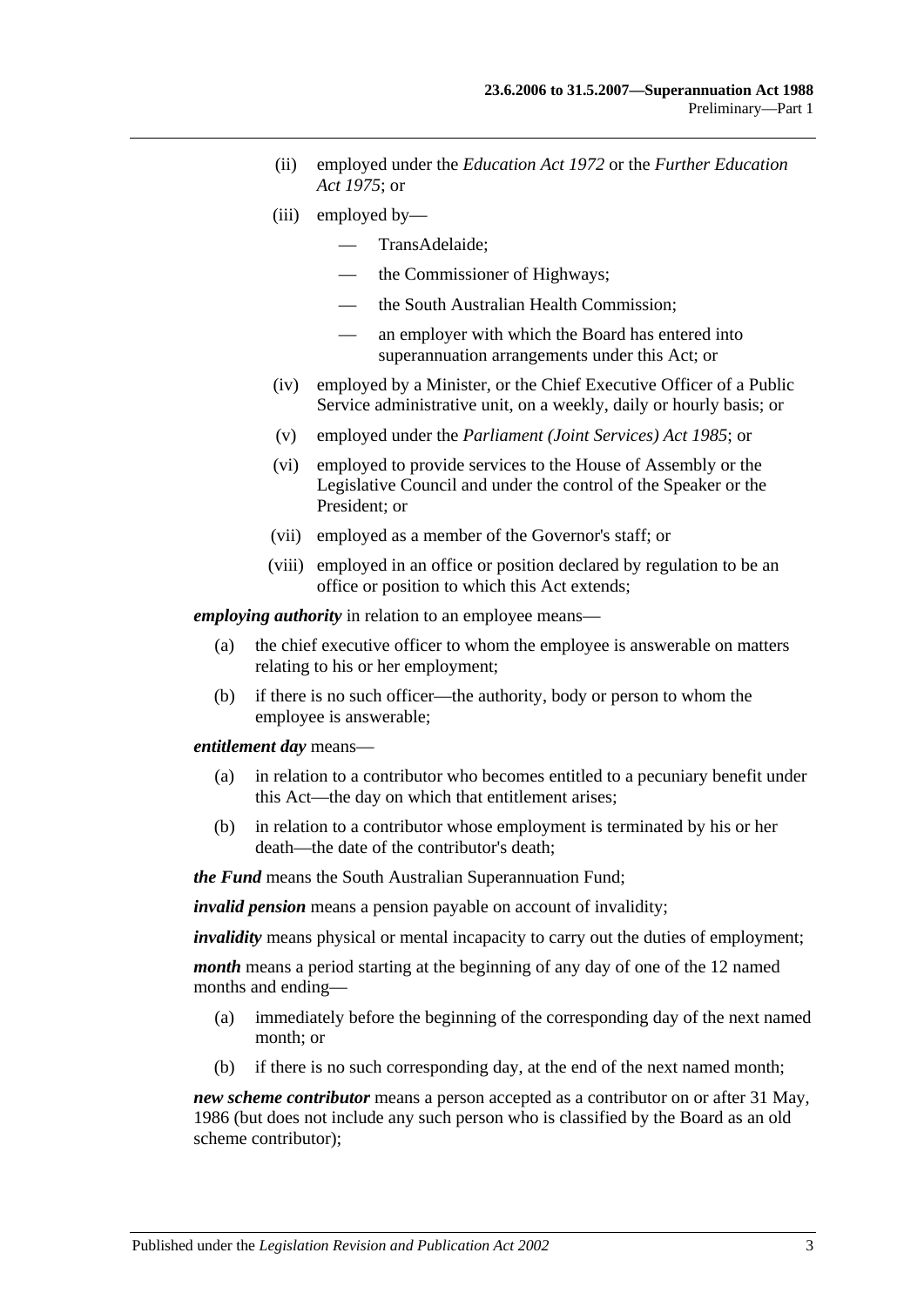*notional salary* in relation to a contributor whose employment has ceased temporarily or permanently (including a contributor who has died) means the salary that the contributor would be receiving if he or she had continued in employment in the same position and at the same grade as were applicable immediately before the cessation of employment and, if the contributor was not in full-time employment immediately before cessation of employment, notional salary will be calculated on the basis of the contributor's average hours of employment (excluding overtime) over the last three years of his or her contribution period;

*old scheme contributor* means a person who was accepted as a contributor to the Fund before 31 May, 1986 (and includes a person accepted as a contributor after that date if that person is classified as an old scheme contributor by the Board);

*outplaced employee* means a contributor who has retired or resigned from employment to take up employment in the private sector pursuant to an offer of employment in a contracting out agreement;

*pensioner* means a person who is entitled to a pension under this Act (including a person who qualifies for a pension but whose pension is under suspension but not including a person as a member of an administered scheme under [Schedule 3\)](#page-122-0);

*pension period* means the period over which a pension is paid;

*private sector employer* means the employer with whom an outplaced employee takes up employment upon retiring or resigning from employment in the public sector;

*Public Sector Employees Superannuation Scheme* means the superannuation scheme of that name established pursuant to a deed of arrangement dated 27 September 1989 between the Treasurer and the secretary of the United Trades and Labor Council;

*putative spouse* means—

- (a) a person who is a putative spouse within the meaning of the *[Family](http://www.legislation.sa.gov.au/index.aspx?action=legref&type=act&legtitle=Family%20Relationships%20Act%201975)  [Relationships Act](http://www.legislation.sa.gov.au/index.aspx?action=legref&type=act&legtitle=Family%20Relationships%20Act%201975) 1975*, whether declared as such under that Act or not; or
- (b) a person in respect of whom a declaration has been made by the District Court under [section](#page-13-0) 4A of this Act;

*the repealed Act* means the *[Superannuation Act](http://www.legislation.sa.gov.au/index.aspx?action=legref&type=act&legtitle=Superannuation%20Act%201974) 1974*;

*to retrench* in relation to a contributor means to terminate the contributor's employment on the ground that work of the kind for which the contributor is qualified and suited is no longer available for the contributor;

*retrenchment pension* means the pension payable to an old scheme contributor on account of retrenchment;

*salary*, in relation to a contributor who is employed pursuant to a TEC contract, means that proportion of the value of the total remuneration package specified in the contract that has been prescribed by regulation for the purposes of this definition;

*salary*, in relation to a contributor who is not employed pursuant to a TEC contract, includes all forms of remuneration except—

- (a) remuneration related to overtime (other than such remuneration that is paid by way of an annual allowance);
- (b) a leave loading;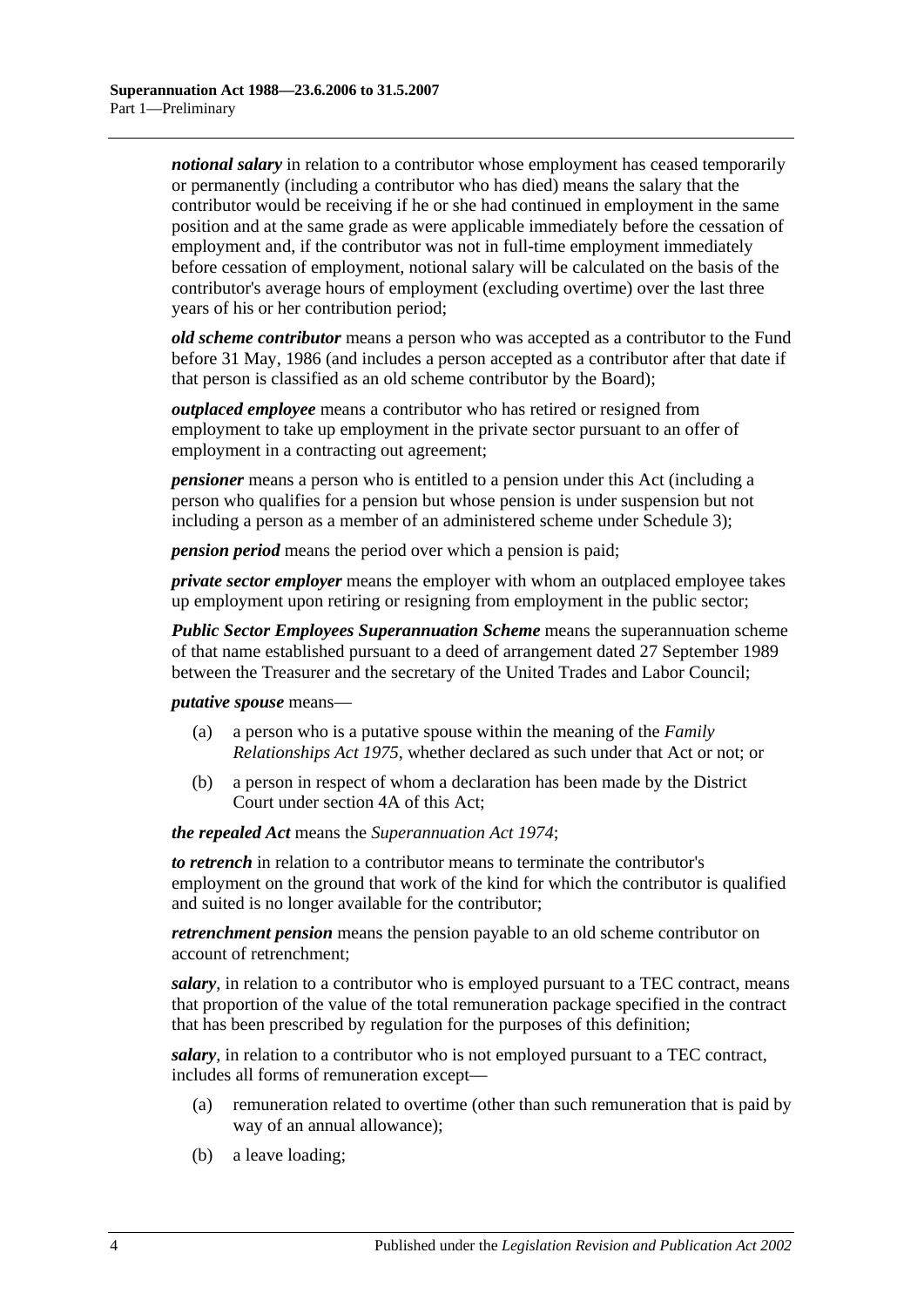- (c) a loading arising from the casual nature of the employment or the conditions under which work is performed;
- (d) allowances (unless declared by regulation to be a component of salary) for accommodation, travelling, subsistence or other expenses;
- (da) non-monetary remuneration referred to in [subsection](#page-11-2) (2d);
- (e) remuneration of a kind excluded by regulation from the ambit of this definition (and such a regulation may exclude remuneration of a particular kind for the purpose of calculating contributions but provide for its inclusion as a component of salary for the purpose of calculating benefits);

*the Scheme* means the scheme of superannuation established by this Act and (where the context admits) includes the scheme of superannuation established by a corresponding previous enactment (but does not include any administered scheme under [Schedule 3\)](#page-122-0);

*Southern State Superannuation Fund* means the fund of that name established under the *[Southern State Superannuation Act](http://www.legislation.sa.gov.au/index.aspx?action=legref&type=act&legtitle=Southern%20State%20Superannuation%20Act%201994) 1994*;

*special deposit account* means a special deposit account established under section 8 of the *[Public Finance and Audit Act](http://www.legislation.sa.gov.au/index.aspx?action=legref&type=act&legtitle=Public%20Finance%20and%20Audit%20Act%201987) 1987*;

*spouse* includes a putative spouse:

*standard contribution rate* means—

- (a) in relation to an old scheme contributor whose standard contribution rate is under [clause](#page-98-2) 2 of [Schedule 1](#page-98-0) some rate other than 6% of salary—that other rate of contribution;
- (b) in all other cases—6% of salary;

*Superannuation Contributions Tax Act* means the *Superannuation Contributions Tax (Members of Constitutionally Protected Superannuation Funds) Assessment and Collection Act 1997* of the Commonwealth;

*the Superannuation Funds Management Corporation of South Australia* or *the Corporation* means the Superannuation Funds Management Corporation of South Australia continued in existence by the *[Superannuation Funds Management](http://www.legislation.sa.gov.au/index.aspx?action=legref&type=act&legtitle=Superannuation%20Funds%20Management%20Corporation%20of%20South%20Australia%20Act%201995)  [Corporation of South Australia Act](http://www.legislation.sa.gov.au/index.aspx?action=legref&type=act&legtitle=Superannuation%20Funds%20Management%20Corporation%20of%20South%20Australia%20Act%201995) 1995*;

*surcharge notice* means a notice issued by the Commissioner of Taxation under section 15(7) of the Superannuation Contributions Tax Act;

*TEC contract* means a contract of employment between a contributor and his or her employer under which the value of the total remuneration package specified in the contract reflects the total employment cost to the employer of employing the contributor;

*Triple S scheme* means the Southern State Superannuation Scheme established by the *[Southern State Superannuation Act](http://www.legislation.sa.gov.au/index.aspx?action=legref&type=act&legtitle=Southern%20State%20Superannuation%20Act%201994) 1994*.

- (2) Where a period is to be expressed in months for the purpose of this Act, then, except where express provision is made to the contrary, only completed months will be taken into account and any remainder will be ignored.
- <span id="page-10-0"></span>(2a) The number of contribution months in a contribution period is calculated by multiplying the number of days in the period by 0.032854.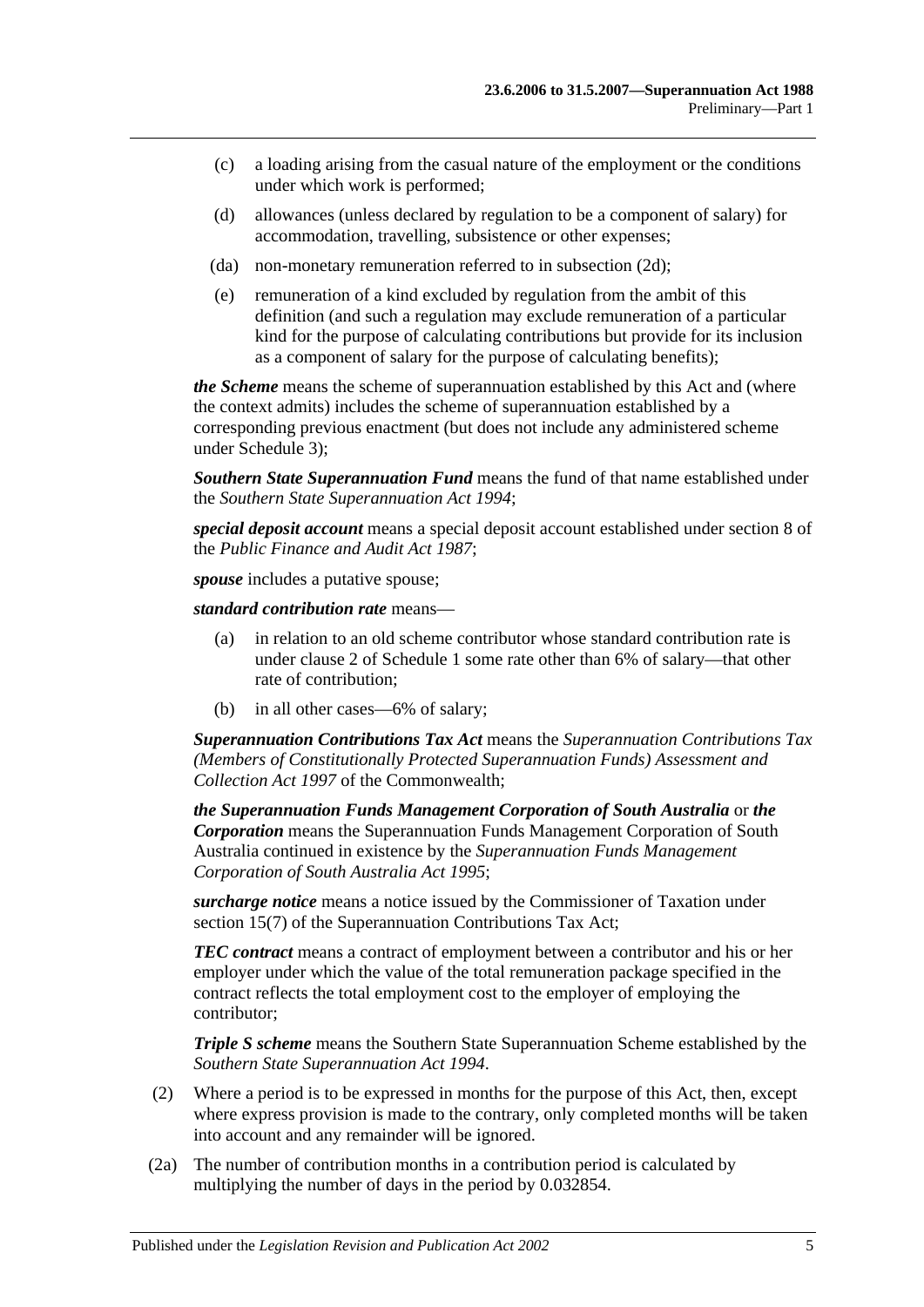- (2b) A regulation prescribing the proportion of the value of the total remuneration package for the purposes of the first definition of *salary* in [subsection](#page-6-3) (1)—
	- (a) may prescribe different proportions in relation to old scheme contributors and new scheme contributors; and
	- (b) in relation to a contributor whose salary would be less under the first definition of *salary* in [subsection](#page-6-3) (1) than if it were determined under the second definition of *salary* in that subsection—may prescribe a proportion to ensure that the value of the contributor's salary for the purposes of this Act is not less than it would be if determined under the second definition of *salary*.
- <span id="page-11-4"></span><span id="page-11-3"></span>(2c) Non-monetary remuneration received by a contributor as the result of the sacrifice by the contributor of part of his or her salary in accordance with—
	- (a) an award; or
	- (b) an enterprise agreement prescribed by regulation for the purpose of this subsection,

is included in the second definition of *salary* in [subsection](#page-6-3) (1).

- <span id="page-11-2"></span>(2d) All non-monetary remuneration, except for non-monetary remuneration referred to in [subsection](#page-11-3) (2c), is excluded from the second definition of *salary* in [subsection](#page-6-3) (1).
- (2e) For the purposes of determining the amount of the salary received by a contributor who is in receipt of non—monetary remuneration of a kind referred to in [subsection](#page-11-3) (2c), the value of the non-monetary remuneration of that kind will be taken to be the amount of salary sacrificed by the contributor in order to receive that remuneration.
- (2f) A regulation referred to in [subsection](#page-11-4)  $(2c)(b)$  may prescribe an enterprise agreement by reference to the agreement or by reference to a class to which the agreement belongs.
- <span id="page-11-0"></span>(3) Subject to [subsection](#page-11-1) (4), a contributor's actual or attributed salary, as at a particular date, is—
	- (a) where the contributor is, at that date, employed on a full-time basis—the contributor's salary;
	- (b) in any other case—the salary that the contributor would have been receiving, at that date, if the contributor had then been employed on a full-time basis.
- <span id="page-11-1"></span> $(4)$  If—
	- (a) there is a reduction in a contributor's rate of salary (not being a reduction resulting from disciplinary action against the contributor);
	- (b) the contributor elects in a manner approved by the Board to contribute as if the reduction had not occurred,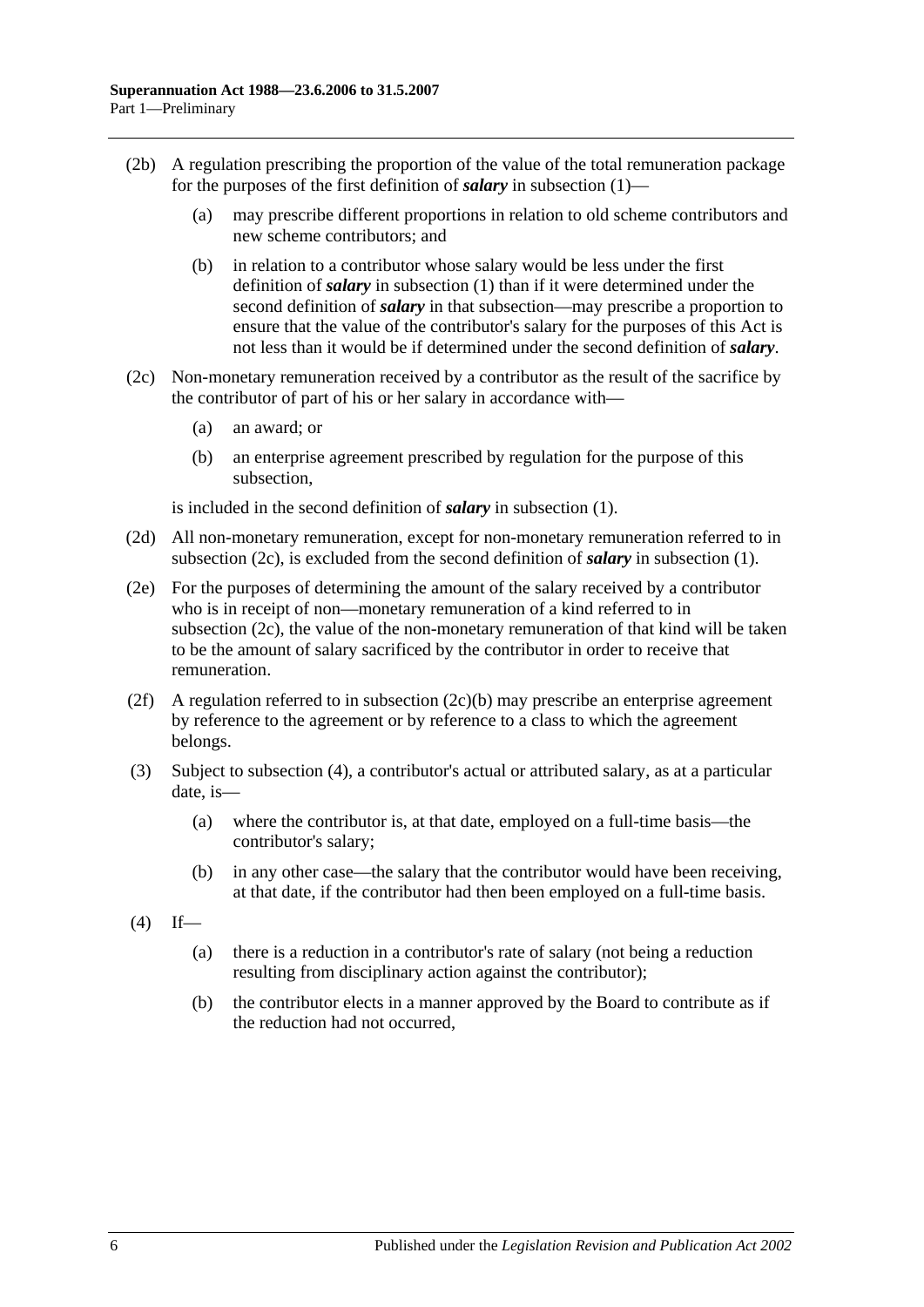the contributor's contributions will be based on the salary of the position or office held by the contributor immediately before the reduction occurred or, if that position or office ceases to exist or the classification of the position or office is changed, the contributions will be based on the salary of that position or office immediately before it ceased to exist or its classification was changed, adjusted to reflect changes in the Consumer Price Index from that time and the contributor's actual or attributed salary as at a particular date will be determined as if the notional salary in respect of which the contributor was contributing at that date were the contributor's actual salary.

(5) Where it is necessary to calculate what would have been the amount standing to the credit of a contributor's contribution account, as at a particular time, if the contributor had contributed at the standard contribution rate throughout his or her contribution period, the calculation may be made as follows:

$$
A = B \times \frac{C}{D} \times P
$$

Where—

*A* is the amount

*B* is the actual credit of the contribution account at the relevant time

*C* is the number of months in the contribution period

*P* is—

- (a) in the case of a contributor who was in full-time employment throughout his or her contribution period—1;
- (b) in any other case—the numerical value arrived at by expressing the contributor's employment during his or her contribution period as a proportion of full-time employment during that period

*D* is the number of the contributor's contribution points.

- <span id="page-12-1"></span><span id="page-12-0"></span>(6) References in this Act to resignation from, or termination of, employment will be read subject to the following qualifications—
	- (a) resignation from a particular position in order to take up some other position in employment to which this Act applies, or to take up employment in the same position but on a different basis, will be ignored unless there is an interval of more than one month between the time the resignation takes effect and the commencement of the new employment;
	- (b) where a person is employed in employment to which this Act applies for a particular term and the term expires the person will be taken to have resigned—
		- (i) if he or she makes an election under this subparagraph—at the expiration of the term; or
		- (ii) if no election is made under [subparagraph](#page-12-0) (i)—at the expiration of 12 months from the expiration of the term except where the person is re-employed in employment to which this Act applies (not being employment on a casual basis) before that time in which case any interruption of employment will be ignored;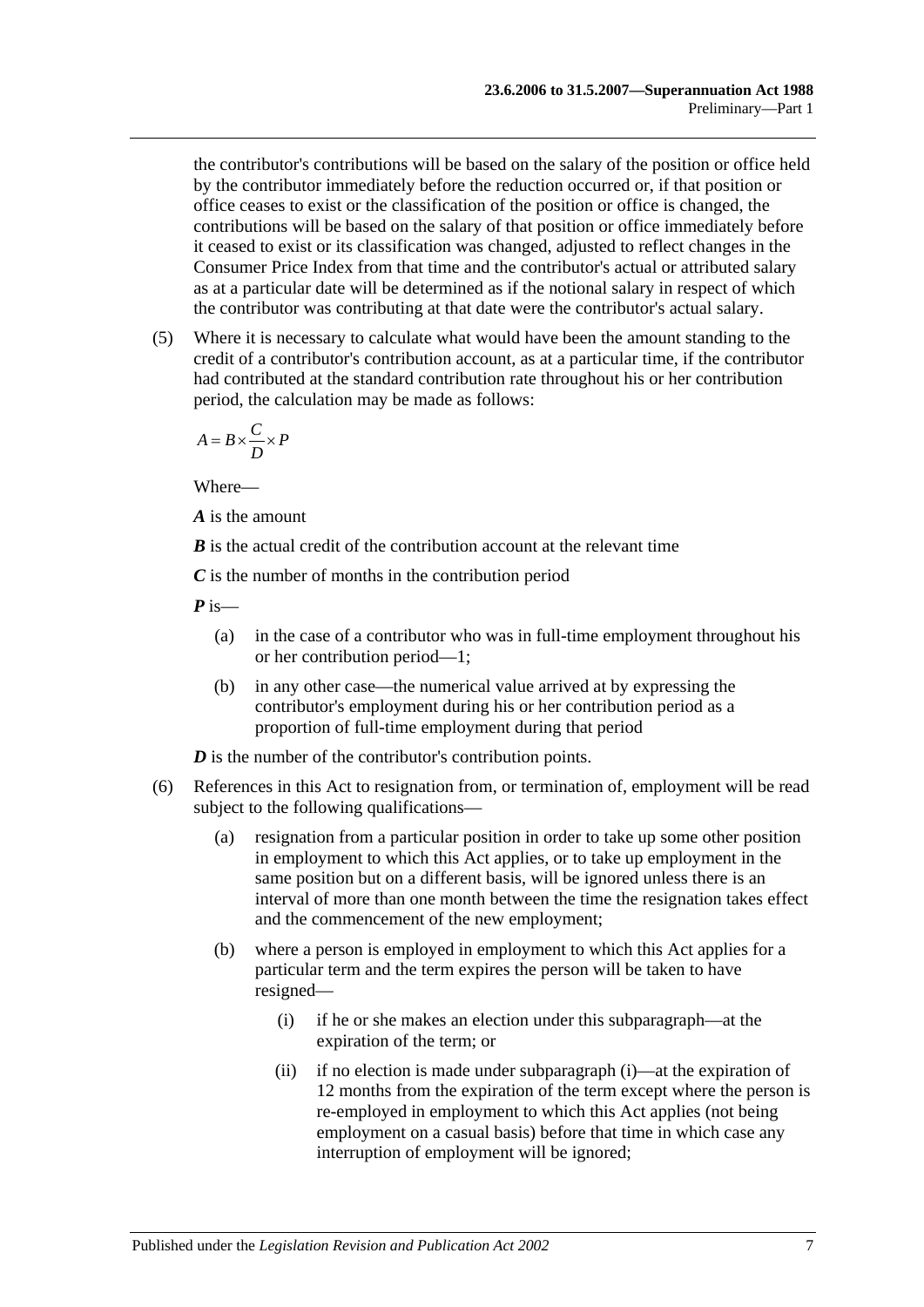- (c) a person whose employment is terminated on the ground of incompetence will be taken to have retired or resigned from employment depending on whether he or she has then reached the age of 55 years.
- (7) A person referred to in [subsection](#page-12-1) (6)(b) cannot make contributions under this Act in respect of a period before he or she is taken to have resigned under that subsection and during which he or she is not employed in employment to which this Act applies.
- <span id="page-13-1"></span>(8) For the purposes of this Act a contributor who is on leave without pay is not an active contributor if a contribution payable by the contributor has remained unpaid for 14 days or more.
- <span id="page-13-2"></span>(9) [Subsection](#page-13-1) (8) does not apply if the contributor did not know, and could not reasonably have been expected to know, that the contribution had remained unpaid for 14 days.
- (10) For the purposes of [subsections](#page-13-1) (8) and [\(9\),](#page-13-2) contributions become payable at the times at which salary would have been payable to the contributor if he or she had not been on leave without pay.

## <span id="page-13-3"></span><span id="page-13-0"></span>**4A—Putative spouses**

- (1) For the purposes of this Act, two persons of the same sex were, on a certain date, the putative spouses one of the other if the District Court has made a declaration under this section that they were, on that date, cohabiting with each other in a relationship that has the distinguishing characteristics of a relationship between a married couple (except for the characteristics of different sex and legally recognised marriage and other characteristics arising from either of those characteristics) and that they—
	- (a) had so cohabited with each other continuously for the period of five years immediately preceding that date; or
	- (b) had during the period of six years immediately preceding that date so cohabited with each other for periods aggregating not less than five years.
- (2) A person whose rights depend on whether—
	- (a) he or she and another person; or
	- (b) two other persons,

were, on a certain date, putative spouses one of the other may apply to the District Court for a declaration under this section.

- (3) If it is proved to the satisfaction of the Court that the persons in relation to whom the declaration under this section is sought did, on the date in question, fulfil the requirements of [subsection](#page-13-3) (1), the Court must make a declaration accordingly.
- (4) A declaration may be made under this section—
	- (a) whether or not one or both of the persons in relation to whom the declaration is sought are, or have ever been, domiciled in this State; or
	- (b) despite the fact that one or both of them are dead.
- (5) It must not be inferred from the fact that the Court has declared that two persons were putative spouses one of the other, on a certain date, that they were putative spouses as at any prior or subsequent date.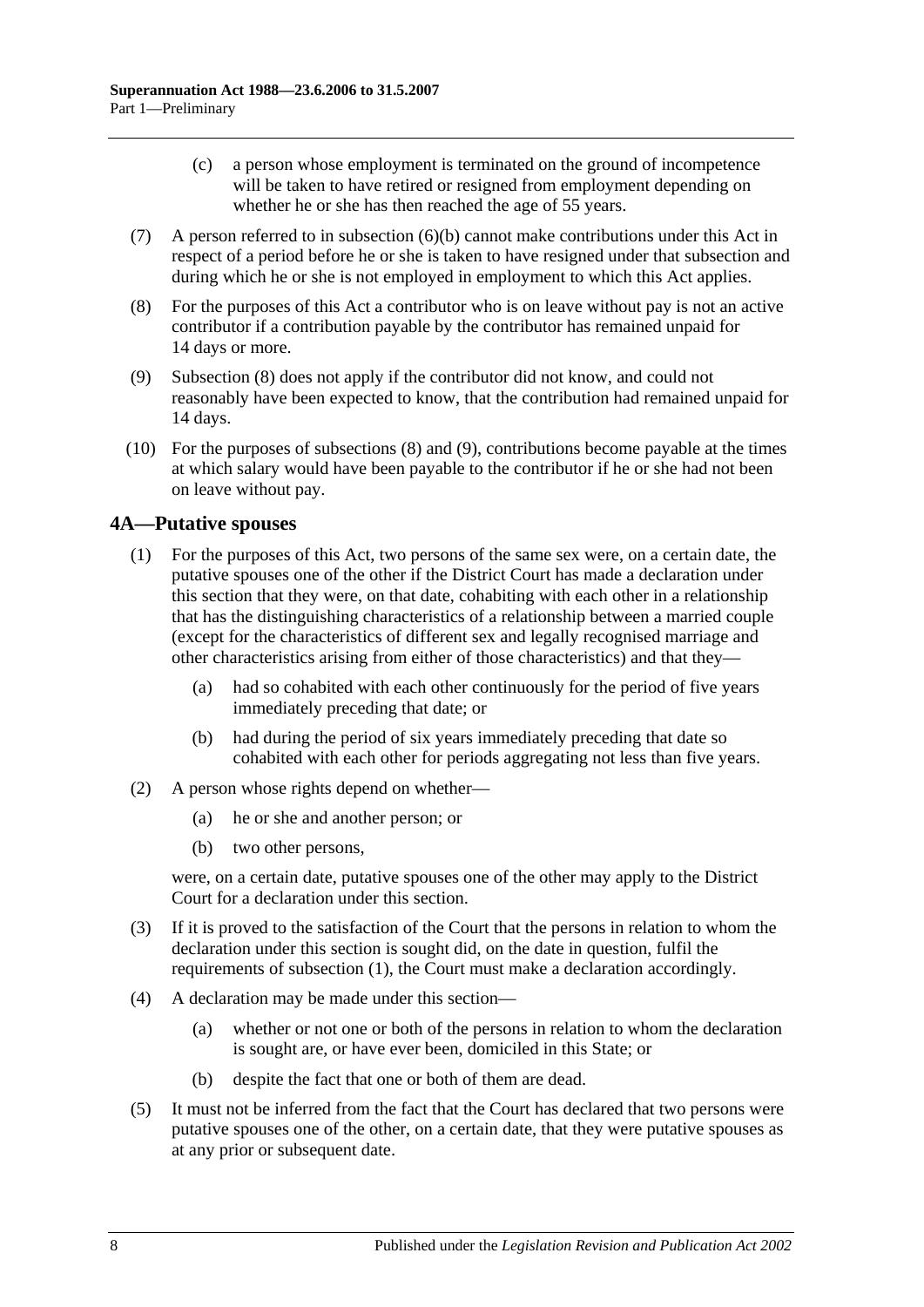#### <span id="page-14-0"></span>**4B—Restriction on publication of court proceedings**

- (1) *Protected information* is information relating to an application under [section](#page-13-0) 4A (including images) that identifies, or may lead to the identification of—
	- (a) an applicant; or
	- (b) a person who is related to, or associated with, an applicant or is, or is alleged to be, in any other way connected in the matter to which the proceedings relate; or
	- (c) a witness to the hearing of the application.
- (2) A person who publishes protected information is guilty of an offence. Maximum penalty: \$5 000 or imprisonment for 1 year.
- (3) A person who discloses protected information knowing that, in consequence of the disclosure, the information will, or is likely to, be published is guilty of an offence. Maximum penalty: \$5 000 or imprisonment for 1 year.
- (4) This section does not apply to—
	- (a) the publication or disclosure of material—
		- (i) by the District Court or an employee of the Courts Administration Authority (so long as such publication or disclosure is made in connection with the administrative functions of the Court); or
		- (ii) for purposes associated with the administration of this Act; or
	- (b) the publication in printed or electronic form of material that—
		- (i) consists solely or primarily of the reported judgements or decisions of the Court; or
		- (ii) is of a technical nature designed primarily for use by legal practitioners.
- (5) In this section—

*newspaper* means a newspaper, journal, magazine or other publication that is published at periodic intervals;

*publish* means publish by newspaper, radio or television, or on the internet, or by some other similar means of communication to the public.

#### <span id="page-14-2"></span><span id="page-14-1"></span>**5—Superannuation arrangements**

- (1) Subject to [subsection](#page-15-0) (2), the Board may enter into arrangements with—
	- (a) an instrumentality or agency of the Crown; or
	- (b) a prescribed authority, body or person,

under which the employees of that instrumentality, agency, authority, body or person become eligible to apply to be accepted as contributors.

(1a) An arrangement under [subsection](#page-14-2) (1) may modify the provisions of this Act in their application to, or in relation to, employees to which the arrangement relates but not so as to put those employees in a more advantageous position than other contributors.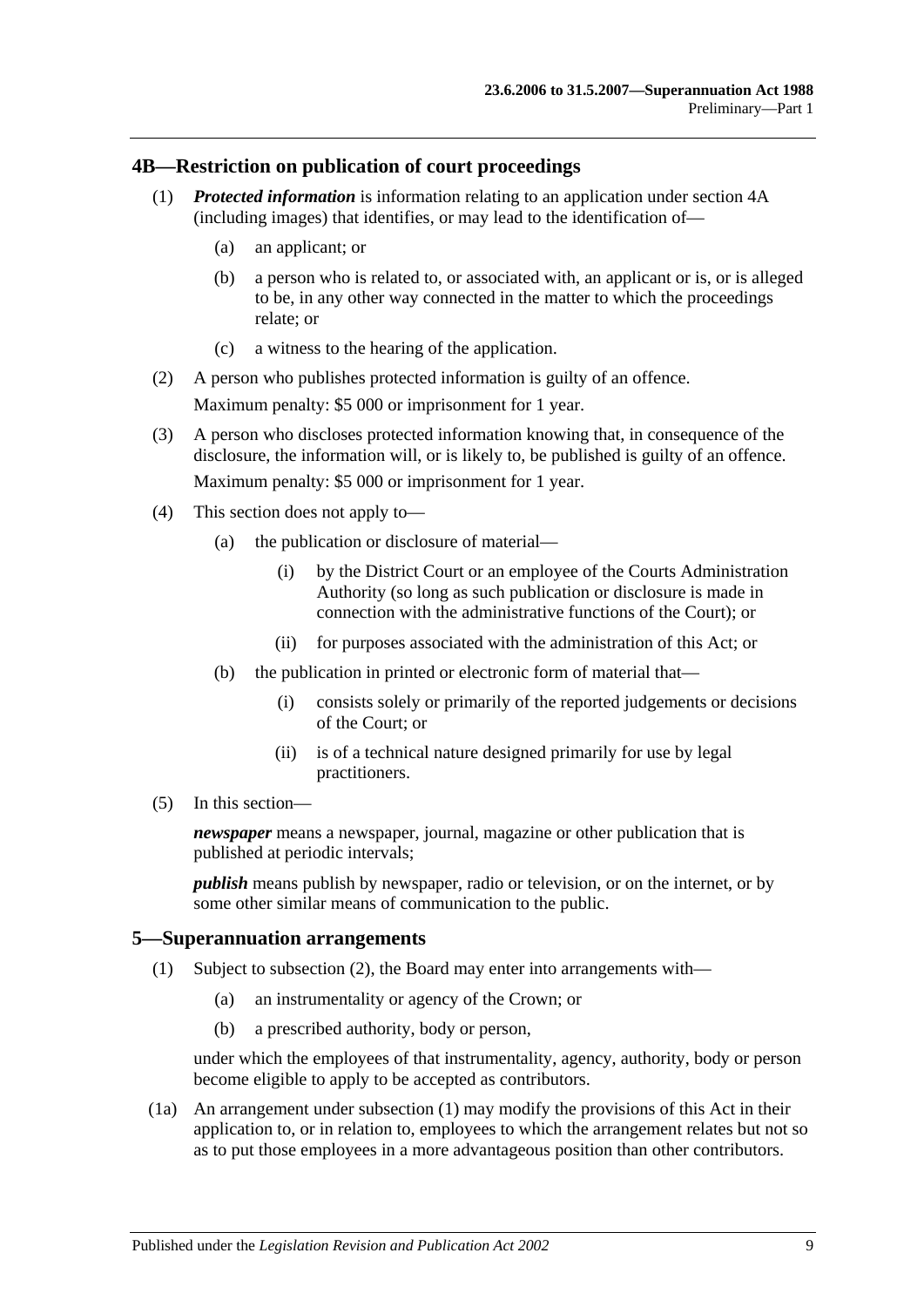- (1b) An arrangement may be varied at any time by agreement between the Board and the instrumentality, agency, authority, body or person.
- <span id="page-15-0"></span>(2) An arrangement under [subsection](#page-14-2) (1) is not effective unless its terms are approved by the Minister.
- <span id="page-15-4"></span>(2a) Where an instrumentality or agency of the Crown that has entered into an arrangement with the Board under this section ceases to be an instrumentality or agency of the Crown, the Minister may by written notice to the Board and to the former instrumentality or agency of not less than one month—
	- (a) declare that benefits will cease accruing to contributors in respect of their employment with the former instrumentality or agency; and
	- (b) vary the terms of the arrangement in such manner as he or she thinks fit.
- <span id="page-15-2"></span>(3) Subject to [subsection](#page-15-1) (4), an instrumentality or agency of the Crown or an authority, body or person who has entered into an arrangement with the Board under this section (whether before or after the commencement of the *[Superannuation \(Scheme Revision\)](http://www.legislation.sa.gov.au/index.aspx?action=legref&type=act&legtitle=Superannuation%20(Scheme%20Revision)%20Amendment%20Act%201992)  [Amendment Act](http://www.legislation.sa.gov.au/index.aspx?action=legref&type=act&legtitle=Superannuation%20(Scheme%20Revision)%20Amendment%20Act%201992) 1992*) may, by written notice to the Board of not less than one month, declare that benefits will cease accruing to contributors in respect of employment with the instrumentality, agency, authority, body or person.
- <span id="page-15-1"></span>(4) A declaration cannot be made under [subsection](#page-15-2) (3)—
	- (a) without the approval in writing of a majority of those persons who—
		- (i) are contributors by virtue of the arrangement; and
		- (ii) are currently employed by the instrumentality, agency, authority, body or person; and
	- (b) unless the Board has given its approval to the declaration.
- <span id="page-15-3"></span>(5) Before giving its approval under [subsection](#page-15-3) (4)(b), the Board must have obtained from an actuary an actuarial assessment of the account (if any) established to meet the employer component of benefits that have accrued to employees of the instrumentality, agency, authority, body or person under this Act.
- (6) When giving its approval under [subsection](#page-15-3) (4)(b), the Board must be satisfied on the basis of the actuary's assessment that the amount standing to the credit of the account will be sufficient to meet the employer component of benefits.
- <span id="page-15-5"></span>(7) The following provisions apply on the cessation of the accrual of benefits under [subsection](#page-15-4)  $(2a)$  or  $(3)$ :
	- (a) those contributors currently employed by the instrumentality, agency, authority, body or person who are of or over the age of 60 years will be taken for the purposes of this Act to have retired from employment; and
	- (b) those contributors currently employed by the instrumentality, agency, authority, body or person who have not reached the age of 60 years will be taken for the purposes of this Act to have resigned from employment; and
	- (c) [section](#page-31-0) 28 or [39](#page-65-0) (as the case requires) applies to and in relation to a contributor referred to in [paragraph](#page-15-5) (b) despite the fact that he or she is of or over the age of 55 years; and
	- (d) a contributor referred to in [paragraph](#page-15-5) (b) who has elected to preserve his or her benefits is not entitled to them (except on account of incapacity) until—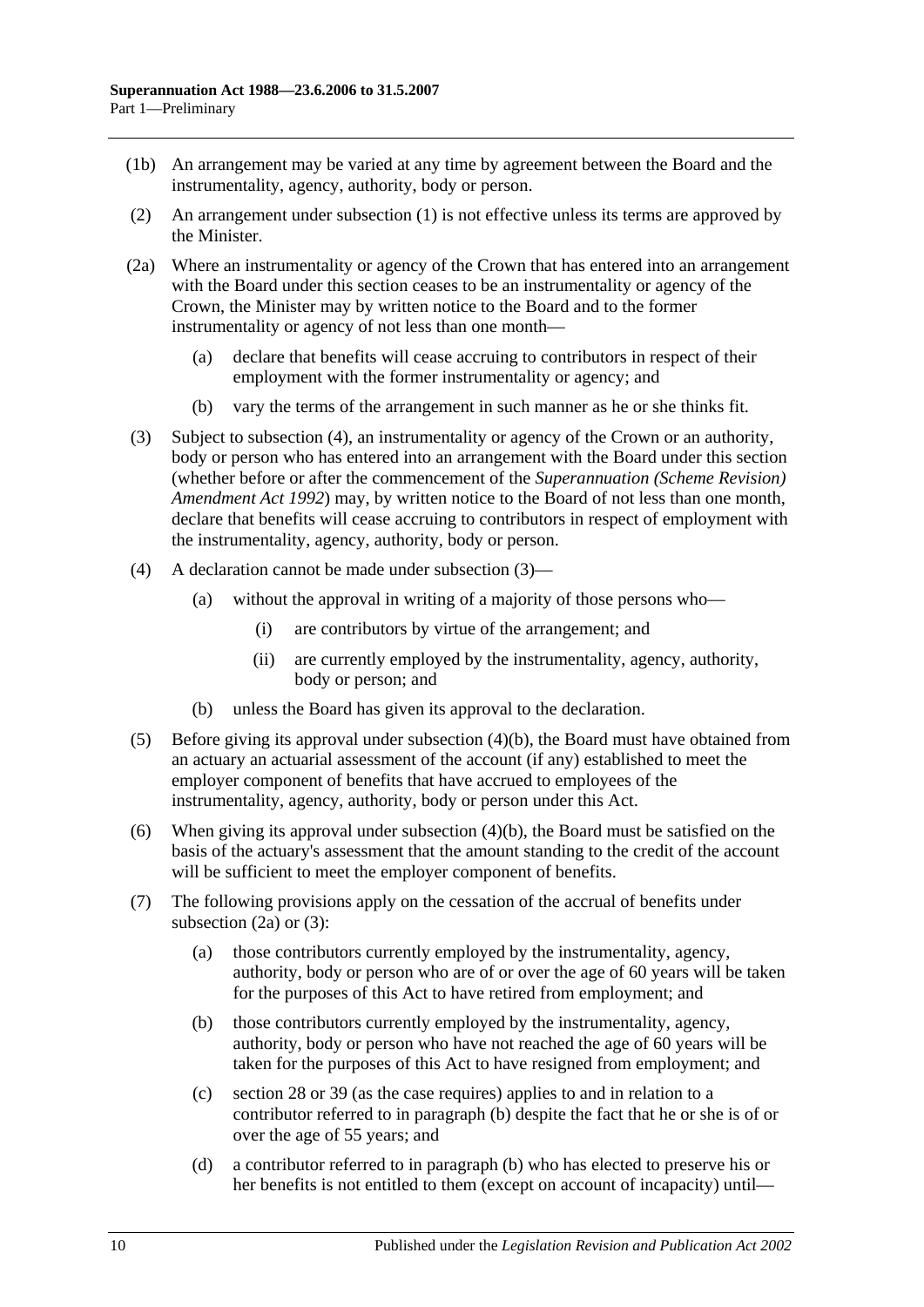- (i) he or she has reached the age of 55 years and has ceased to be employed by the instrumentality, agency, authority, body or person; or
- (ii) he or she has reached the age of 60 years.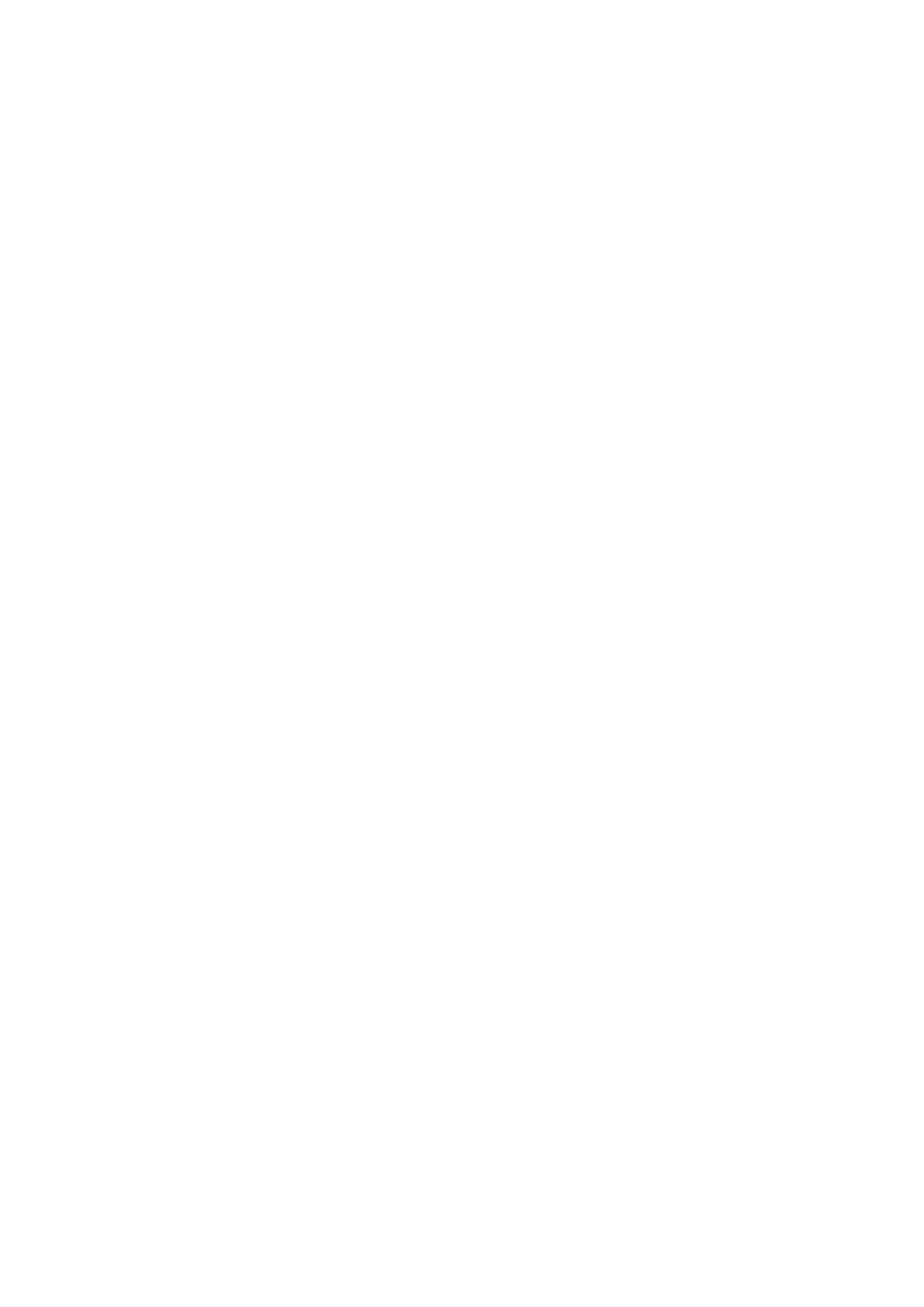# <span id="page-18-0"></span>**Part 2—Administration**

## <span id="page-18-1"></span>**Division 1—The Board**

## <span id="page-18-2"></span>**6—The Board**

- (1) The Board continues in existence.
- (2) The Board is a body corporate.
- (3) The Board has full juristic capacity to exercise any powers that are by their nature capable of being exercised by a body corporate.
- (4) Where a document appears to bear the common seal of the Board, it will be presumed, in the absence of proof to the contrary, that the document was duly executed by the Board.

## <span id="page-18-3"></span>**7—Functions of the Board**

(1) The Board is responsible to the Minister for all aspects of the administration of this Act except the management and investment of the Fund.

## <span id="page-18-4"></span>**8—The Board's membership**

- (1) The Board consists of the following members:
	- (a) a presiding member (who must not be an employee) appointed by the Governor; and
	- (b) two members elected by the contributors and members of the superannuation benefit scheme (established by the *[Superannuation \(Benefit Scheme\)](http://www.legislation.sa.gov.au/index.aspx?action=legref&type=act&legtitle=Superannuation%20(Benefit%20Scheme)%20Act%201992)  Act [1992](http://www.legislation.sa.gov.au/index.aspx?action=legref&type=act&legtitle=Superannuation%20(Benefit%20Scheme)%20Act%201992)*) and the Southern State Superannuation Scheme (established by the *[Southern State Superannuation Act](http://www.legislation.sa.gov.au/index.aspx?action=legref&type=act&legtitle=Southern%20State%20Superannuation%20Act%201994) 1994*); and
	- (c) two members appointed by the Governor on the Minister's nomination.
- (2) A person who is employed in duties connected with the administration of this Act, the *[Superannuation \(Benefit Scheme\) Act](http://www.legislation.sa.gov.au/index.aspx?action=legref&type=act&legtitle=Superannuation%20(Benefit%20Scheme)%20Act%201992) 1992* or the *[Southern State Superannuation](http://www.legislation.sa.gov.au/index.aspx?action=legref&type=act&legtitle=Southern%20State%20Superannuation%20Act%201994)  Act [1994](http://www.legislation.sa.gov.au/index.aspx?action=legref&type=act&legtitle=Southern%20State%20Superannuation%20Act%201994)* is not eligible to be elected as a member of the Board.
- (3) The Governor may appoint a deputy to a member of the Board and the deputy may, in the absence or during a temporary vacancy in the office of that member, act as a member of the Board.
- (4) Subject to [subsection](#page-18-5) (5), a member of the Board will be appointed or elected for a term not exceeding three years.
- <span id="page-18-5"></span>(5) A member appointed or elected to fill a casual vacancy will be appointed or elected for the balance of the term of his or her predecessor.
- (6) The office of a member of the Board becomes vacant if the member—
	- (a) dies; or
	- (b) completes a term of office and is not reappointed or re-elected; or
	- (c) resigns by written notice to the Minister; or
	- (d) is removed from office by the Governor on the ground of—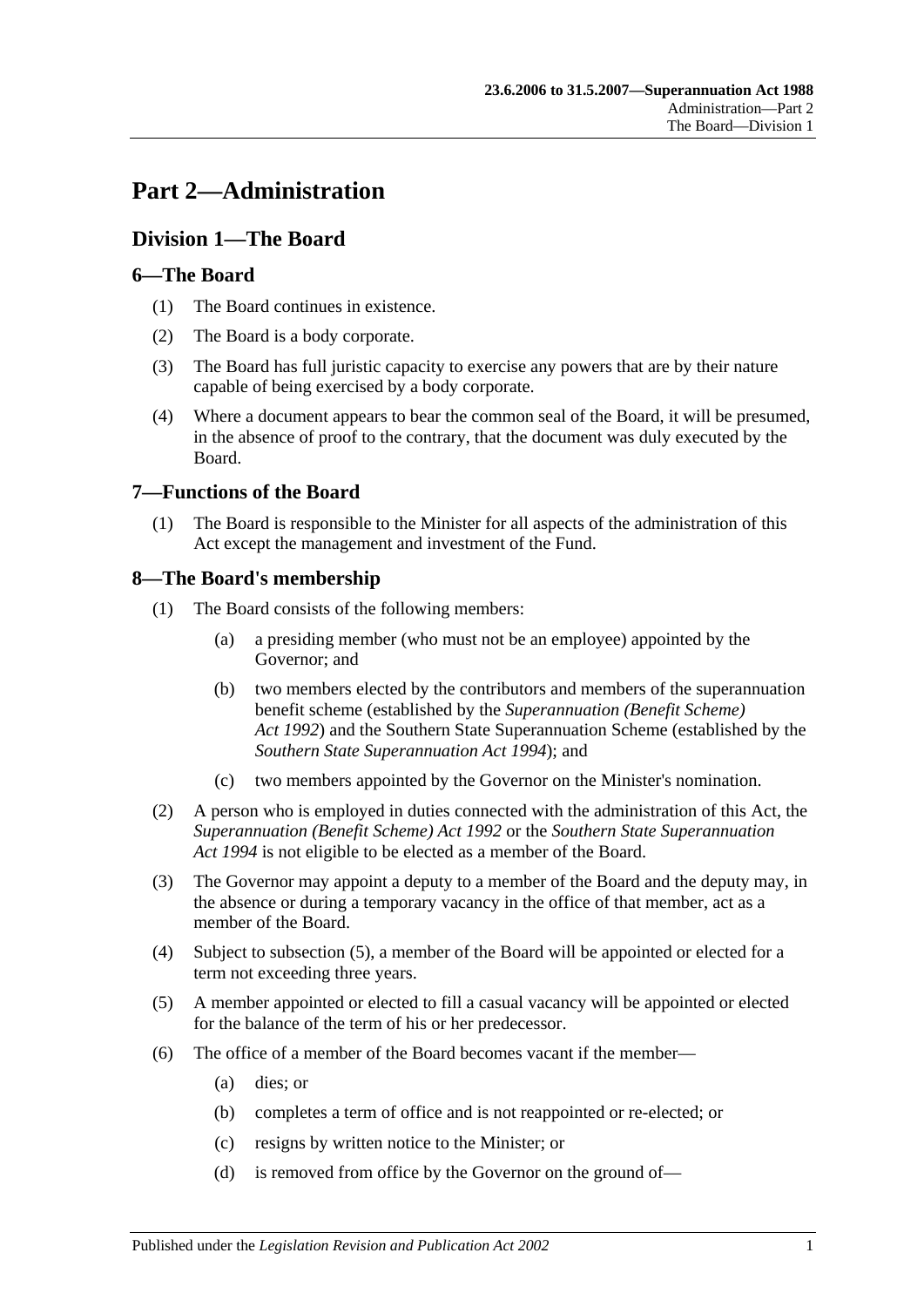- (i) mental or physical incapacity to carry out official duties satisfactorily; or
- (ii) neglect of duty; or
- (iii) misconduct.
- (7) If the office of an elected member becomes vacant and the balance of the term of the office is 12 months or less, the Governor may appoint to the vacant office a person nominated by the Public Service Association of South Australia Incorporated and the South Australian Institute of Teachers.

#### <span id="page-19-0"></span>**9—Procedures at meetings of the Board**

- (1) A meeting will be chaired by the presiding member or, in his or her absence, by a member chosen by those present.
- (2) Subject to [subsection](#page-19-3) (3), the Board may act notwithstanding vacancies in its membership.
- <span id="page-19-3"></span>(3) Three members constitute a quorum for a meeting of the Board.
- (4) A decision in which a majority of the members present at a meeting concur is a decision of the Board.
- (4a) A conference by telephone or other electronic means between members of the Board will, for the purposes of this section, be taken to be a meeting of the Board at which the participating members are present if—
	- (a) notice of the conference is given to all members in the manner determined by the Board for that purpose; and
	- (b) each participating member is capable of communicating with every other participating member during the conference.
- (5) Subject to this Act, the Board may determine its own procedures.
- (6) The Board must keep minutes of its proceedings.

#### <span id="page-19-4"></span><span id="page-19-1"></span>**10—Staff of the Board**

- (1) The Board may, with the Minister's approval, appoint staff to assist it in carrying out its responsibilities under this Act.
- (2) A person appointed under [subsection](#page-19-4) (1) is not a Public Service employee.
- (3) The Board may, with the approval of a Minister responsible for a particular administrative unit of the Public Service, make use of the staff or facilities of that administrative unit.

## <span id="page-19-2"></span>**10A—Delegation by the Board**

- (1) The Board may delegate any of the Board's powers or functions under this Act (except this power of delegation) to any person or body.
- (2) A delegation under this section—
	- (a) must be by instrument in writing; and
	- (b) may be conditional or unconditional; and
	- (c) does not derogate from the power of the Board to act in any matter; and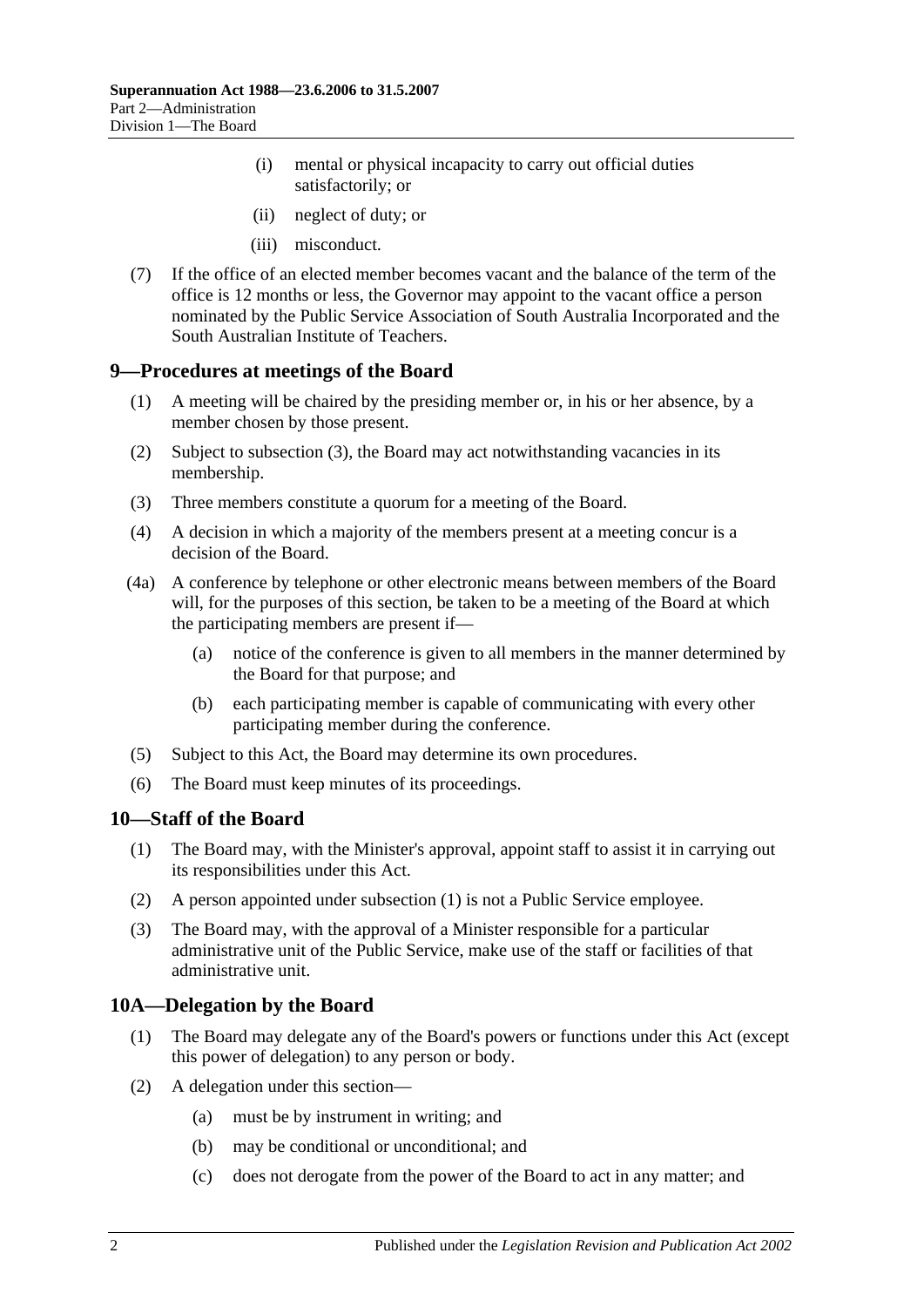(d) is revocable at will by the Board.

## <span id="page-20-0"></span>**Division 3—The Fund**

## <span id="page-20-1"></span>**17—The Fund**

- (1) The Fund continues in existence.
- (2) The assets of the Fund belong (both at law and in equity) to the Crown.
- (3) The Fund is subject to the management and control of the Superannuation Funds Management Corporation of South Australia.
- (4) The Treasurer must pay into the Fund periodic contributions reflecting—
	- (a) the contributions paid to the Treasurer by contributors; and
	- (b) any co-contribution paid to the Board on behalf of a contributor (but received by the Treasurer on behalf of the Board),

with respect to the relevant period.

- (5) All interest and accretions arising from investment of the Fund must be paid into the Fund.
- <span id="page-20-2"></span>(6) The Fund will be treated as made up of 3 major divisions—
	- (a) one proportioned to—
		- (i) the aggregate balance, as at a date determined by the Board, of contribution accounts maintained in the names of old scheme contributors;
		- (ii) the amount, as at the date referred to in [subparagraph](#page-20-2) (i), that represents income of the Fund referable to old scheme contributors that is not reflected in contribution accounts;
		- (iii) the amount, as at the date referred to in [subparagraph](#page-20-2) (i), that is referable to contributions of old scheme contributors whose contribution accounts have been closed;
		- (iv) subsequent contributions and payments referable to old scheme contributors;
		- (v) subsequent income of the Fund attributable to investment of this division of the Fund;
	- (b) one proportioned to
		- (i) the aggregate balance, as at the date referred to in [paragraph](#page-20-2)  $(a)(i)$ , of contribution accounts maintained in the names of new scheme contributors; and
		- (ii) subsequent contributions and payments referable to new scheme contributors; and
		- (iii) subsequent income of the Fund attributable to investment of this division of the Fund;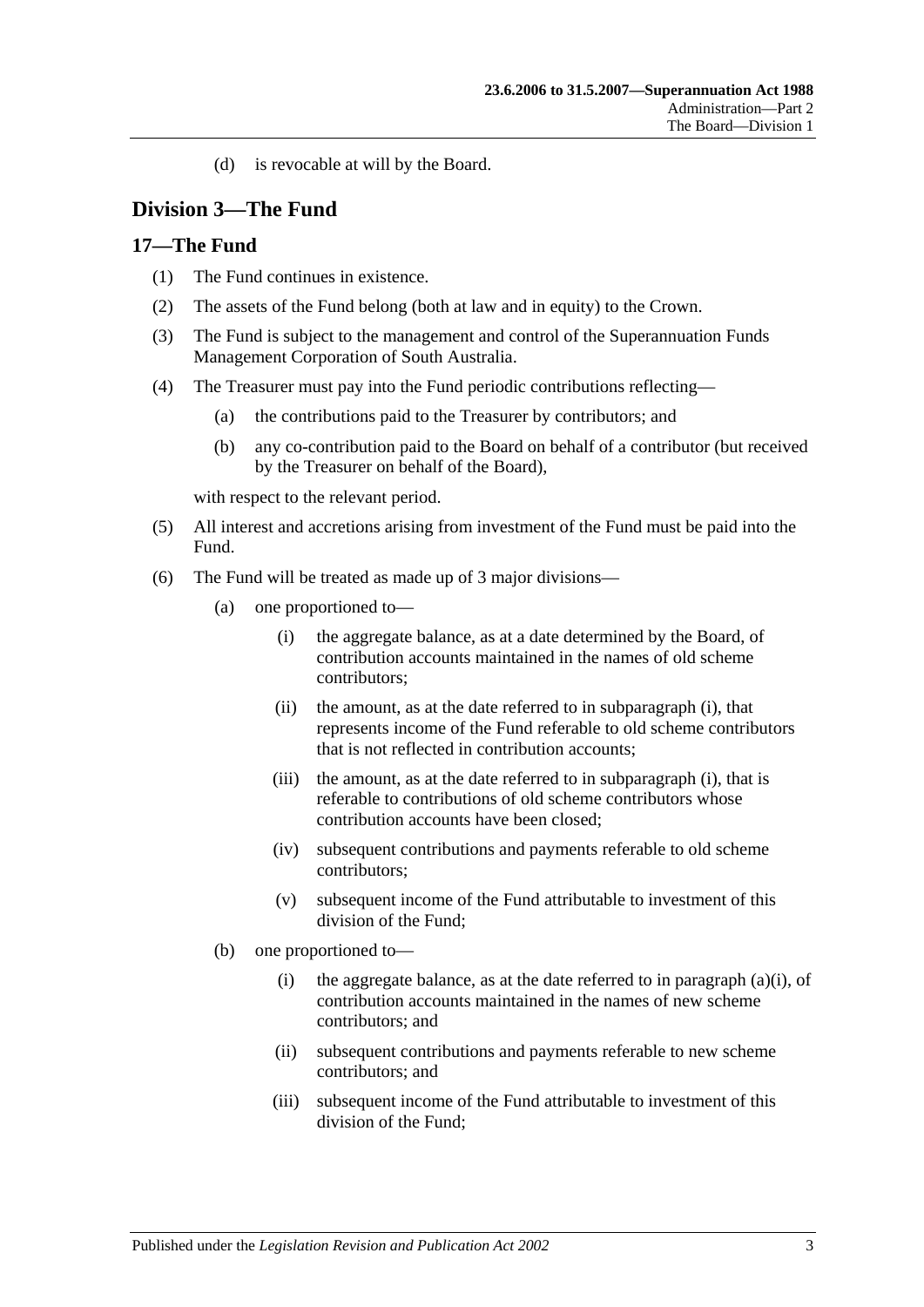- (c) one proportioned to the aggregate balance of co-contribution accounts to the extent that they hold the amount of any co-contributions that have been paid to the Board.
- (7) The following amounts will be paid from the Fund:
	- (a) administrative costs and other expenses related to the management and investment of the Fund;
	- (b) the prescribed percentage of the other costs of administering this Act;
	- (c) any reimbursement of the Consolidated Account or a special deposit account that the Treasurer charges against the Fund in pursuance of this Act.
- (8) The Superannuation Funds Management Corporation of South Australia must determine the value of each division of the Fund as at the end of each financial year.

## <span id="page-21-0"></span>**19—Investment of the Fund**

- (1) The Fund will be invested in a manner determined by the Superannuation Funds Management Corporation of South Australia.
- (2) The Corporation may enter into transactions affecting the Fund—
	- (a) for the purpose of investment; or
	- (b) for purposes incidental, ancillary or otherwise related to investment.

## <span id="page-21-1"></span>**Division 3A—Accounts**

## <span id="page-21-2"></span>**20A—Contributors' accounts**

- (1) The Board will maintain accounts in the names of all contributors and each account will state whether the contributor is an old scheme contributor or a new scheme contributor.
- (2) A contributor's account must be debited with any payment that is, in pursuance of this Act, to be charged against that account.
- <span id="page-21-3"></span>(3) At the end of each financial year, each contributor's account that has a credit balance will be varied—
	- (a) if the account is in the name of an old scheme contributor—to reflect a rate of return determined by the Board in relation to the contribution accounts of old scheme contributors for the relevant financial year;
	- (b) if the account is in the name of a new scheme contributor—to reflect a rate of return determined by the Board in relation to the contribution accounts of new scheme contributors for the relevant financial year.
- (4) In determining a rate of return for the purposes of [subsection](#page-21-3) (3), the Board should have regard to—
	- (a) the net rate of return achieved by investment of the relevant division of the Fund over the financial year or, if a new scheme contributor has made a nomination under [subsection](#page-22-2) (4a), the net rate of return achieved by the class of investments, or the combination of classes of investments, nominated by the contributor; and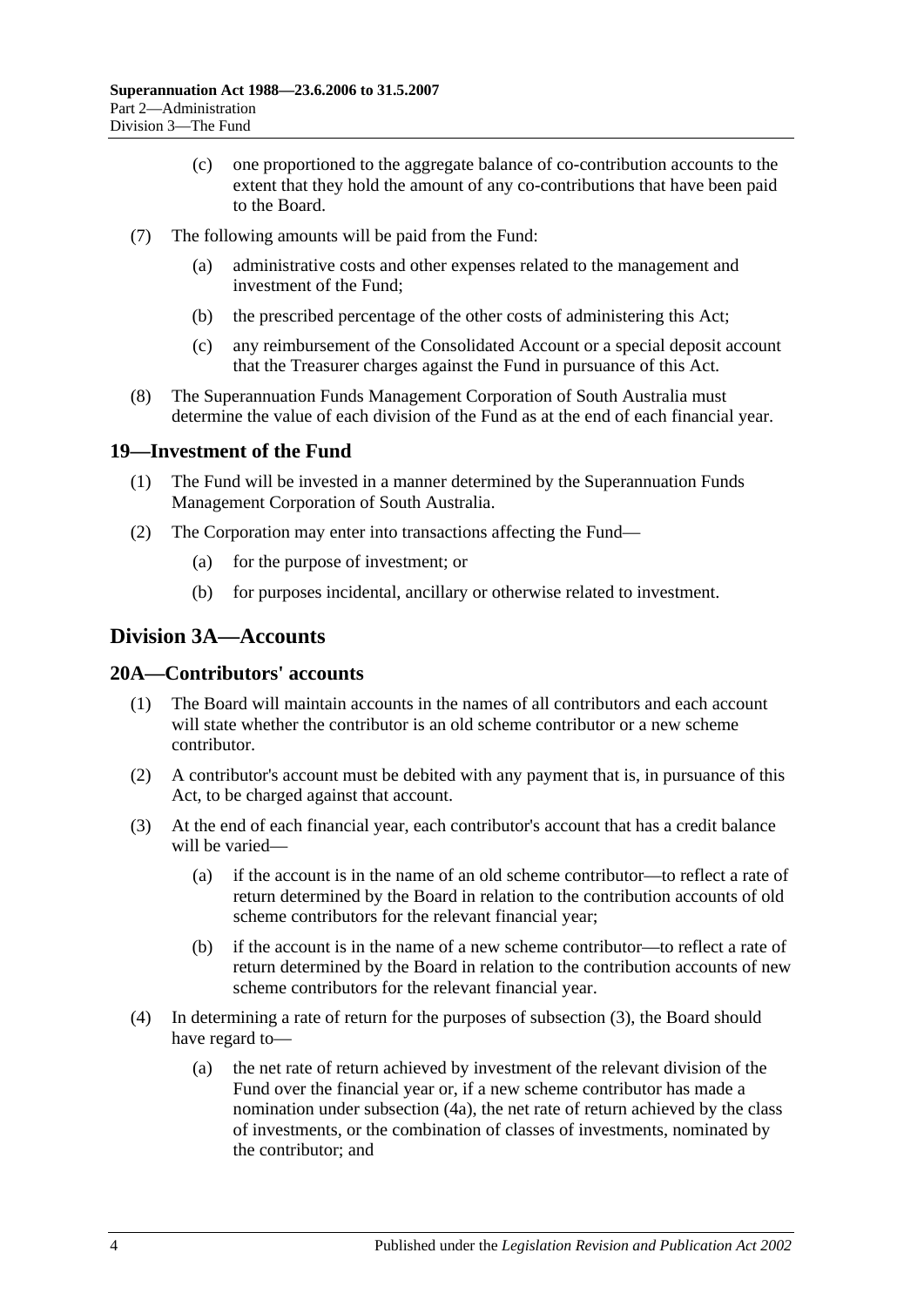- (b) the desirability of reducing undue fluctuations in the rate of return on contributors' accounts.
- <span id="page-22-3"></span><span id="page-22-2"></span>(4a) If the Fund is invested in different classes of investments, the Board may, with the agreement of the Superannuation Funds Management Corporation of South Australia, permit new scheme contributors, on such terms and conditions as it thinks fit, to nominate the class of investments, or the combination of classes of investments, for the purpose of determining the rate of return under this section.
- (4b) If a contributor, after nominating a class of investments under [subsection](#page-22-2) (4a), subsequently varies the nominated class of investments, the Board may charge a fee (to be fixed by the Board) to the contributor's contribution account in a manner determined by the Board.
- (5) Where, in pursuance of [subsection](#page-22-3)  $(4)(b)$ , the Board determines a rate of return that is at variance with the net rate of return achieved by investment of the relevant division of the Fund, the Board must include its reasons for the determination in its report for the relevant financial year.
- <span id="page-22-4"></span>(6) Where it is necessary to determine the balance of a contributor's account and the Board has not yet determined a rate of return in relation to the relevant financial year, the balance will be determined by applying a percentage rate of return on accounts estimated by the Board.
- (6a) A balance determined under [subsection](#page-22-4) (6) will not be adjusted when a rate of return is subsequently determined under [subsection](#page-21-3) (3).
- (7) A reference in this section to *rate of return* is a reference to a positive or a negative rate of return.

## <span id="page-22-0"></span>**20ABA—Co-contribution accounts**

The Board must—

- (a) establish a co-contribution account in the name of a contributor in respect of whom a co-contribution has been paid to the Board; and
- (b) credit the account with the amount of any co-contribution paid to the Board in respect of the member; and
- (c) immediately on a co-contribution account being credited with the amount of a co-contribution—transfer the amount to a co-contribution account maintained by the Board in the name of the contributor in the Southern State Superannuation Fund; and
- (d) advise the contributor in writing that—
	- (i) the co-contribution has been transferred to the Southern State Superannuation Fund; and
	- (ii) the contributor is, by virtue of section 14 of the *[Southern State](http://www.legislation.sa.gov.au/index.aspx?action=legref&type=act&legtitle=Southern%20State%20Superannuation%20Act%201994)  [Superannuation Act](http://www.legislation.sa.gov.au/index.aspx?action=legref&type=act&legtitle=Southern%20State%20Superannuation%20Act%201994) 1994*, a member of the Triple S scheme.

## <span id="page-22-5"></span><span id="page-22-1"></span>**20AB—Other accounts to be kept by Board**

(1) The Board must keep proper accounts of receipts and payments relating to the payment of benefits under this Act.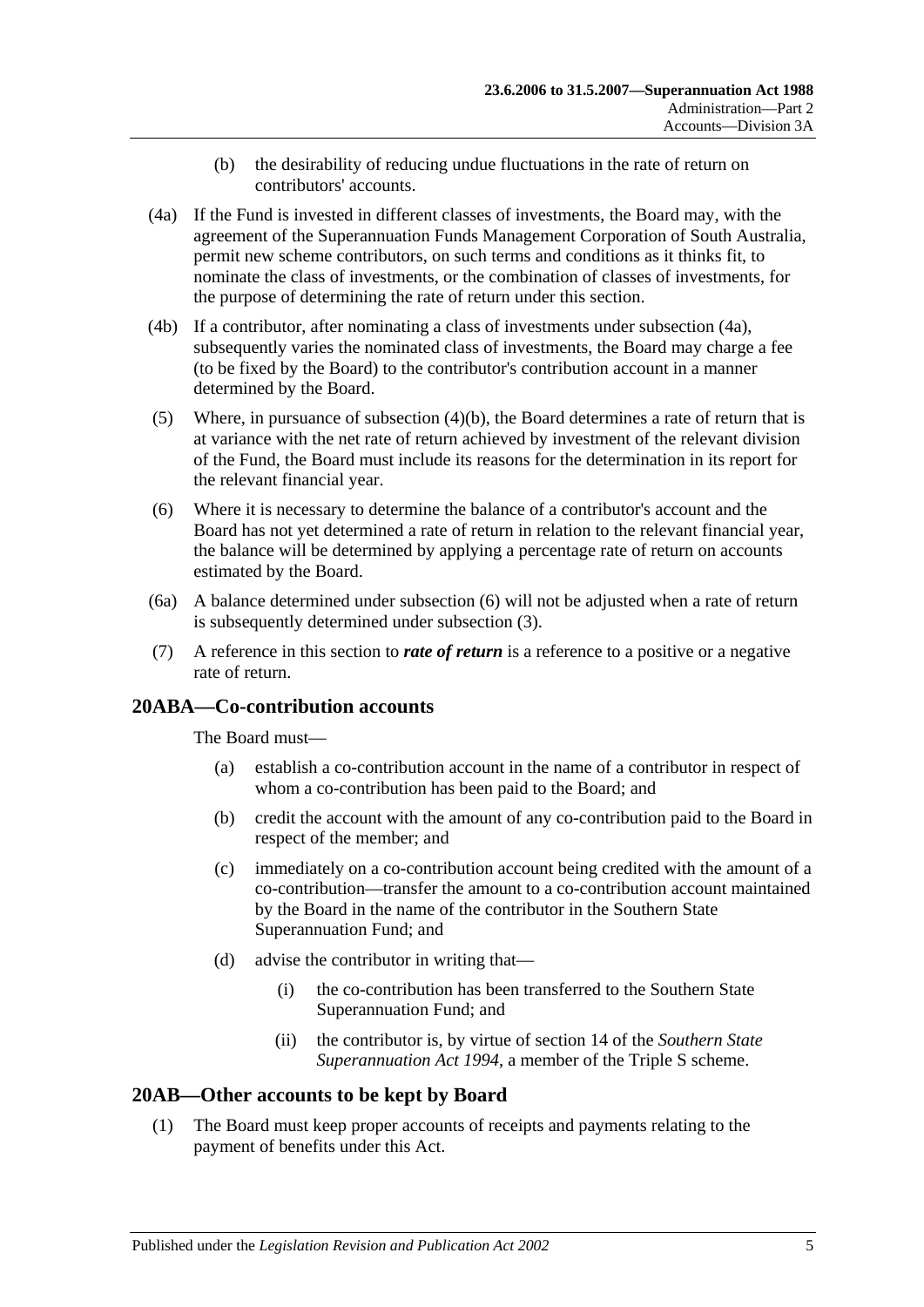(2) The Auditor-General may at any time, and must at least once in each year, audit the accounts kept by the Board under [subsection](#page-22-5) (1).

# <span id="page-23-0"></span>**Division 3B—Payment of benefits**

## <span id="page-23-1"></span>**20B—Payment of benefits**

- (1) Any benefit or other entitlement payable under this Act must be paid out of the Consolidated Account (which is appropriated to the necessary extent) or out of a special deposit account established by the Treasurer for the purpose.
- (2) If any such payment, or a proportion of any such payment, is, in pursuance of this Act, to be charged against the contributor's contribution account or against the Fund, the Treasurer may reimburse the Consolidated Account or special deposit account by charging the relevant division of the Fund with the amount of that payment or the relevant proportion of that payment (as the case requires).
- (3) If any such payment, or a proportion of any such payment, relates to a rollover account or a co-contribution account, an amount equal to the amount of the payment is to be charged against the appropriate account and the Treasurer may reimburse the Consolidated Account or special deposit account by charging the relevant division of the Fund with the amount of that payment or the relevant proportion of that payment (as the case requires).
- (4) This section does not apply in relation to an administered scheme under [Schedule 3.](#page-122-0)

## <span id="page-23-2"></span>**Division 4—Reports**

## <span id="page-23-3"></span>**21—Reports**

- (1) The Board must, on or before 31 October in each year submit a report to the Minister on the operation of this Act during the financial year ending on 30 June in that year.
- <span id="page-23-4"></span>(4) The Minister must, in relation to the triennium ending 30 June 1992, and thereafter in relation to each succeeding triennium, obtain a report within 12 months after the end of the relevant triennium—
	- (a) on the cost of the Scheme to the Government at the time of the report and in the foreseeable future; and
	- (b) estimating the proportion of future benefits under [Part 5](#page-52-0) that can be met from the Fund.
- (4a) A report under [subsection](#page-23-4) (4) must be prepared by an actuary, not being a member of the Board, appointed by the Minister.
- (5) The Minister must, within six sitting days after receiving a report under this section, have copies of the report laid before both Houses of Parliament.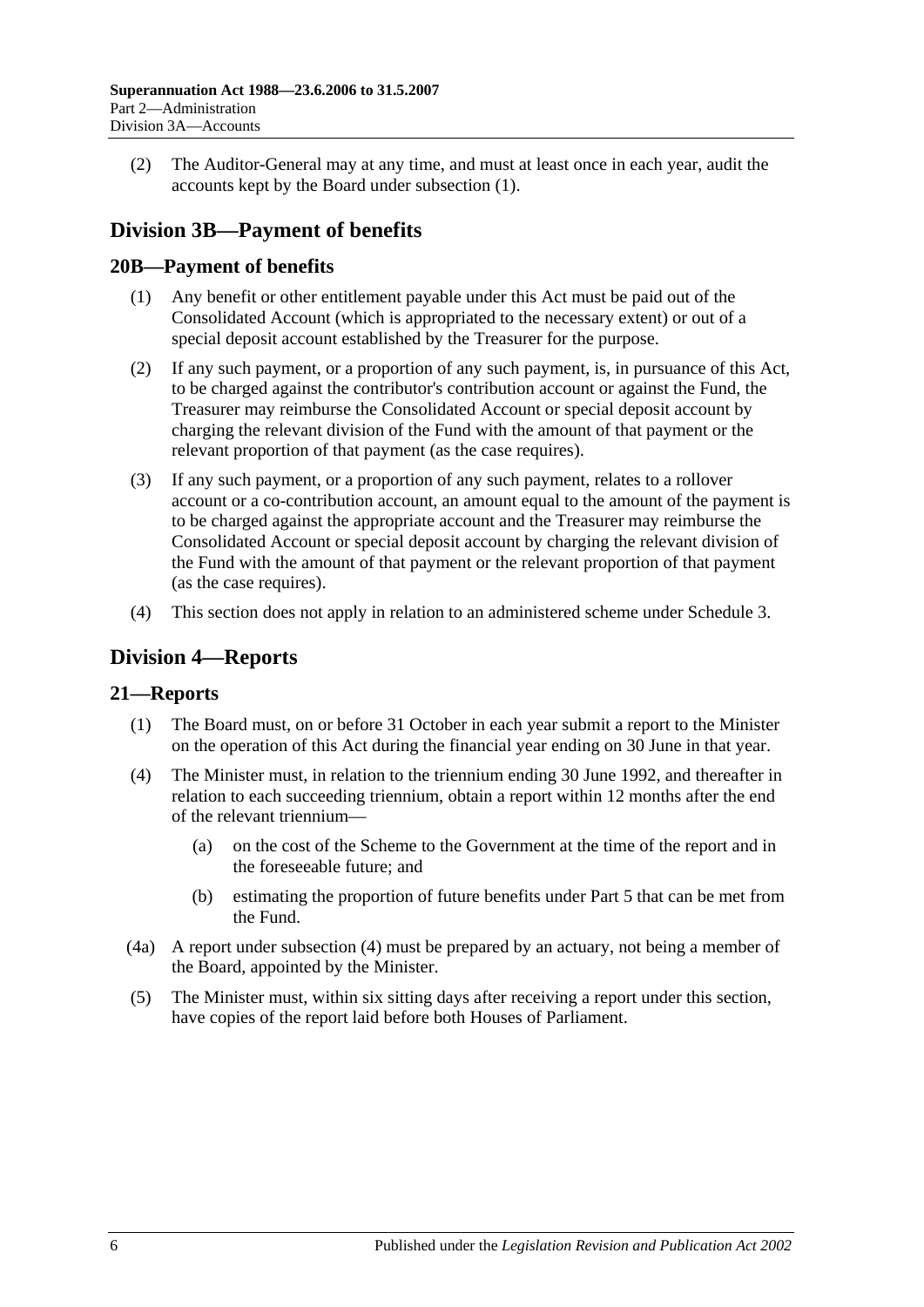# <span id="page-24-0"></span>**Part 3—Contributors, contribution and contribution points**

## <span id="page-24-5"></span><span id="page-24-1"></span>**22—Entry of contributors to the scheme**

- (1) The Board may, on the application of an employee, accept the employee as a contributor.
- (2) An application can only be made in a manner approved by the Board.
- <span id="page-24-2"></span>(3) The Board may require an applicant to provide satisfactory evidence of the state of the applicant's health.
- (4) The cost of any medical examination to which an applicant is required to submit under [subsection](#page-24-2) (3) will be paid by the Board.
- <span id="page-24-4"></span><span id="page-24-3"></span>(5) If it appears to the Board—
	- (a) that an applicant's state of health is such as to create a risk of invalidity or premature death; or
	- (b) that an applicant has in the past engaged in an activity of a prescribed kind that increases the risk of invalidity or premature death; or
	- (c) that the applicant is likely in the future to engage in an activity of a kind referred to in [paragraph](#page-24-3) (b),

the Board may accept the application on conditions (being conditions authorised by the regulations) limiting the benefits payable under this Act in the event of the contributor's invalidity or death before the age of 55 years (and any such condition prevails to the extent of any inconsistency with any provision of this Act).

- (5a) Unless conditions referred to in [subsection](#page-24-4) (5) provide otherwise, a contributor whose benefits in the event of invalidity or death are limited by conditions under that subsection or by conditions referred to in [clause](#page-102-0) 7 of [Schedule 1](#page-98-0) is not entitled to a disability pension under [Part 4](#page-30-0) or [5](#page-52-0) in respect of the illness, condition or disability to which the limitations relate during the period of five years from the commencement of this Act or the contributor's acceptance into the Scheme whichever is the later.
- (6) If an applicant—
	- (a) is a contributor to some other superannuation scheme funded wholly or in part by the applicant's employer; or
	- (b) receives an allowance or salary loading related to superannuation,

the Board will, unless there is good reason to the contrary, reject the application.

- (7) The Board cannot accept an application from a person who is employed on a casual basis.
- (8) If it appears to the Board that a contributor withheld information required in relation to his or her application for membership of the Scheme, the Board may withhold or reduce a benefit under this Act (other than one that is to be charged against the contributor's contribution account).
- (9) The contribution period of an employee accepted as a contributor will commence on the date fixed for that purpose by the Board.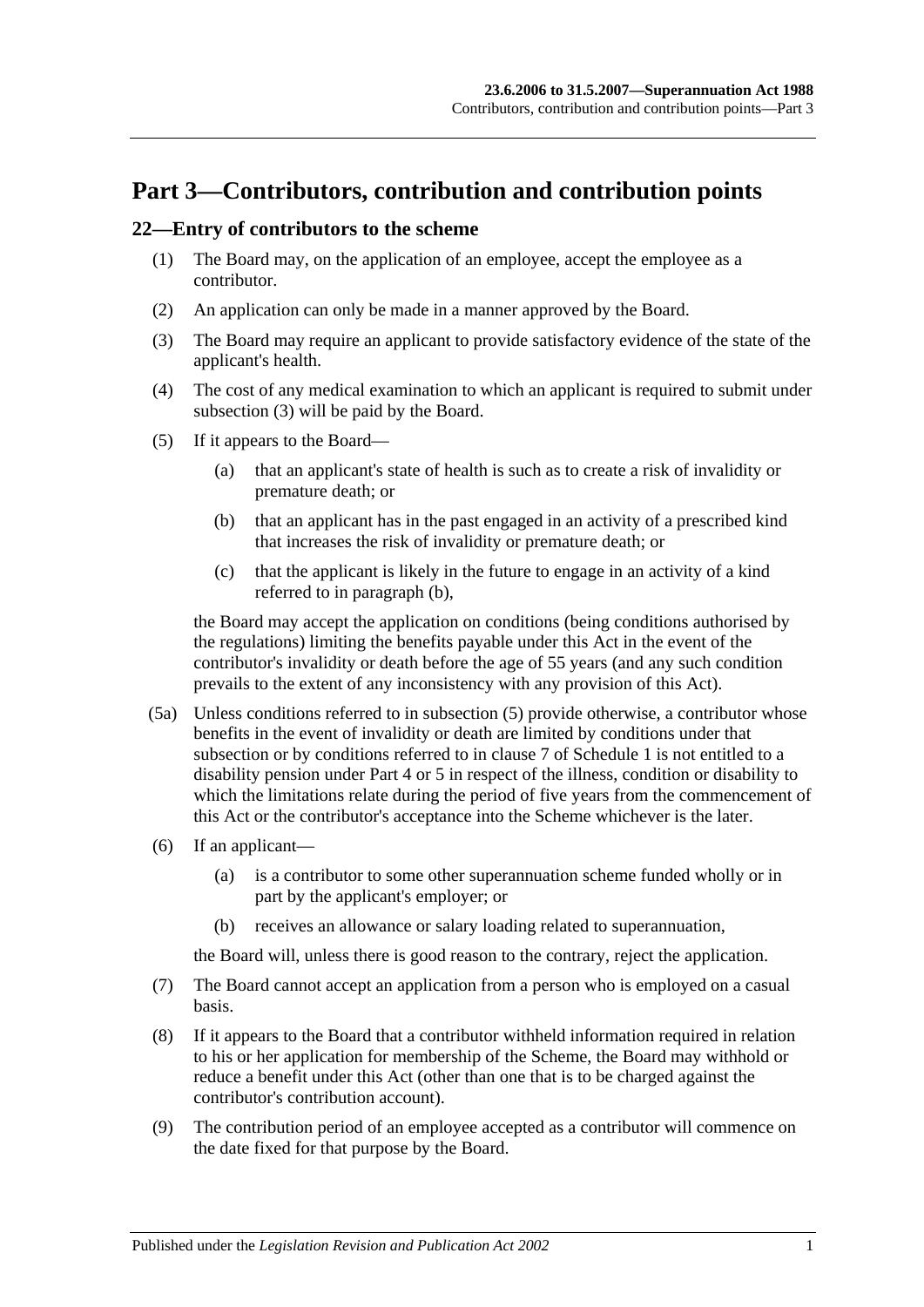- (10) Subject to this section, an application for acceptance as a contributor under [subsection](#page-24-5) (1) must be made on or before 3 May 1994.
- <span id="page-25-0"></span>(11) A person who commenced employment to which this Act applies on or after 3 February 1994 pursuant to a written offer received by the person on or before 3 May 1994 may make an application for acceptance as a contributor under [subsection](#page-24-5) (1) on or before 3 August 1994 or the expiration of three months after the employment commenced whichever is the later.
- (12) An application under [subsection](#page-24-5) (1) will be taken to have been made on the day on which the application was received by the Board.
- (13) An employee who is not a person referred to in [subsection](#page-25-0) (11) may apply for acceptance as a contributor under [subsection](#page-24-5) (1) on or after 4 May 1994 and before 1 July 1995 but if accepted the contributor will—
	- (a) be a member of the Southern State Superannuation Scheme established by the *[Southern State Superannuation Act](http://www.legislation.sa.gov.au/index.aspx?action=legref&type=act&legtitle=Southern%20State%20Superannuation%20Act%201994) 1994* on and from 1 July 1995 and will be taken to have elected to contribute to that scheme at the rate of 6 per cent of salary; and
	- (b) will be taken to be under the age of 55 years and to resign from employment for the purposes of this Act on 30 June 1995 and to carry over the employee component of his or her accrued superannuation benefits on 1 July 1995 to his or her member's contribution account under the Southern State Superannuation Scheme and to carry over the employer component of those benefits on 1 July 1995 to his or her employer contribution account under that scheme.
- <span id="page-25-2"></span>(14) An employee may make an application for acceptance as a contributor under [subsection](#page-24-5)  $(1)$  on or after 4 May 1994 if he or she-
	- (a) had been a member of the Police superannuation scheme; and
	- (b) had resigned or retired from the employment that entitled him or her to membership of that scheme in order to take up employment to which this Act applies; and
	- (c) had taken up that employment within three months after resignation or retirement from the previous employment; and
	- (d) in the case of resignation from the previous employment, had preserved his or her benefits under the Police superannuation scheme.
- (15) Subject to [subsection](#page-25-1) (16), the application referred to in [subsection](#page-25-2) (14) must be made within three months after the employee commences employment to which this Act applies.
- <span id="page-25-1"></span>(16) An employee referred to in [subsection](#page-25-2) (14) who commenced employment to which this Act applies during the period commencing on 3 February 1994 and ending on the commencement of the *[Superannuation \(Employee Mobility\) Amendment Act](http://www.legislation.sa.gov.au/index.aspx?action=legref&type=act&legtitle=Superannuation%20(Employee%20Mobility)%20Amendment%20Act%201997) 1997* may make an application for acceptance as a contributor under [subsection](#page-24-5) (1) within three months after the commencement of that Act.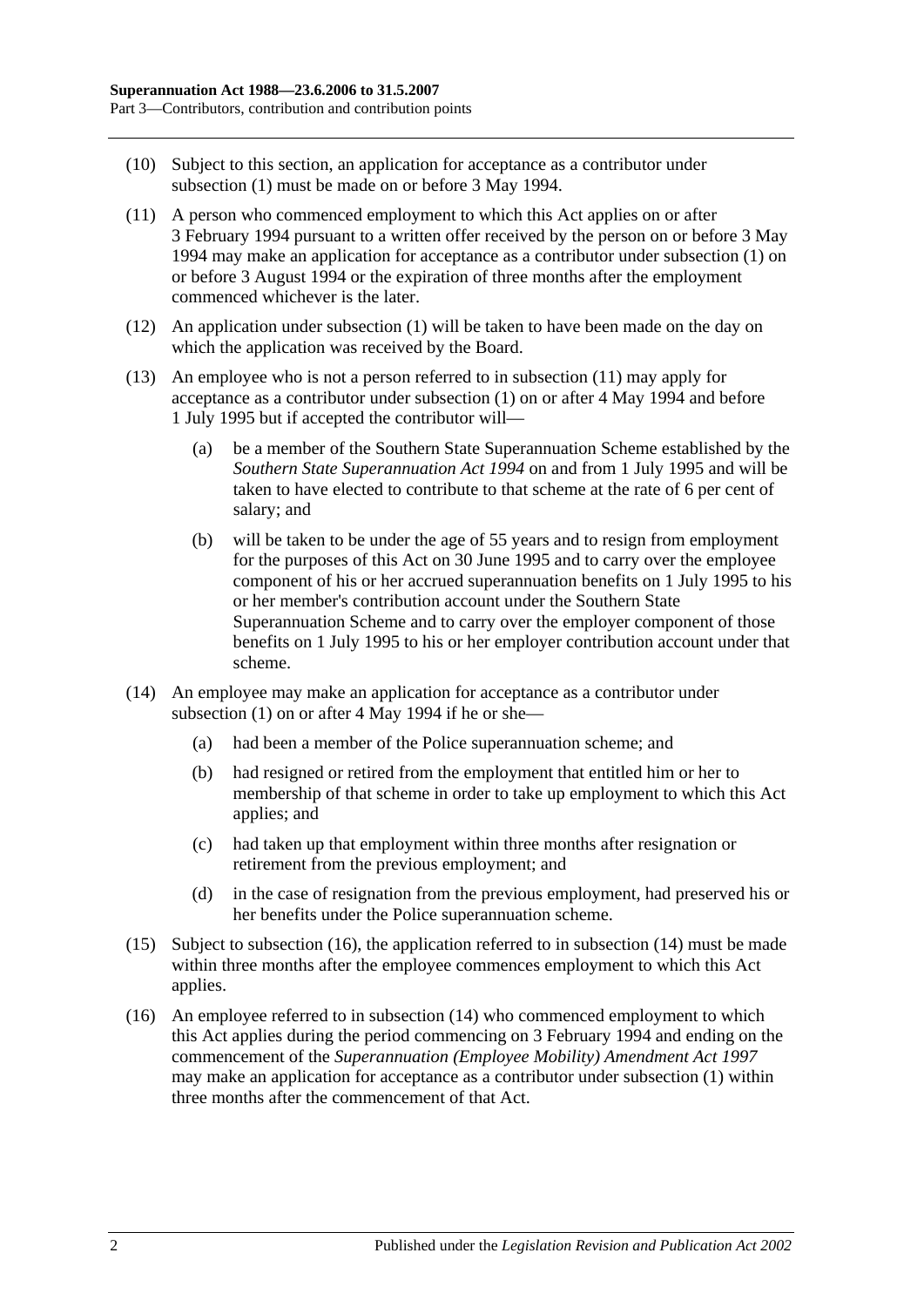- (17) The Board may not refuse an application by an employee referred to in [subsection](#page-25-2) (14) on medical grounds and the only conditions that the Board may place on its acceptance of such an application are those conditions (if any) to which the employee's membership of the Police superannuation scheme had been subject immediately before his or her retirement or resignation from the previous employment.
- (18) An employee referred to in [subsection](#page-25-2) (14) who is accepted as a contributor under [subsection](#page-24-5) (1) is only entitled to his or her benefits under the Police superannuation scheme after his or her employment to which this Act applies has terminated.
- (19) In this section—

*Police superannuation scheme* means the old or new scheme of superannuation established by the *[Police Superannuation Act](http://www.legislation.sa.gov.au/index.aspx?action=legref&type=act&legtitle=Police%20Superannuation%20Act%201990) 1990*.

#### <span id="page-26-0"></span>**23—Contribution rates**

- (1) Subject to this section, a contributor will make contributions to the Treasurer at the standard contribution rate until termination of the contributor's employment.
- <span id="page-26-2"></span>(2) Subject to [subsection](#page-26-1) (2a), a contributor may elect—
	- (a) to contribute at any one of the following rates:
		- 3.0%
		- 4.5%
		- 6.0%
		- 7.5%
		- 9.0%;
	- (b) to cease contributing;
	- (c) in the case of a contributor whose standard contribution rate is not 6%—to contribute at the contributor's standard contribution rate.
- <span id="page-26-1"></span>(2a) A contributor who is employed pursuant to a TEC contract must contribute at the contributor's standard contribution rate or at a higher rate referred to in [subsection](#page-26-2) (2) unless he or she was contributing at a lower rate during the financial year in which the term of the contract commenced in which event he or she must contribute at that rate or a higher rate referred to in [subsection](#page-26-2) (2).
- (2b) [Subsection](#page-26-1) (2a) operates in relation to the financial year following the financial year in which section 5A of the *[Superannuation \(Miscellaneous\) Amendment Act](http://www.legislation.sa.gov.au/index.aspx?action=legref&type=act&legtitle=Superannuation%20(Miscellaneous)%20Amendment%20Act%202000) 2000* comes into operation and in relation to subsequent financial years.
- (3) Subject to [subsection](#page-26-3) (3a), an election under [subsection](#page-26-2) (2) can only be made in a manner approved by the Board and will operate as from the commencement of a financial year (and only elections received by the Board two months or more before the commencement of a particular financial year will operate in relation to that financial year).
- <span id="page-26-3"></span>(3a) Where the Board is satisfied that a contributor needs to reduce his or her contributions because of financial hardship, the Board may permit the contributor to make an election under [subsection](#page-26-2) (2) that will operate before the commencement of the next financial year.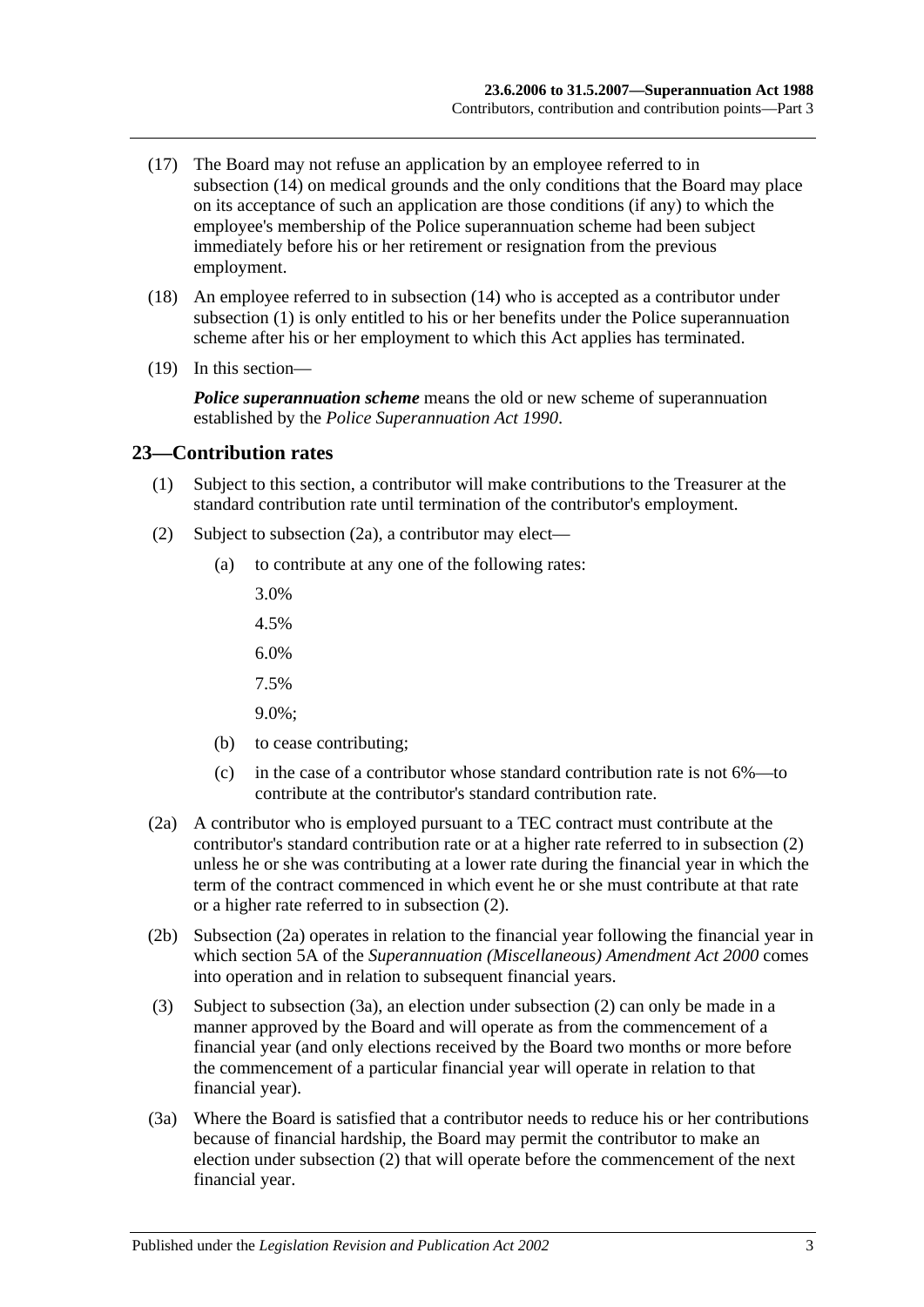- <span id="page-27-1"></span>(4) A contributor's contributions will be fixed in relation to each financial year, as from a day in that financial year determined by the Board—
	- (a) on the basis of the contributor's salary as at the 31st day of March last preceding the commencement of the financial year or, if the contributor's hours of employment have increased or decreased between that date and the commencement of the financial year, on the basis of the contributor's salary following the last such increase or decrease in the hours of employment; but
	- $(b)$
- (i) if the contributor had not then commenced his or her employment, the contributions will be fixed on the basis of the contributor's commencing salary;
- (ii) if the contributor was then on leave without pay or at a reduced rate of pay, the contributions will be fixed on the basis of the salary that the contributor would then have been receiving if not on leave;
- (iii) if the contributor's employment is of a casual nature, the contributions will be fixed on the basis of a notional salary fixed by the Board in relation to the contributor;
- <span id="page-27-0"></span>(iv) if after the date on which contributions for a particular financial year are fixed there is a reduction in the contributor's salary resulting from a reduction in hours of work (other than a temporary reduction of less than two weeks' duration), there will be a proportionate reduction in the contributor's contributions (but such a contributor may, with the Board's approval, elect to contribute as if there had been no reduction in salary and in that event benefits payable under this Act will be calculated as if there had been no reduction of salary);
- (v) if the reason for the reduction in hours of work is an illness or injury suffered by the contributor, an election under [subparagraph](#page-27-0) (iv) may, with the Board's approval, operate during subsequent years despite [paragraph](#page-27-1) (a).
- (5) If over a particular period a contributor receives (while remaining in employment) weekly workers compensation payments for total or partial incapacity for work, contributions will be payable as if the weekly payments were salary or a component of salary (as the case requires) but if the aggregate of the weekly payments and the salary (if any) of the contributor is less than the salary that the contributor would have received if not incapacitated, the Board may allow a proportionate reduction in the amount of the contributions for that period.
- <span id="page-27-2"></span>(6) The following provisions apply to leave without pay—
	- (a) any period of leave without pay of two weeks or less will be treated as a period of employment in respect of which contributions are payable;
	- (b) if leave without pay is taken for a continuous period exceeding two weeks, no contribution is payable in respect of that period unless the contributor elects to contribute and the election is approved by the Board (but such an election in respect of more than 12 months' leave without pay can only be made—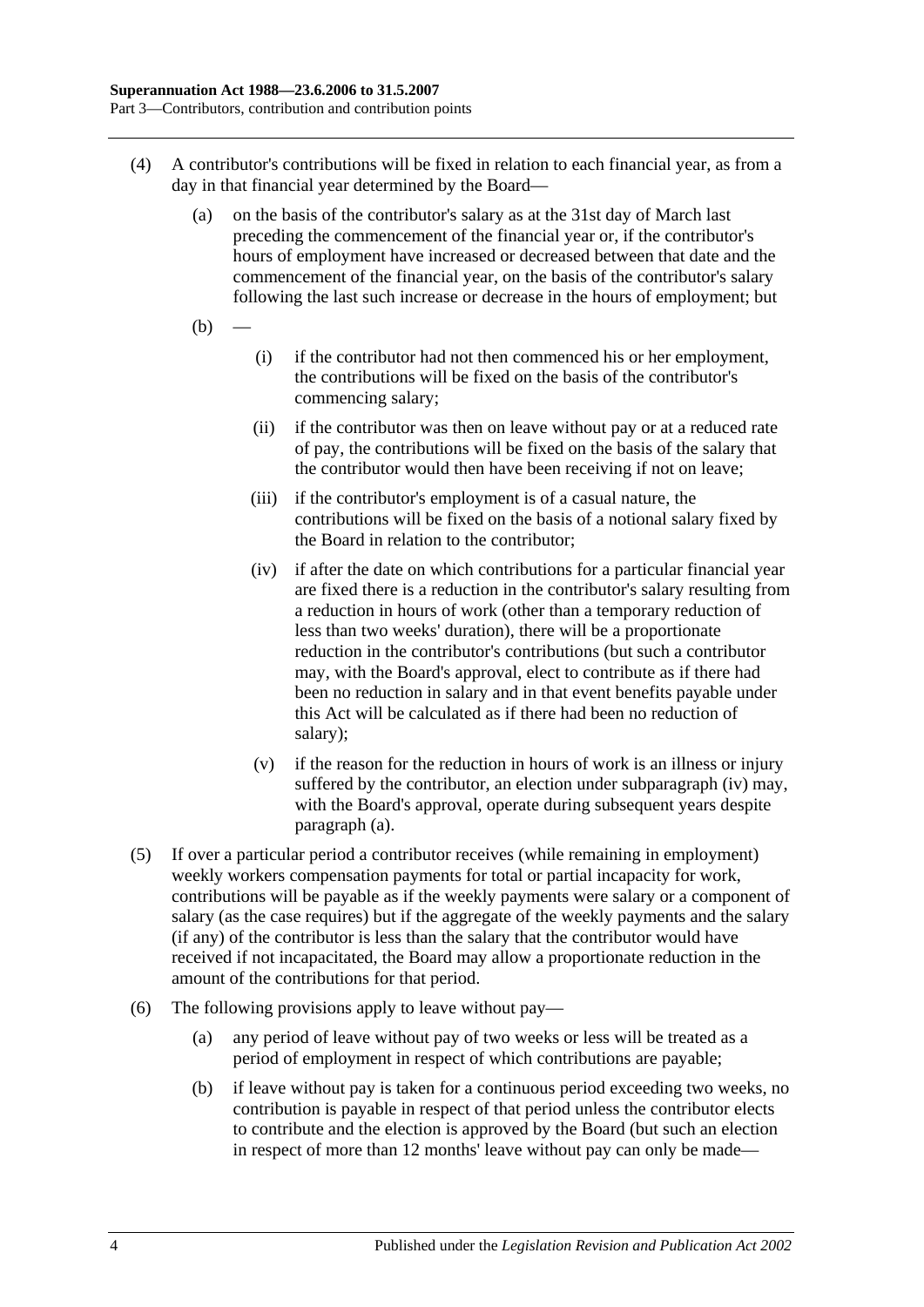- (i) if the Board is satisfied with arrangements that have been made for reimbursement of the cost of benefits attributable to that period; and
- (ii) in circumstances in which the approval is authorised by the regulations).
- (6a) Where a contributor has been, or will be, on leave for more than 12 months and the period of leave is, or will be, made up of two or more components of leave without pay connected by one or more components of paid leave, an election under [subsection](#page-27-2) (6)(b) in relation to a component of that period that will extend it beyond 12 months or that commences after the first 12 months of the period has passed must comply with the requirements of that subsection even though the component itself is less than 12 months in duration.
- (7) An old scheme contributor will cease to contribute if—
	- (a) before termination of the contributor's employment the following conditions are satisfied:
		- (i) in the case of a person who was accepted as a contributor under the repealed Act—the contributor is of or above the age of retirement and has—
			- (A) an aggregate of 360 contribution points; or
			- (B) an aggregate number of contribution points equal to the number of months between the date on which he or she became a contributor and the date on which he or she reached the age of retirement,

whichever is the greater number;

- (ii) in the case of a person who was accepted as a contributor before the commencement of the repealed Act—the contributor is of or above the age of retirement and has an aggregate of 360 contribution points; or
- (b) on retirement he or she would be entitled to the maximum pension prescribed by [section](#page-54-1) 34(5).

## <span id="page-28-0"></span>**24—Contribution points**

- (1) A contributor conforms to the theoretical standard if the contributor—
	- (a) is employed on a full-time basis; and
	- (b) contributes at the standard rate of contribution.
- (2) Contribution points accrue to a contributor who conforms to the theoretical standard at the rate of one point for each contribution month.
- (3) Subject to [subsection](#page-29-1) (5), where a contributor does not conform to the theoretical standard, a proportion of one contribution point (which may exceed unity) accrues to the contributor in respect of a contribution month equal to the proportion that the amount actually contributed in respect of that month bears to the amount that would have been contributed if the contributor had conformed to the theoretical standard.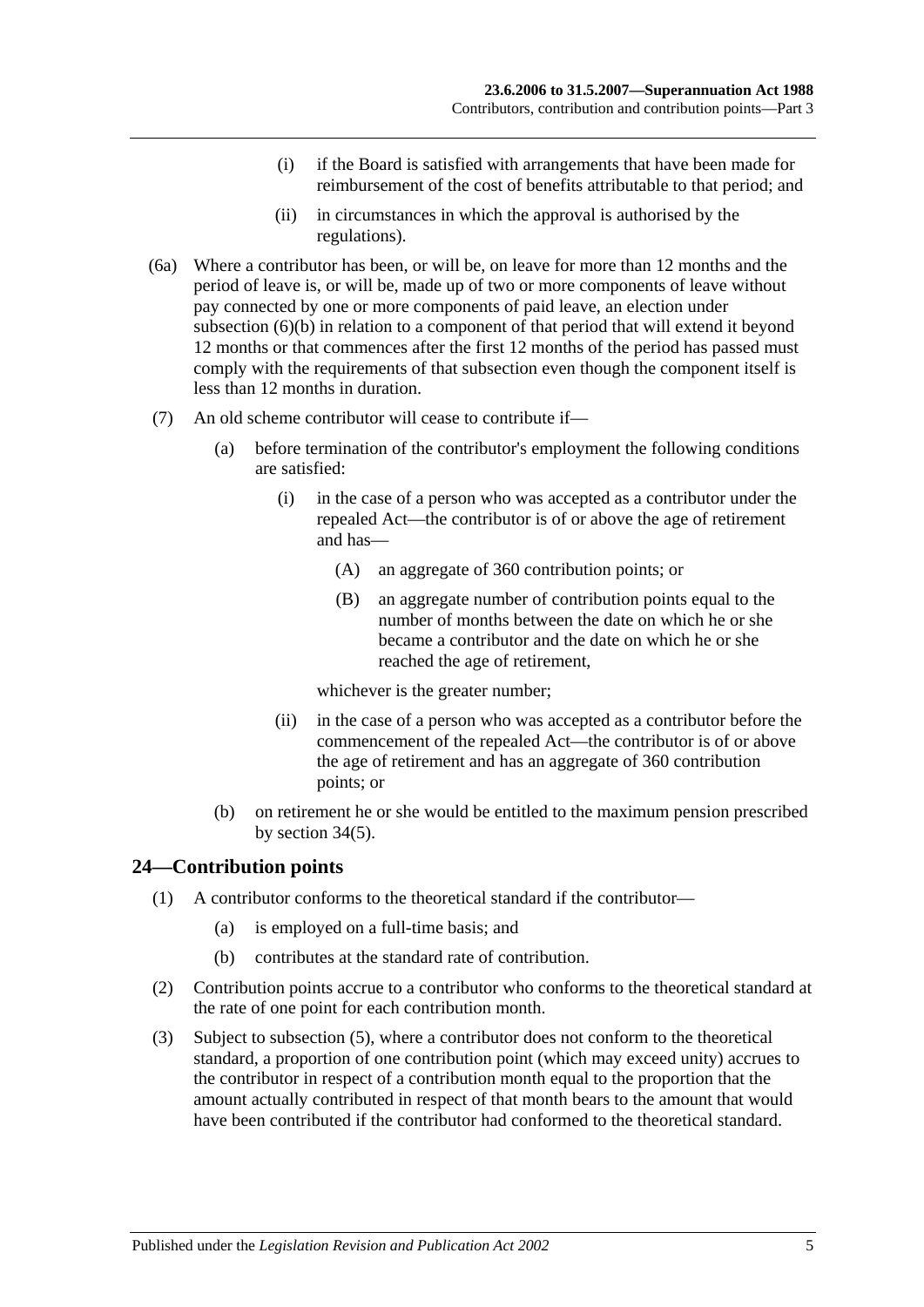- <span id="page-29-2"></span>(4) A contributor's extrapolated contribution points as at an entitlement day are calculated as follows:
	- (a) if the contributor has then reached the age of retirement—the number is, subject to [subsection](#page-29-1) (5), the aggregate of the accrued contribution points;
	- (b) in any other case—
		- (i) if the contributor has been in full-time employment throughout the contribution period—the number is, subject to [subsection](#page-29-1) (5), the aggregate of the accrued contribution points plus a number equal to the number of months' difference between the contributor's age as at the entitlement day and the age of retirement (an incomplete month being counted as a whole month);
		- (ii) if the contributor has not been in full-time employment throughout the contribution period—the number is, subject to [subsection](#page-29-1) (5), the aggregate of the accrued contribution points plus the relevant proportion of the number of months' difference between the contributor's age as at the entitlement day and the age of retirement (an incomplete month being counted as a whole month).
- <span id="page-29-1"></span>(5) When the aggregate of a contributor's accrued contribution points are to be calculated as at an entitlement day, the aggregate cannot exceed—
	- (a) in the case of a contributor who was in full-time employment throughout the contribution period—the number of months of the contribution period;
	- (b) in any other case—the relevant proportion of the number of months of the contribution period.
- (6) The reference in [subsections](#page-29-2) (4) and [\(5\)](#page-29-1) to *the relevant proportion* is a reference to a proportion arrived at by expressing the contributor's employment while an active contributor as a proportion of full-time employment.

## <span id="page-29-3"></span><span id="page-29-0"></span>**25—Attribution of additional contribution points and contribution months**

- (1) The Minister may, in appropriate cases—
	- (a) attribute additional contribution points to a contributor;
	- (b) attribute additional contribution months to a contributor.
- (2) The Minister must provide the Board with details of the attribution of contribution points or months under [subsection](#page-29-3) (1) and the Board must include those details in its report to the Minister under [Division 4](#page-23-2) of [Part 2.](#page-18-0)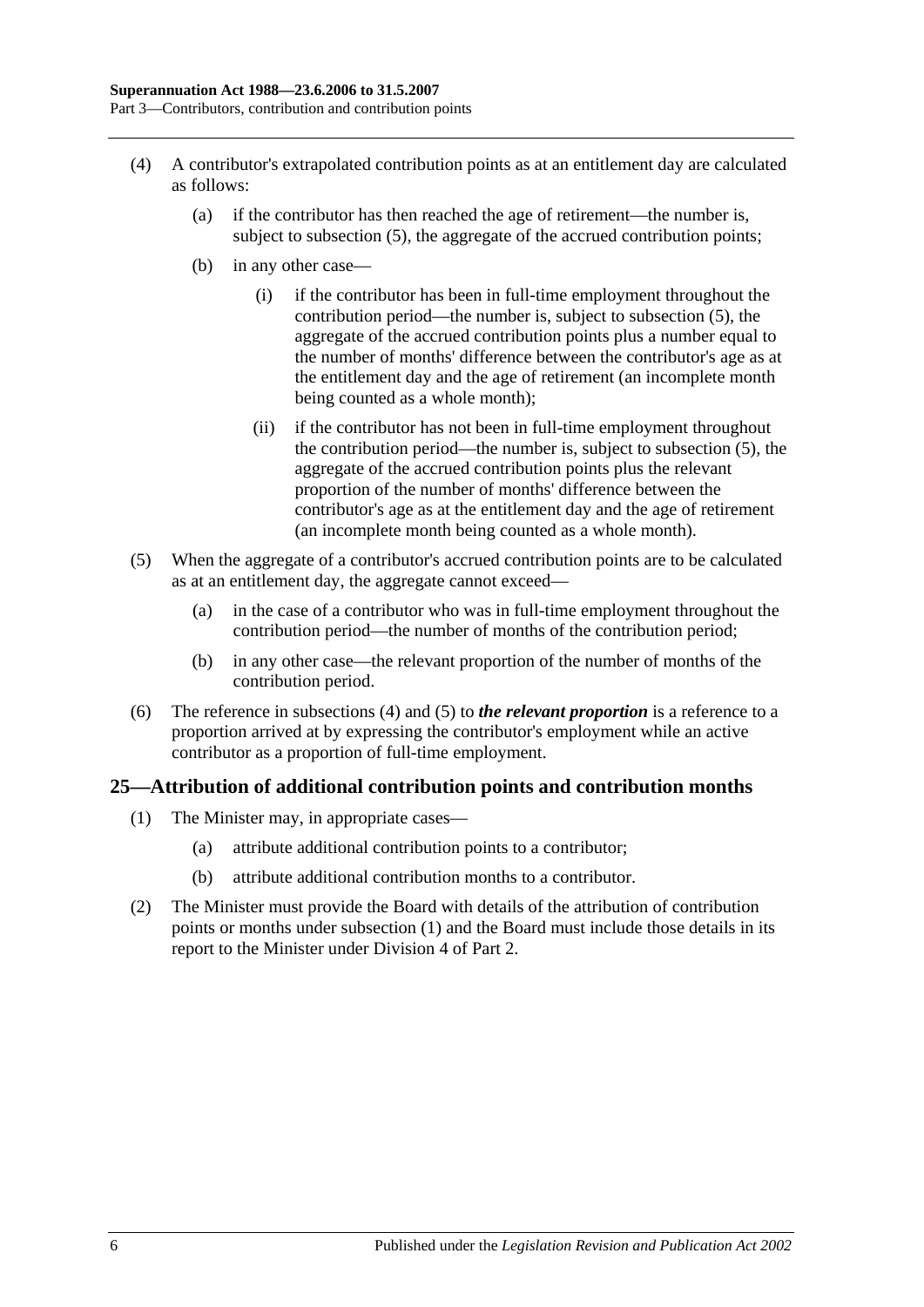# <span id="page-30-0"></span>**Part 4—Superannuation benefits—new scheme contributors**

## <span id="page-30-1"></span>**26—Application of this Part**

This Part applies only to new scheme contributors.

#### <span id="page-30-2"></span>**27—Retirement**

- (1) A contributor who retires from employment is entitled to a superannuation payment made up of two components—
	- (a) an employee component (to be charged against the contributor's contribution account) equivalent to the amount standing to the credit of the contributor's contribution account; and
	- (b) an employer component calculated in accordance with the following provisions of this section.
- (2) The employer component is the lesser of the following:

(a) 
$$
EC = (FS \times A \times 4.5) + Pn\left(\frac{FS \times 0.85 \times M}{300}\right)
$$

(b) 
$$
EC = \left[ FS \times 4.5 \times \left( 1 - \frac{X}{420} \right) \right] + Pn \left( \frac{FS \times 0.85 \times M}{300} \right)
$$

Where—

*EC* is the employer component

*FS* is the contributor's actual or attributed salary immediately before retirement (expressed as an annual amount)

*A* is the lesser of the following:

- (a) unity;
- (b) the numerical value obtained by dividing the number of the contributor's accrued contribution points by 420

*Pn* is—

- (a) in the case of a contributor who was in full-time employment during that part of the contribution period occurring after 30 June 1992—1;
- (b) in any other case—the numerical value arrived at by expressing the contributor's employment while an active contributor during that part of the contribution period as a proportion of full-time employment during that part of the contribution period

*M* is the number of months of the contributor's contribution period occurring after 30 June 1992

 $X$  is—

(a) in relation to a contributor who is at retirement under the age of 60 years—the number of months by which the contributor's age falls short of 60 years;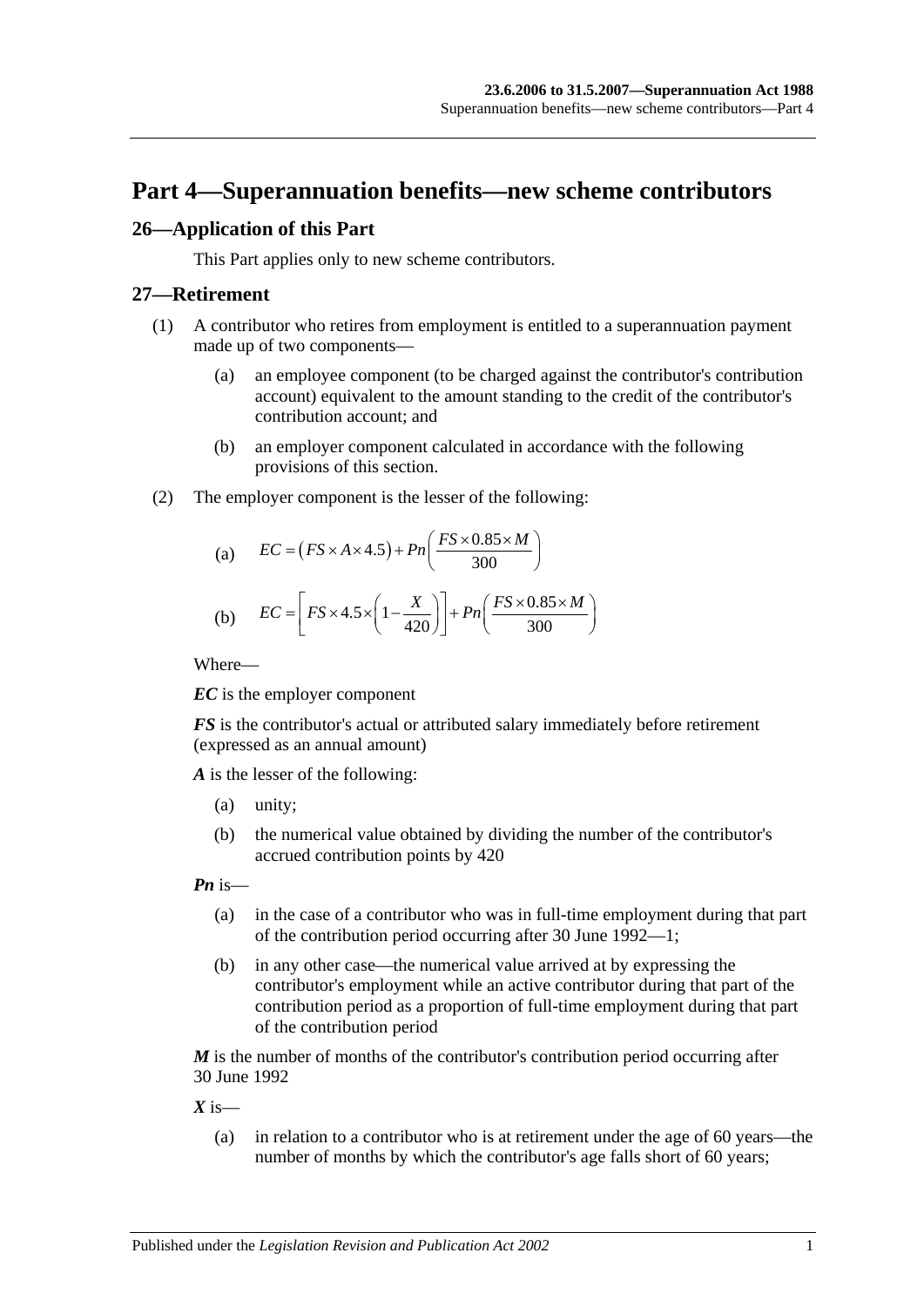- (b) in any other case—zero.
- (3) For the purposes of this section, a contributor retires from employment if—
	- (a) the contributor has attained the age of 55 years; and
	- (b) the contributor's employment terminates or is terminated for any reason (except the contributor's death).
- (4) This section does not apply to an outplaced employee who had reached the age of 55 years when he or she retired from employment unless he or she has made an election in accordance with [section](#page-35-0) 28B to take the retirement benefit provided by this section.

#### <span id="page-31-1"></span><span id="page-31-0"></span>**28—Resignation and preservation of benefits**

- <span id="page-31-3"></span>(1) A contributor who resigns from employment before reaching the age of 55 years may elect—
	- (a) to take immediately an amount (to be charged against the contributor's contribution account) equivalent to the amount standing to the credit of the contributor's contribution account; or
	- (b) to preserve his or her accrued superannuation benefits; or
	- (c) to carry over his or her accrued superannuation benefits to some other superannuation fund or scheme approved by the Board.
- <span id="page-31-2"></span>(1a) A contributor who fails to inform the Board in writing of his or her election under [subsection](#page-31-1) (1) within three months after resignation will be taken to have elected to preserve his or her accrued superannuation benefits.
- (1b) If the Board is of the opinion that the limitation period referred to in [subsection](#page-31-2) (1a) would unfairly prejudice a contributor, the Board may extend the period as it applies to the contributor.
- <span id="page-31-6"></span><span id="page-31-5"></span><span id="page-31-4"></span>(1c) Where a contributor resigns and elects to take the amount referred to in [subsection](#page-31-3) (1)(a) the contributor is also entitled to a superannuation payment in accordance with the following provisions:
	- (a) the contributor may at any time require the Board to make the payment to some other superannuation fund or scheme approved by the Board;
	- (ab) the Board must—
		- (i) not less than 6 months before the contributor's 60th birthday—notify the contributor in writing of the contributor's entitlement to require the Board to make the payment under [paragraph](#page-31-4) (b); and
		- (ii) not less than 6 months before the contributor's 55th birthday—notify the contributor in writing of the contributor's entitlement to require the Board to make the payment under [paragraph](#page-31-5) (c);
	- (b) the contributor may at any time after reaching the age of retirement require the Board to make the payment and, if no such requirement has been made on or before the date on which the contributor reaches 65 years of age, the Board will make the payment;
	- (c) if the contributor has reached the age of 55 years and is not employed by an employer within the meaning of the Commonwealth Act, the contributor may require the Board to make the payment to the contributor;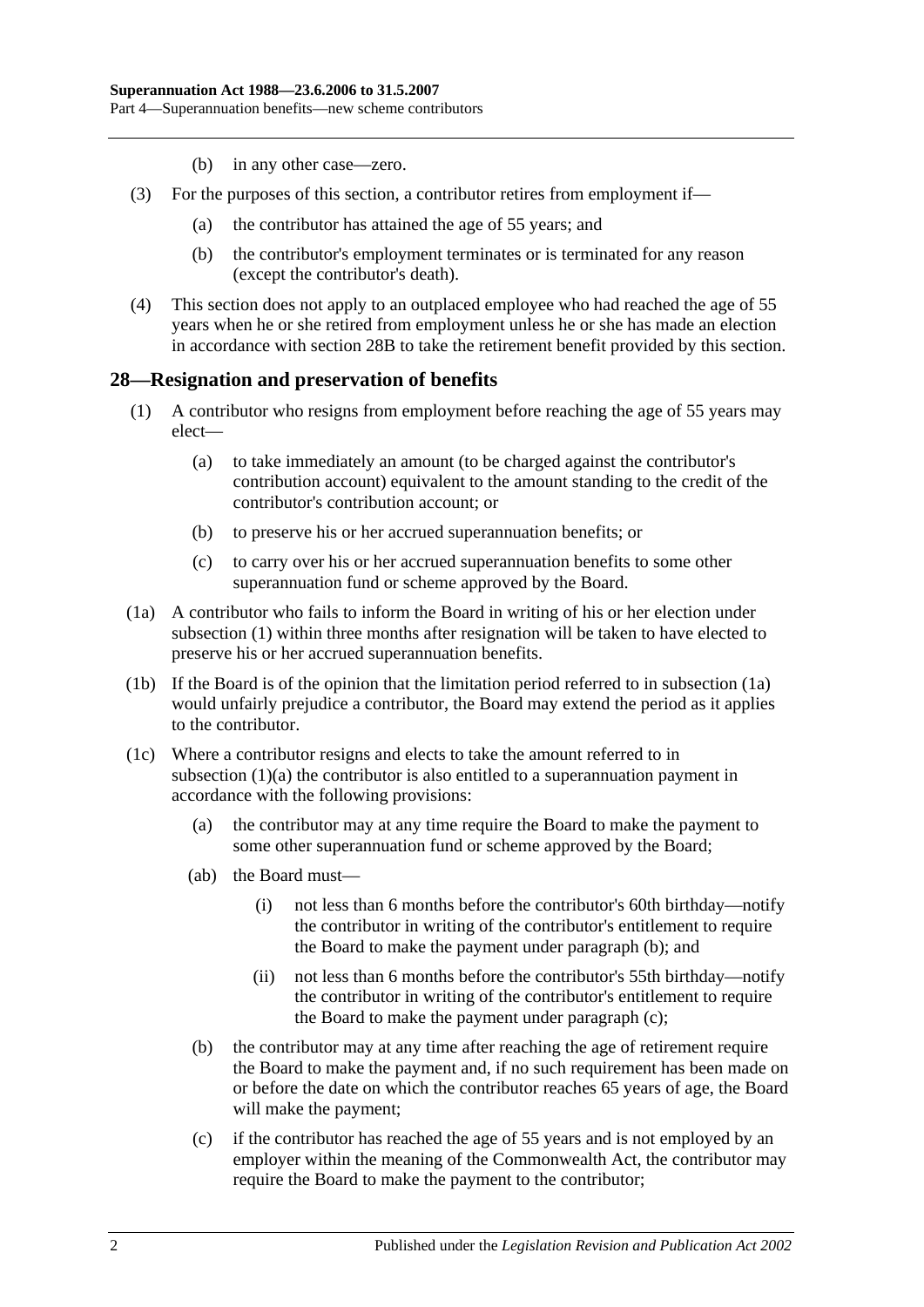- (d) if the contributor has become incapacitated and satisfies the Board that his or her incapacity for all kinds of work is 60 per cent or more of total incapacity and is likely to be permanent, the Board will make the payment to the contributor;
- (e) if the contributor dies, the payment will be made to the spouse of the deceased contributor or, if he or she left no surviving spouse, to the contributor's estate,

(and a payment under any of the above paragraphs excludes further rights so that a claim cannot be subsequently made under some other paragraph).

- <span id="page-32-0"></span>(1d) The amount of the superannuation payment referred to in [subsection](#page-31-6) (1c) is the amount of the minimum contribution required to avoid payment of the superannuation guarantee charge in respect of the contributor under the Commonwealth Act together with interest from the date of resignation.
- (1e) The amount of interest will be calculated and credited to the contributor at the end of each financial year and will be calculated on the amount referred to in [subsection](#page-32-0) (1d) at the end of the first financial year and on the aggregate of that amount and the interest previously credited at the end of each subsequent financial year.
- (1f) The rate of interest will be determined by the Board in respect of each financial year in accordance with [section](#page-21-2) 20A.
- <span id="page-32-2"></span><span id="page-32-1"></span>(2) Where the contributor elects to preserve his or her accrued superannuation benefits, the following provisions apply—
	- (aa) the Board must, not less than 6 months before the contributor's 55th birthday, notify the contributor in writing of the contributor's entitlement to require the Board to make a superannuation payment under [paragraph](#page-32-1) (a);
	- (a) the contributor may at any time after reaching 55 years of age require the Board to make a superannuation payment and, if no such requirement has been made on or before the date on which the contributor reaches 65 years of age, the Board will make such a payment;
	- (b) if the contributor has become incapacitated and satisfies the Board that his or her incapacity for all kinds of work is 60 per cent or more of total incapacity and is likely to be permanent, the Board will make the payment to the contributor;
	- (c) if the contributor dies, a payment will be made to the spouse of the deceased contributor or, if he or she left no surviving spouse, to the contributor's estate,

(and a payment under any of the above paragraphs excludes further rights so that a claim cannot be subsequently made under some other paragraph).

- (3) A payment under [subsection](#page-32-2) (2) will be made up of two components—
	- (a) an employee component (to be charged against the contributor's contribution account) equivalent to the amount standing to the credit of the contributor's contribution account; and
	- (b) an employer component calculated in accordance with [subsection](#page-33-0) (4).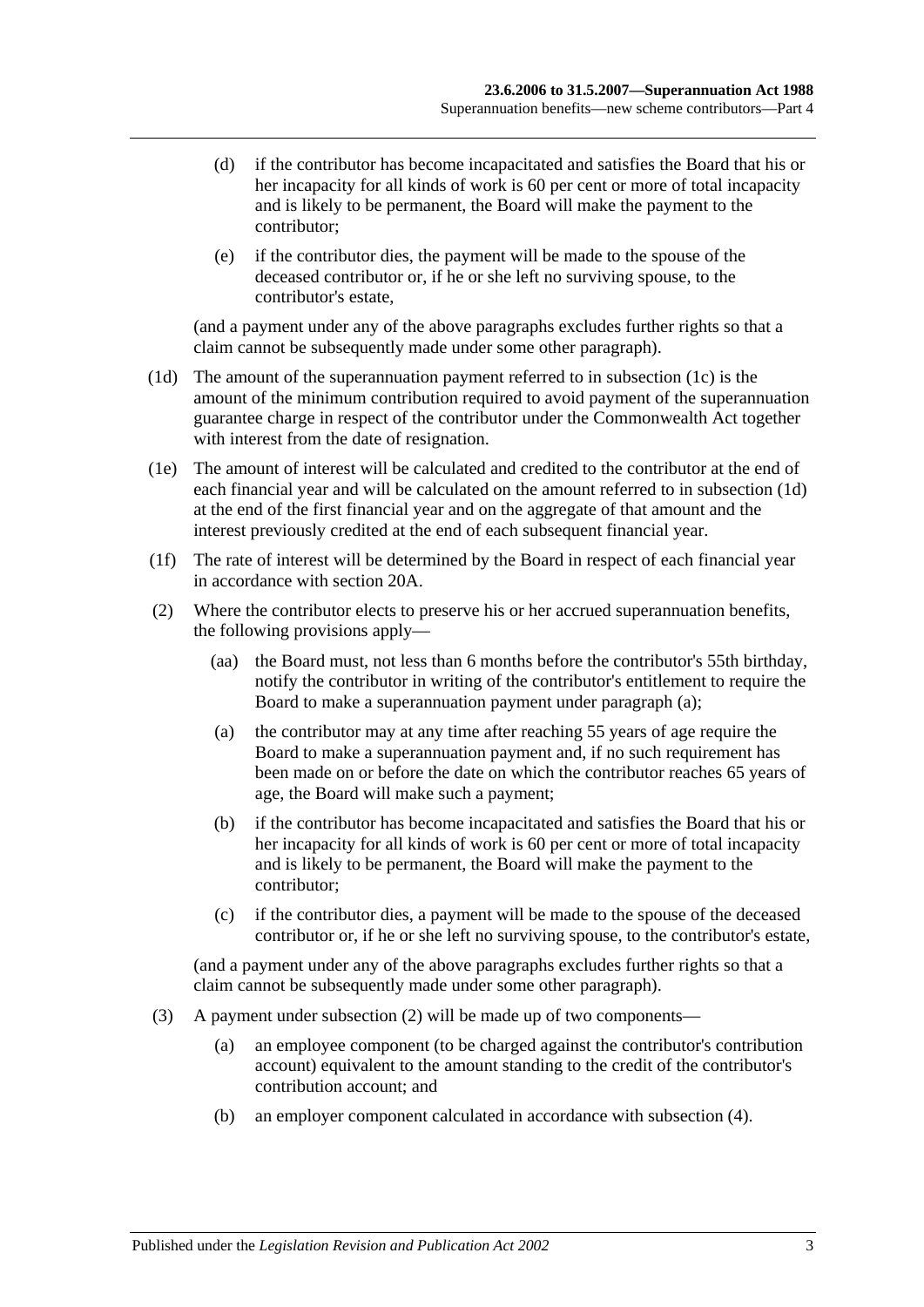<span id="page-33-0"></span>(4) The employer component will be the lesser of the following:

(a) 
$$
EC = (AFS \times A \times 4.5) + Pn\left(\frac{AFS \times 0.85 \times M}{300}\right)
$$
  
(b) 
$$
EC = \left[ AFS \times 4.5 \times \left(1 - \frac{X}{420}\right)\right] + Pn\left(\frac{AFS \times 0.85 \times M}{300}\right)
$$

Where—

*EC* is the employer component

*AFS* is the contributor's actual or attributed salary as at the date of resignation (expressed as an annual amount)adjusted to reflect changes in the Consumer Price Index since the date of resignation

*A* is the lesser of the following—

- (a) unity;
- (b) the numerical value obtained by dividing the number of the contributor's accrued contribution points by 420

*Pn* is—

- (a) in the case of a contributor who was in full-time employment during that part of the contribution period occurring after 30 June 1992—1;
- (b) in any other case—the numerical value arrived at by expressing the contributor's employment while an active contributor during that part of the contribution period as a proportion of full-time employment during that part of the contribution period

*M* is the number of months of the contributor's contribution period occurring after 30 June 1992

*X* is—

- (a) where the contributor is under the age of 60 years when the payment is made or where the contributor dies under the age of 60 years—the lesser of 60 and the number of months by which the contributor's age falls short of 60 years;
- (b) in any other case—zero.
- (5) Where the contributor elects to carry over his or her accrued superannuation benefits to an approved superannuation fund or scheme, the following provisions apply—
	- (a) the contributor must satisfy the Board by such evidence as it may require that he or she has been admitted to membership of the fund or scheme; and
	- (b) on being so satisfied the Board will make a payment on behalf of the contributor to the fund or scheme made up of two components—
		- (i) an employee component (to be charged against the contributor's contribution account) equivalent to the amount standing to the credit of the contributor's contribution account; and
		- (ii) an employer component which will be the aggregate of the following amounts: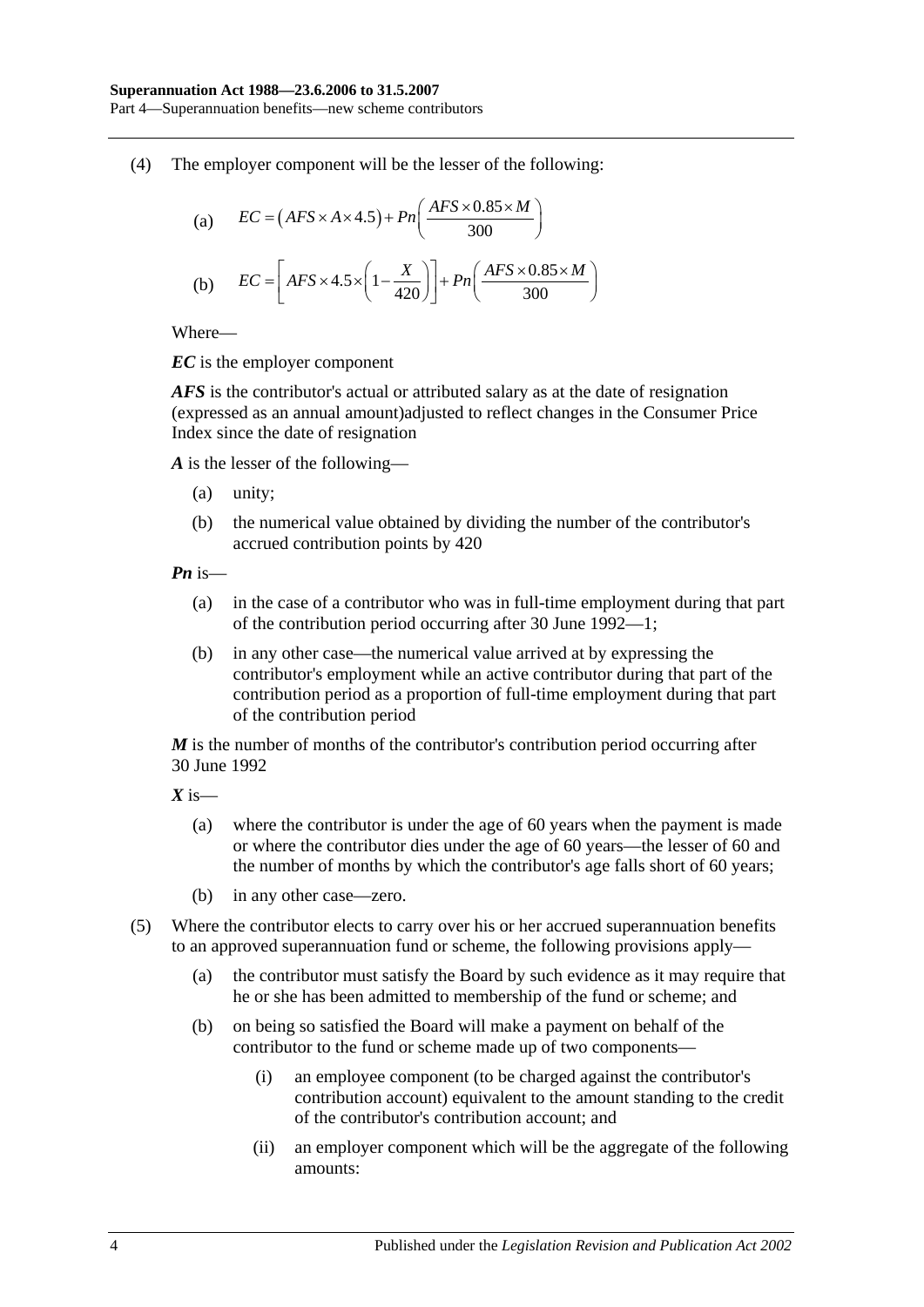- (A) an amount equal to the lesser of twice the amount of the employee component or twice the amount that would have constituted the employee component if the contributor had contributed to the Scheme at the standard contribution rate throughout the contributor's contribution period; and
- (B) an amount calculated as follows:

$$
A = P n \left( \frac{FS \times 0.85 \times M}{300} \right)
$$

Where—

*A* is the amount

*Pn* is—

- (a) in the case of a contributor who was in full-time employment during that part of the contribution period occurring after 30 June 1992—1;
- (b) in any other case—the numerical value arrived at by expressing the contributor's employment while an active contributor during that part of the contribution period as a proportion of full-time employment during that part of the contribution period

*FS* is the contributor's actual or attributed salary immediately before resignation (expressed as an annual amount)

*M* is the number of months of the contributor's contribution period occurring after 30 June 1992.

- (7) For the purposes of this section, a contributor will be taken to resign if the contributor's employment terminates or is terminated for any reason except invalidity (in circumstances entitling the contributor to benefits under this Act), retrenchment or death.
- (8) This section does not apply to, or in relation to, an outplaced employee who resigned from employment before reaching the age of 55 years unless he or she has made an election in accordance with [section](#page-36-0) 28C to preserve his or her accrued superannuation benefits under this section or is taken under [section](#page-36-0) 28C to have made such an election.

#### <span id="page-34-0"></span>**28A—Resignation pursuant to a voluntary separation package**

- (1) This section applies to a contributor who resigns from his or her employment before reaching the age of 55 years pursuant to a voluntary separation package—
	- (a) that includes a term that this section is to apply to the contributor; and
	- (b) that has been approved by the Treasurer.
- (2) [Section](#page-31-0) 28 does not apply to a contributor to whom this section applies.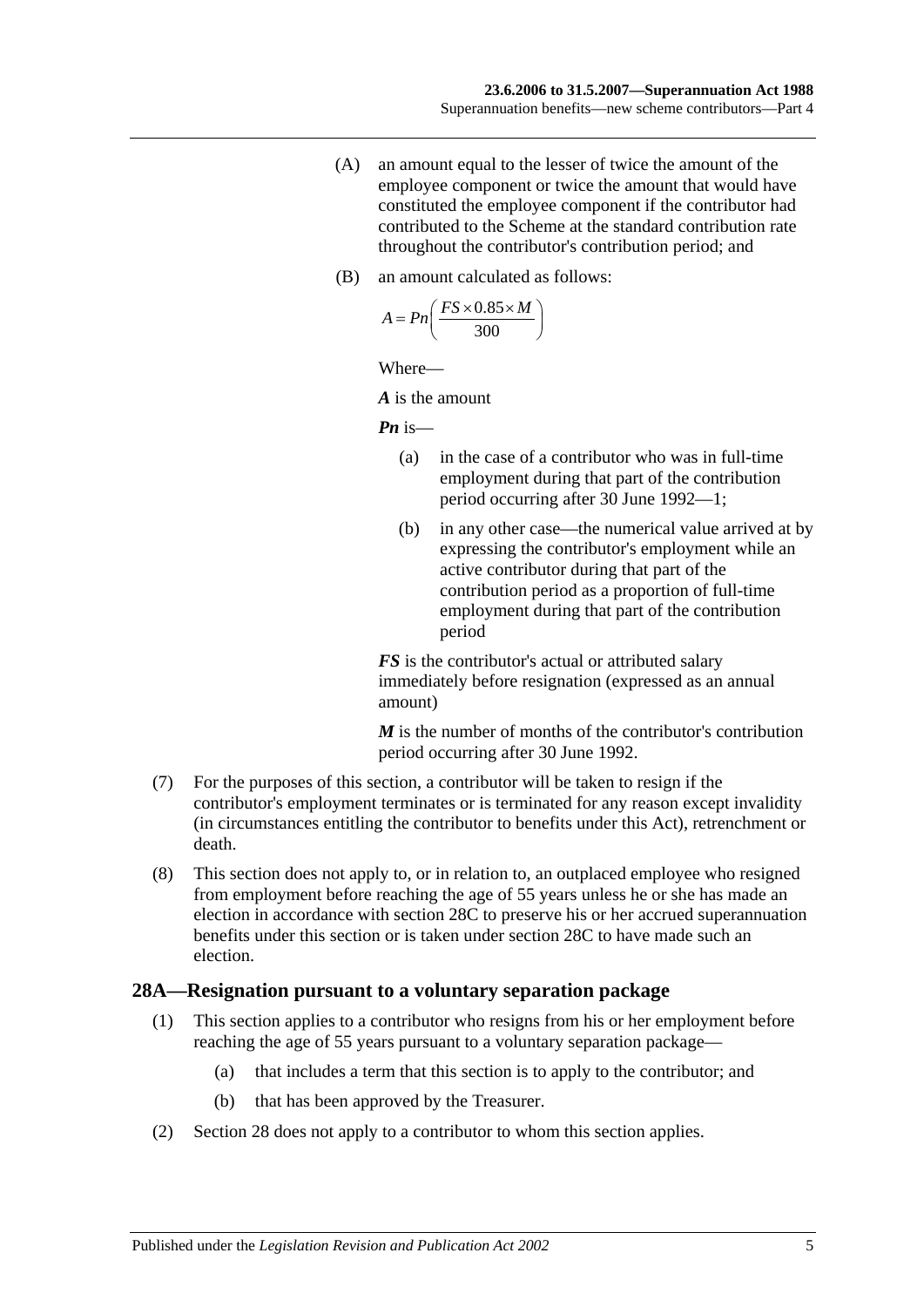- <span id="page-35-1"></span>(3) A contributor to whom this section applies is entitled to a lump sum made up of—
	- (a) an employee component (to be charged against the contributor's contribution account) equivalent to the amount standing to the credit of that account; and
	- (b) an employer component that is equal to the lesser of twice the amount of the employee component or twice the amount that would have constituted the employee component if the contributor had contributed to the Scheme at the standard contribution rate throughout the contributor's contribution period.
- <span id="page-35-2"></span>(3a) A part of the lump sum referred to in [subsection](#page-35-1) (3) being an amount equivalent to the minimum contribution required to avoid payment of the superannuation guarantee charge in respect of the contributor under the Commonwealth Act is preserved.
- (3b) The contributor is entitled to the balance of the lump sum at the time of resignation.
- <span id="page-35-3"></span>(3c) The amount preserved under [subsection](#page-35-2) (3a) together with interest is payable in accordance with the following provisions:
	- (aa) the Board must, not less than 6 months before the contributor's 55th birthday, notify the contributor in writing of the contributor's entitlement to require the Board to pay the amount under [paragraph](#page-35-3) (a);
	- (a) the contributor may at any time after reaching 55 years of age require the Board to pay the amount and, if no such requirement has been made on or before the date on which the contributor reaches 65 years of age, the Board will pay the amount to the contributor;
	- (b) if the contributor has become incapacitated and satisfies the Board that his or her incapacity for all kinds of work is 60 per cent or more of total incapacity and is likely to be permanent, the Board will pay the amount to the contributor;
	- (c) if the contributor dies, the amount will be paid to the spouse of the deceased contributor or, if he or she left no surviving spouse, to the contributor's estate,

(and a payment under any of the above paragraphs excludes further rights so that a claim cannot be subsequently made under some other paragraph).

- (3d) The amount of interest will be calculated and credited to the contributor at the end of each financial year and will be calculated on the amount referred to in [subsection](#page-35-2) (3a) at the end of the first financial year and on the aggregate of that amount and the interest previously credited at the end of each subsequent financial year.
- (3e) The rate of interest will be determined by the Board in respect of each financial year in accordance with [section](#page-21-2) 20A.
- (4) In this section—

*voluntary separation package* means an agreement between a contributor and his or her employer pursuant to which the contributor resigns from employment.

## <span id="page-35-0"></span>**28B—Outplaced employees—55 and over**

- (1) A contributor who had reached the age of 55 years when he or she retired from employment to take up employment in the private sector pursuant to an offer of employment in a contracting out agreement may elect—
	- (a) to take the retirement benefit provided by [section](#page-30-2) 27; or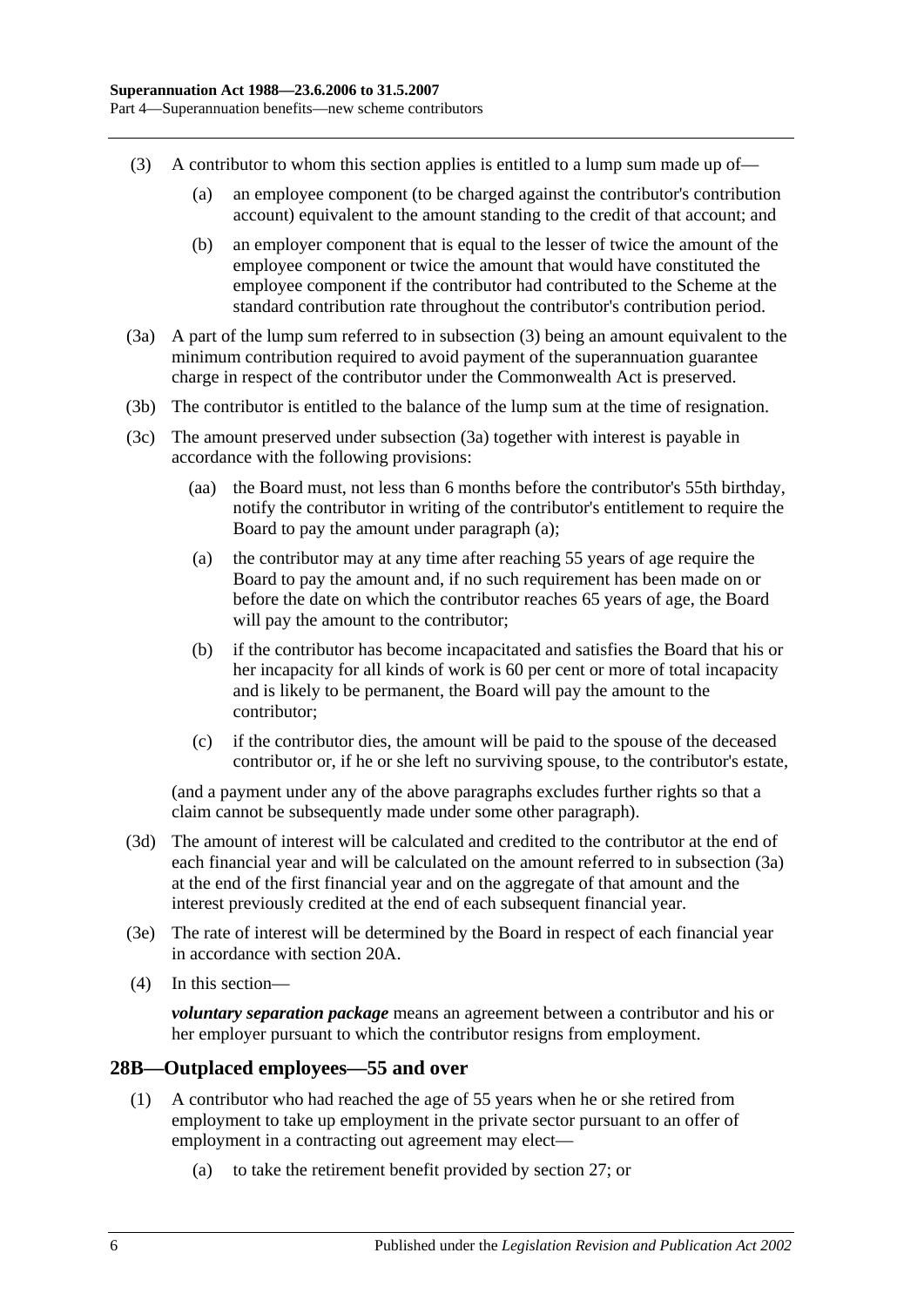- (b) to preserve his or her accrued superannuation benefits under [section](#page-31-0) 28 as though he or she had resigned from employment before reaching the age of 55 years.
- <span id="page-36-1"></span><span id="page-36-0"></span>(2) A contributor who fails to inform the Board in writing of his or her election under [subsection](#page-35-0) (1) within one month after retiring will be taken to have made an election under [subsection](#page-36-0)  $(1)(b)$ .
- (3) If the Board is of the opinion that the limitation period referred to in [subsection](#page-36-1) (2) would unfairly prejudice a contributor, the Board may extend the period as it applies to the contributor.
- (4) Where a contributor has made, or is taken to have made, an election under [subsection](#page-36-0) (1)(b), [section](#page-31-0) 28 applies to, and in relation to, the contributor except that he or she is not entitled to require the Board to make a superannuation payment under section  $28(2)(a)$ , and the Board must not make such a payment under that provision, until the contributor has ceased employment with the private sector employer.

# <span id="page-36-2"></span>**28C—Outplaced employees under 55**

- <span id="page-36-3"></span>(1) A contributor who had not reached the age of 55 years when he or she resigned from employment to take up employment in the private sector pursuant to an offer of employment in a contracting out agreement may elect—
	- (a) to preserve his or her accrued superannuation benefits under [section](#page-31-0) 28; or
	- (b) to take the benefits provided by [section](#page-34-0) 28A.
- <span id="page-36-5"></span><span id="page-36-4"></span>(2) A contributor who fails to inform the Board in writing of his or her election under [subsection](#page-36-2) (1) within one month after resigning will be taken to have made an election under [subsection](#page-36-3) (1)(a).
- (3) If the Board is of the opinion that the limitation period referred to in [subsection](#page-36-4) (2) would unfairly prejudice a contributor, the Board may extend the period as it applies to the contributor.
- (4) Where a contributor has made, or is taken to have made, an election under [subsection](#page-36-3) (1)(a), [section](#page-31-0) 28 applies to, and in relation to, the contributor except that he or she is not entitled to require the Board to make a superannuation payment under section  $28(2)(a)$ , and the Board must not make such a payment under that provision, until the contributor has reached the age of 55 years and has ceased employment with the private sector employer.
- (5) Where a contributor has made an election under [subsection](#page-36-5) (1)(b), [section](#page-34-0) 28A applies to the contributor as though the requirements of [section](#page-34-1) 28A(1) had been met.

## <span id="page-36-6"></span>**29—Retrenchment**

- (1) Where the employment of a contributor who has not reached the age of 55 years is terminated by retrenchment, the contributor may elect—
	- (a) to take a lump sum payment; or
	- (b) to preserve his or her superannuation benefits.
- <span id="page-36-7"></span>(1a) A contributor who fails to inform the Board in writing of his or her election under [subsection](#page-36-6) (1) within three months after retrenchment will be taken to have elected to preserve his or her superannuation benefits.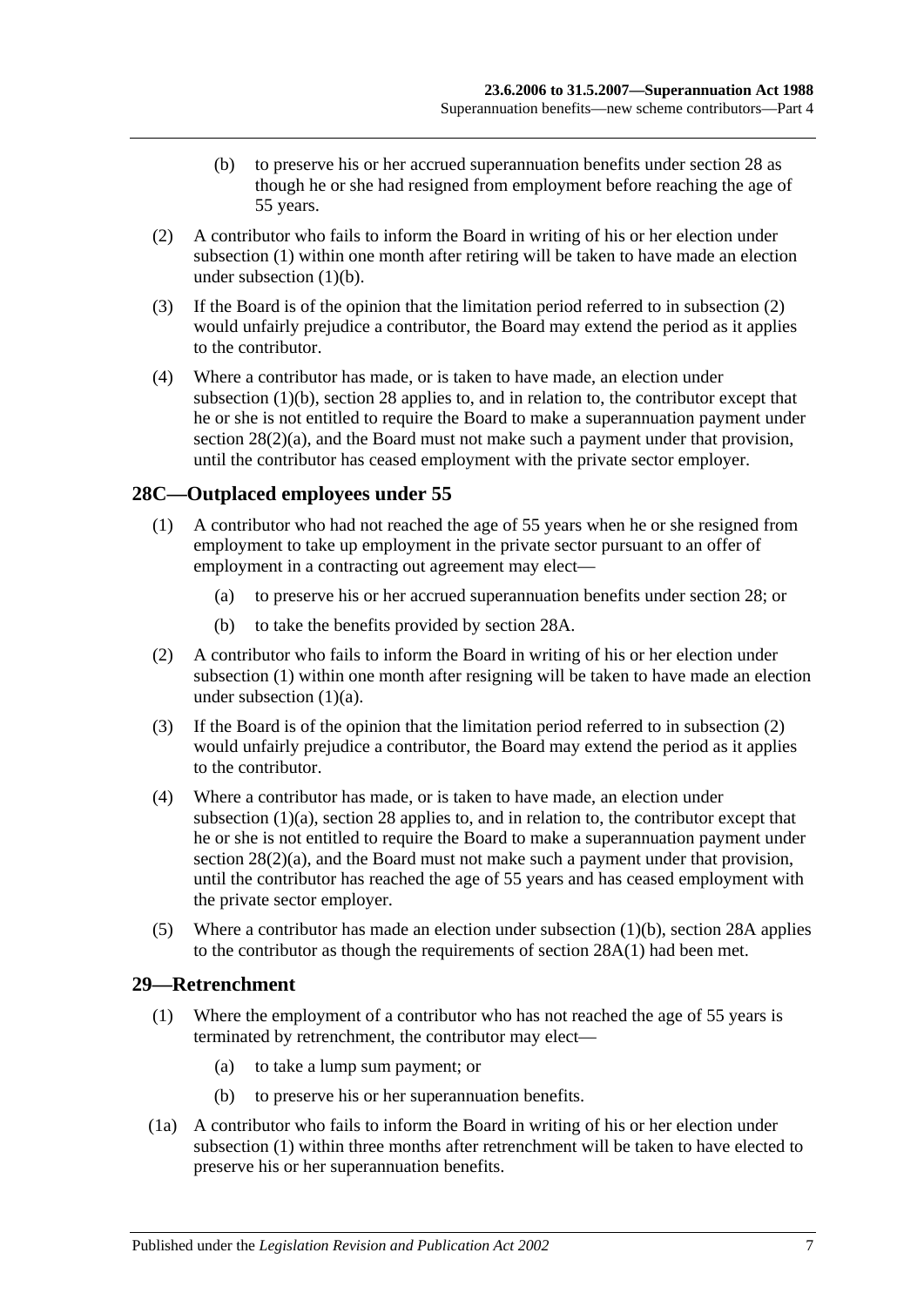- (1b) If the Board is of the opinion that the limitation period referred to in [subsection](#page-36-7) (1a) would unfairly prejudice a contributor, the Board may extend the period as it applies to the contributor.
- (2) A lump sum payment under this section will be made up of two components—
	- (a) an employee component (to be charged against the contributor's contribution account) equivalent to the amount standing to the credit of the contributor's contribution account; and
	- (b) an employer component which will be the aggregate of the following amounts:
		- (i) an amount equal to the lesser of twice the amount of the employee component or twice the amount that would have constituted the employee component if the contributor had contributed to the Scheme at the standard contribution rate throughout the contributor's contribution period; and
		- (ii) an amount calculated as follows:

$$
A = P n \left( \frac{FS \times 0.85 \times M}{300} \right)
$$

*A* is the amount

*Pn* is—

- (a) in the case of a contributor who was in full-time employment during that part of the contribution period occurring after 30 June 1992—1;
- (b) in any other case—the numerical value arrived at by expressing the contributor's employment while an active contributor during that part of the contribution period as a proportion of full-time employment during that part of the contribution period

*FS* is the contributor's actual or attributed salary immediately before retrenchment (expressed as an annual amount)

*M* is the number of months of the contributor's contribution period occurring after 30 June 1992.

- (4) Where a contributor elects to preserve his or her superannuation benefits, this Act applies in the same way as if the contributor had made that election on resignation.
- (5) Where a contributor's employment is to be terminated by retrenchment, the employing authority must give the Board notice of that fact in accordance with the regulations at least one month before the termination takes effect.

## **30—Disability pension**

(1) Subject to this section, a contributor who is temporarily or permanently incapacitated for work, and has not reached the age of 55 years, is entitled to a disability pension.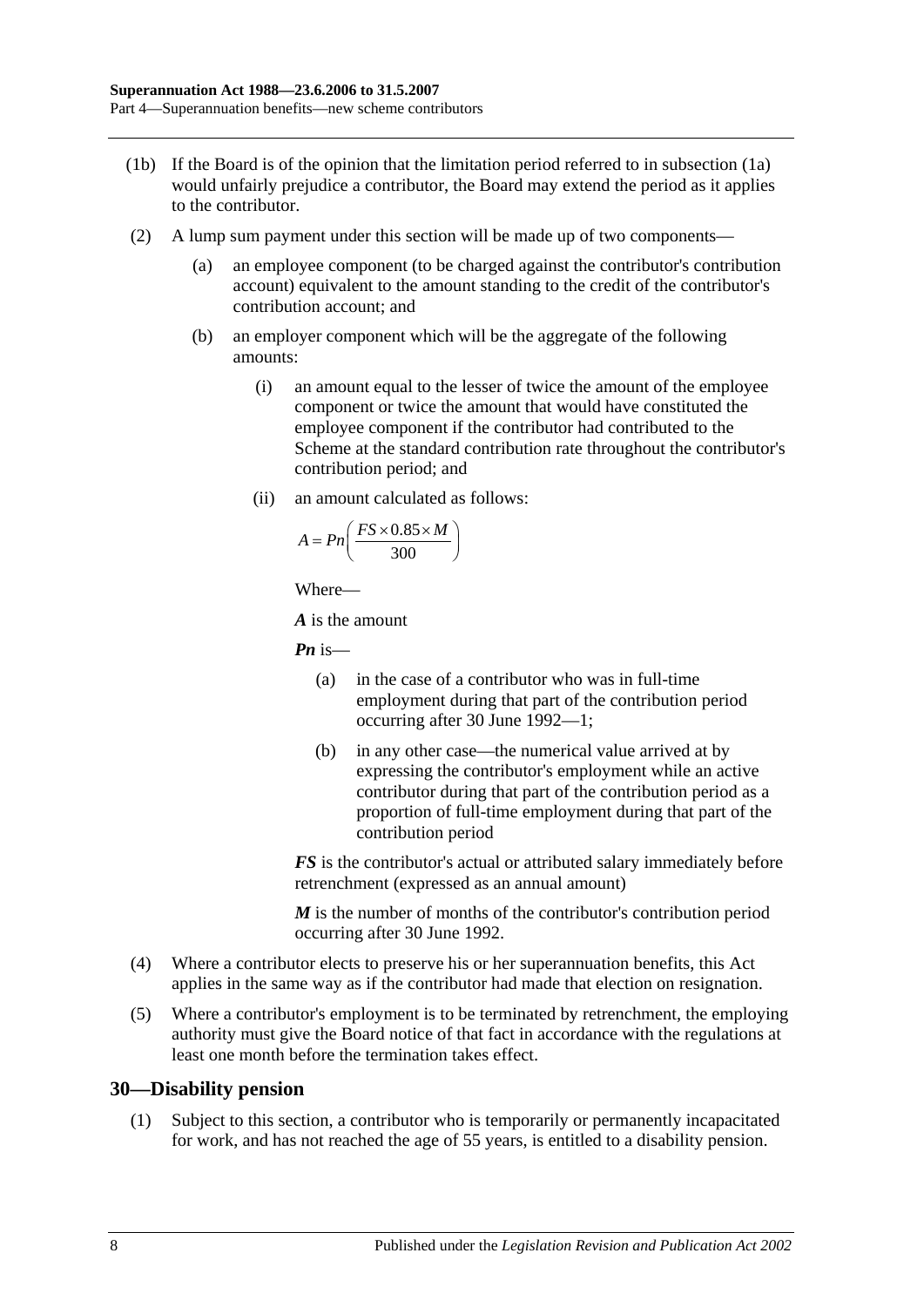- (2) A contributor who becomes incapacitated for work in a particular position will not be regarded as incapacitated for work for the purposes of this section if some other position, carrying a salary of at least 80 per cent of the salary applicable to the former position, is available to the contributor and the contributor could reasonably be expected to take that other position.
- (3) A disability pension is not payable in respect of—
	- (a) a period in respect of which the contributor is entitled to sick leave; or
	- (b) a period in respect of which the contributor is entitled to weekly payments of workers compensation; or
	- (c) a period for which the contributor is on recreation leave or long service leave.
- (4) The Board will not pay a disability pension in respect of a period of incapacity of less than one week and may decline to pay a disability pension if it appears that the duration of the incapacity is likely to be less than six months.
- (5) The amount of a disability pension will be two-thirds of the contributor's notional salary.
- (6) A disability pension cannot be paid for a continuous period of more than 12 months unless the Board thinks that there are special reasons for extending that limit, in which case it may extend the pension period by not more than a further 6 months.
- (7) A disability pension cannot be paid, in respect of the same incapacity, for an aggregate period of more than 18 months in any one period of 36 months.
- (8) A contributor is not required to make any contribution over a period for which the contributor receives a disability pension but if the contributor was an active contributor immediately before the commencement of the pension period, the employer component of any superannuation payment that is subsequently made to, or in relation to, the contributor will be calculated as if the contributor had continued as an active contributor over the pension period and had continued to contribute at the rate applicable immediately before the commencement of that period.

### <span id="page-38-0"></span>**30A—Rehabilitation etc of disability pensioner**

- (1) Where, in the opinion of the Board, an attempt should be made to rehabilitate a disability pensioner or to find alternative employment for such a pensioner, the Board may serve notice on the pensioner's employer requiring the employer to do one or both of the following—
	- (a) take measures specified in the notice to rehabilitate the pensioner;
	- (b) take measures specified in the notice to find alternative employment for the pensioner.
- (2) A notice under [subsection](#page-38-0) (1) may require the employer to periodically report in writing to the Board on the progress it is making in complying with the requirements of the notice.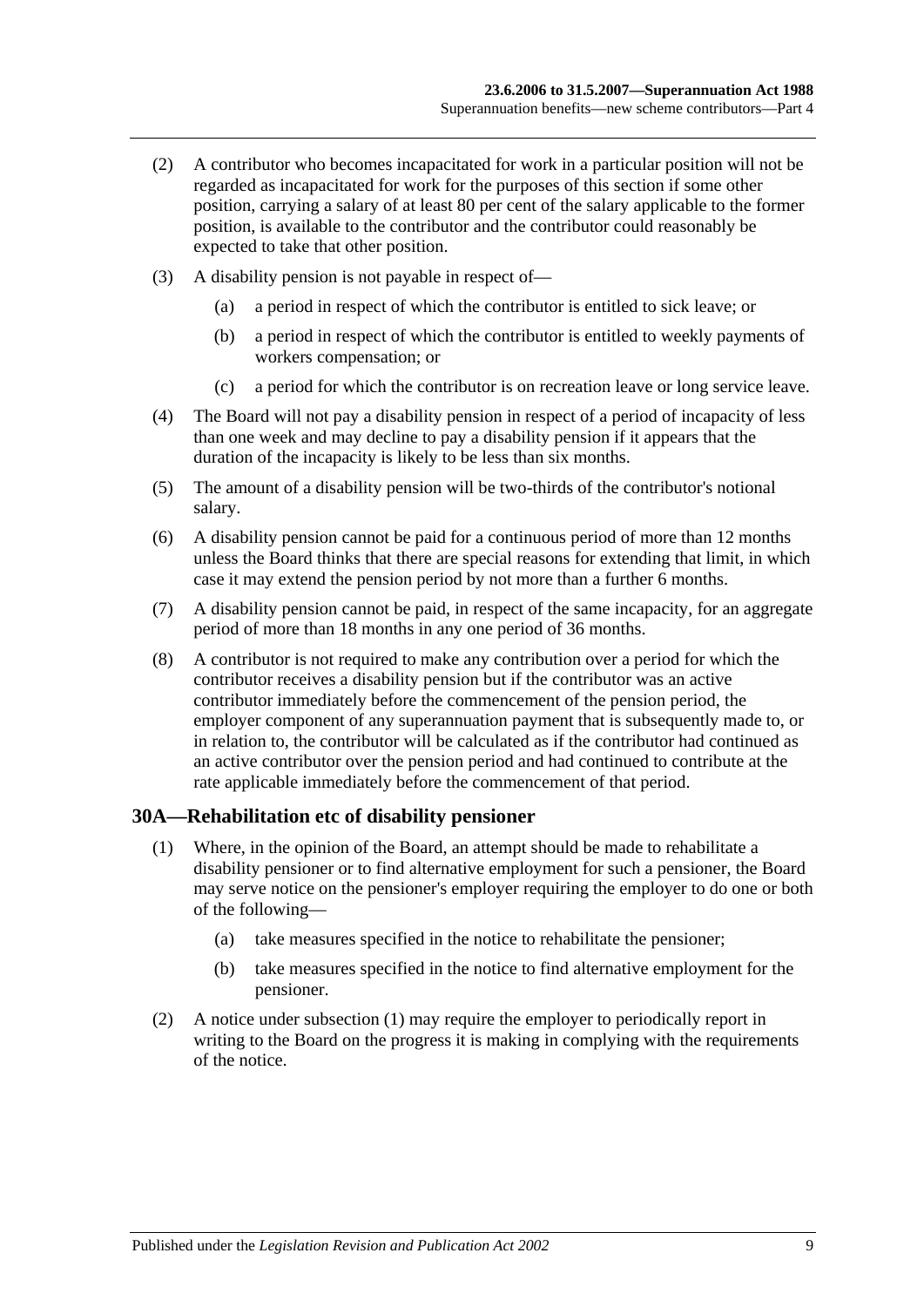- <span id="page-39-0"></span>(3) If an employer does not comply with a notice under [subsection](#page-38-0) (1) to the satisfaction of the Board, the Board may, by further notice served on the employer, require the employer to reimburse the Treasurer for the amount of the disability pension paid to the pensioner from the date of service of that notice until the Board informs the employer in writing that it is satisfied with the employer's compliance with the original notice.
- (4) The amount of the pension referred to in [subsection](#page-39-0) (3) is a debt due by the employer to the Treasurer.

# **31—Termination of employment on invalidity**

- <span id="page-39-2"></span> $(1)$  If—
	- (a) a contributor's employment terminates on account of invalidity before the contributor reaches the age of 55 years; and
	- (b) the Board is satisfied that the contributor's incapacity for all kinds of work is 60 per cent or more of total incapacity and is likely to be permanent,

the contributor is entitled to a superannuation payment made up of two components—

- (c) an employee component (to be charged against the contributor's contribution account) equivalent to the amount standing to the credit of the contributor's contribution account; and
- (d) an employer component calculated in accordance with [subsection](#page-39-1) (2).
- <span id="page-39-1"></span>(2) The employer component is calculated as follows:

$$
EC = (A \times 3.86 \times FS) + X + Pn\left(\frac{FS \times 0.85 \times M}{300}\right)
$$

Where—

*EC* is the employer component

*A* is the lesser of the following—

- (a) unity;
- (b) whichever of the following is applicable in the circumstances of the case:
	- (i) if the contributor is not receiving, and is not entitled to receive, weekly workers compensation payments in relation to the invalidity and was an active contributor immediately before termination of the employment—the numerical value obtained by dividing the number of the contributor's extrapolated contribution points by 360;
	- (ii) if the contributor is receiving, or is entitled to receive, weekly workers compensation payments in relation to the invalidity based on partial incapacity for work and was an active contributor immediately before termination of employment, the numerical value obtained from the following formula:

$$
n = \frac{acp + (1 - x)(ecp - acp)}{360}
$$

Where—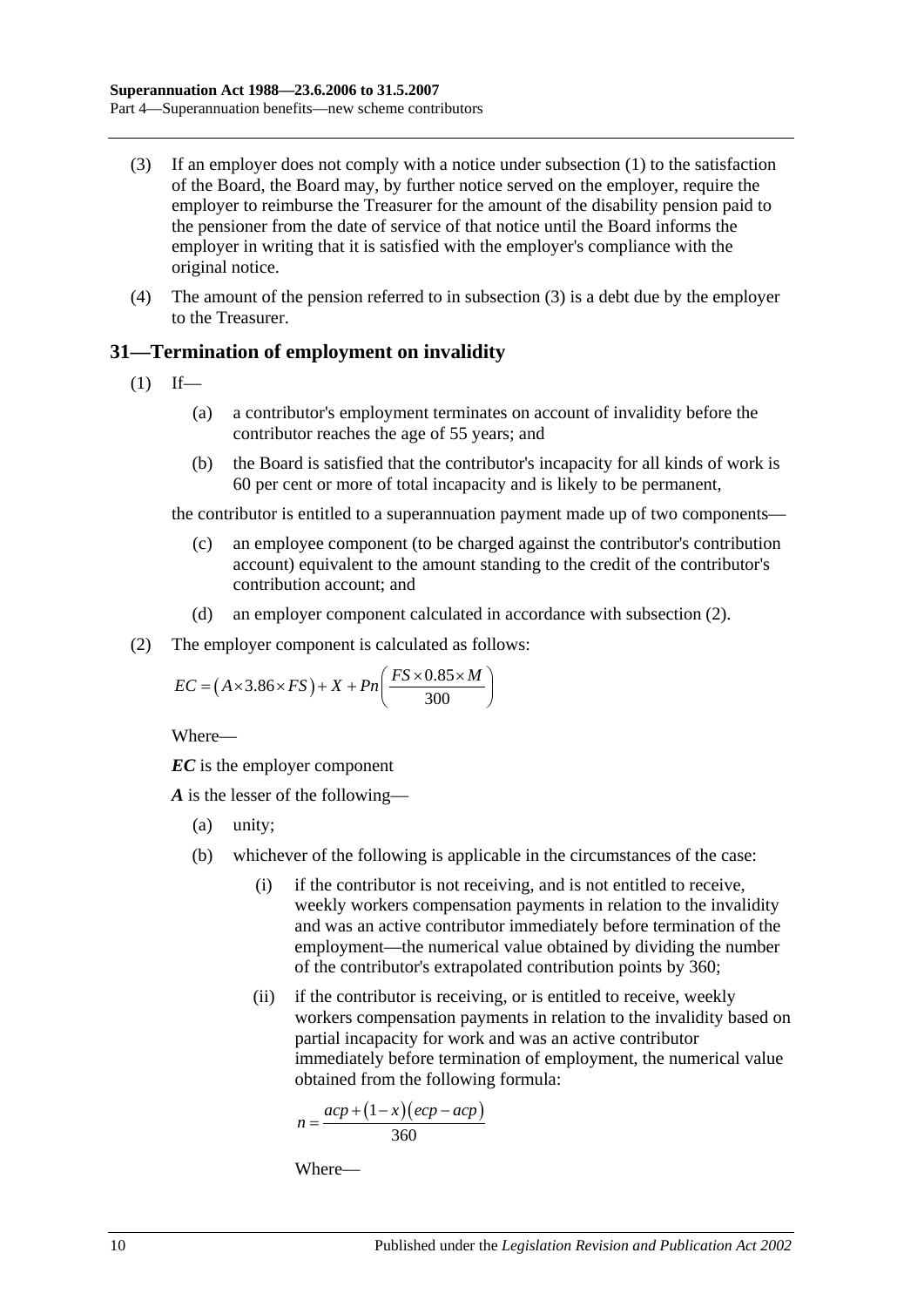*n* is the numerical value

*acp* is the number of the contributor's accrued contribution points

*ecp* is the number of the contributor's extrapolated contribution points

*x* is the extent of the contributor's incapacity for work expressed as a proportion of total incapacity;

(iii) in any other case—the numerical value obtained by dividing the number of the contributor's accrued contribution points by 360

*FS* is the contributor's actual or attributed salary immediately before termination of employment (expressed as an annual amount)

*Pn* is—

- (a) in the case of a contributor who was in full-time employment during that part of the contribution period occurring after 30 June 1992—1;
- (b) in any other case—the numerical value arrived at by expressing the contributor's employment while an active contributor during that part of the contribution period as a proportion of full-time employment during that part of the contribution period

 $X$  is—

- (a) where the contributor was an active contributor immediately before the commencement of the invalidity—the amount (if any) by which the employee component falls short of twice the contributor's adjusted final salary;
- (b) where the contributor was not then an active contributor—zero

 $M$  is—

- (a) where the contributor was an active contributor immediately before termination of employment—the aggregate of the number of months of the contributor's contribution period occurring after 30 June 1992 and the number of months difference between the contributor's age as at the entitlement day and the age of retirement;
- (b) in any other case—the number of months of the contributor's contribution period occurring after 30 June 1992.
- (2a) When determining the number of a contributor's extrapolated superannuation points for the purposes of calculating the employer component under [subsection](#page-39-1) (2), the number of months' difference between the contributor's age as at the entitlement day and the age of 55 years will be used (and for that purpose an incomplete month will be counted as a whole month).
- <span id="page-40-0"></span>(2b) If the Board is not satisfied as to one or both of the matters referred to in [subsection](#page-39-2) (1)(b) the contributor is entitled to a superannuation payment that is the greater of the following:
	- (a) twice the contributor's adjusted salary immediately before termination of employment (expressed as an annual amount); or
	- (b) an amount made up of two components—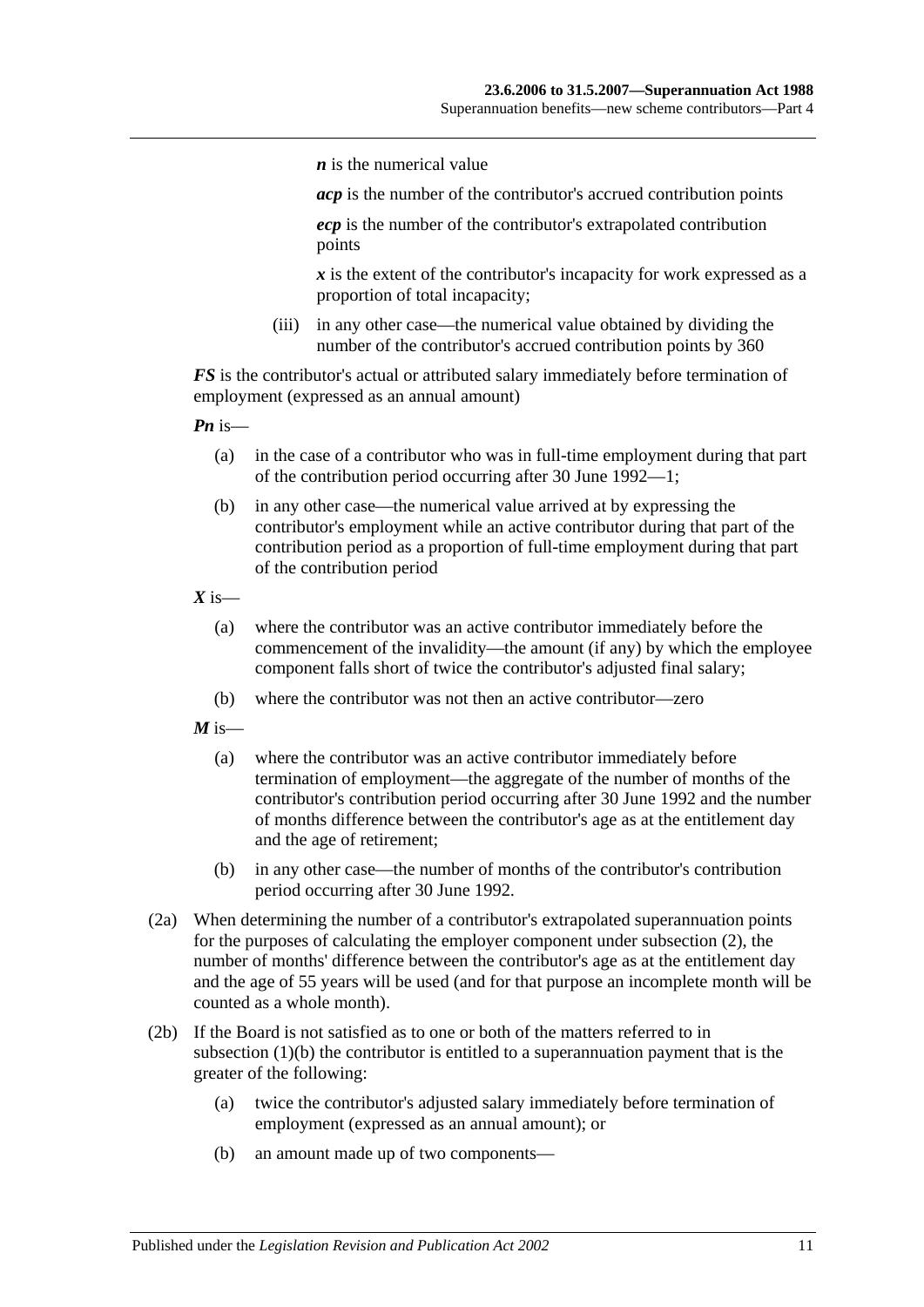- (i) an employee component (to be charged against the contributor's contribution account) equivalent to the amount standing to the credit of the contributor's contribution account; and
- (ii) an employer component calculated as follows:

$$
EC = (A \times 3.86 \times FS) + Pn\left(\frac{FS \times 0.85 \times M}{300}\right)
$$

*EC* is the employer component

*A* is the lesser of the following:

- (a) unity;
- (b) the numerical value obtained by dividing the number of the contributor's accrued contribution points by 360

*FS* is the contributor's actual or attributed salary immediately before termination of employment (expressed as an annual amount)

*Pn* is—

- (a) in the case of a contributor who was in full-time employment during that part of the contribution period occurring after 30 June 1992—1;
- (b) in any other case—the numerical value arrived at by expressing the contributor's employment while an active contributor during that part of the contribution period as a proportion of full-time employment during that part of the contribution period

*M* is the number of months of the contributor's contribution period occurring after 30 June 1992.

- (2c) A superannuation payment under [subsection](#page-40-0)  $(2b)(a)$  will be made up of two components—
	- (a) an employee component (to be charged against the contributor's contribution account) equivalent to the amount standing to the credit of the contributor's contribution account; and
	- (b) an employer component being the difference between the employee component and twice the contributor's actual or attributed salary immediately before termination of employment (expressed as an annual amount).
- <span id="page-41-1"></span><span id="page-41-0"></span>(3) A contributor's employment will be taken to have terminated on account of invalidity if and only if—
	- (a) the employer (acting with the written approval of the Board) terminates the employment on the ground of the contributor's invalidity; or
	- $(b)$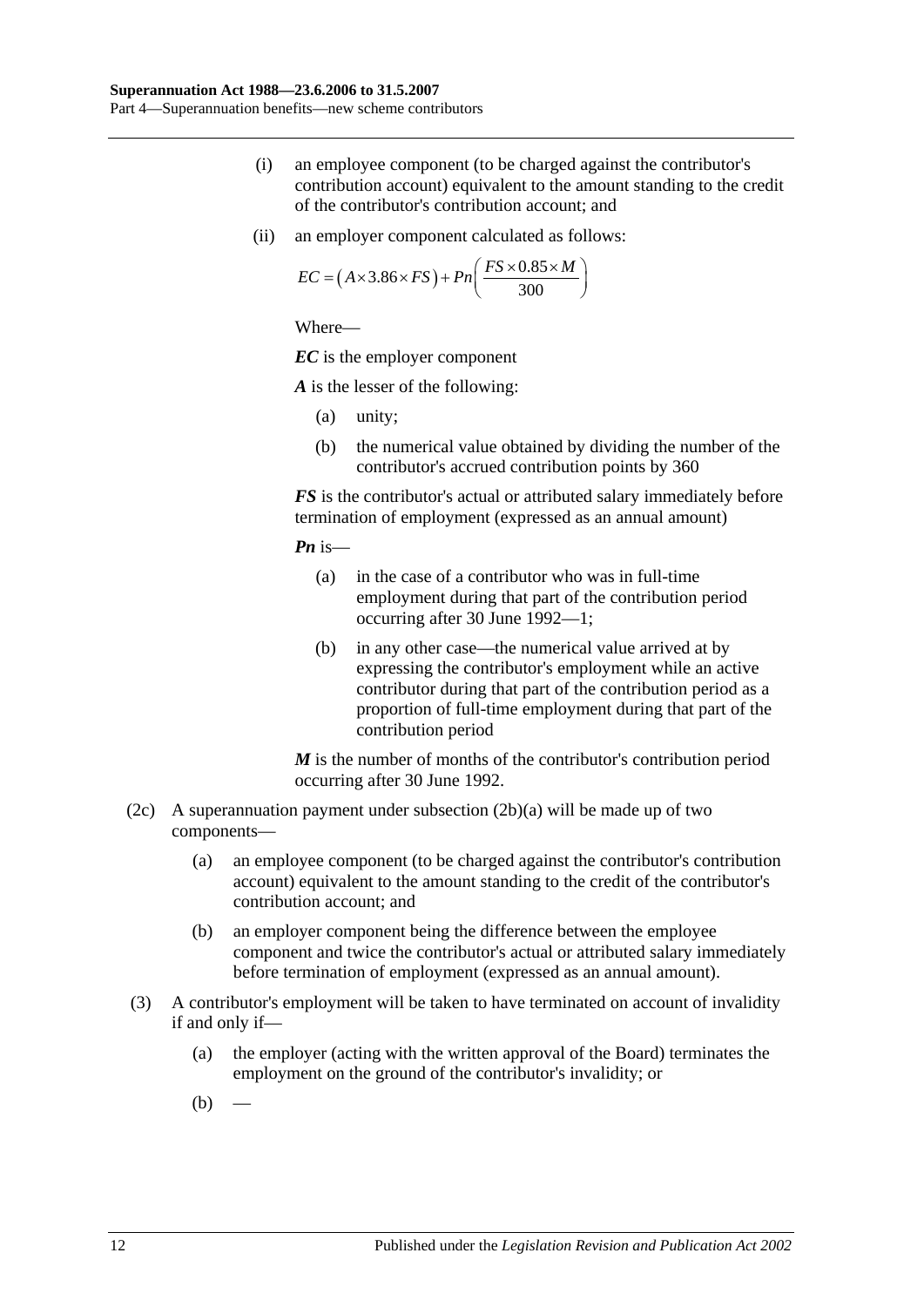- (i) the employer or the contributor satisfies the Board (before termination of employment) that the contributor is incapacitated for work in the contributor's present position and that there is no other position, carrying a salary of at least 80 per cent of the salary applicable to the contributor's present position, which the contributor could reasonably be expected to take, available to the contributor; and
- (ii) the contributor has been on sick leave, weekly payments of workers compensation, or disability pension for at least 12 months or periods aggregating at least 12 months on account of the invalidity; and
- (iii) after notice has been given to the Board as required by the regulations, the employer terminates the employment or the contributor resigns from employment.
- (4) Notwithstanding any other Act or law to the contrary an employer cannot terminate the employment of a contributor on the ground of invalidity unless the requirements of [subsection](#page-41-0) (3)(a) or [\(b\)](#page-41-1) have been satisfied.

## **32—Death of contributor**

- (1) Where a contributor's employment is terminated by the contributor's death—
	- (a) if the contributor is survived by a spouse—a lump sum payment will be made to the spouse;
	- (b) if the contributor is survived by a spouse and an eligible child or eligible children—a pension will be paid to each eligible child throughout any period of dependency;
	- (ba) if the contributor is not survived by a spouse but is survived by an eligible child or eligible children—a lump sum will be paid to the contributor's estate and a pension will be paid to each eligible child throughout any period of dependency;
	- (c) if the contributor is not survived by a spouse or an eligible child—a lump sum payment will be made to the contributor's estate.
- (2) The lump sum to be paid to a surviving spouse, will be made up of two components—
	- (a) an employee component (to be charged against the contributor's contribution account) equivalent to the amount standing to the credit of the contributor's contribution account; and
	- (b) an employer component calculated as follows:
		- (i) if the contributor reached the age of 55 years on or before the date of death and is not survived by an eligible child—the employer component is calculated in the same way as the employer component of the lump sum that would have been payable to the contributor if he or she had retired on the date of death;
		- (ii) in any other case the employer component is calculated in accordance with the following formula:

$$
EC = (A \times 3 \times FS) + X + Pn\left(\frac{FS \times 0.85 \times M}{300}\right)
$$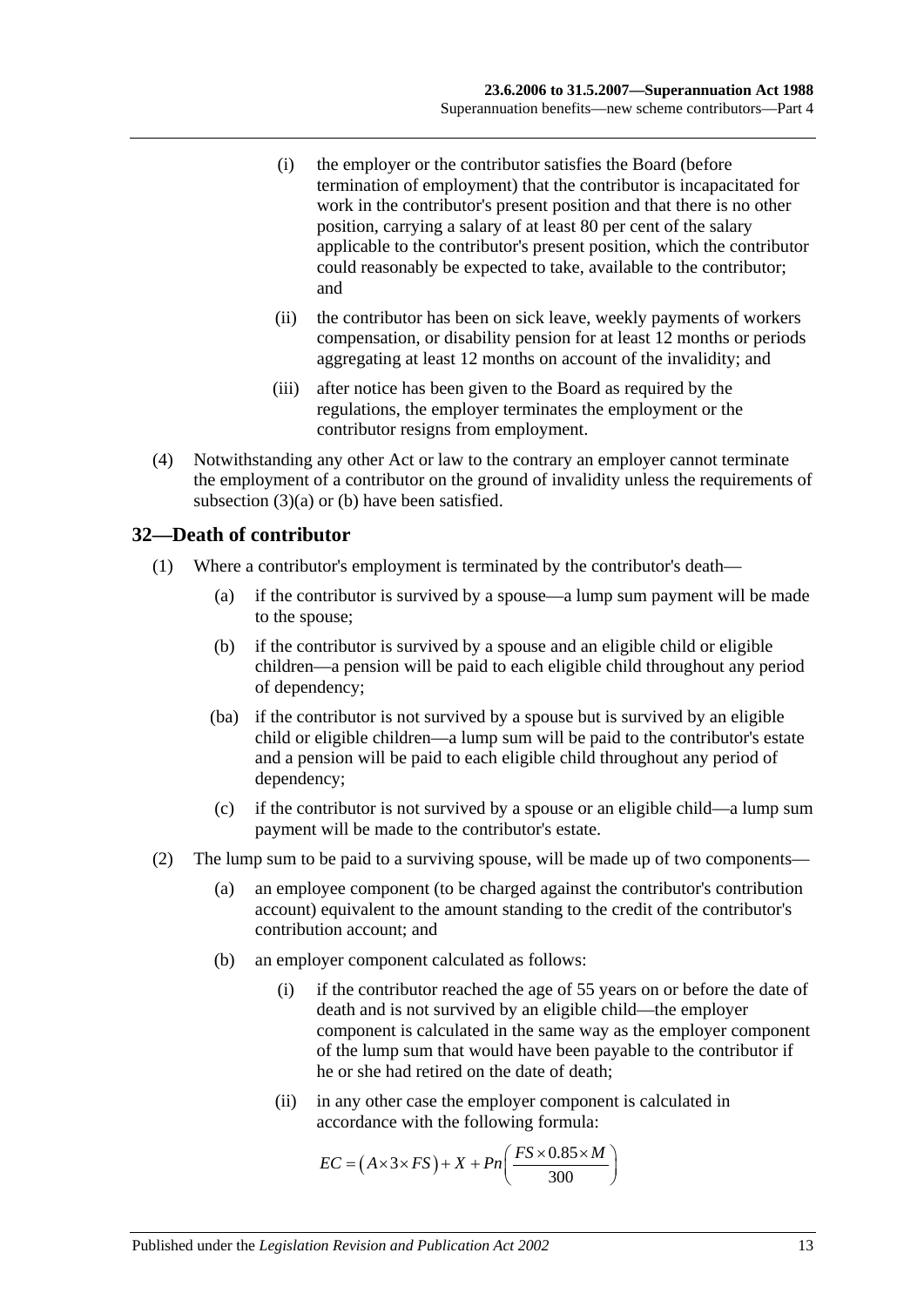*EC* is the employer component

*A* is the lesser of the following:

- (a) unity;
- (b) whichever of the following is applicable in the circumstances of the case:
	- (i) if the spouse is not receiving, and is not entitled to receive, weekly workers compensation payments in relation to the contributor's death and the contributor was an active contributor immediately before the contributor's death—the numerical value obtained by dividing the number of the contributor's extrapolated contribution points by 420;
	- (ii) if the spouse is receiving, or is entitled to receive, weekly workers compensation payments in relation to the contributor's death based on partial dependency and the contributor was an active contributor immediately before his or her death—the numerical value obtained from the following formula:

$$
n = \frac{acp + (1 - x)(ecp - acp)}{420}
$$

Where—

*n* is the numerical value

*acp* is the number of the contributor's accrued contribution points

*ecp* is the number of the contributor's extrapolated contribution points

*x* is the extent of the spouse's dependency expressed as a proportion of full dependency;

(iii) in any other case—the numerical value obtained by dividing the number of the contributor's accrued contribution points by 420

*FS* is the contributor's actual or attributed salary immediately before the contributor's death (expressed as an annual amount);

 $X$  is—

(a) where the contributor was an active contributor immediately before the date of death—the amount (if any) by which the employee component falls short of twice the contributor's adjusted final salary immediately before the contributor's death (expressed as an annual amount);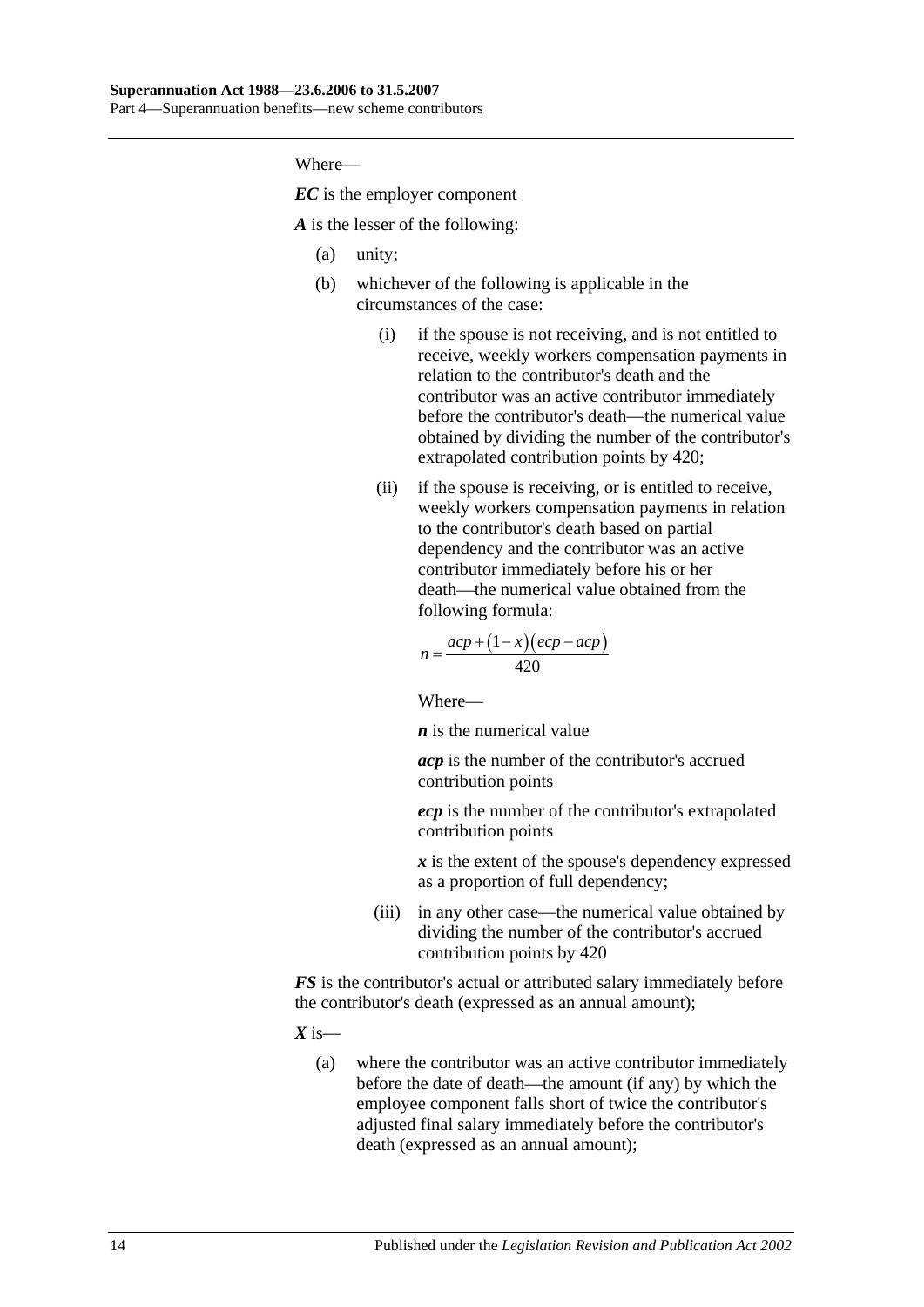(b) where the contributor was not then an active contributor—zero.

*Pn* is—

- (a) in the case of a contributor who was in full-time employment during that part of the contribution period occurring after 30 June 1992—1;
- (b) in any other case—the numerical value arrived at by expressing the contributor's employment while an active contributor during that part of the contribution period as a proportion of full-time employment during that part of the contribution period

 $M$  is—

- (a) where the contributor was an active contributor immediately before termination of employment—the aggregate of the number of months of the contributor's contribution period occurring after 30 June 1992 and the number of months difference between the contributor's age as at the entitlement day and the age of retirement;
- (b) in any other case—the number of months of the contributor's contribution period occurring after 30 June 1992.
- (2a) However, a surviving spouse will not be entitled to a benefit under this section if section 43AG applies to the spouse.
- (3) The pension for an eligible child is calculated as follows:
	- (a) where the contributor is survived by a spouse, then—
		- (i) if there are no more than three eligible children:  $P = A \times .05 \times FS$
		- (ii) if there are more than three eligible children:

 $P = 1/n(A \times .15 \times FS)$ 

- (b) where the contributor is not survived by a spouse, then—
	- (i) if there are no more than three eligible children:  $P = A \times 0.15 \times FS$
	- (ii) if there are more than three eligible children:

 $P = 1/n(A \times .45 \times FS)$ 

Where—

*P* is the amount of the pension (expressed as an amount per fortnight) *A* is the lesser of the following:

- (a) unity
- $(b)$  —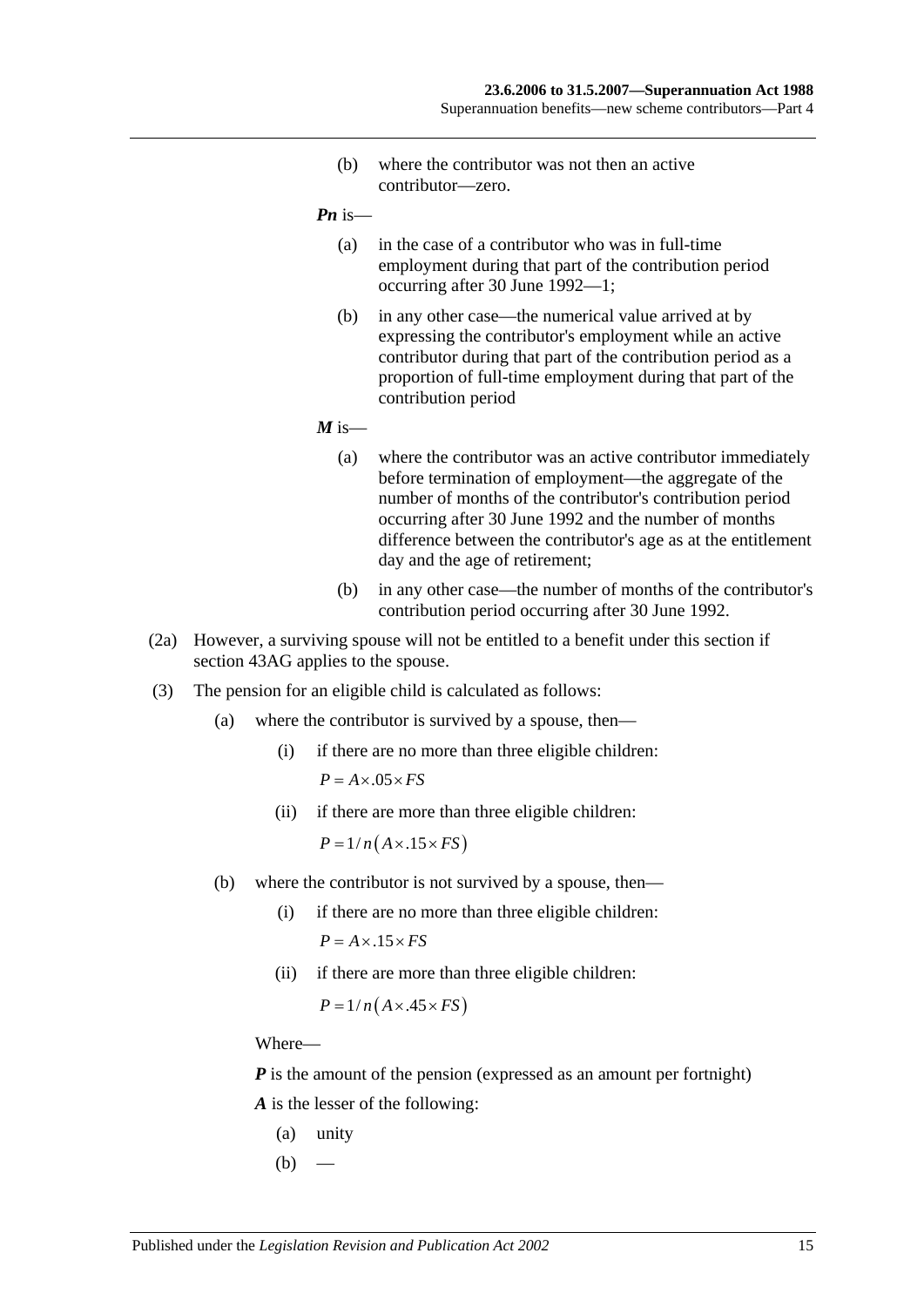- (i) where the contributor was an active contributor immediately before the contributor's death—the numerical value obtained by dividing the number of the contributor's extrapolated contribution points by 420;
- (ii) where the contributor was not an active contributor immediately before the contributor's death—the numerical value obtained by dividing the number of the contributor's accrued contribution points by 420

*FS* is the contributor's actual or attributed salary immediately before the contributor's death (expressed as an amount per fortnight)

*n* is the number of eligible children.

- (3a) The lump sum to be paid to the estate of a contributor who is not survived by a spouse but is survived by an eligible child or eligible children will be charged against the contributor's contribution account to the extent of the amount standing to the credit of the account and will be the aggregate of the following amounts:
	- $(a)$ 
		- (i) where the contributor was an active contributor immediately before his or her death—the greater of the following amounts:
			- (A) an amount equivalent to the amount standing to the credit of the contributor's contribution account;
			- (B) an amount equivalent to twice the amount of the contributor's adjusted salary immediately before the contributor's death (expressed as an annual amount);
		- (ii) where the contributor was not an active contributor immediately before his or her death—an amount equivalent to the amount standing to the credit of the contributor's contribution account; and
	- (b) an amount calculated as follows:

$$
A = P n \left( \frac{FS \times 0.85 \times M}{300} \right)
$$

Where—

*A* is the amount

*Pn* is—

- (a) in the case of a contributor who was in full-time employment during that part of the contribution period occurring after 30 June 1992—1;
- (b) in any other case—the numerical value arrived at by expressing the contributor's employment while an active contributor during that part of the contribution period as a proportion of full-time employment during that part of the contribution period

*FS* is the contributor's actual or attributed salary immediately before the contributor's death (expressed as an annual amount)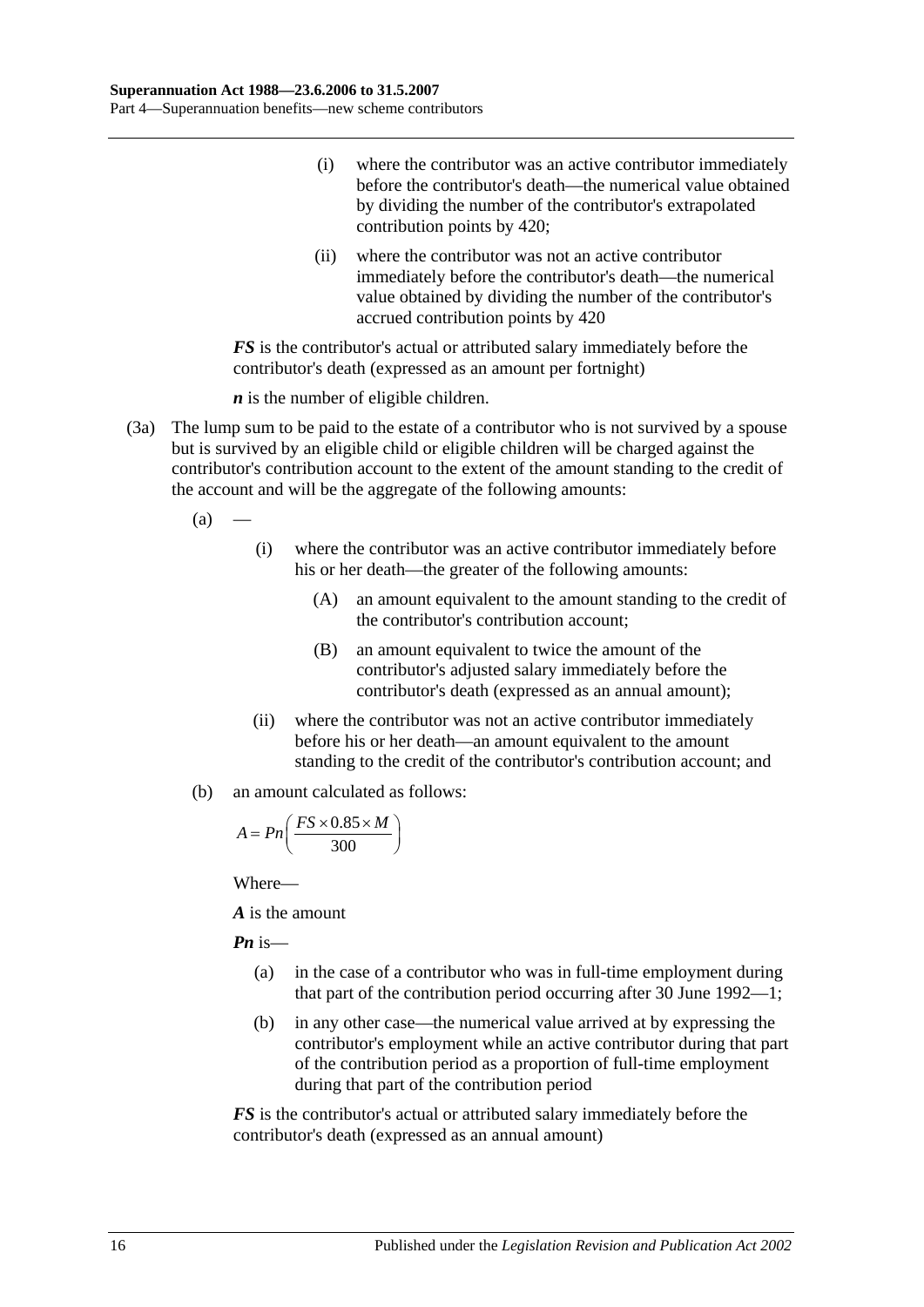### $M$  is—

- (a) where the contributor was an active contributor immediately before termination of employment—the aggregate of the number of months of the contributor's contribution period occurring after 30 June 1992 and the number of months difference between the contributor's age as at the entitlement day and the age of retirement;
- (b) in any other case—the number of months of the contributor's contribution period occurring after 30 June 1992.
- (4) The pension for an eligible child will be indexed.
- (5) The lump sum to be paid to the estate of a contributor who is not survived by a spouse or an eligible child will be made up of two components—
	- (a) an employee component (to be charged against the contributor's contribution account) equivalent to the amount standing to the credit of the contributor's contribution account; and
	- (b) an employer component that is the lesser of the following:

(i) 
$$
EC = (FS \times A \times 4.5) + Pn\left(\frac{FS \times 0.85 \times M}{300}\right)
$$
  
(ii) 
$$
EC = \left[FS \times 4.5 \times \left(1 - \frac{X}{420}\right)\right] + Pn\left(\frac{FS \times 0.85 \times M}{300}\right)
$$

Where—

*EC* is the employer component

*FS* is the contributor's actual or attributed salary immediately before death (expressed as an annual amount)

*A* is the lesser of the following:

- (a) unity;
- (b) the numerical value obtained by dividing the number of the contributor's accrued contribution points by 420

### *Pn* is—

- (a) in the case of a contributor who was in full-time employment during that part of the contribution period occurring after 30 June 1992—1;
- (b) in any other case—the numerical value arrived at by expressing the contributor's employment while an active contributor during that part of the contribution period as a proportion of full-time employment during that part of the contribution period

### $X$  is—

- (a) in relation to a contributor who was at the date of death under the age of 60 years—the lesser of 60 and the number of months by which the contributor's age fell short of 60 years;
- (b) in any other case—zero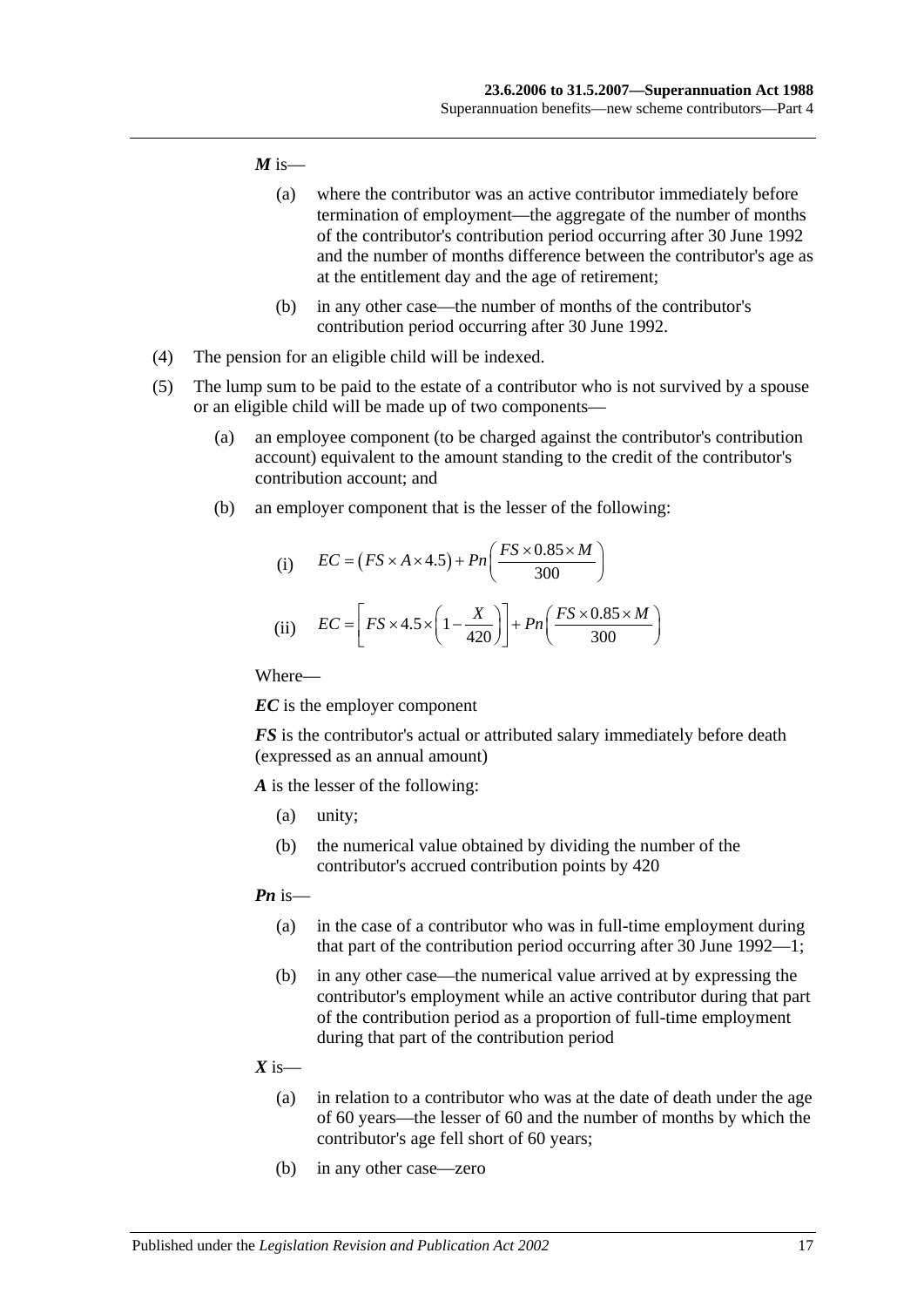*M* is the number of months of the contributor's contribution period occurring after 30 June 1992.

# <span id="page-47-1"></span>**32A—PSESS benefit**

- (1) Subject to this section, a person who is entitled to a benefit under this Part is entitled also to payment of the amount standing to the credit of the contributor's account under [subsection](#page-47-0) (6) being an amount equivalent to the amount accrued under the Public Sector Employees Superannuation Scheme in respect of the contributor.
- (2) Where a contributor who has resigned from employment elects to take the amount standing to the credit of his or her contribution account, the amount referred to in [subsection](#page-47-1) (1) will—
	- (a) be paid to or in relation to the contributor at the time at which, and in the circumstances under which, payment of benefits would be made to or in relation to the contributor if he or she had preserved his or her accrued superannuation benefits; or
	- (b) be carried over to some other superannuation fund or scheme approved by the Board.
- (3) Where a contributor who has resigned from employment elects to carry over his or her accrued superannuation benefits to an approved superannuation fund or scheme and the Board is satisfied that the contributor has been admitted to membership of the fund or scheme, the amount referred to in [subsection](#page-47-1) (1) will be paid on behalf of the contributor to the fund or scheme.
- (4) If at the time payment is to be made under [subsection](#page-47-1) (1) the contributor has died, the payment will be made to the contributor's spouse or if the contributor is not survived by a spouse, to the contributor's estate.
- (5) If the amount referred to in [subsection](#page-47-1) (1) has not been determined when it would otherwise be payable under this section, the amount is not payable until the expiration of seven days after it has been determined.
- <span id="page-47-2"></span><span id="page-47-0"></span>(6) The Board will maintain an account in the name of each contributor and the Board must—
	- (a) credit to each account (when the amount has been determined) an amount equivalent to the amount accrued under the Public Sector Employees Superannuation Scheme as at 30 June 1992 in respect of the contributor; and
	- (b) credit to each account at the end of the 1992/1993 financial year and at the end of each succeeding financial year—an amount that reflects the rate of return determined by the Board in relation to the contribution accounts of new scheme contributors for the relevant financial year.
- <span id="page-47-3"></span>(7) Where there is a delay in crediting the amount referred to in [subsection](#page-47-2) (6)(a), the amount referred to in [subsection](#page-47-3) (6)(b) will be determined on the assumption that the amount referred to in [subsection](#page-47-2) (6)(a) had been credited on 1 July 1992.
- (8) Where it is necessary to determine the balance of an account referred to in [subsection](#page-47-0) (6) at some time other than the end of a financial year, the balance will be extrapolated by applying a percentage rate of return estimated by the Board.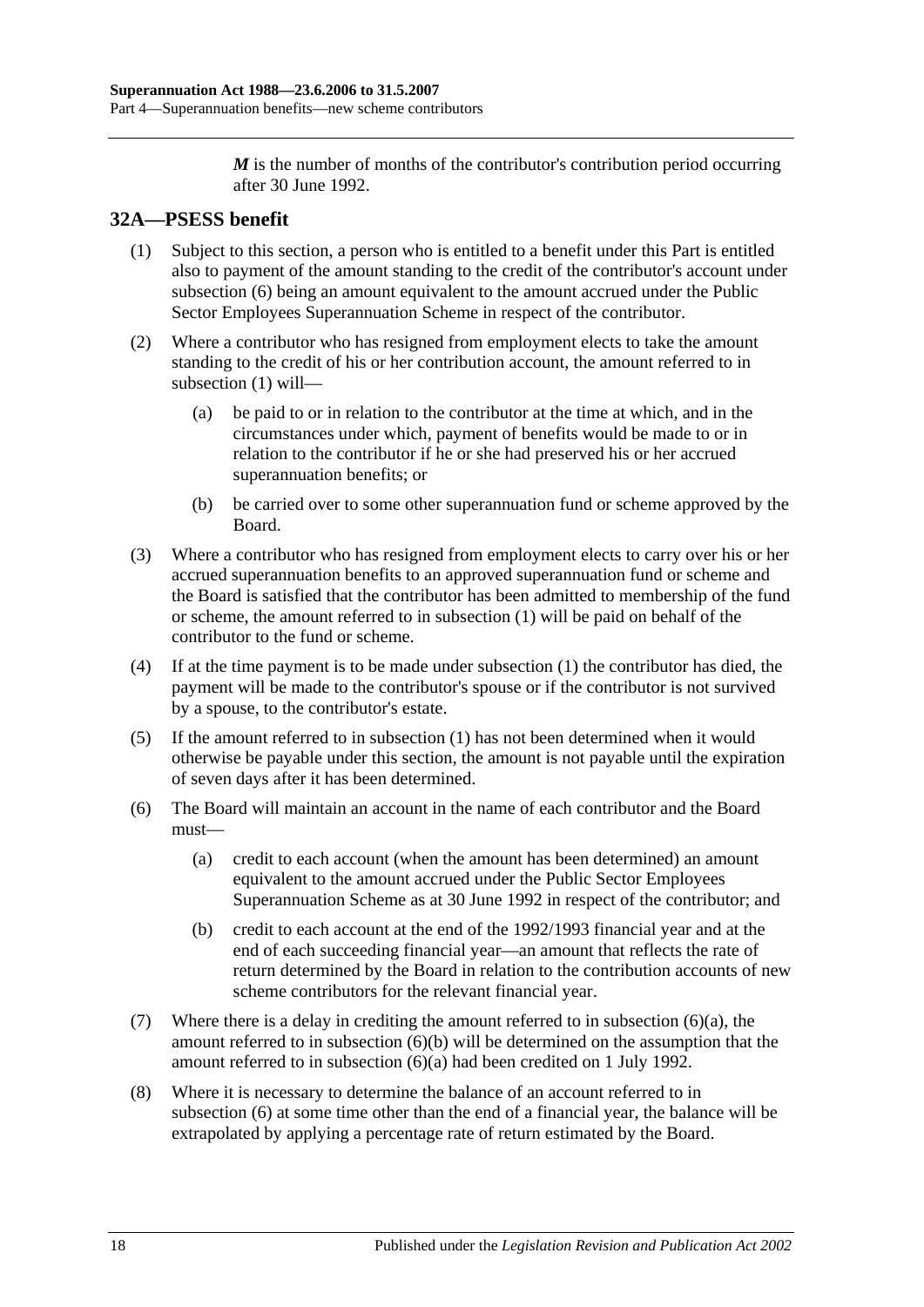## <span id="page-48-3"></span>**32B—Commutation to pay deferred superannuation contributions surcharge—contributor**

- <span id="page-48-2"></span>(1) A contributor who is liable for a deferred superannuation contributions surcharge as a result of a benefit becoming payable to the contributor may apply to the Board, in accordance with this section—
	- (a) to receive part of the benefit in the form of a commutable pension; and
	- (b) to fully commute the pension.
- <span id="page-48-1"></span>(2) A contributor who has become entitled to a benefit, or will shortly become entitled to a benefit, may—
	- (a) estimate the amount of the surcharge the contributor will become liable to pay (the *estimated surcharge amount*); and
	- (b) request the Board, in the approved form, to—
		- (i) withhold from the contributor's benefit an amount equal to the estimated surcharge amount (the *withheld amount*); and
		- (ii) pay the balance of the benefit to the contributor (being, in the case of a benefit to which the contributor is yet to become entitled, a payment after the entitlement arises),

and the Board must, subject to [subsection](#page-48-0) (4), comply with the contributor's request.

- (3) If a contributor has made a request under [subsection](#page-48-1) (2)(b), the contributor must, before the expiration of 2 months following the issue of a surcharge notice in respect of the contributor, advise the Board in the approved form that the notice has been issued and the Board must, within 7 days of receiving that advice—
	- (a) convert into a pension—
		- (i) if the amount of the surcharge payable by the contributor is less than the withheld amount—a portion of the withheld amount equal to the amount payable; or
		- (ii) in any other case—the whole of the withheld amount; and
	- (b) immediately after converting the withheld amount, or a portion of the withheld amount, into a pension under paragraph (a)—commute the pension; and
	- (c) pay to the contributor—
		- (i) the lump sum resulting from the commutation of the pension; and
		- (ii) the balance (if any) of the withheld amount.
- <span id="page-48-0"></span>(4) The Board may reject an application under [subsection](#page-48-2) (1) if—
	- (a) it is not satisfied that, if the application were accepted, the resulting lump sum will be applied in payment of the surcharge; or
	- (b) the contributor fails to satisfy the Board that the contributor has, or will have, a surcharge liability to the Commissioner of Taxation.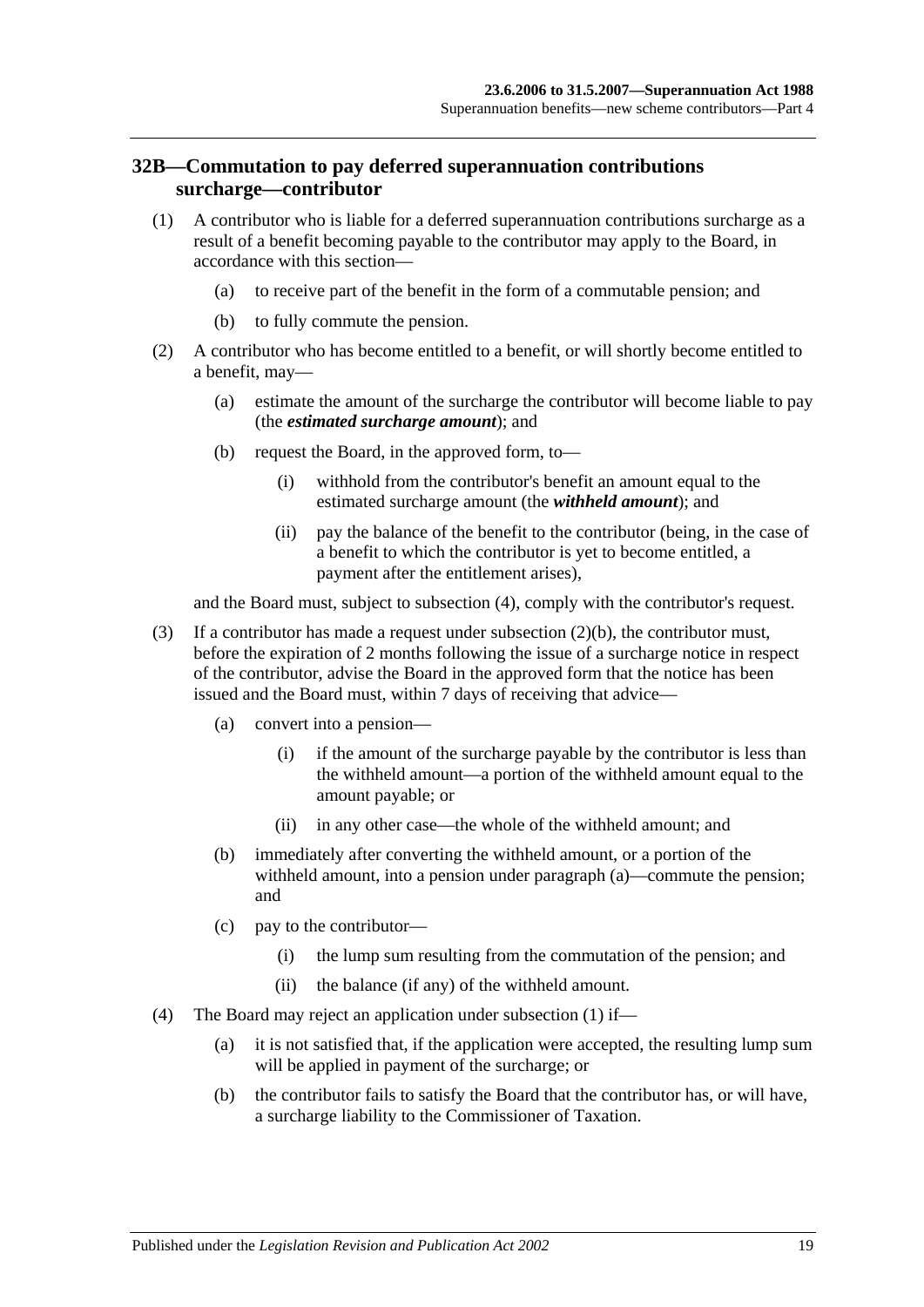- (5) The factors to be applied in—
	- (a) the conversion of a withheld amount (or part of a withheld amount) into a pension; and
	- (b) the commutation of a pension,

will be determined by the Treasurer on the recommendation of an actuary.

### <span id="page-49-2"></span>**32C—Commutation to pay deferred superannuation contributions surcharge following death of contributor**

- <span id="page-49-0"></span>(1) If a contributor who is liable for a deferred superannuation contributions surcharge dies—
	- (a) having made a request of the Board under [section](#page-48-3) 32B for part of his or her benefit to be withheld but before receiving a surcharge notice; or
	- (b) having received a surcharge notice but before requesting commutation of his or her pension under [section](#page-48-3) 32B,

the contributor's spouse or, if the contributor is not survived by a spouse, the contributor's legal representative, may, before the expiration of the period of 2 months immediately following the contributor's death or the issue of the surcharge notice (whichever is the later), apply to the Board—

- (c) to receive the amount withheld by the Board on behalf of the deceased contributor under [section](#page-48-3) 32B in the form of a commutable pension; and
- (d) to fully commute the pension.
- (2) The Board must, on receipt of an application under [subsection](#page-49-0) (1)—
	- (a) convert into a pension—
		- (i) if the amount of the surcharge payable by the spouse or estate is less than the withheld amount—a portion of the withheld amount equal to the amount payable; or
		- (ii) in any other case—the whole of the withheld amount; and
	- (b) immediately after converting the withheld amount, or a portion of the withheld amount, into a pension under paragraph (a)—commute the pension; and
	- (c) pay to the spouse or estate—
		- (i) the lump sum resulting from the commutation of the pension; and
		- (ii) the balance (if any) of the withheld amount.
- <span id="page-49-1"></span>(3) If a contributor dies without having made a request under [section](#page-48-3) 32B, the contributor's spouse or, if the contributor is not survived by a spouse, the contributor's legal representative, may—
	- (a) estimate the amount of the surcharge the spouse or estate will become liable to pay (the *estimated surcharge amount*); and
	- (b) request the Board, in the approved form, to—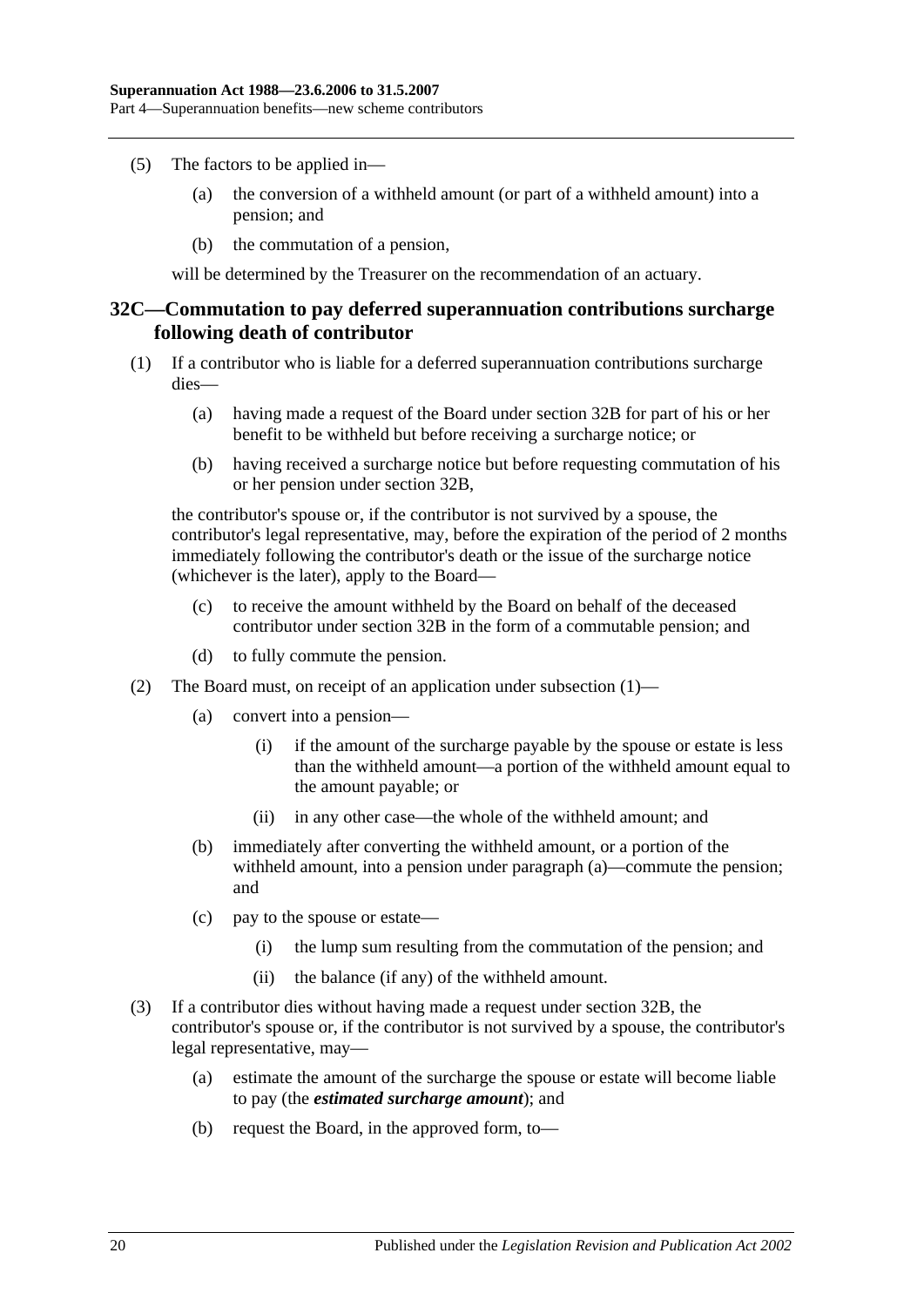- (i) withhold from the spouse's benefit or the benefit payable to the estate an amount equal to the estimated surcharge amount (the *withheld amount*); and
- (ii) pay the balance of the benefit to the spouse or estate,

and the Board must, subject to [subsection](#page-50-0) (6), comply with the request.

- (4) An application under [subsection](#page-49-1) (3) must be made in writing to the Board before payment of the benefit to the spouse or legal representative.
- (5) The spouse or legal representative must, before the expiration of 2 months following the issue of a surcharge notice in respect of the contributor, advise the Board in the approved form that the notice has been issued and the Board must, within 7 days of receiving that advice—
	- (a) convert into a pension—
		- (i) if the amount of the surcharge payable by the spouse or estate is less than the withheld amount—a portion of the withheld amount equal to the amount payable; or
		- (ii) in any other case—the whole of the withheld amount; and
	- (b) immediately after converting the withheld amount, or a portion of the withheld amount, into a pension under paragraph (a)—commute the pension; and
	- (c) pay to the spouse or estate—
		- (i) the lump sum resulting from the commutation of the pension; and
		- (ii) the balance (if any) of the withheld amount.
- <span id="page-50-0"></span>(6) The Board may reject an application under [subsection](#page-49-0) (1) or [\(3\)](#page-49-1) if it is not satisfied that, if the application were accepted, the resulting lump sum will be applied in payment of the surcharge or be used to reimburse the deceased contributor's estate, or the spouse or other person who has paid the surcharge on behalf of the estate.
- (7) The factors to be applied in—
	- (a) the conversion of a withheld amount (or part of a withheld amount) into a pension; and
	- (b) the commutation of a pension,

will be determined by the Treasurer on the recommendation of an actuary.

(8) In this section—

*legal representative*, in relation to a deceased contributor, means a person—

- (a) holding office as executor of the will of the deceased contributor where probate of the will has been granted or resealed in South Australia or any other State or a Territory; or
- (b) holding office in South Australia or any other State or a Territory as administrator of the estate of the deceased contributor.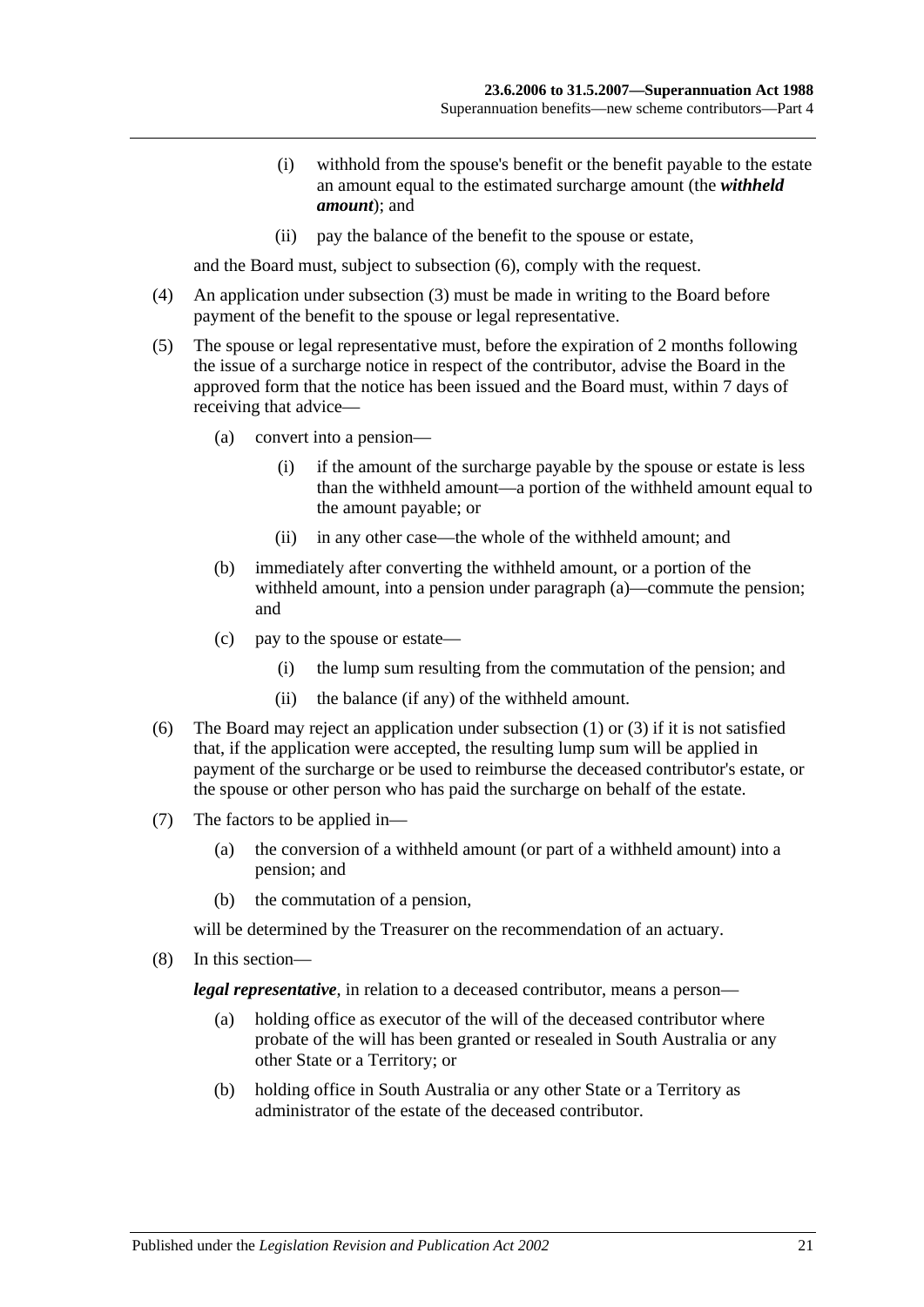## **32D—Withheld amount**

An amount withheld under [section](#page-48-3) 32B or [32C—](#page-49-2)

- (a) must be paid by the Treasurer into the Consolidated Account or a special deposit account established by the Treasurer for that purpose; and
- (b) will be charged against the relevant contributor's contribution account (to the extent possible) as if the amount had been paid to the contributor; and
- (c) will be credited with interest at a rate determined by the Treasurer; and
- (d) may be paid to the contributor (or the contributor's spouse or legal representative)—
	- (i) in accordance with [section](#page-48-3) 32B or [32C;](#page-49-2) or
	- (ii) at the direction of the Board if the Board—
		- (A) has not, within 2 years of withholding the amount, received advice that a surcharge notice has been issued in respect of the contributor; or
		- (B) considers, at any time, there is other good reason for doing so.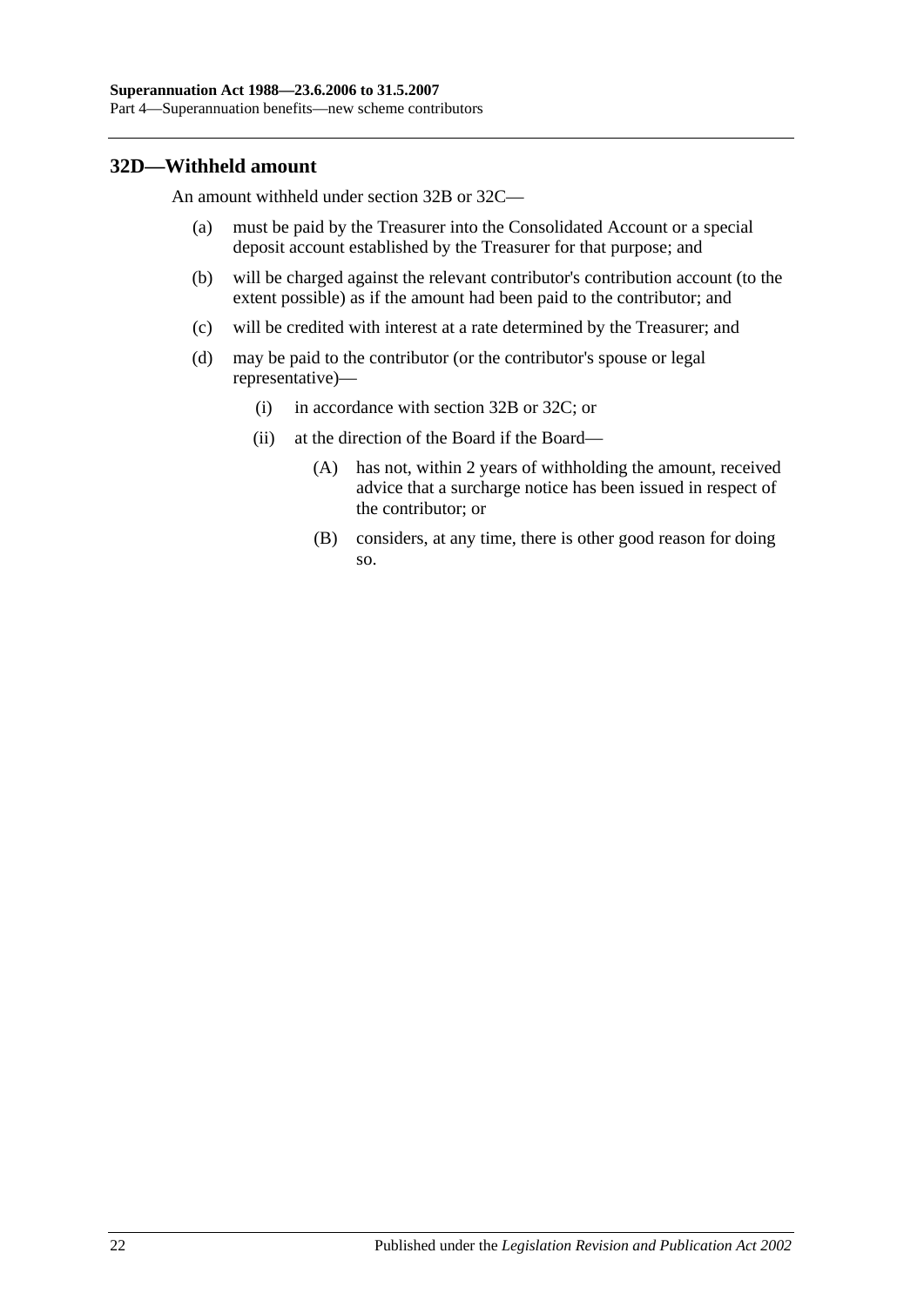# **Part 5—Superannuation benefits—old scheme contributors**

# **Division 1—Pension benefits**

# **33—Application of this Part**

This Part applies only to old scheme contributors.

# <span id="page-52-0"></span>**34—Retirement**

(1) A contributor who retires on or after reaching the age of retirement and who is not entitled to a pension under [subsection](#page-53-0) (2), is entitled to a pension calculated as follows:

$$
P = FS \left[ \left( A \times \frac{2}{3} \right) \left( 1 + \frac{X}{E} \right) \right] + \frac{FS}{100} + FS \left( \frac{7.4}{100} \times \frac{n}{420} \right)
$$

Where—

*P* is the amount of the pension (expressed as an amount per fortnight)

*FS* is the contributor's actual or attributed salary (expressed as an amount per fortnight) immediately before retirement

*A* is the lesser of the following:

- (a) unity;
- (b) the numerical value obtained by dividing the number of the contributor's accrued contribution points by—
	- (i) in the case of a contributor who was accepted as a contributor under the repealed Act before reaching the age of 30 years—the number of months between the date of acceptance and the age of retirement;
	- (ii) in any other case—360

 $\vec{E}$  is—

- (a) in relation to a contributor whose contribution period at the age of retirement was 360 months or more—600;
- (b) in relation to a contributor whose contribution period at the age of retirement was 300 months or more but less than 360 months—1 200

*X* is the number of months by which the contributor's age at retirement exceeds the age of retirement

*n* is 420 or the aggregate number of contribution points that accrued to the contributor between 1 July 1992 and the date of retirement whichever is the lesser (for the purposes of this definition contribution points will be taken to accrue to a contributor who is no longer making contributions because of [section](#page-28-0) 23(7) at the rate of one point per month).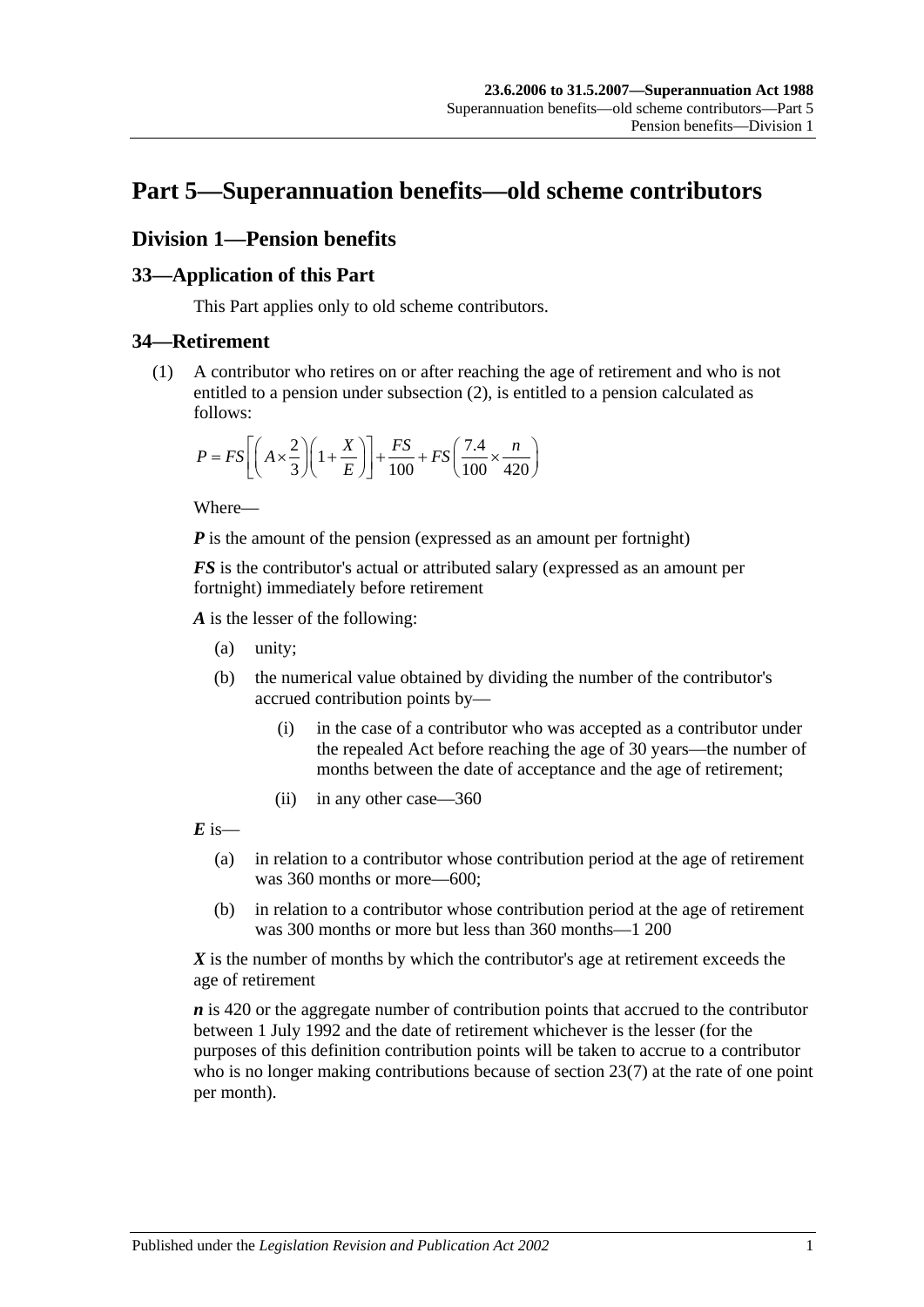<span id="page-53-0"></span>(2) A contributor (other than a contributor whose membership of the Scheme antedates the commencement of the repealed Act) who retires on or after reaching the age of retirement is entitled to a pension calculated in accordance with the following formula if the number of months between the date of the contributor's acceptance as a contributor and the date on which the contributor reached the age of retirement was less than 300:

$$
P = FS \times Z \left[ \left( \frac{A}{540} \times \frac{60 - B}{60} \right) + \left( \frac{C \times B}{60} \right) \right] + \frac{FS}{100} + FS \left( \frac{7.4}{100} \times \frac{n}{420} \right)
$$

Where—

*P* is the amount of the pension (expressed as an amount per fortnight)

*FS* is the contributor's actual or attributed salary (expressed as an amount per fortnight) immediately before retirement

**Z** is the numerical value obtained by dividing the number of the contributor's accrued contribution points by the number of months in the contribution period

*A* is the number of months in the contribution period on the date on which the contributor reached the age of retirement

*B* is the number of months between the day on which the contributor reached the age of retirement and the day on which he or she retired reduced by the number of months (if any) in that period during which the contributor was not an active contributor

*C* is the number obtained from [Schedule 2](#page-118-0) by reference to the value of A applicable to the contributor

*n* is 420 or the aggregate number of contribution points that accrued to the contributor between 1 July 1992 and the date of retirement whichever is the lesser (for the purposes of this definition contribution points will be taken to accrue to a contributor who is no longer making contributions because of [section](#page-28-0) 23(7) at the rate of one point per month).

(3) A contributor who retires after reaching the age of 55 years but before the age of retirement is entitled to a pension calculated as follows:

$$
P = \left[ FS \times A \left( \frac{50}{100} + \frac{17.6 \times n_2}{100 \times 60} \right) \right] + \left[ FS \times \frac{n_1}{420} \left( \frac{6}{100} + \frac{1.4 \times n_2}{100 \times 60} \right) \right]
$$

Where—

*P* is the amount of the pension (expressed as an amount per fortnight)

*FS* is the contributor's actual or attributed salary (expressed as an amount per fortnight) immediately before retirement

*A* is the lesser of the following:

- (a) unity;
- (b) the numerical value obtained by dividing the number of the contributor's accrued contribution points by—
	- (i) in the case of a contributor who was accepted as a contributor under the repealed Act before reaching the age of 30 years—the number of months between the date of acceptance and the date of retirement;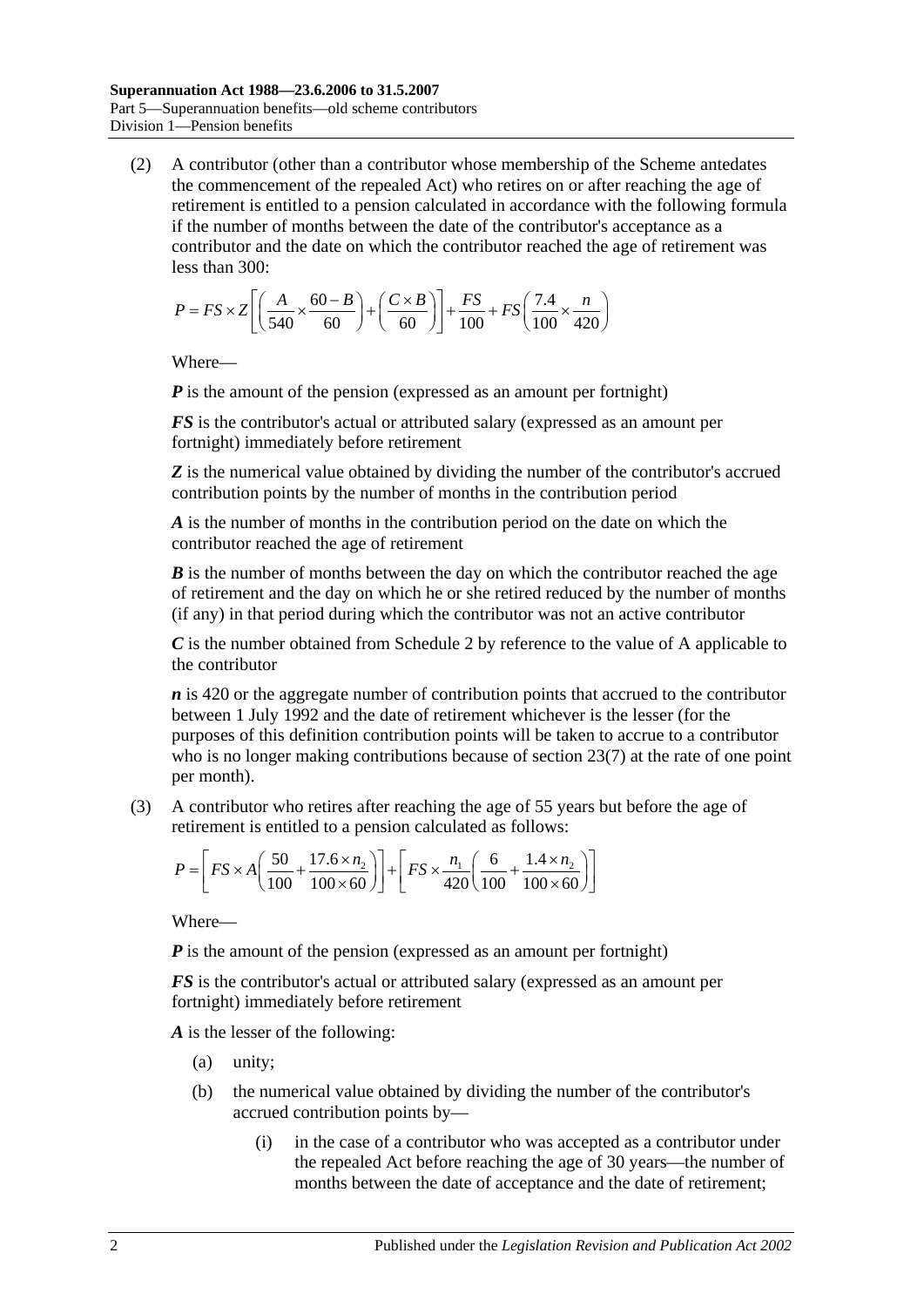(ii) in any other case— $300 + n_2$ 

 $n_1$  is 420 or the aggregate number of contribution points that accrued to the contributor between 1 July 1992 and the date of retirement whichever is the lesser

 $n_2$  is the number of months between the day on which the contributor reached the age of 55 years and the day on which he or she retired.

- (4) A retirement pension will be indexed.
- (5) The amount of a retirement pension will be the amount calculated under this section or 75 per cent of the contributor's actual or attributed salary immediately before retirement (expressed as an amount per fortnight), whichever is the lesser.
- (6) For the purposes of this section, a contributor retires from employment if—
	- (a) the contributor has attained the age of 55 years and the contributor's employment terminates or is terminated before the contributor reaches the age of retirement for any reason except invalidity (in circumstances entitling the contributor to benefits under this Act), retrenchment or death; or
	- (b) the contributor's employment terminates or is terminated on or after the contributor reaches the age of retirement for any reason (except the contributor's death).
- (7) This section does not apply to an outplaced employee.

### <span id="page-54-1"></span>**35—Retrenchment**

- (1) Where—
	- (a) a contributor's employment is terminated by retrenchment;
	- (b) the contributor has reached the age of 45 years but not the age of retirement;
	- (c) the contributor has been a contributor for not less than 5 years;
	- (d) the Board is satisfied that there is no suitable employment (being employment attracting a salary of at least 80% of the salary applicable to the former employment) available to the contributor,

the contributor is entitled to a pension and a lump sum under this section.

<span id="page-54-0"></span>(2) The amount of the pension is calculated as follows:

$$
P = A \times \frac{2}{3} \times FS
$$

Where—

*P* is the amount of the pension (expressed as an amount per fortnight)

*A* is the lesser of the following:

- (a) unity;
- (b) the numerical value obtained by dividing the number of the contributor's contribution points by—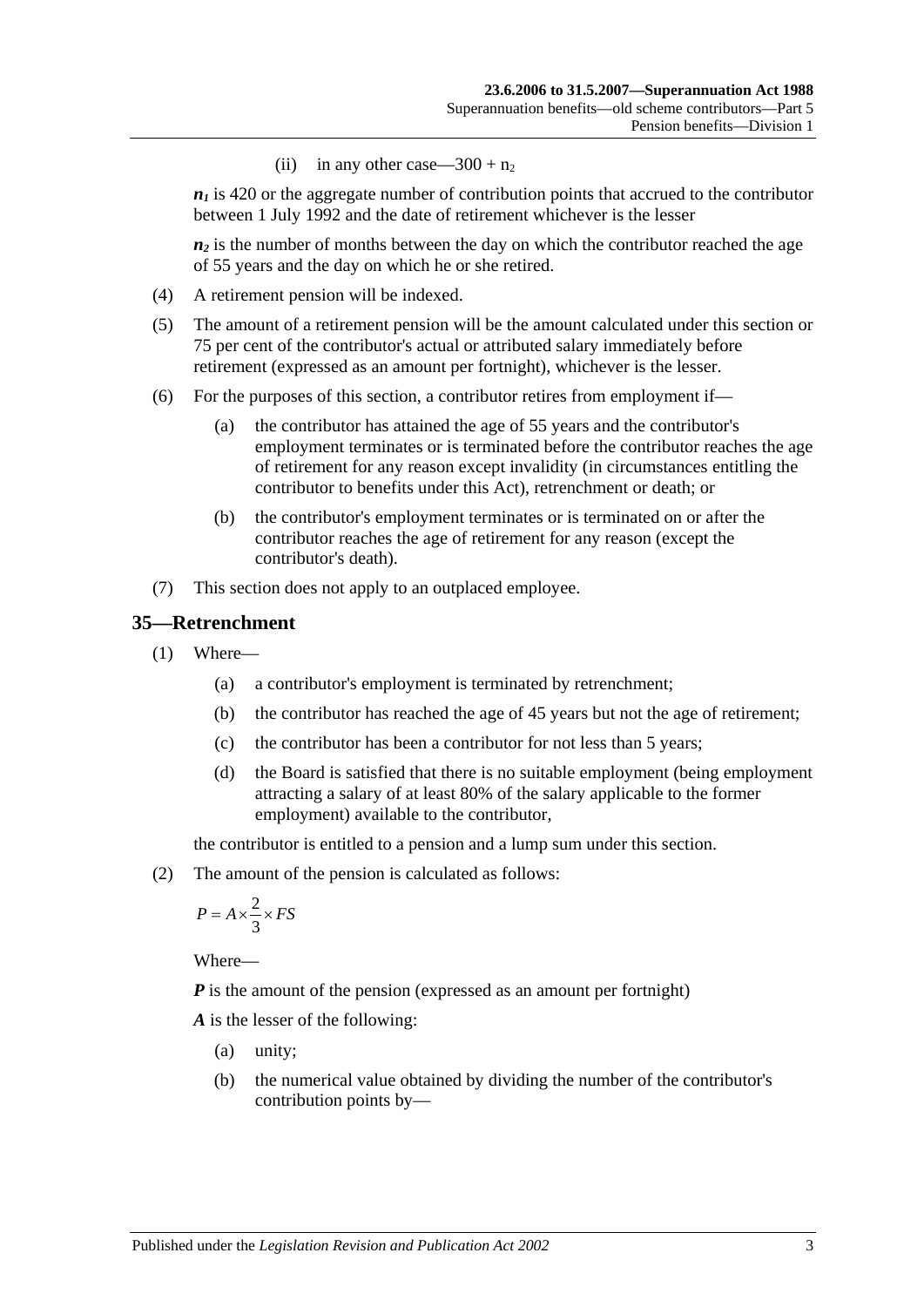- (i) in the case of a contributor who was accepted as a contributor under the repealed Act before reaching the age of 30 years—the number of months between the contributor's age as at the date of acceptance and the age of retirement;
- (ii) in any other case—360.

*FS* is the contributor's actual or attributed salary (expressed as an amount per fortnight) immediately before retrenchment.

(2a) In [subsection](#page-54-0) (2)—

*contribution points* means—

- (a) in the case of a contributor who was an active contributor immediately before retrenchment—extrapolated contribution points;
- (b) in the case of a contributor who was not an active contributor immediately before retrenchment—accrued contribution points.
- (2b) The amount of the lump sum under [subsection](#page-54-1) (1) is calculated as follows:

$$
LS = P n \left( FS \times \frac{0.85}{450} \times M \right)
$$

Where—

*LS* is the lump sum

*Pn* is—

- (a) in the case of a contributor who was in full-time employment during that part of the contribution period occurring after 31 December 1987—1;
- (b) in any other case—the numerical value arrived at by expressing the contributor's employment while an active contributor during that part of the contribution period as a proportion of full-time employment during that part of the contribution period

*FS* is the contributor's actual or attributed salary (expressed as an annual amount) immediately before retrenchment

*M* is the number of months of the contributor's contribution period occurring after 31 December 1987.

- (3) A retrenchment pension will be indexed.
- (4) Where—
	- (a) a contributor's employment is terminated by retrenchment; and
	- (b) the contributor is not entitled to a pension and a lump sum under [subsection](#page-54-1) (1); and
	- (c) the contributor has not made an election under [subsection](#page-56-0) (6),

the contributor is entitled to a lump sum payment.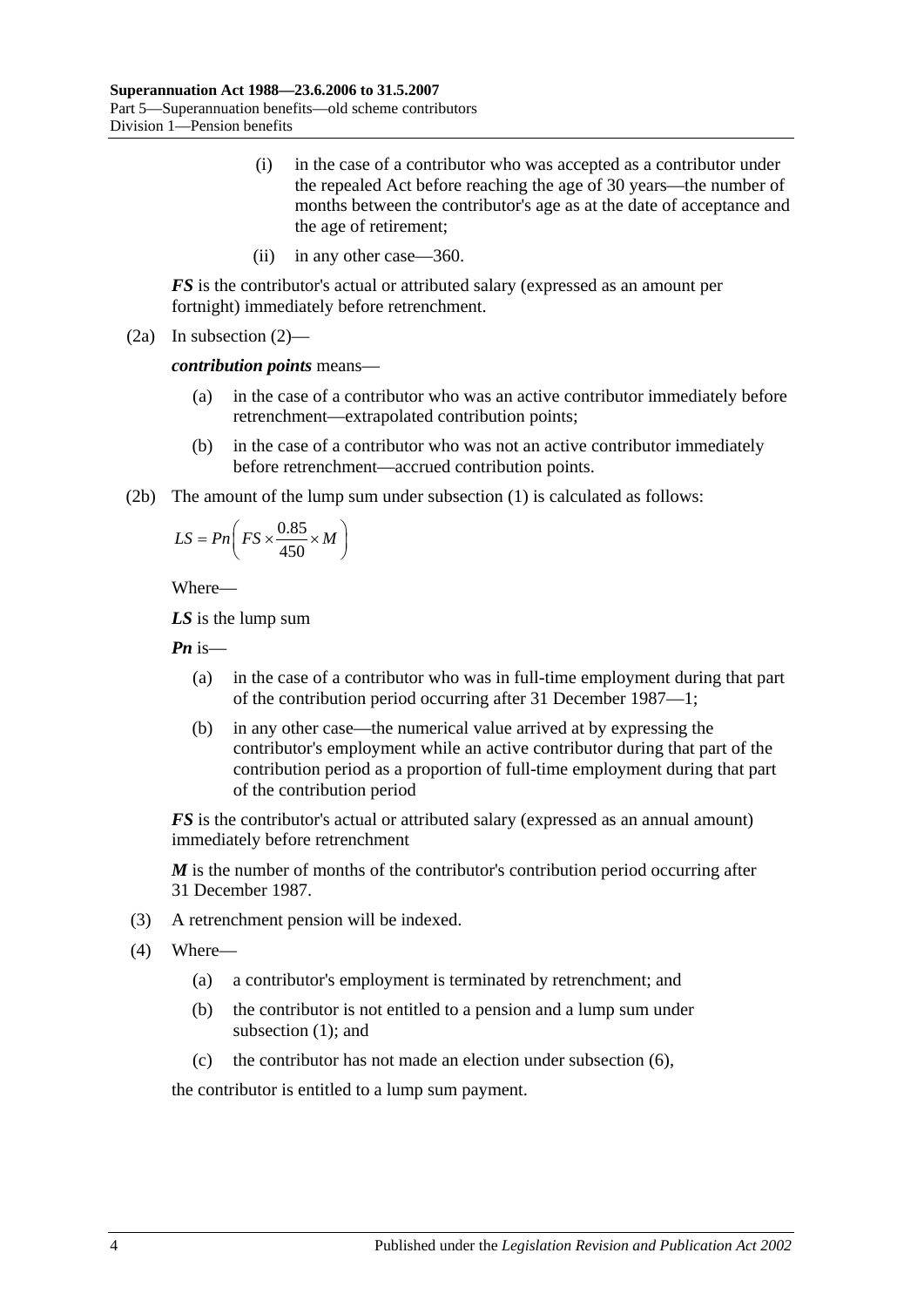- (5) The lump sum is made up of two components—
	- (a) an employee component (to be charged against the contributor's contribution account) equivalent to the amount standing to the credit of the contributor's contribution account; and
	- (b) an employer component calculated as follows:

$$
EC = \left(2\frac{1}{3}A - P\right) + Pn\left(FS \times \frac{0.85}{450} \times M\right)
$$

*EC* is the employer component

*A* is the aggregate of the contributor's contributions unless that aggregate amount exceeds what it would have been if the contributor had contributed throughout the contribution period at the standard contribution rate, in which case A is the latter amount

*P* is the amount (if any) of pension paid under this Act or the repealed Act to the contributor

*Pn* is—

- (a) in the case of a contributor who was in full-time employment during that part of the contribution period occurring after 31 December 1987—1;
- (b) in any other case—the numerical value arrived at by expressing the contributor's employment while an active contributor during that part of the contribution period as a proportion of full-time employment during that part of the contribution period

*FS* is the contributor's actual or attributed salary (expressed as an annual amount) immediately before retrenchment

*M* is the number of months of the contributor's contribution period occurring after 31 December 1987.

- <span id="page-56-0"></span>(6) If a contributor whose employment is terminated by retrenchment but who is not entitled to a pension and a lump sum under [subsection](#page-54-1) (1) makes an election under this subsection by written notice to the Board within three months after termination of the employment, the contributor will be taken—
	- (a) if the contributor had not reached the age of 55 years at the termination of his or her employment—to have resigned and elected to preserve his or her accrued superannuation benefits; or
	- (b) if the contributor had reached that age at the termination of his or her employment—to have retired.

## **36—Temporary disability pension**

- (1) Subject to this section, a contributor—
	- (a) who is temporarily or permanently incapacitated for work but whose employment has not been terminated on that ground; and
	- (b) who has not reached the age of retirement,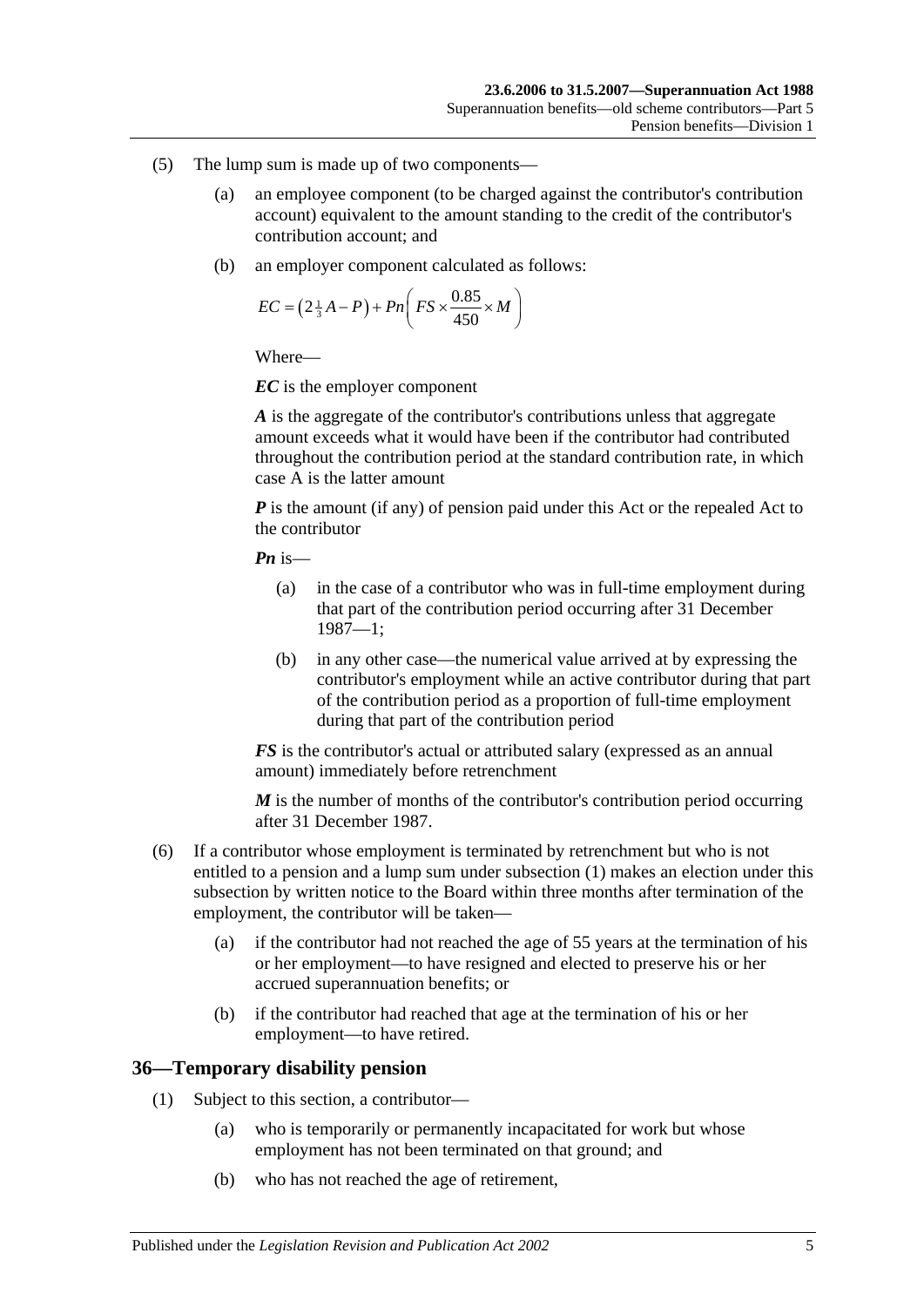is entitled to a disability pension.

- (2) A contributor who becomes incapacitated for work in a particular position will not be regarded as incapacitated for work for the purposes of this section if some other position, carrying a salary of at least 80 per cent of the salary applicable to the former position, is available to the contributor and the contributor could reasonably be expected to take that other position.
- (3) A disability pension is not payable in respect of—
	- (a) a period in respect of which the contributor is entitled to sick leave; or
	- (b) a period in respect of which the contributor is entitled to weekly payments of workers compensation; or
	- (c) a period for which the contributor is on recreation leave or long service leave.
- (4) The Board will not pay a disability pension in respect of a period of incapacity of less than one week and may decline to pay a disability pension if it appears that the duration of the incapacity is likely to be less than six months.
- (5) The amount of the pension is calculated as follows:

$$
P = A \times \frac{2}{3} \times FS
$$

Where—

*P* is the amount of the pension (expressed as an amount per fortnight)

*A* is the lesser of the following:

- (a) unity;
- (b) the numerical value obtained by dividing the number of the contributor's extrapolated superannuation points by—
	- (i) in the case of a contributor who was accepted as a contributor under the repealed Act before reaching the age of 30 years—the number of months between the contributor's age as at the date of acceptance and the age of retirement;
	- (ii) in any other case—360.

*FS* is the contributor's actual or attributed salary (expressed as an amount per fortnight) immediately before the pension becomes payable.

- (6) A disability pension cannot be paid for a continuous period of more than 12 months unless the Board thinks that there are special reasons for extending that limit, in which case it may extend the pension period by not more than a further 6 months.
- (7) A disability pension cannot be paid, in respect of the same incapacity, for an aggregate period of more than 18 months in any one period of 36 months.
- (8) A contributor is not required to make any contribution over a period for which the contributor receives a disability pension but will be credited with contribution points and contribution months in respect of any such period as if the contributor were contributing at the standard contribution rate in respect of that period.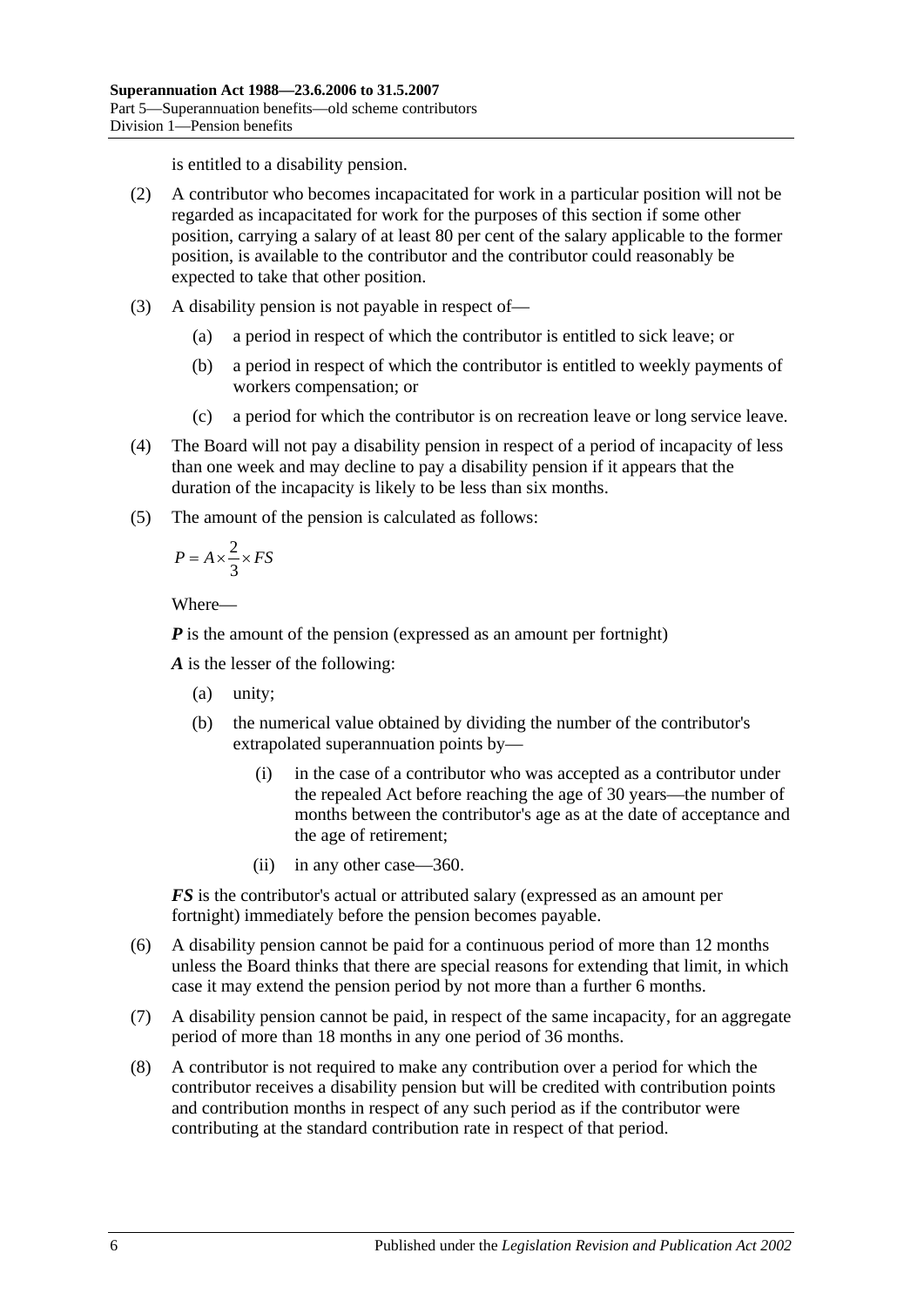### <span id="page-58-0"></span>**36A—Rehabilitation etc of disability pensioner**

- (1) Where, in the opinion of the Board, an attempt should be made to rehabilitate a disability pensioner or to find alternative employment for such a pensioner, the Board may serve notice on the pensioner's employer requiring the employer to do one or both of the following—
	- (a) take measures specified in the notice to rehabilitate the pensioner;
	- (b) take measures specified in the notice to find alternative employment for the pensioner.
- (2) A notice under [subsection](#page-58-0) (1) may require the employer to periodically report in writing to the Board on the progress it is making in complying with the requirements of the notice.
- <span id="page-58-1"></span>(3) If an employer does not comply with a notice under [subsection](#page-58-0) (1) to the satisfaction of the Board, the Board may, by further notice served on the employer, require the employer to reimburse the Treasurer for the amount of the disability pension paid to the pensioner from the date of service of that notice until the Board informs the employer in writing that it is satisfied with the employer's compliance with the original notice.
- (4) The amount of the pension referred to in [subsection](#page-58-1) (3) is a debt due by the employer to the Treasurer and the prescribed proportion of that amount must not be charged against the contributor's contribution account under [section](#page-78-0) 43A.

### <span id="page-58-3"></span>**37—Invalidity**

- (1) If a contributor's employment terminates on account of invalidity and the Board is satisfied that the contributor's incapacity for all kinds of work is 60 per cent or more of total incapacity and is likely to be permanent, the contributor is entitled to a pension under this section.
- <span id="page-58-2"></span>(2) The amount of the pension is calculated as follows:

$$
P = FS\left(A \times \frac{2}{3}\right) + \frac{FS}{100} + FS\left(\frac{7.4}{100} \times \frac{n}{420}\right)
$$

Where—

*P* is the amount of the pension (expressed as an amount per fortnight)

*FS* is the contributor's actual or attributed salary (expressed as an amount per fortnight) immediately before termination of employment

*A* is the lesser of the following:

- (a) unity;
- (b) the numerical value obtained by dividing the number of the contributor's contribution points by—
	- (i) in the case of a contributor who was accepted as a contributor under the repealed Act before reaching the age of 30 years—the number of months between the date of acceptance and the age of retirement;
	- (ii) in any other case—360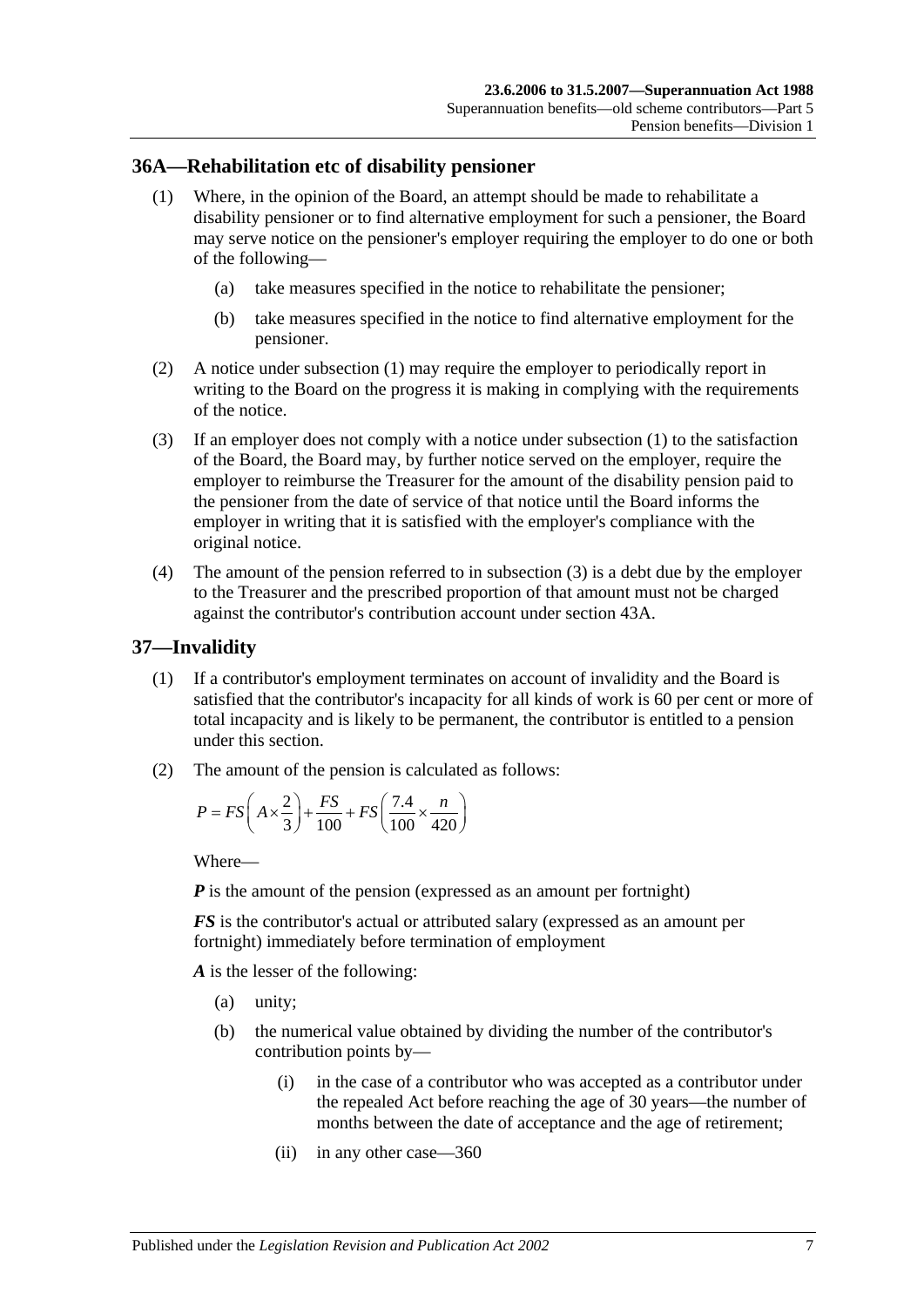$\boldsymbol{n}$  is—

- (a) 420; or
- (b) the sum of the aggregate of the contributor's contribution points that accrue after 30 June 1992 and the number of months difference between the contributor's age as at the entitlement day and the age of retirement,

whichever is the lesser.

(2a) In [subsection](#page-58-2) (2)—

*contribution points* means—

- (a) in the case of a contributor who was an active contributor immediately before termination of employment—extrapolated contribution points;
- (b) in the case of a contributor who was not an active contributor immediately before termination of employment—accrued contribution points.
- (3) The pension will be indexed.
- <span id="page-59-0"></span>(3a) If the Board is not satisfied as to one or both of the matters referred to in [subsection](#page-58-3) (1) the contributor is entitled to a superannuation payment that is the greater of the following:
	- (a) twice the contributor's adjusted salary immediately before termination of employment (expressed as an annual amount); or
	- (b) an amount made up of two components—
		- (i) an employee component (to be charged against the contributor's contribution account) equivalent to the amount standing to the credit of the contributor's contribution account; and
		- (ii) an employer component calculated as follows:

$$
EC = (A \times 5.83 \times FS) + Pn\left(\frac{FS \times 0.85 \times M}{450}\right)
$$

Where—

*EC* is the employer component

*A* is the lesser of the following:

- (a) unity;
- (b) the numerical value obtained by dividing the number of the contributor's accrued contribution points by—
	- (i) in the case of a contributor who was accepted under the repealed Act before reaching the age of 30 years—the number of months between the age of acceptance and the age of 55 years;
	- (ii) in any other case—300

*FS* is the contributor's actual or attributed salary immediately before termination of employment (expressed as an annual amount)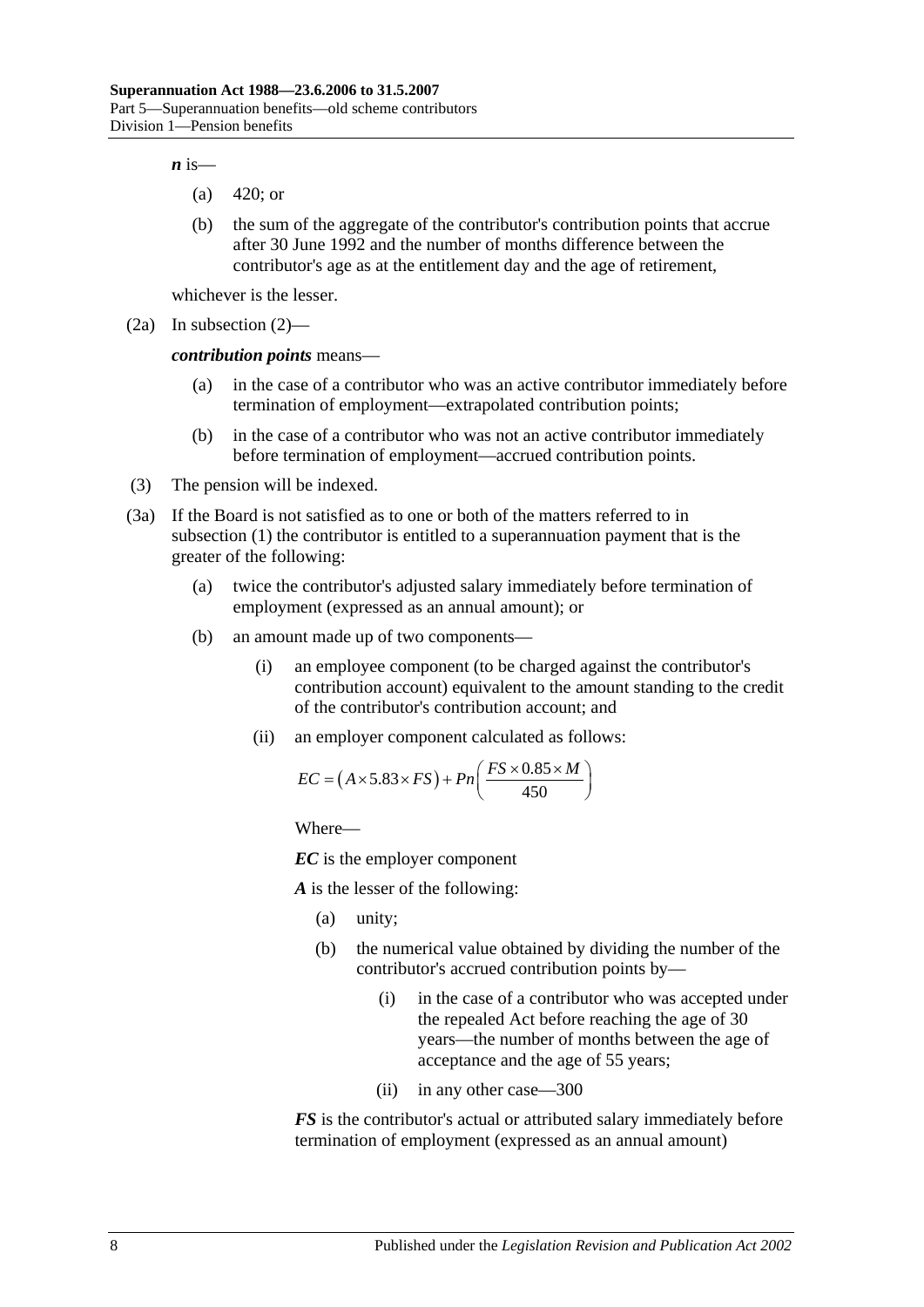#### *Pn* is—

- (a) in the case of a contributor who was in full-time employment during that part of the contribution period occurring after 31 December 1987—1;
- (b) in any other case—the numerical value arrived at by expressing the contributor's employment while an active contributor during that part of the contribution period as a proportion of full-time employment during that part of the contribution period

*M* is the number of months of the contributor's contribution period occurring after 31 December 1987.

- (3b) A superannuation payment under [subsection](#page-59-0)  $(3a)(a)$  will be made up of two components—
	- (a) an employee component (to be charged against the contributor's contribution account) equivalent to the amount standing to the credit of the contributor's contribution account; and
	- (b) an employer component being the difference between the employee component and twice the contributor's actual or attributed salary immediately before termination of employment (expressed as an annual amount).
- <span id="page-60-0"></span>(3c) If—
	- (a) a contributor's employment terminates on account of invalidity; and
	- (b) the Board is not satisfied as to one or both of the matters referred to in [subsection](#page-58-3) (1); and
	- (c) the contributor makes an election under this subsection by written notice to the Board within three months after receiving written notice from the Board of its decision under [paragraph](#page-60-0) (b),

the contributor will be taken—

- (d) if the contributor had not reached the age of 55 years at the termination of his or her employment—to have resigned and elected to preserve his or her accrued superannuation benefits; or
- (e) if the contributor had reached that age at the termination of his or her employment—to have retired.
- <span id="page-60-2"></span><span id="page-60-1"></span>(4) A contributor's employment will be taken to have terminated on account of invalidity if and only if—
	- (a) the employer (acting with the written approval of the Board) terminates the employment on the ground of the contributor's invalidity; or
	- $(b)$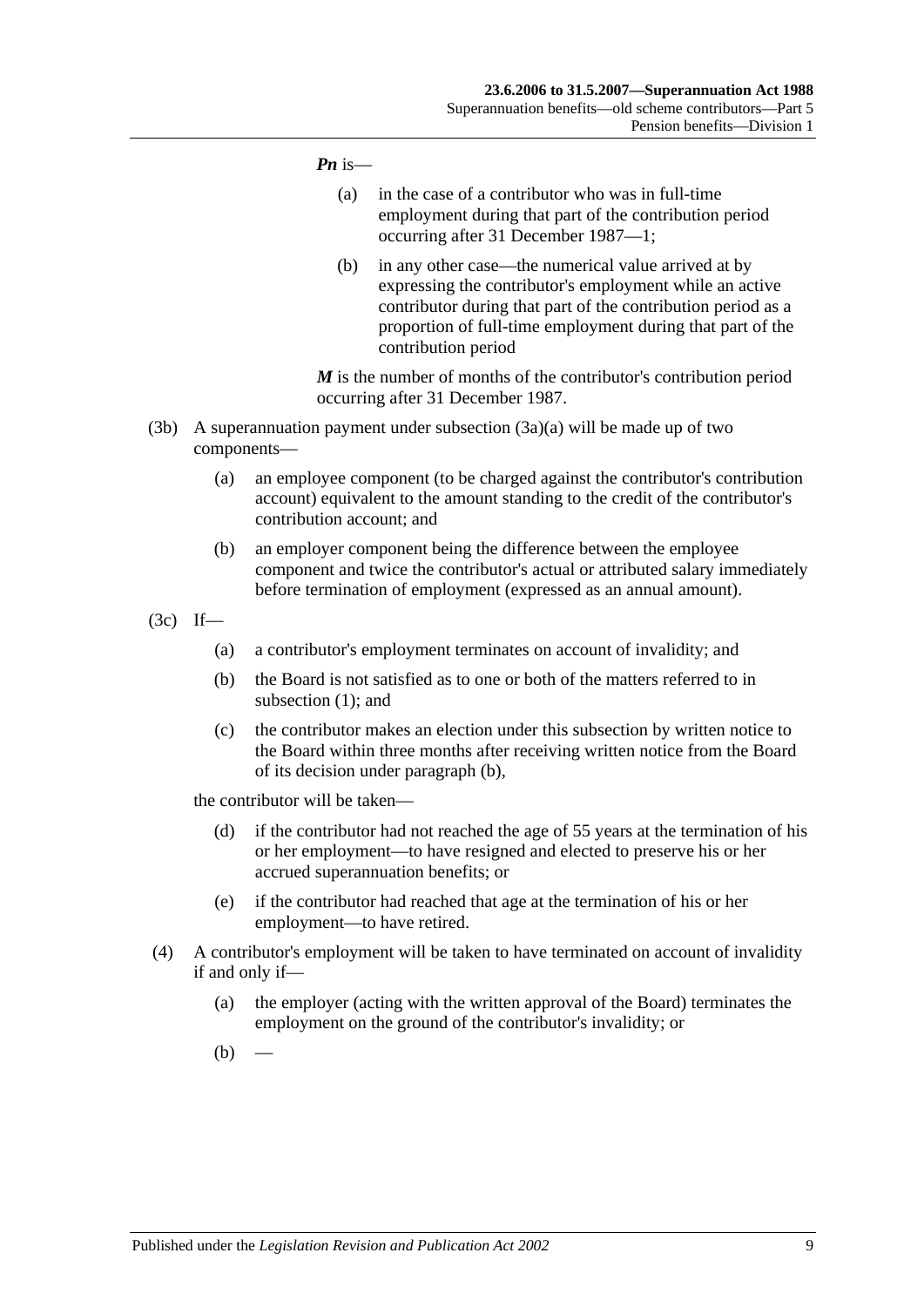- (i) the employer or the contributor satisfies the Board (before termination of employment) that the contributor is incapacitated for work in the contributor's present position and that there is no other position, carrying a salary of at least 80 per cent of the salary applicable to the contributor's present position, which the contributor could reasonably be expected to take, available to the contributor; and
- (ii) the contributor has been on sick leave, weekly payments of workers compensation, or disability pension for at least 12 months or periods aggregating at least 12 months on account of the invalidity; and
- (iii) after notice has been given to the Board as required by the regulations, the employer terminates the employment or the contributor resigns from employment.
- (5) Notwithstanding any other Act or law to the contrary an employer cannot terminate the employment of a contributor on the ground of invalidity unless the requirements of [subsection](#page-60-1)  $(4)(a)$  or  $(b)$  have been satisfied.

# **38—Death of contributor**

- <span id="page-61-1"></span>(1) Where a contributor dies—
	- (a) a person referred to in [subsection](#page-61-0) (1a) is entitled to a pension equal to two-thirds of the deceased contributor's notional pension; and
	- (b) if the contributor is survived by a spouse and an eligible child or eligible children—each eligible child is entitled to a pension in accordance with [subsection](#page-62-0) (2); and
	- (c) if the contributor is not survived by a spouse but is survived by an eligible child or eligible children—the contributor's estate is entitled to a lump sum in accordance with [subsection](#page-63-0) (6) and each eligible child is entitled to a pension in accordance with [subsection](#page-62-0) (2); and
	- (d) if the contributor's employment is terminated by the contributor's death and the contributor is not survived by a spouse or an eligible child—the contributor's estate is entitled to a lump sum in accordance with [subsection](#page-64-0) (7).
- <span id="page-61-2"></span><span id="page-61-0"></span>(1a) The following persons are entitled to a benefit under [subsection](#page-61-1)  $(1)(a)$ :
	- (a) the deceased contributor's lawful spouse if—
		- (i) he or she became the contributor's lawful spouse before termination of the contributor's employment; or
		- (ii) he or she was the contributor's lawful spouse for a period of five years immediately preceding the contributor's death; or
		- (iii) he or she is entitled to a benefit under [paragraph](#page-61-2) (b);
	- (b) a person who was cohabiting with the contributor at the time of his or her death as the lawful spouse or the husband or wife *de facto* of the contributor—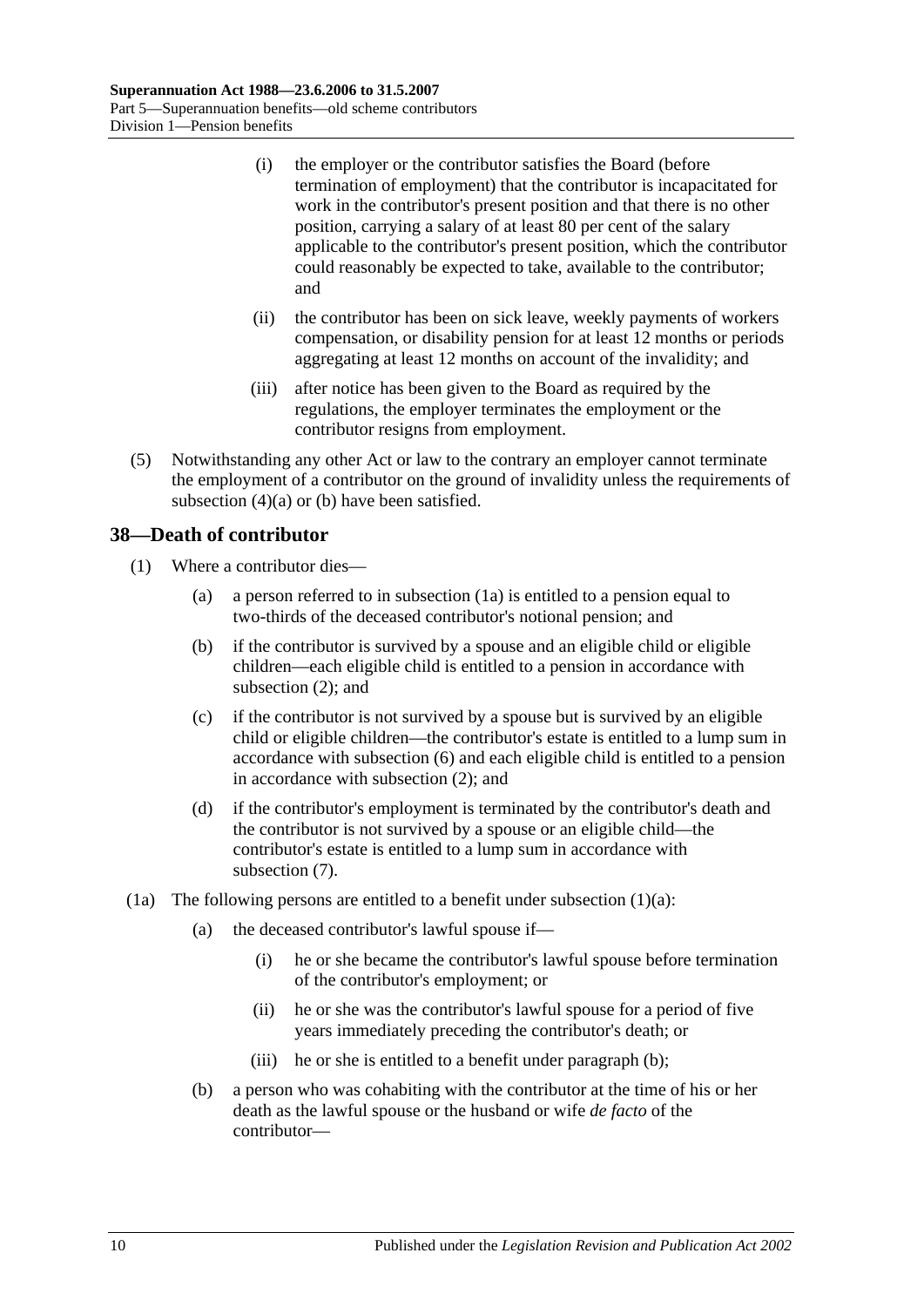- (i) if he or she had cohabited with the contributor either as the lawful spouse or the husband or wife *de facto* of the contributor (or in both of those capacities at different times)—
	- (A) continuously for the period of five years immediately preceding the contributor's death; or
	- (B) during the period of six years immediately preceding the contributor's death for periods aggregating not less than five years; or
- (ii) if he or she is the natural parent of a child of whom the contributor was the other natural parent;
- (c) a person who was cohabiting with the contributor at the time of his or her death as the putative spouse of the contributor.
- (1b) However, a surviving spouse will not be entitled to a benefit under this section if section 43AG applies to the spouse and the amount of any benefit payable to a person must take into account any reduction that has been made under [section](#page-81-0) 43AF.
- <span id="page-62-0"></span>(2) Subject to [subsection](#page-62-1) (3) the amount of the pension for each eligible child is as follows:
	- (a) if a pension is being paid to a surviving spouse—
		- (i) where there are no more than two eligible children—a pension equal to one-ninth of the deceased contributor's notional pension;
		- (ii) where there are three or more eligible children—a pension calculated by dividing one-third of the deceased contributor's notional pension by the number of eligible children;
	- (b) if no pension is being paid to a surviving spouse—
		- (i) where there is one eligible child—a pension equal to 45% of the deceased contributor's notional pension;
		- (ii) where there are two eligible children—a pension equal to 40% of the deceased contributor's notional pension;
		- (iii) where there are three eligible children—a pension equal to 30% of the deceased contributor's notional pension;
		- (iv) where there are four or more eligible children—a pension calculated by dividing the deceased contributor's notional pension by the number of eligible children.
- <span id="page-62-1"></span>(3) If the amount of a pension for an eligible child would, but for this subsection, be less than the prescribed amount, the pension will be equal to the prescribed amount.
- (4) A reference in this section to a deceased contributor's notional pension is—
	- (a) where the contributor's employment had terminated before the date of death—a reference to the amount of the contributor's pension immediately before his or her death or, if portion of that pension was commuted to a lump sum before the commencement of this Act and no further commutation has occurred after the commencement of this Act, a reference to the amount of the pension to which the contributor would have been entitled immediately before his or her death if no portion of the pension had been commuted;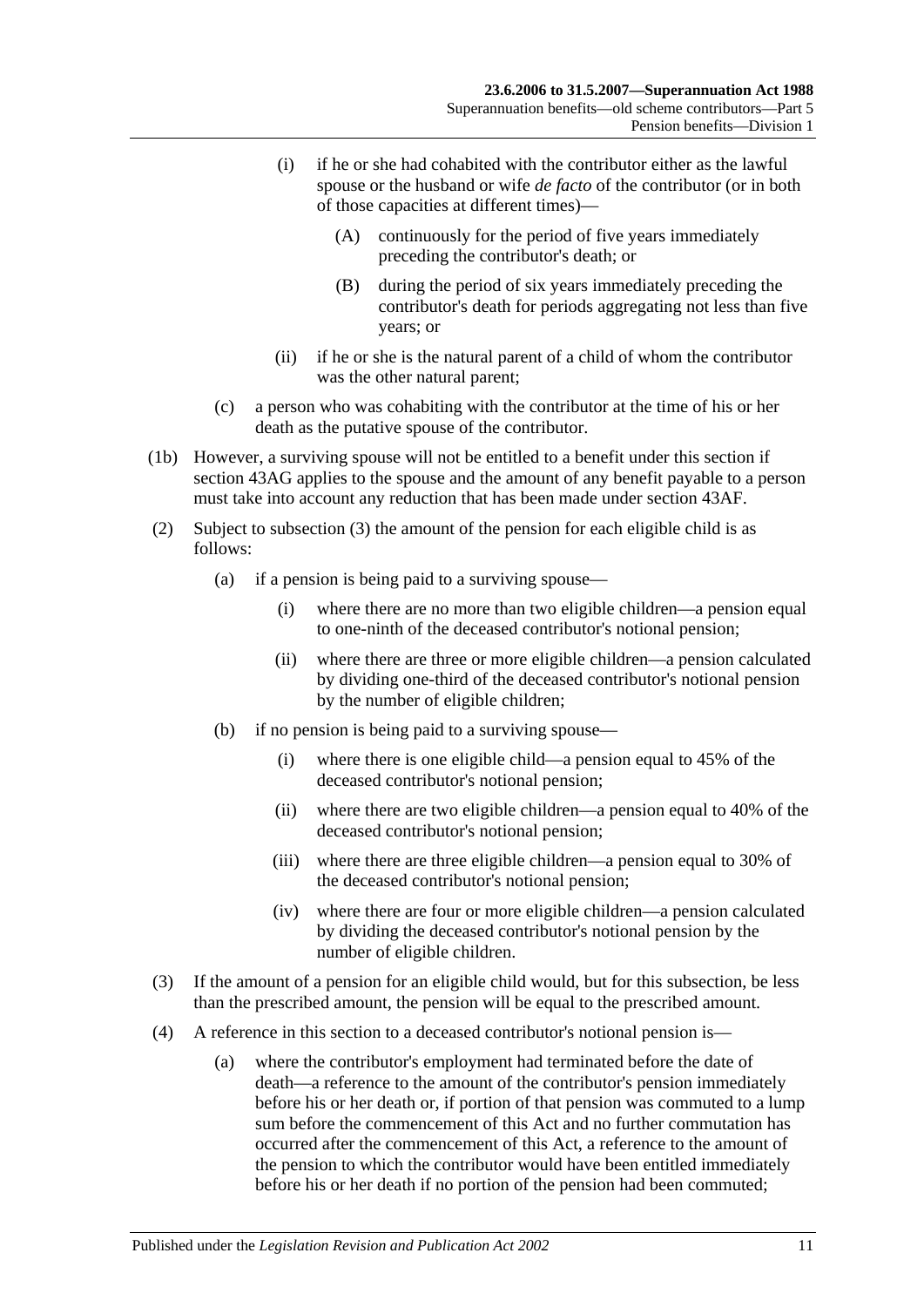- (b) where the contributor's employment terminated on his or her death and the contributor reached the age of retirement on or before the date of death—a reference to the amount of the retirement pension to which the contributor would have been entitled if he or she had retired on the date of death;
- <span id="page-63-1"></span>(c) where the contributor's employment terminated on his or her death, the contributor had not reached the age of retirement on the date of death and the contributor was an active contributor immediately before the date of death—a reference to the amount of the retirement pension to which the contributor would have been entitled if he or she had not died and—
	- (i) had continued in employment until reaching the age of retirement (but without change to the contributor's actual or attributed salary as at the date of death); and
	- (ii) had been credited with a number of contribution points in respect of the period from the date of death to the age of retirement equivalent to—
		- (A) in the case of a contributor who had been in full-time employment throughout the contribution period—the number of months between the end of the last complete month of the contribution period and the age of retirement (an incomplete month being counted as a whole month);
		- (B) in the case of a contributor who had not been in full-time employment throughout the contribution period—the number that bears the same proportion to the number of months referred to in [subsubparagraph](#page-63-1) (A) as the contributor's employment while an active contributor bears to full-time employment; and
	- (iii) had retired on reaching the age of retirement;
- (d) where the contributor's employment terminated on his or her death, the contributor had not reached the age of retirement on the date of death and the contributor was not an active contributor immediately before the date of death—a reference to the amount of the retirement pension to which the contributor would have been entitled if he or she had reached the age of retirement on the date of death and had retired on that date.
- (5) A deceased contributor's notional pension will be indexed as if it were (or remained) an actual pension and consequential adjustments will be made to pensions calculated by reference to the notional pension.
- <span id="page-63-0"></span>(6) The lump sum to be paid to the estate of a contributor who is not survived by a spouse but is survived by an eligible child or eligible children will be charged against the contributor's contribution account to the extent of the amount standing to the credit of the account and will be—
	- (a) where the contributor's employment was terminated by the contributor's death and the contributor was an active contributor immediately before his or her death—the greater of the following amounts:
		- (i) an amount equivalent to the amount standing to the credit of the contributor's contribution account;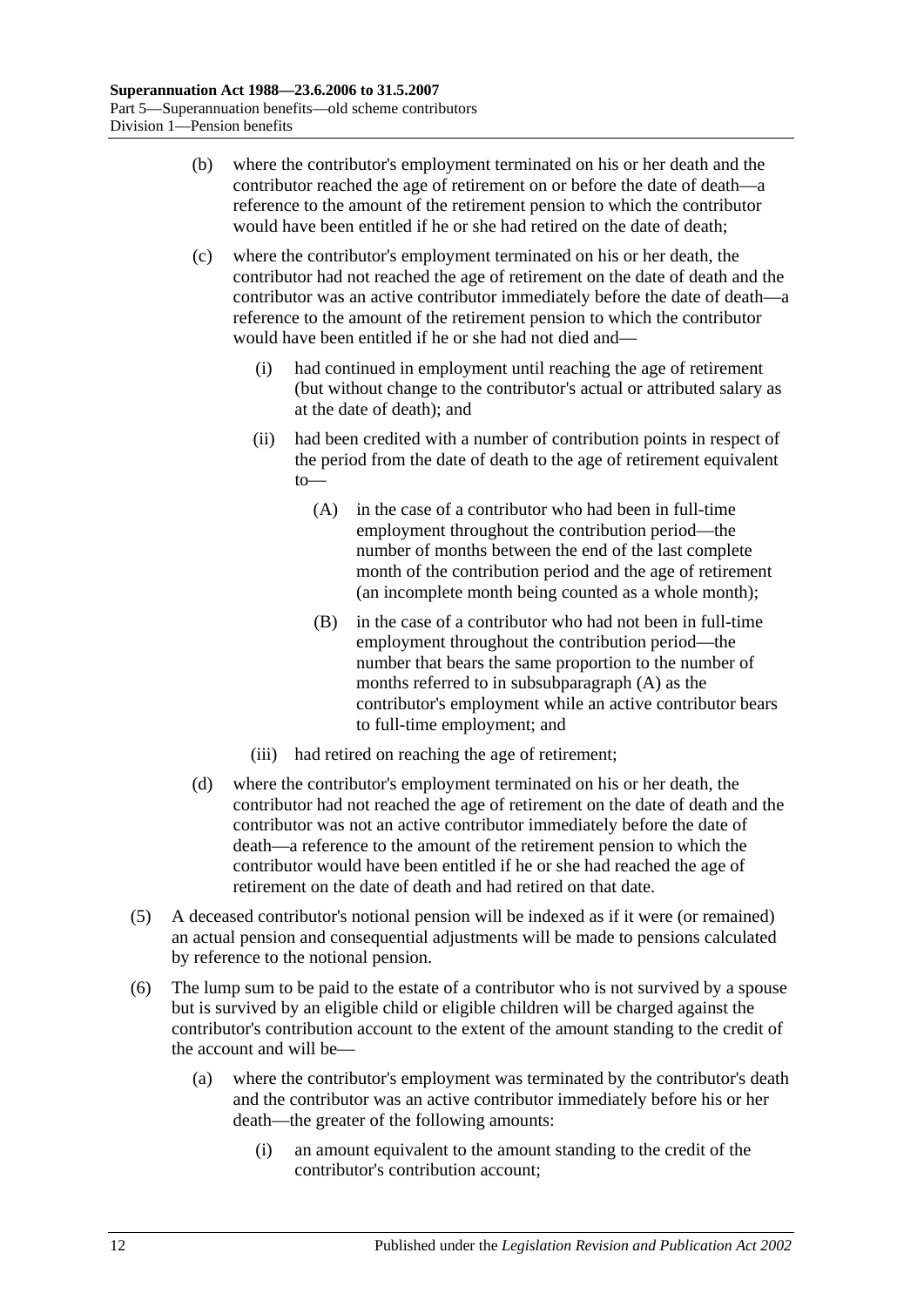- (ii) an amount equivalent to twice the amount of the contributor's adjusted salary immediately before the contributor's death (expressed as an annual amount);
- (b) in any other case—an amount equivalent to the amount standing to the credit of the contributor's contribution account.
- <span id="page-64-0"></span>(7) Where a contributor's employment is terminated by the contributor's death and the contributor is not survived by a spouse or an eligible child a lump sum will be paid to the estate of the contributor made up of two components—
	- (a) an employee component (to be charged against the contributor's contribution account) equivalent to the amount standing to the credit of the contributor's contribution account; and
	- (b) an employer component that is the lesser of the following:

(i) 
$$
EC = (A \times 4.5 \times FS) + Pn\left(FS \times \frac{0.85}{450} \times M\right)
$$
  
(ii) 
$$
EC = \left[FS \times 4.5 \times \left(1 - \frac{X}{360}\right)\right] + Pn\left[FS \times \frac{0.85}{450} \times M\right]
$$

*EC* is the employer component

*A* is the lesser of the following—

- (a) unity;
- (b) the numerical value obtained by dividing the number of the contributor's accrued contribution points by 360

*FS* is the contributor's actual or attributed salary immediately before the contributor's death (expressed as an annual amount)

 $X$  is—

- (a) in relation to a contributor who was at the date of death under the age of 60 years—the lesser of 60 and the number of months by which the contributor's age fell short of 60 years;
- (b) in any other case—zero

*Pn* is—

- (a) in the case of a contributor who was in full-time employment during that part of the contribution period occurring after 31 December 1987—1;
- (b) in any other case—the numerical value arrived at by expressing the contributor's employment while an active contributor during that part of the contribution period as a proportion of full-time employment during that part of the contribution period

*M* is the number of months of the contributor's contribution period occurring after 31 December 1987.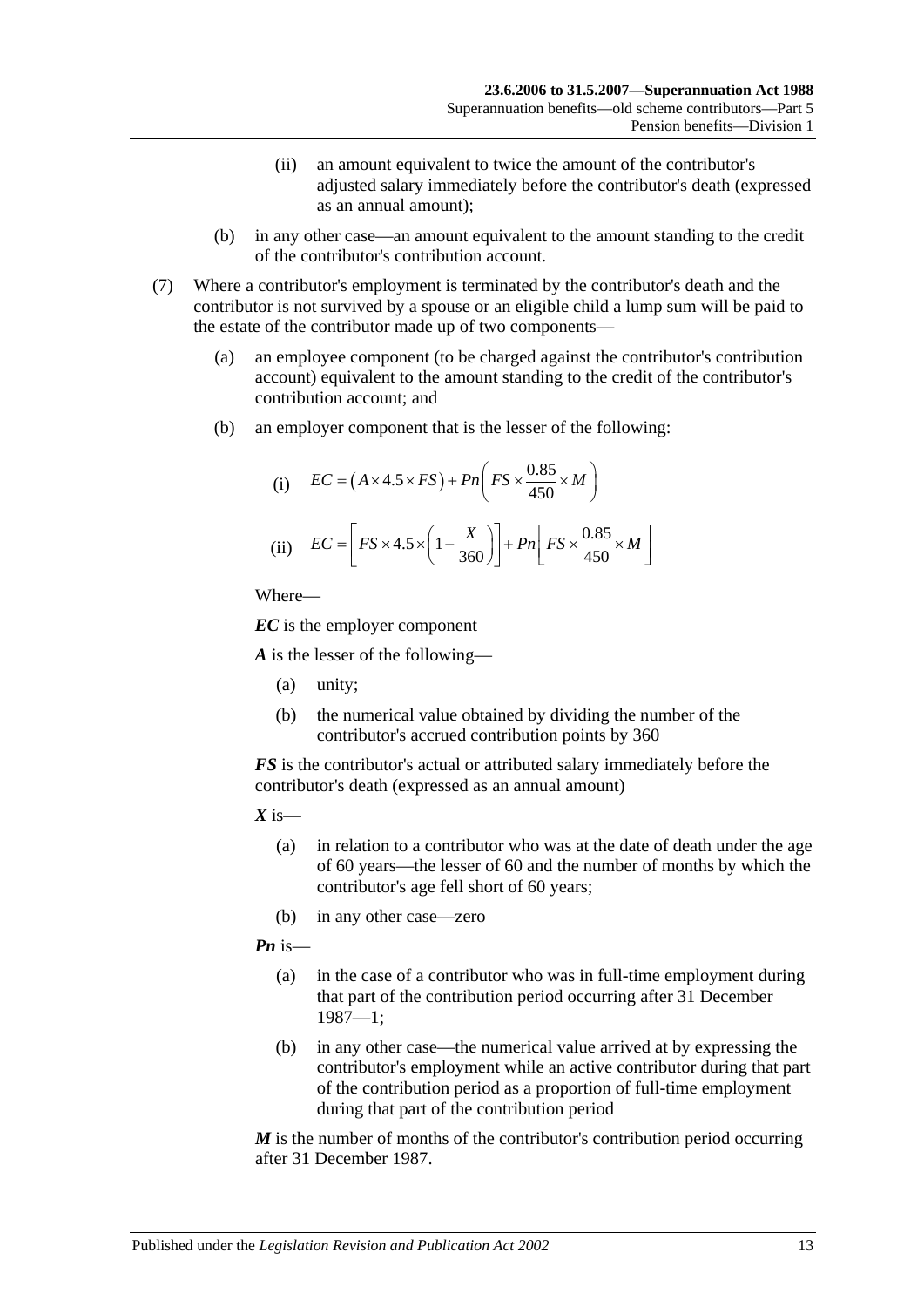### <span id="page-65-6"></span><span id="page-65-0"></span>**39—Resignation and preservation of benefits**

- <span id="page-65-2"></span>(1) A contributor who resigns from employment before reaching the age of 55 years may elect—
	- (a) to take immediately an amount (to be charged against the contributor's contribution account) equivalent to the total balance of the account; or
	- (b) to preserve his or her accrued superannuation benefits.
- <span id="page-65-1"></span>(1a) A contributor who fails to inform the Board in writing of his or her election under [subsection](#page-65-0) (1) within three months after resignation will be taken to have elected to preserve his or her accrued superannuation benefits.
- (1b) If the Board is of the opinion that the limitation period referred to in [subsection](#page-65-1) (1a) would unfairly prejudice a contributor, the Board may extend the period as it applies to the contributor.
- <span id="page-65-5"></span><span id="page-65-3"></span>(1c) Where a contributor resigns and elects to take the amount referred to in [subsection](#page-65-2) (1)(a) the contributor is also entitled to a superannuation payment in accordance with the following provisions:
	- (a) the contributor may at any time require the Board to make the payment to some other superannuation fund or scheme approved by the Board;
	- (ab) the Board must—
		- (i) not less than 6 months before the contributor's 60th birthday—notify the contributor in writing of the contributor's entitlement to require the Board to make the payment under [paragraph](#page-65-3) (b); and
		- (ii) not less than 6 months before the contributor's 55th birthday—notify the contributor in writing of the contributor's entitlement to require the Board to make the payment under [paragraph](#page-65-4) (c);
	- (b) the contributor may at any time after reaching the age of retirement require the Board to make the superannuation payment and, if no such requirement has been made on or before the date on which the contributor reaches 65 years of age, the Board will make the payment;
	- (c) if the contributor has reached the age of 55 years and is not employed by an employer within the meaning of the Commonwealth Act the contributor may require the Board to make the payment to the contributor;
	- (d) if the contributor has become incapacitated and satisfies the Board that his or her incapacity for all kinds of work is 60 per cent or more of total incapacity and is likely to be permanent, the Board will make the payment to the contributor;
	- (e) if the contributor dies, the payment will be made to the spouse of the deceased contributor or, if he or she left no surviving spouse, to the contributor's estate,

<span id="page-65-4"></span>(and a payment under any of the above paragraphs excludes further rights so that a claim cannot be subsequently made under some other paragraph).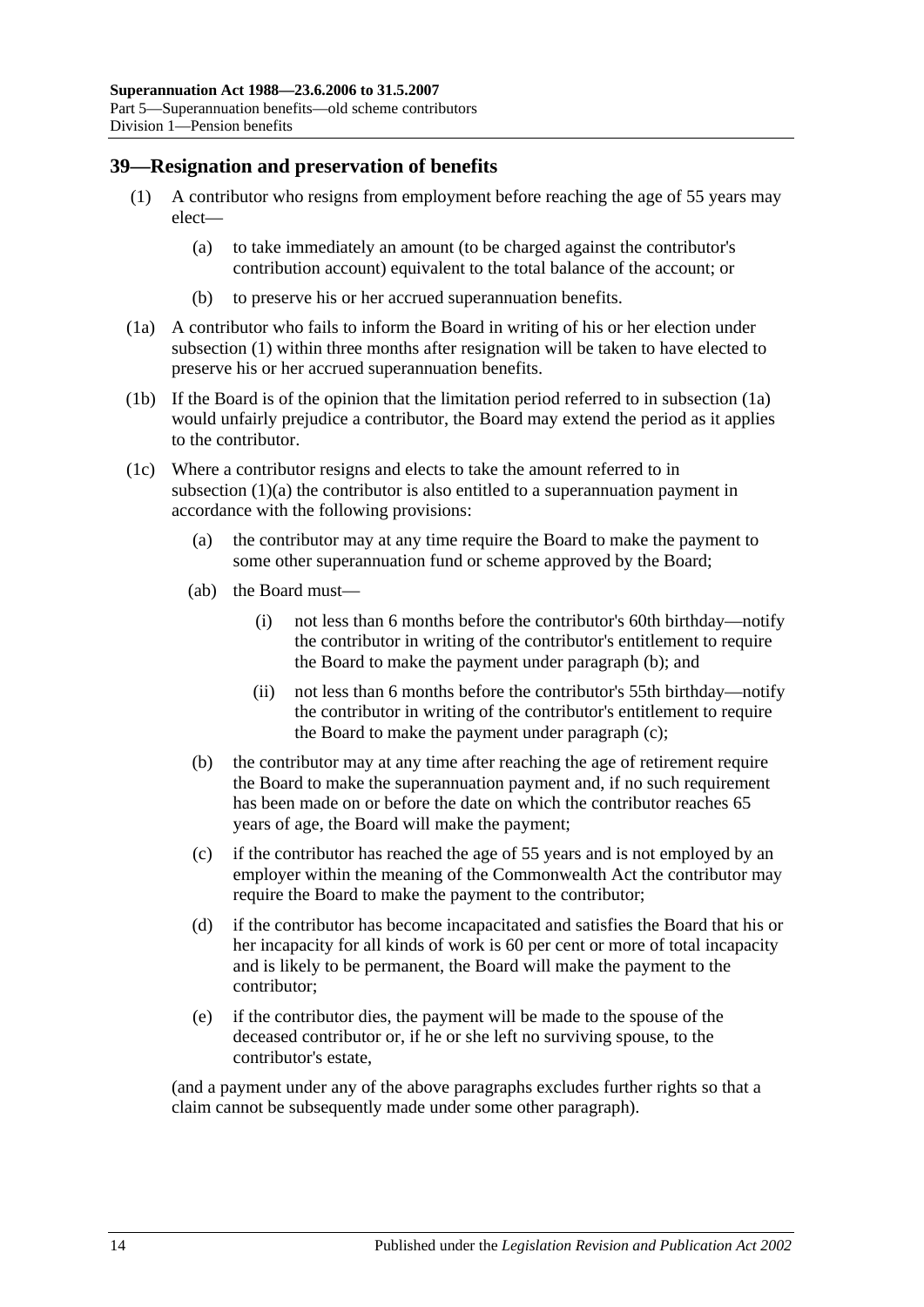- <span id="page-66-0"></span>(1d) The amount of the superannuation payment referred to in [subsection](#page-65-5) (1c) is the aggregate of—
	- (a) an amount calculated as follows:

$$
A = P n \left( AFS \times \frac{0.85}{450} \times M \right)
$$

*A* is the amount

*Pn* is—

- (a) in the case of a contributor who was in full-time employment during that part of the contribution period occurring after 31 December 1987—1;
- (b) in any other case—the numerical value arrived at by expressing the contributor's employment while an active contributor during that part of the contribution period as a proportion of full-time employment during that part of the contribution period

*AFS* is the contributor's actual or attributed salary as at the date of resignation (expressed as an annual amount) adjusted to reflect changes in the Consumer Price Index since the date of resignation

*M* is the number of months of the contributor's contribution period occurring after 31 December 1987 and before 1 July 1992; and

- (b) the amount (if any) of the minimum contribution required to avoid payment of the superannuation guarantee charge in respect of the contributor under the Commonwealth Act together with interest from the date of resignation.
- (1da) The amount of interest will be calculated and credited to the contributor at the end of each financial year and will be calculated on the amount referred to in [subsection](#page-66-0) (1d) at the end of the first financial year and on the aggregate of that amount and the interest previously credited at the end of each subsequent financial year.
- (1db) The rate of interest will be determined by the Board in respect of each financial year in accordance with [section](#page-21-0) 20A.
- <span id="page-66-2"></span><span id="page-66-1"></span>(2) Where a contributor resigns after a contribution period of less than 120 months and elects to preserve his or her accrued superannuation benefits, the following provisions apply—
	- (aa) the Board must, not less than 6 months before the contributor's 55th birthday, notify the contributor in writing of the contributor's entitlement to require the Board to make a superannuation payment under [paragraph](#page-66-1) (a);
	- (a) the contributor may at any time after reaching 55 years of age require the Board to make a superannuation payment and, if no such requirement has been made on or before the date on which the contributor reaches 65 years of age, the Board will make such a payment;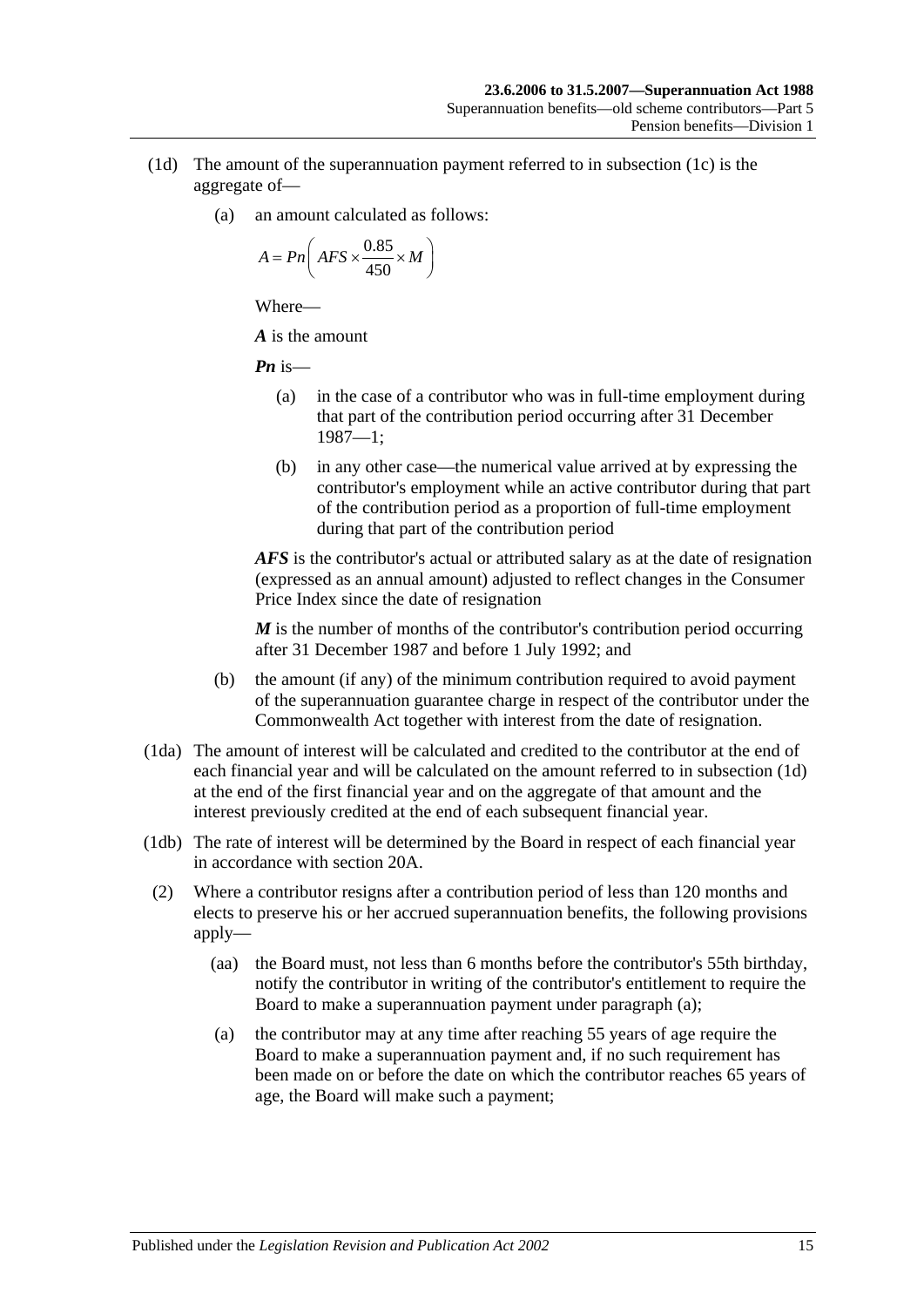- (b) if the contributor has become incapacitated and satisfies the Board that his or her incapacity for all kinds of work is 60 per cent or more of total incapacity and is likely to be permanent, the Board will make the payment to the contributor;
- (c) if the contributor dies, a payment will be made to the spouse of the deceased contributor or, if he or she left no surviving spouse, to the contributor's estate,

(and a payment under any of the above paragraphs excludes further rights so that a claim cannot be subsequently made under some other paragraph).

- <span id="page-67-1"></span>(3) A payment under [subsection](#page-66-2) (2) will be made up of two components—
	- (a) an employee component (to be charged against the contributor's contribution account) equivalent to the total balance of the account; and
	- (b) an employer component that is the aggregate of—
		- (i) an amount that is, subject to [subsection](#page-67-0) (4), equal to 2⅓ times the amount of the employee component; and
		- (ii) an amount calculated as follows:

$$
A = P_n \bigg( AFS \times \frac{0.85}{450} \times M \bigg)
$$

Where—

*A* is the amount

*Pn* is—

- (a) in the case of a contributor who was in full-time employment during that part of the contribution period occurring after 31 December 1987—1;
- (b) in any other case—the numerical value arrived at by expressing the contributor's employment while an active contributor during that part of the contribution period as a proportion of full-time employment during that part of the contribution period

*AFS* is the contributor's actual or attributed salary as at the date of resignation (expressed as an annual amount) adjusted to reflect changes in the Consumer Price Index since the date of resignation

*M* is the number of months of the contributor's contribution period occurring after 31 December 1987.

- <span id="page-67-0"></span>(4) The amount referred to in [subsection](#page-67-1) (3)(b)(i) cannot exceed 2⅓ times the amount that would have constituted the employee component if the contributor had contributed at the standard rate of contribution throughout the contributor's contribution period.
- <span id="page-67-2"></span>(5) Where a contributor resigns after a contribution period of 120 months or more and elects to preserve his or her accrued superannuation benefits, the following provisions apply—
	- (aa) the Board must, not less than 6 months before the contributor's 55th birthday, notify the contributor in writing of the contributor's entitlement to require the payment of a retirement pension under [paragraph](#page-68-0) (a);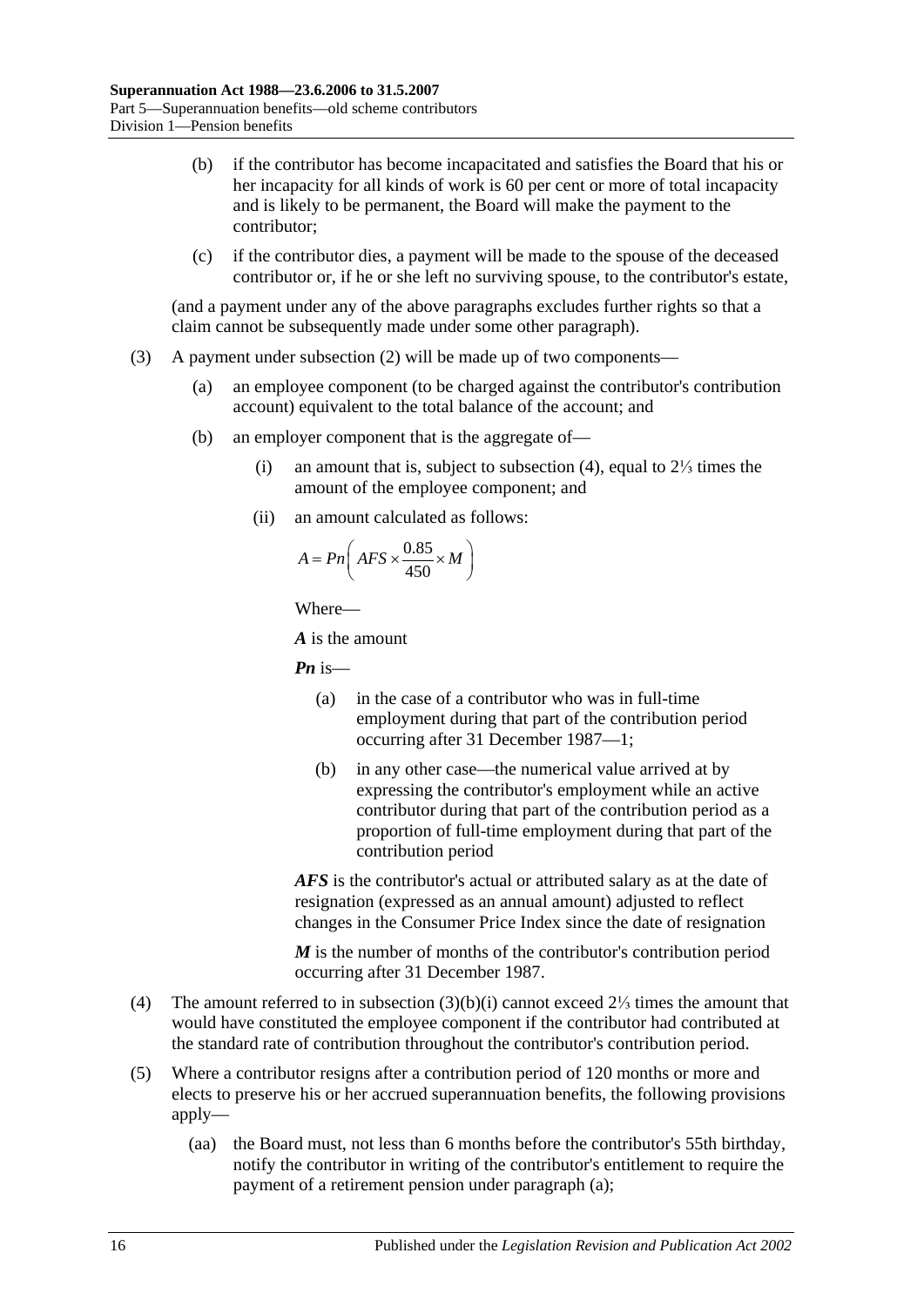- <span id="page-68-0"></span>(a) the contributor may, at any time after reaching 55 years of age require the Board to commence paying a retirement pension and, if no such requirement has been made on or before the date on which the contributor reaches 60 years of age, the Board will commence paying a retirement pension as from that date;
- <span id="page-68-2"></span>(b) if the contributor has become incapacitated and satisfies the Board that his or her incapacity for all kinds of work is 60 per cent or more of total incapacity and is likely to be permanent, the Board will pay an invalid pension to the contributor;
- (c) if the contributor dies and is survived by a spouse (not being a person who became the contributor's spouse after the contributor's resignation and less than five years before the date of his or her death), a pension will be paid to the spouse of the deceased contributor;
- (d) if the contributor dies and is survived by a spouse and an eligible child or eligible children, a pension will be paid to each eligible child;
- (e) if the contributor dies and is not survived by a spouse but is survived by an eligible child or eligible children, a lump sum will be paid to the contributor's estate and a pension will be paid to each eligible child;
- (f) if the contributor dies and is not survived by a spouse or an eligible child a lump sum will be paid to the contributor's estate.
- <span id="page-68-3"></span>(6) Subject to [subsection](#page-68-1) (7), a pension payable under [subsection](#page-67-2) (5) will be calculated in the same way as if—
	- (a) the contributor had continued in his or her former employment between the date of resignation and the date on which a pension first became payable under that subsection but had elected to make no contribution in respect of that period;
	- (b) the contributor's actual or attributed salary for the purpose of calculating the pension were that salary as at the date of resignation adjusted to reflect changes in the Consumer Price Index between the date of resignation and the date on which the pension first became payable;
	- (c) in the case of a retirement pension—the contributor had retired on the date on which the retirement pension first became payable under this section;
	- (d) in the case of an invalid pension—the contributor's employment had been terminated on the ground of invalidity on the date on which he or she satisfied the Board of the matters referred to in [subsection](#page-68-2) (5)(b).
- <span id="page-68-1"></span>(7) When calculating a pension under [subsection](#page-68-3) (6) in respect of a contributor who was accepted as a contributor before the prescribed age and before the commencement of the repealed Act, a factor in the relevant formula designated "A" will be replaced by a factor calculated as follows:

$$
A_1 = A \times \frac{M}{NM} \times \frac{CP}{S}
$$

*A1* is the substituted factor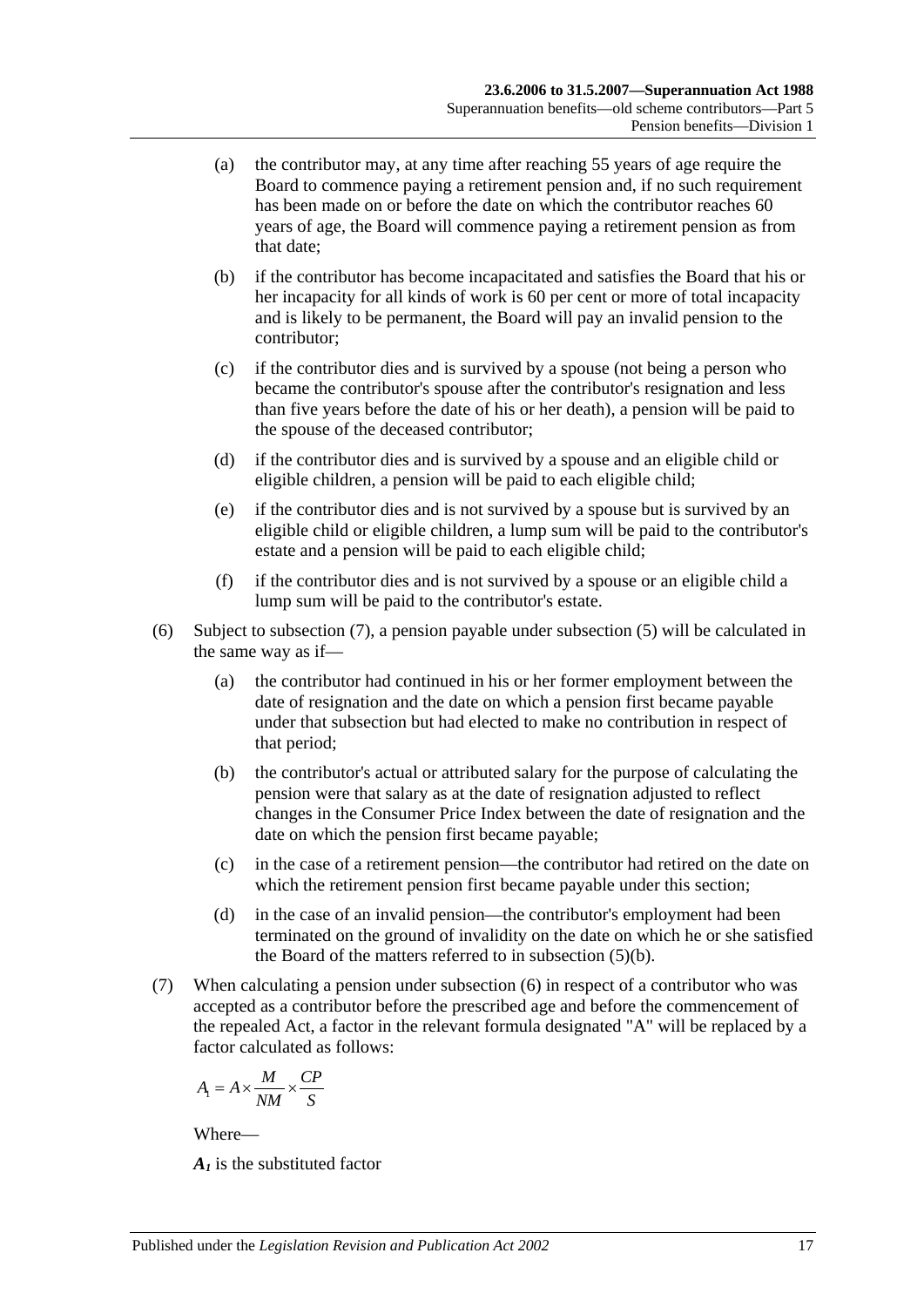*A* is the factor designated "A" in the relevant formula

 $M$  is—

- (a) in the case of a contributor for whom the age of retirement is 55 years—360;
- (b) in the case of a contributor for whom the age of retirement is 60 years—
	- (i) in the case of a retirement pension where the contributor is 55 years or more but less than 60 years when the pension first becomes payable— $300 + n$ ;
	- (ii) in all other cases—360

*NM* is the number of months between the date on which the contributor was accepted as a contributor and—

- (a) in the case of a retirement pension—the date on which the pension first became payable or the date on which the contributor reached or will reach the age of retirement whichever occurs first;
- (b) in all other cases—the date on which the contributor will reach, or would have reached, the age of retirement

*CP* is the number of months in the contribution period to the date of resignation

*S* is the number of months in the contribution period after the date on which the contributor reached the prescribed age

*n* is the number of months between the day on which the contributor reached the age of 55 years and the day on which the pension first became payable.

(7a) In [subsection](#page-68-1) (7)—

*the prescribed age* means—

- (a) in relation to a contributor for whom the age of retirement is 55 years—the age of 25 years;
- (b) in relation to all other contributors—the age of 30 years.
- (8) Where a retirement pension calculated in accordance with [subsection](#page-68-1) (7) exceeds the pension to which the contributor would have been entitled if he or she had continued in employment from the date of resignation to the date on which the retirement pension first became payable under this section and had contributed at the standard contribution rate over that period, the pension will be reduced to that latter amount.
- (8a) The lump sum to be paid to the estate of a contributor who is not survived by a spouse but is survived by an eligible child or eligible children will be the amount standing to the credit of the contributor's contribution account and will be charged against that account.
- (8b) The lump sum to be paid to the estate of a contributor who is not survived by a spouse or an eligible child will be made up of two components—
	- (a) an employee component (to be charged against the contributor's contribution account) equivalent to the amount standing to the credit of the contributor's contribution account; and
	- (b) an employer component that is the lesser of the following: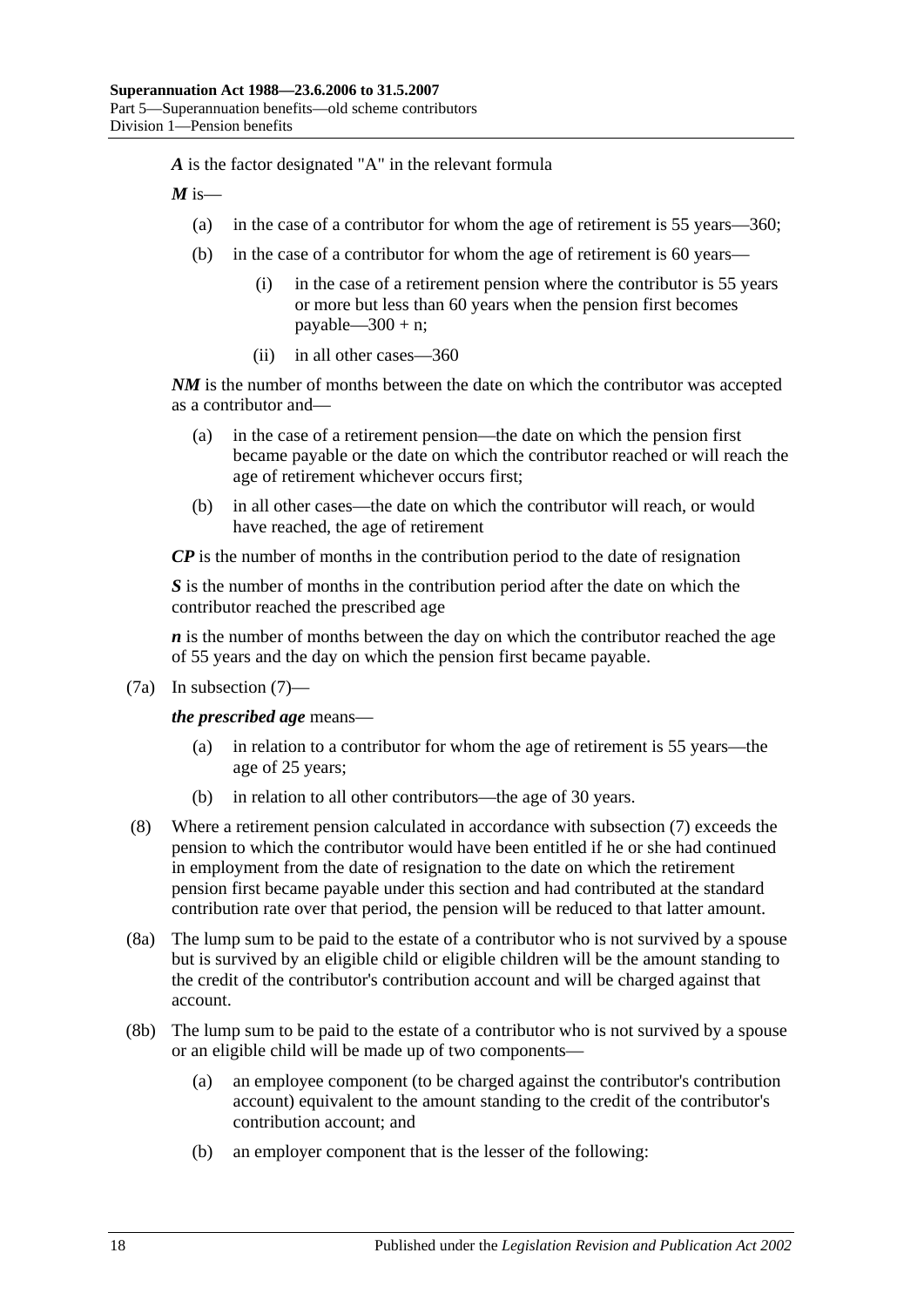(i) 
$$
EC = (A \times 4.5 \times AFS) + Pn\left(AFS \times \frac{0.85}{450} \times M\right)
$$

(ii) 
$$
EC = \left[ AFS \times 4.5 \times \left(1 - \frac{X}{360}\right) \right] + Pn\left( AFS \times \frac{0.85}{450} \times M\right)
$$

*EC* is the employer component

*A* is the lesser of the following—

- (a) unity;
- (b) the numerical value obtained by dividing the number of the contributor's accrued contribution points by 360

*AFS* is the contributor's actual or attributed salary as at the date of resignation (expressed as an annual amount) adjusted to reflect changes in the Consumer Price Index from the date of resignation until the contributor's death

 $X$  is—

- (a) in relation to a contributor who was at the date of death under the age of 60 years—the lesser of 60 and the number of months by which the contributor's age fell short of 60 years;
- (b) in any other case—zero

*Pn* is—

- (a) in the case of a contributor who was in full-time employment during that part of the contribution period occurring after 31 December 1987—1;
- (b) in any other case—the numerical value arrived at by expressing the contributor's employment while an active contributor during that part of the contribution period as a proportion of full-time employment during that part of the contribution period

*M* is the number of months of the contributor's contribution period occurring after 31 December 1987.

- (8c) Subject to this Act, benefits under this section will be calculated by using the appropriate formula in force under this Part on the day on which the contributor resigned or is taken to have resigned by virtue of some other provision of this Act.
- <span id="page-70-0"></span>(9) The right to preserve accrued superannuation benefits under this section does not apply for the benefit of a contributor who was, when he or she resigned, an employee—
	- (a) of the Australian National Railways Commission; or
	- (b) of a prescribed employer.
- (10) [Subsection](#page-70-0) (9)(a) does not apply to former employees of the Australian National Railways Commission who resigned to take up employment with the National Rail Corporation.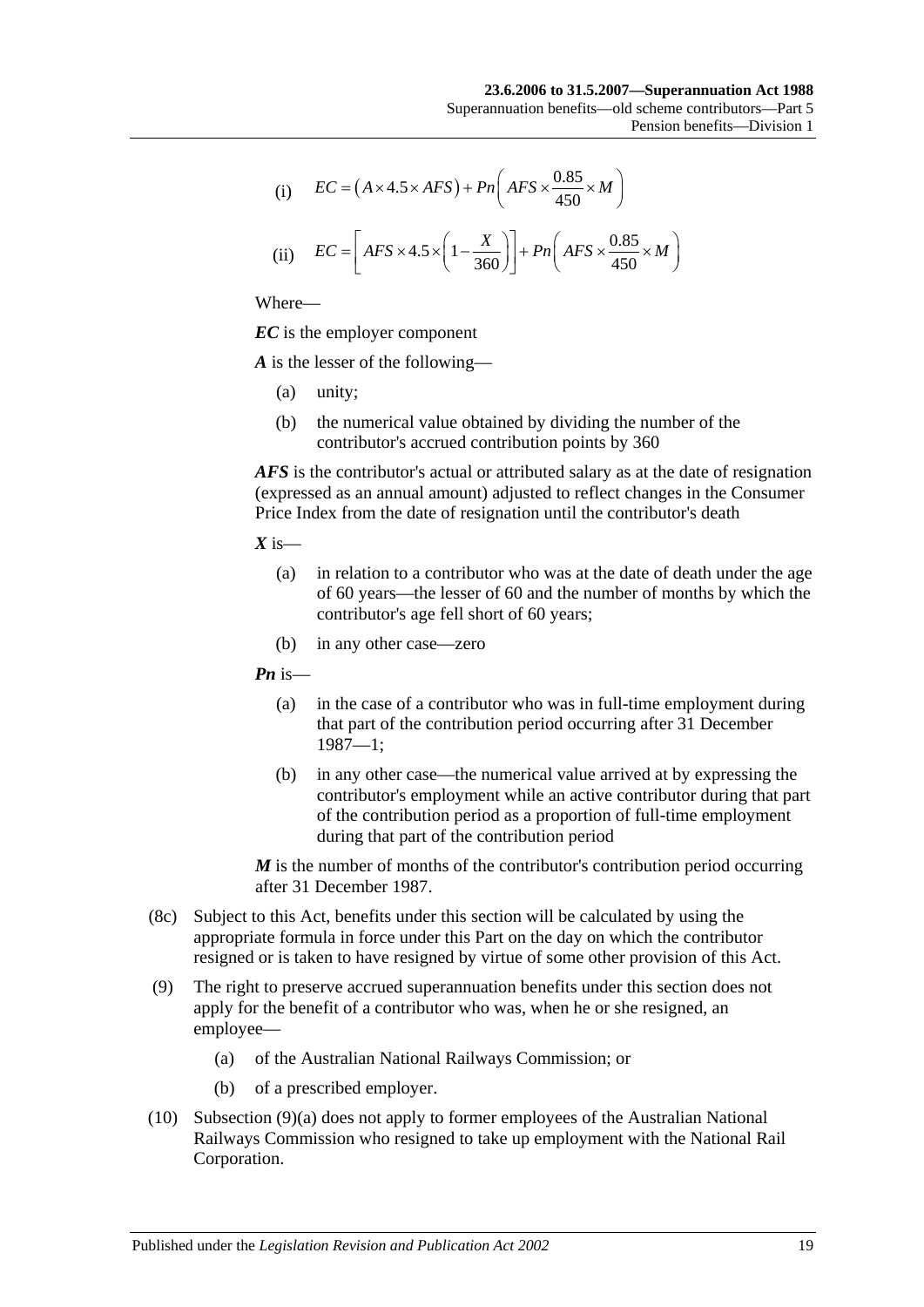- (10a) For the purposes of this section, a contributor will be taken to resign if the contributor's employment terminates or is terminated for any reason except invalidity (in circumstances entitling the contributor to benefits under this Act), retrenchment or death.
- (10b) A contributor who is taken by clause 7(6)(a) of Schedule 2 of the *[State Bank](http://www.legislation.sa.gov.au/index.aspx?action=legref&type=act&legtitle=State%20Bank%20(Corporatisation)%20Act%201994)  [\(Corporatisation\) Act](http://www.legislation.sa.gov.au/index.aspx?action=legref&type=act&legtitle=State%20Bank%20(Corporatisation)%20Act%201994) 1994* to have resigned from his or her employment and to have elected to preserve his or her accrued benefits under this section will, for the purposes of the application of [subsection](#page-67-2) (5), be taken to have resigned after a contribution period of 120 months or more.
- (11) This section does not apply to, or in relation to, an outplaced employee who resigned from employment before reaching the age of 55 years unless he or she has made an election in accordance with [section](#page-74-0) 39C to preserve his or her accrued superannuation benefits under this section or is taken under [section](#page-74-0) 39C to have made such an election.

### **39A—Resignation or retirement pursuant to a voluntary separation package**

- (1) This section applies to a contributor who resigns or retires from his or her employment before reaching the age of retirement pursuant to a voluntary separation package—
	- (a) that includes a term that this section is to apply to the contributor; and
	- (b) that has been approved by the Treasurer.
- (2) [Section](#page-52-0) 34 or [39](#page-65-6) does not apply to a contributor to whom this section applies.
- (3) A contributor to whom this section applies who resigns before reaching the age of 55 years is entitled—
	- (a) if he or she had not reached the age of 45 years at resignation—to benefits under [subsection](#page-71-0) (3a); or
	- (b) if he or she had reached that age at resignation—to benefits under [subsection](#page-71-0) (3a) unless he or she elects (as a term of the voluntary separation package) to take benefits under [subsection](#page-72-0) (3g).
- <span id="page-71-0"></span>(3a) A contributor who is entitled to benefits under this subsection is entitled to a lump sum made up of—
	- (a) an employee component (to be charged against the contributor's contribution account) equivalent to the total balance of the account; and
	- (b) an employer component that is equal to the lesser of 2.5 times the amount of the employee component or 2.5 times the amount that would have constituted the employee component if the contributor had contributed at the standard contribution rate throughout the contributor's contribution period.
- (3b) A part of the lump sum referred to in [subsection](#page-71-0) (3a) being an amount equivalent to the minimum contribution required to avoid payment of the superannuation guarantee charge in respect of the contributor under the Commonwealth Act is preserved.
- (3c) The contributor is entitled to the balance of the lump sum at the time of resignation.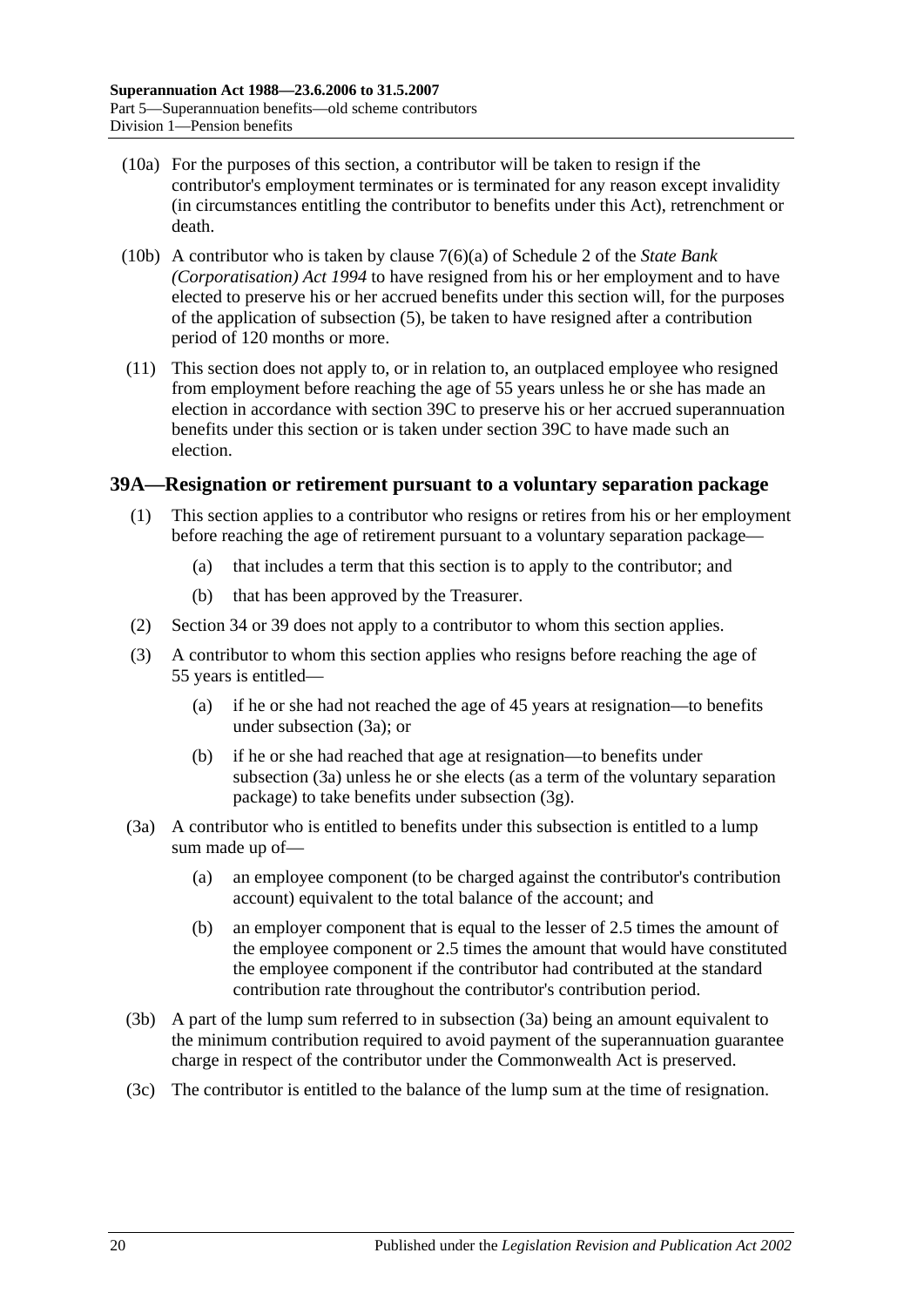- <span id="page-72-0"></span>(3d) The amount preserved under [subsection](#page-71-0) (3b) together with interest is payable in accordance with the following provisions:
	- (aa) the Board must, not less than 6 months before the contributor's 55th birthday, notify the contributor in writing of the contributor's entitlement to require payment of the amount under [paragraph](#page-72-0) (a);
	- (a) the contributor may at any time after reaching 55 years of age require the Board to pay the amount and, if no such requirement has been made on or before the date on which the contributor reaches 65 years of age, the Board will pay the amount to the contributor;
	- (b) if the contributor has become incapacitated and satisfies the Board that his or her incapacity for all kinds of work is 60 per cent or more of total incapacity and is likely to be permanent, the Board will pay the amount to the contributor;
	- (c) if the contributor dies, the amount will be paid to the spouse of the deceased contributor or, if he or she left no surviving spouse, to the contributor's estate,

(and a payment under any of the above paragraphs excludes further rights so that a claim cannot be subsequently made under some other paragraph).

- (3e) The amount of interest will be calculated and credited to the contributor at the end of each financial year and will be calculated on the amount referred to in [subsection](#page-71-0) (3b) at the end of the first financial year and on the aggregate of that amount and the interest previously credited at the end of each subsequent financial year.
- (3f) The rate of interest will be determined by the Board in respect of each financial year in accordance with [section](#page-21-0) 20A.
- (3g) A contributor who is entitled to benefits under this subsection is entitled to a pension calculated as follows:

$$
P = FS \times \left[ \frac{A \times \{22 + \left[ (2.1 + 0.07(X - 45)) \times (X - 45) \right] \} }{100} \right] \times \left[ 1 + \left( \frac{n}{420} \times \frac{6}{A} \times \frac{1}{50} \right) \right]
$$

Where—

*P* is the amount of the pension (expressed as an amount per fortnight)

*FS* is the contributor's actual or attributed salary (expressed as an amount per fortnight)

*A* is the lesser of the following

- (a) unity;
- (b) the numerical value obtained by dividing the number of the contributor's accrued contribution points by—
	- (i) in the case of a contributor who was accepted as a contributor under the repealed Act before reaching the age of 30 years—the number of months between the date of acceptance and the date of resignation;
	- (ii) in any other case—the number of months between the contributor's 30th birthday and the date of resignation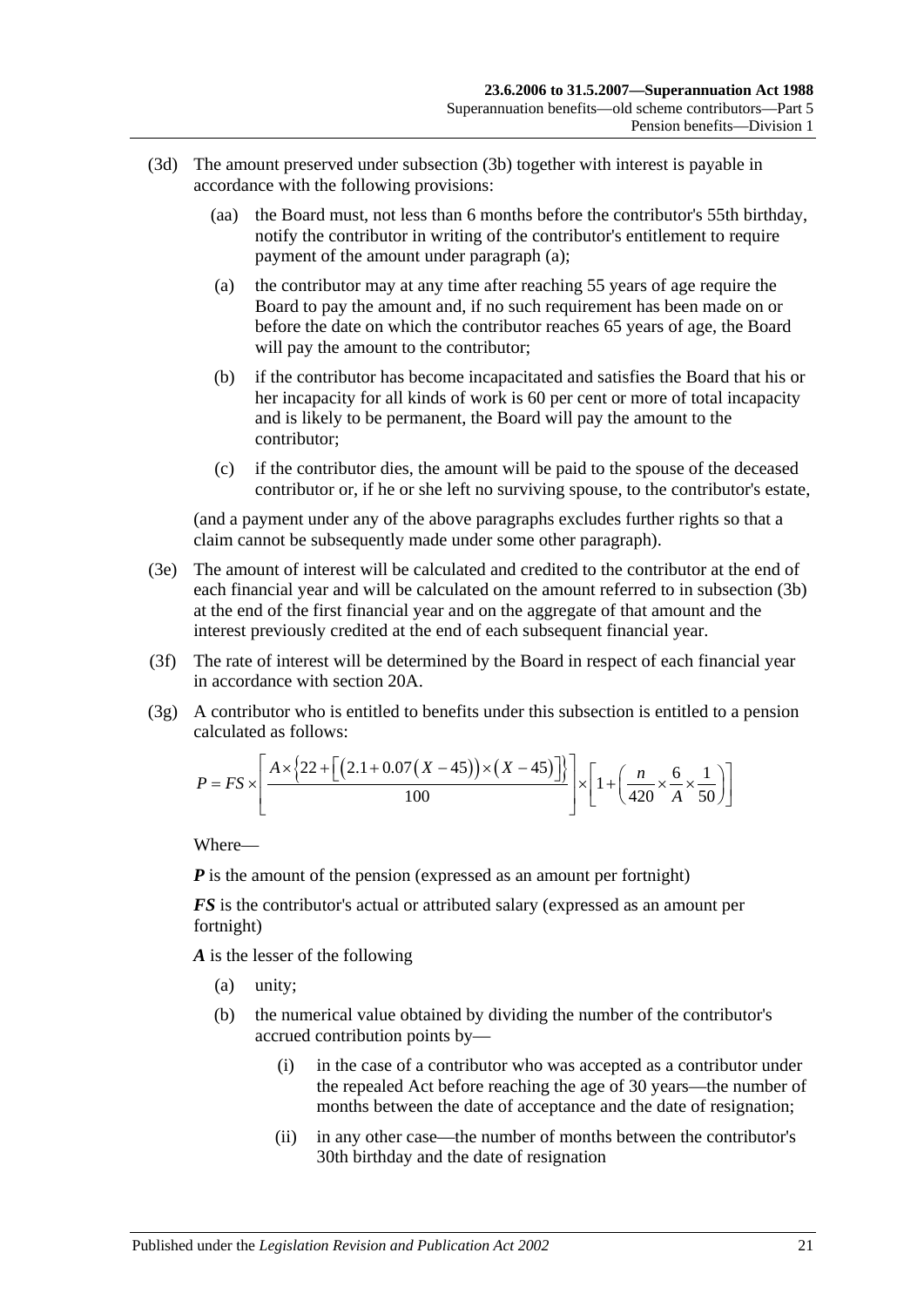X is the contributor's age at resignation in years and completed months expressed to two decimal places

*n* is 420 or the aggregate number of contribution points that accrued to the contributor between 1 July 1992 and the date of resignation whichever is the lesser.

- (4) A contributor to whom this section applies who retires on or after reaching the age of 55 years is entitled to a lump sum that is equivalent to the amount that the contributor would have received if [section](#page-52-0) 34 had applied to the contributor and he or she—
	- (a) had been entitled to commute the whole of his or her retirement pension; and
	- (b) had commuted the whole of the pension pursuant to the regulations.
- (5) In this section—

*voluntary separation package* means an agreement between a contributor and his or her employer pursuant to which the contributor resigns or retires from employment.

### <span id="page-73-0"></span>**39B—Outplaced employees—55 and over**

- <span id="page-73-1"></span>(1) A contributor who had reached the age of 55 years when he or she retired from employment to take up employment in the private sector pursuant to an offer of employment in a contracting out agreement may elect—
	- (a) to preserve his or her accrued superannuation benefits under [section](#page-65-0) 39 as though he or she had resigned from employment before reaching the age of 55 years; or
	- (b) to take the benefit provided by [section](#page-71-1) 39A.
- <span id="page-73-3"></span><span id="page-73-2"></span>(2) A contributor who fails to inform the Board in writing of his or her election under [subsection](#page-73-0) (1) within one month after retiring will be taken to have made an election under [subsection](#page-73-1)  $(1)(a)$ .
- (3) If the Board is of the opinion that the limitation period referred to in [subsection](#page-73-2) (2) would unfairly prejudice a contributor, the Board may extend the period as it applies to the contributor.
- (4) Where a contributor has made, or is taken to have made, an election under [subsection](#page-73-1) (1)(a), [section](#page-65-0) 39 applies to, and in relation to, the contributor except that
	- (a) [section](#page-67-0) 39(5) (instead of [section](#page-66-0) 39(2)) will apply to, and in relation to, a contributor whose contribution period is less than 120 months; and
	- (b) the contributor is not entitled to require the Board to commence paying a retirement pension under section [39\(5\)\(a\),](#page-68-0) and the Board must not commence paying such a pension under that provision, until the contributor has ceased employment with the private sector employer.
- (5) Where the contributor has made an election under [subsection](#page-73-3) (1)(b), [section](#page-71-1) 39A applies to the contributor as though the requirements of [section](#page-71-2) 39A(1) had been met.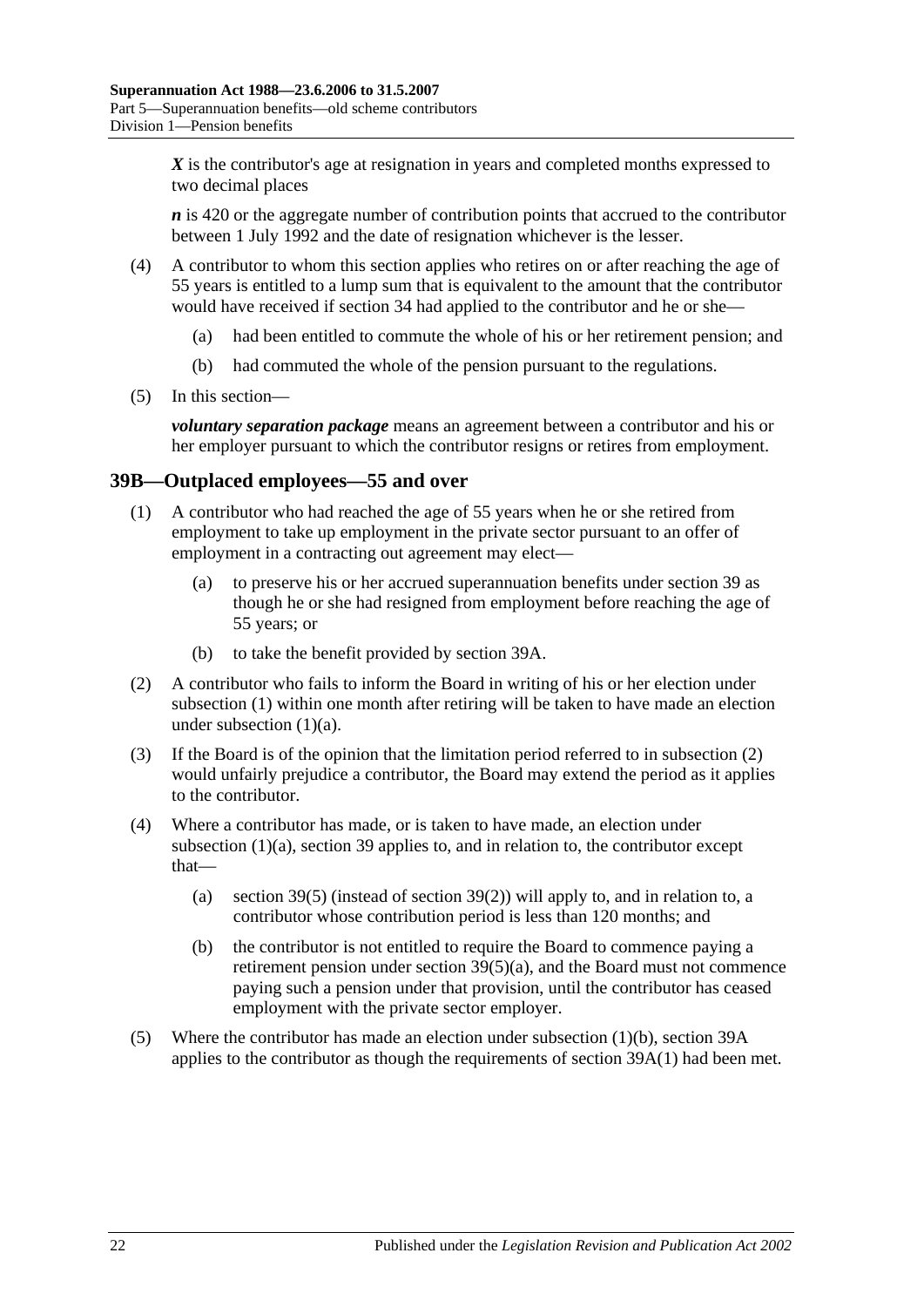# <span id="page-74-0"></span>**39C—Outplaced employees under 55**

- <span id="page-74-1"></span>(1) A contributor who had not reached the age of 55 years when he or she resigned from employment to take up employment in the private sector pursuant to an offer of employment in a contracting out agreement may elect—
	- (a) to preserve his or her accrued superannuation benefits under [section](#page-65-0) 39; or
	- (b) to take the benefits provided by [section](#page-71-1) 39A.
- <span id="page-74-4"></span><span id="page-74-2"></span>(2) A contributor who fails to inform the Board in writing of his or her election under [subsection](#page-74-0) (1) within one month after resigning will be taken to have made an election under [subsection](#page-74-1) (1)(a).
- (3) If the Board is of the opinion that the limitation period referred to in [subsection](#page-74-2) (2) would unfairly prejudice a contributor, the Board may extend the period as it applies to the contributor.
- (4) Where a contributor has made, or is taken to have made, an election under [subsection](#page-74-1) (1)(a), [section](#page-65-0) 39 applies to, and in relation to, the contributor except that (subject to [subsection](#page-74-3) (5))—
	- (a) [section](#page-67-0) 39(5) (instead of [section](#page-66-0) 39(2)) applies to, and in relation to, a contributor whose contribution period is less than 120 months; and
	- (b) the contributor is not entitled to require the Board to commence paying a retirement pension under section [39\(5\)\(a\),](#page-68-0) and the Board must not commence paying such a pension under that provision, until the contributor has reached the age of 55 years and has ceased employment with the private sector employer.
- <span id="page-74-3"></span>(5) A contributor who has made, or is taken to have made, an election under [subsection](#page-74-1) (1)(a) and whose contribution period is less than 120 months may inform the Board in writing within one month after resigning that [section](#page-66-0) 39(2) and not [section](#page-67-0) 39(5) is to apply to, and in relation to, the contributor and in that case—
	- (a) [section](#page-66-0) 39(2) applies to, and in relation to, the contributor; but
	- (b) the contributor is not entitled to require the Board to make a superannuation payment under section [39\(2\)\(a\),](#page-66-1) and the Board must not make a superannuation payment under that provision until the contributor has reached the age of 55 years and has ceased employment with the private sector employer.
- (6) If the Board is of the opinion that the limitation period referred to in [subsection](#page-74-3) (5) would unfairly prejudice a contributor, the Board may extend the period as it applies to the contributor.
- (7) Where the contributor has made an election under [subsection](#page-74-4) (1)(b), [section](#page-71-1) 39A applies to the contributor as though the requirements of [section](#page-71-2) 39A(1) had been met.

# **Division 2—General**

# <span id="page-74-5"></span>**40—Commutation of pension**

(1) The Board will, on the application of a person who is entitled to a pension (other than a temporary disability pension or an eligible child's pension), commute a pension, or a proportion of a pension, to a lump sum payment.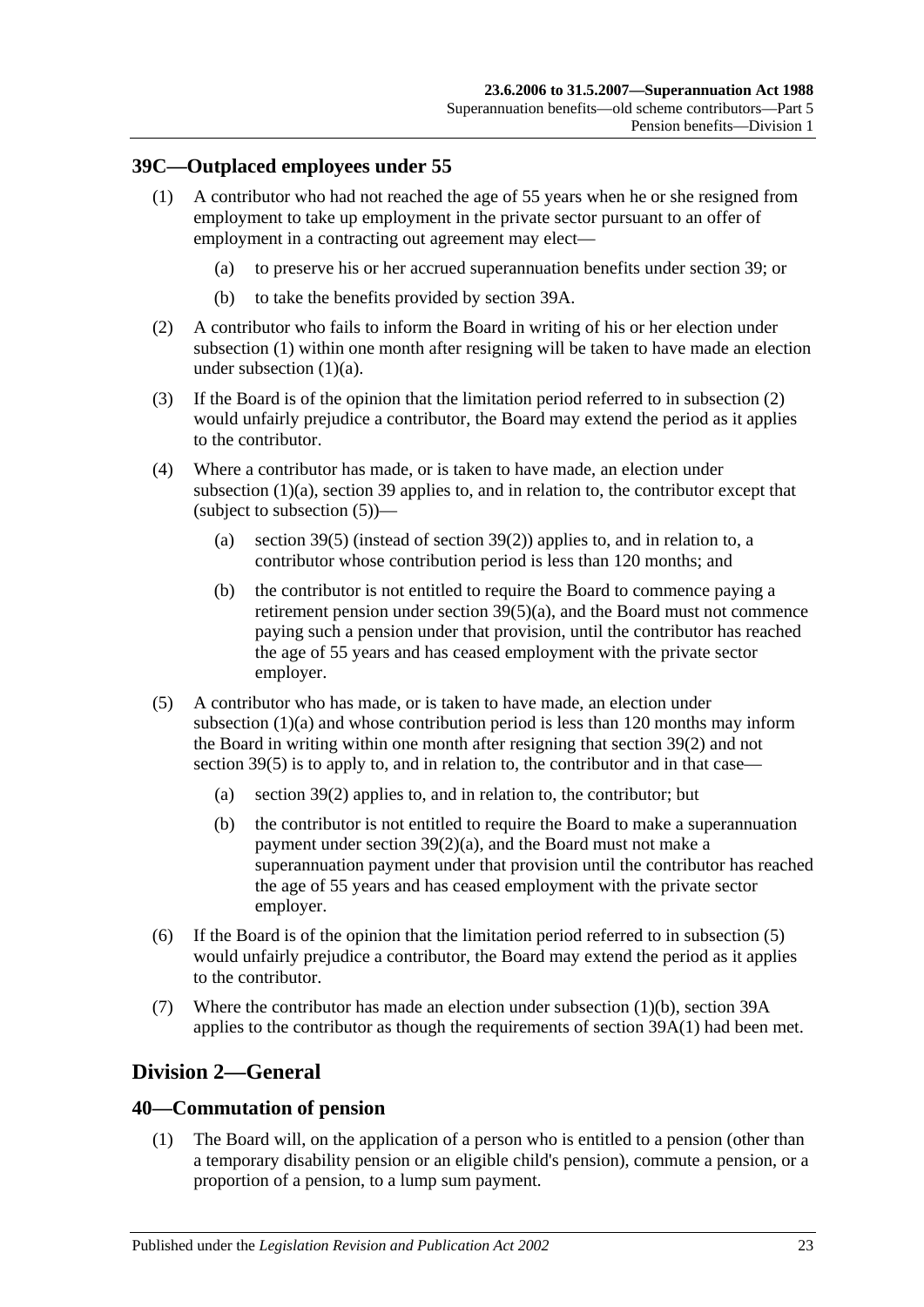- (2) The right of commutation is subject to the qualifications prescribed by regulation.
- <span id="page-75-0"></span>(3) In the commutation of a pension, commutation factors promulgated by regulation will be applied.
- (4) The amount of a commutation factor fixed under [subsection](#page-75-0) (3) may reflect the loss of the benefit provided by [section](#page-91-0)  $38(4)(a)$  or section  $47(3)$  as a result of the commutation of the pension or a proportion of the pension.

### <span id="page-75-1"></span>**40A—Commutation to pay deferred superannuation contributions surcharge**

- (1) The Board will, on the application of a contributor who is entitled to a pension (other than a temporary disability pension) and who is liable for a deferred superannuation contributions surcharge, commute so much of the pension as is required to provide a lump sum equivalent to the amount of the surcharge.
- (2) An application under [subsection](#page-75-1) (1) must be made in writing to the Board before the expiration of the period of three months immediately following the date on which the notice given to the contributor by the Commissioner of Taxation under section 15(7) of the Superannuation Contributions Tax Act was issued.
- <span id="page-75-3"></span>(3) Where—
	- $(a)$ 
		- (i) a contributor who is liable for a deferred superannuation contributions surcharge dies before notice by the Commissioner of Taxation under section 15(7) of the Superannuation Contributions Tax Act is issued; or
		- (ii) a contributor who is liable for a deferred superannuation contributions surcharge dies within three months after the issue of such a notice without having commuted his or her pension under [subsection](#page-75-1) (1); and
	- (b) the contributor is survived by a spouse who is entitled to a pension as the contributor's spouse under this Act,

the Board will, subject to [subsection](#page-75-2) (5) on the application of the spouse, commute so much of the spouse's pension as is required to provide a lump sum equivalent to the amount of the surcharge.

- (4) An application under [subsection](#page-75-3) (3) must be made in writing to the Board before the expiration of the period of six months immediately following the contributor's death or the issue of the notice under section 15(7) of the Superannuation Contributions Tax Act, whichever is the later.
- <span id="page-75-2"></span>(5) The Board must not commute a pension under [subsection](#page-75-3) (3) unless it is satisfied that the resulting lump sum will be applied in payment of the surcharge or be used to reimburse the deceased contributor's estate, or the spouse or other person who has paid the surcharge on behalf of the estate.
- (6) The commutation factors to be applied in the commutation of a pension under this section will be determined by the Treasurer on the recommendation of an actuary.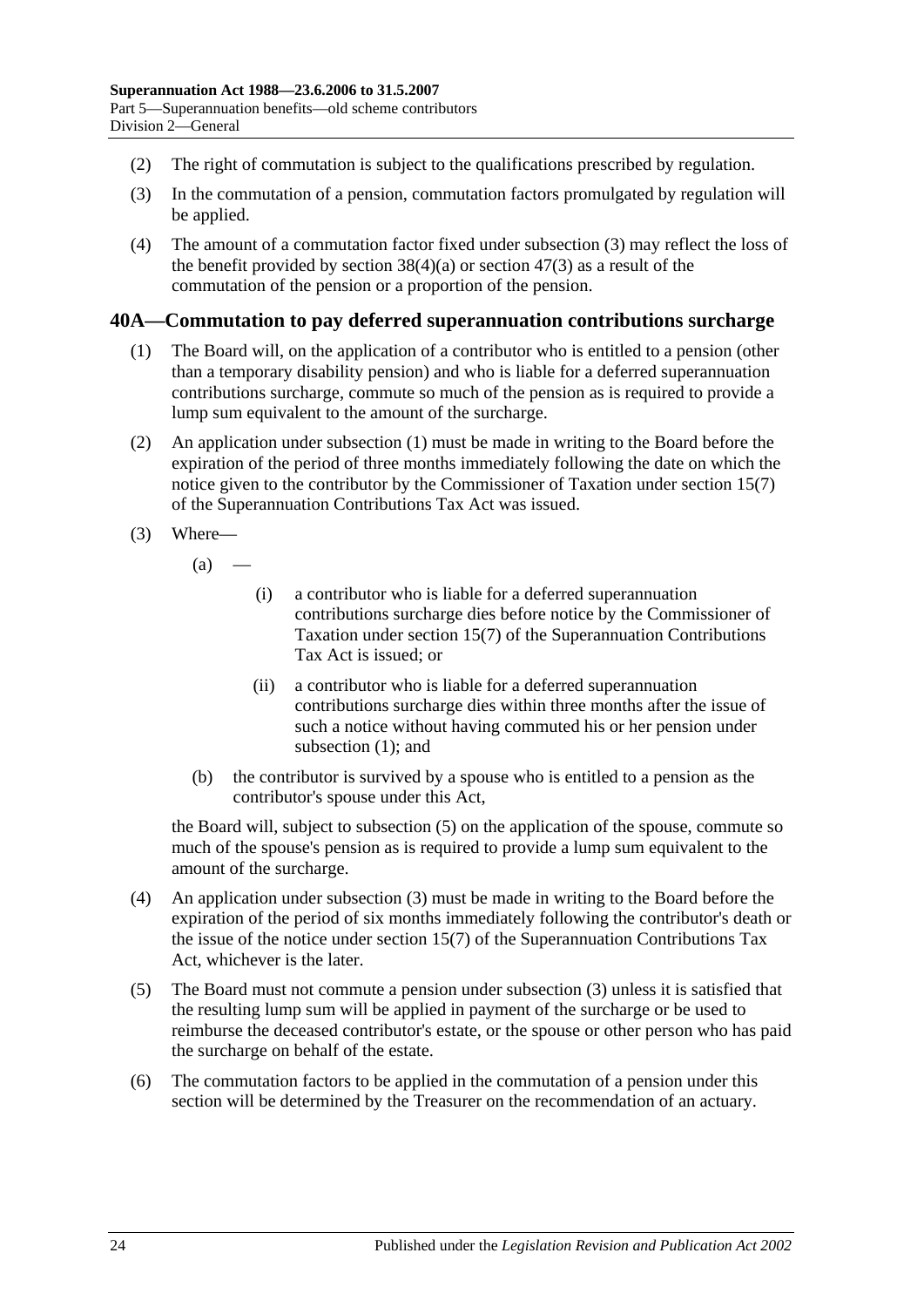- (7) If the Board is satisfied that—
	- (a) a contributor, or the spouse of contributor, is entitled to commute the whole of his or her pension under [section](#page-74-5) 40 and has done so except for a part that the contributor or spouse wishes to retain for the purpose of commutation under this section in order to pay the contributor's deferred superannuation contributions surcharge; and
	- (b) after commutation under this section for that purpose there will still be a part of the pension remaining uncommuted; and
	- (c) the part of the pension originally retained for commutation under this section was a reasonable estimate of the amount of the pension that would be required for that purpose,

the Board will, on the application of the contributor or spouse made at the same time as his or her application under [subsection](#page-75-1)  $(1)$  or  $(3)$ , commute the remaining uncommuted part of the pension using the factors applicable under [section](#page-74-5) 40.

### **41—Medical examination etc of invalid pensioner**

- (1) The Board may from time to time require an invalid pensioner who has not reached the age of retirement—
	- (a) to submit to a medical examination by a specified medical practitioner; or
	- (b) to undergo specified medical treatment; or
	- (c) to avail himself or herself of specified assistance.
- (2) The cost of a medical examination under this section will be met by the Board.
- (3) A pensioner will not be required to submit to a particular form of medical treatment if there is a conflict of opinion between recognised medical experts as to the desirability of the treatment.
- (4) If a pensioner fails to comply with a requirement under this section, the Board may suspend the pension until the requirement is complied with.

#### <span id="page-76-0"></span>**42—Suspension of pension if pensioner declines appropriate employment**

- (1) If appropriate employment is offered, at the request of the Minister, to an invalid or retrenchment pensioner who has not reached the age of retirement, the following provisions apply:
	- (a) if the pensioner accepts the offer and returns to employment—the pension will terminate but the former pensioner will be credited with contribution points and contribution months as if he or she had continued in employment and contributed at the standard contribution rate over the period of absence from employment;
	- (b) if the pensioner does not accept the offer—the Board may suspend the pension until the pensioner reaches the age of retirement.
- (2) In determining whether a particular form of employment is appropriate to a particular pensioner, the following factors will be taken into account—
	- (a) the pensioner's qualifications;
	- (b) the pensioner's previous employment;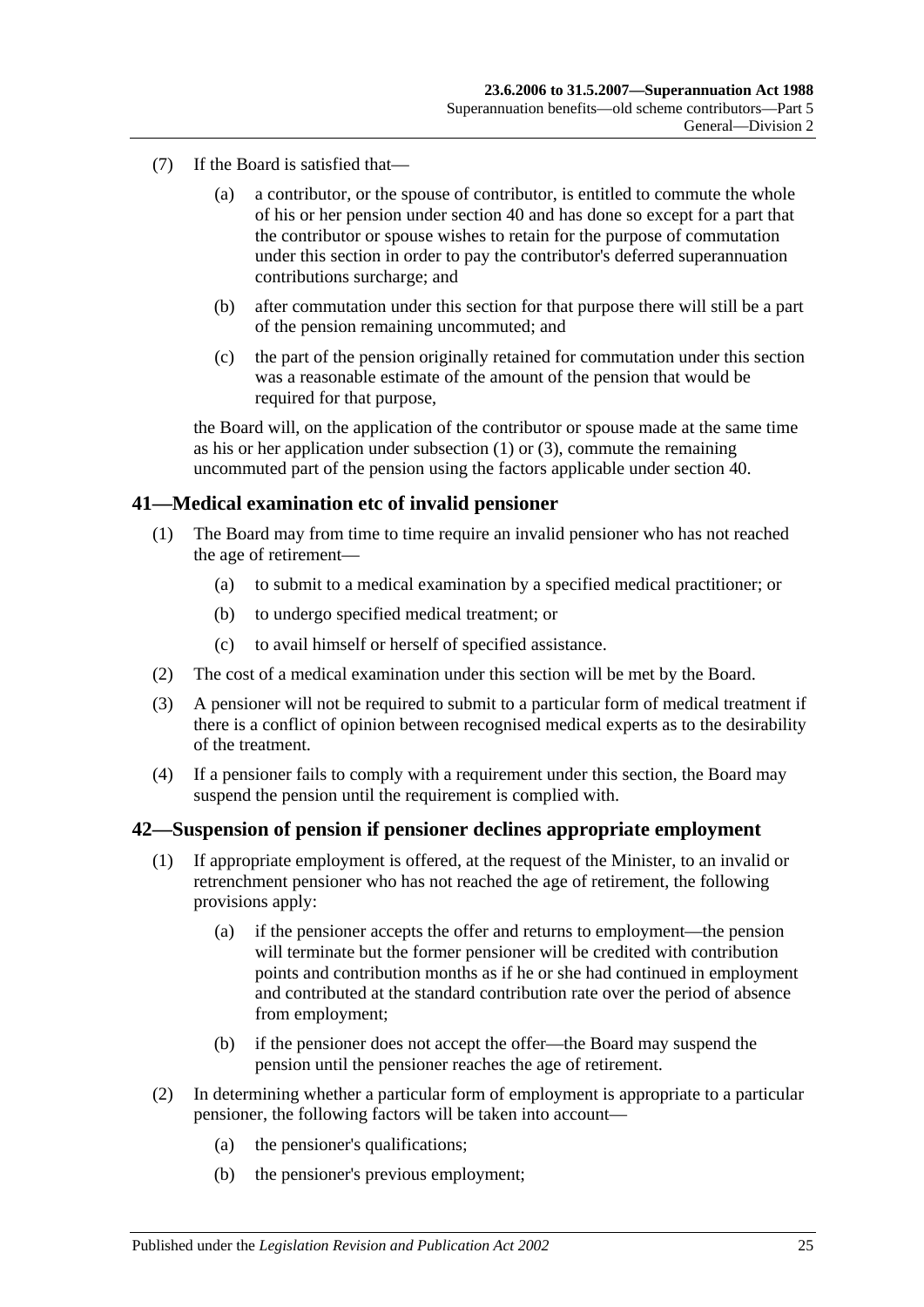- (c) the pensioner's state of health;
- (d) the place at which the employment is available.
- (3) Employment will not be regarded as appropriate to a particular pensioner if the rate of salary applicable to the employment (expressed as an hourly rate) is less than 80 per cent of the rate of the pensioner's notional salary (expressed as an hourly rate).

# <span id="page-77-1"></span>**42A—Offer of lump sum to certain invalid pensioners**

- $(1)$  If—
	- (a) the Board is satisfied on the advice of two medical practitioners that an invalid pensioner who has not reached the age of retirement is fit to be employed in full time or part time employment; but
	- (b) appropriate employment has not been offered to the pensioner under [section](#page-76-0) 42,

the Board may offer to pay a lump sum to the pensioner instead of his or her pension.

- <span id="page-77-0"></span>(2) The amount of the lump sum will be the greater of the following:
	- (a) an amount equivalent to the amount that would be produced by commutation of the whole of a pension calculated as follows:

$$
P = \frac{P_1 \times (360 - M)}{360}
$$

Where—

*P* is the pension

 $P_1$  is the pension to which the pensioner was entitled immediately before the payment of the lump sum (expressed as an annual amount)

*M* is the number of complete months between the time when the lump sum is paid and when the pensioner would reach the age of retirement;

- (b) an amount equivalent to three times the amount of the pensioner's annual pension immediately before the lump sum is paid.
- (3) For the purposes of the commutation referred to in [subsection](#page-77-0) (2)—
	- (a) the commutation factors applicable on the commutation of a retirement pension will be used; and
	- (b) the contributor's age will be taken to be his or her age when the lump sum is paid or 55 years whichever is the greater.
- (4) If the pensioner accepts the Board's offer under [subsection](#page-77-1) (1), the pensioner's right to future payments of the pension and all derivative rights cease on payment of the lump sum.

# **43—Notional extension of period of employment**

Where—

(a) a contributor becomes entitled, on termination of his or her employment, to a pension; and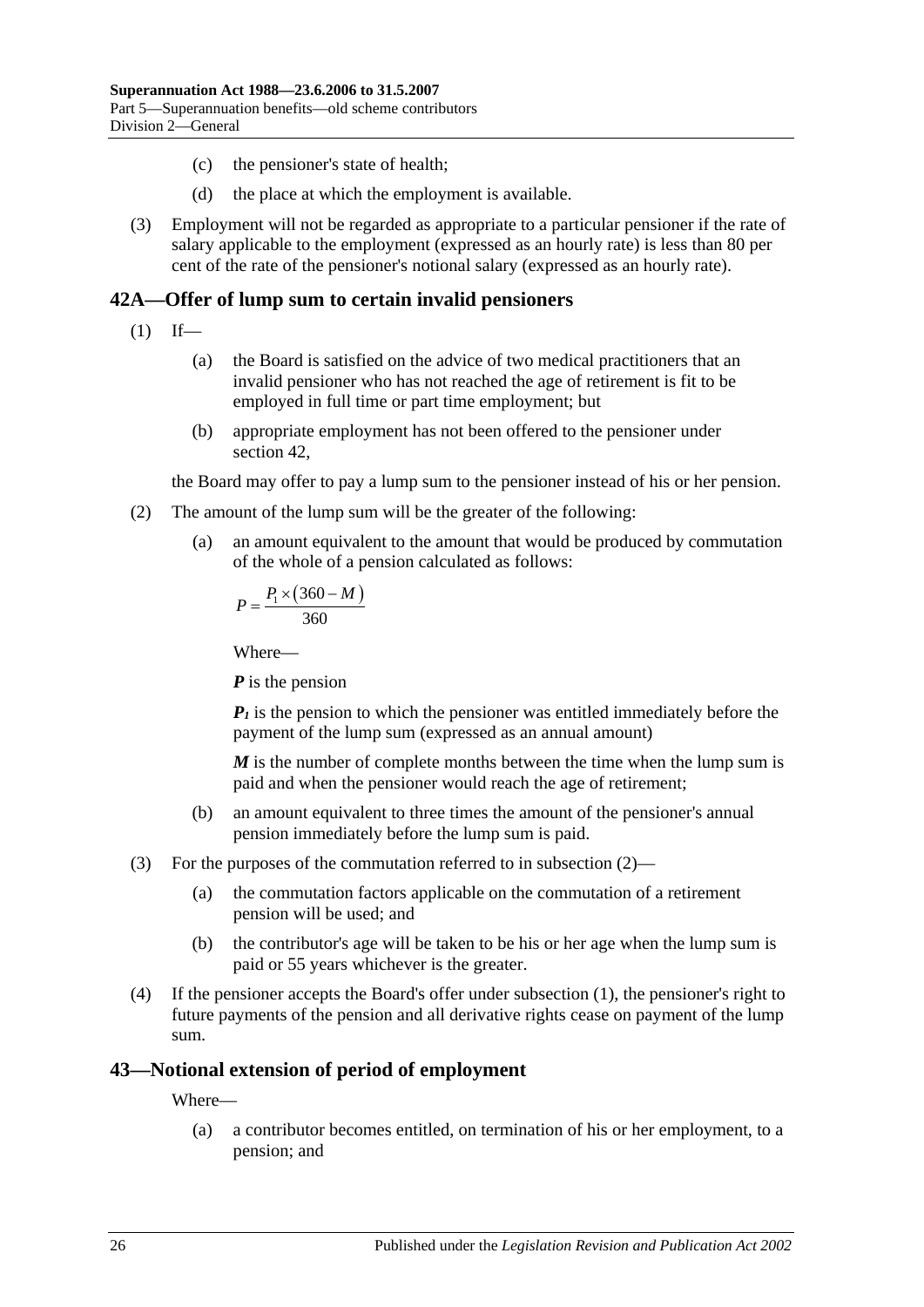(b) the contributor was, immediately before termination of employment, entitled to a period of recreation leave and is paid, or entitled to, a lump sum in lieu of that leave,

the contributor's employment will be taken to have been extended for a period equivalent to the period of recreation leave and the contributor is liable for contributions in respect of that period and is entitled to benefits at the end of that period as though he or she had remained in employment and had received the lump sum as salary during that period.

# <span id="page-78-0"></span>**43A—Proportion of pension etc to be charged against contribution account etc**

- (1) A proportion of a pension or lump sum paid to, or in relation to, a contributor will be charged against the contributor's contribution account or, if the account has been closed, will be charged against the relevant division of the Fund.
- (2) The proportion for the purposes of [subsection](#page-78-0) (1) will be equivalent to the proportion of the future benefits payable under this Part that can, in the opinion of the Board, be met from the Fund.
- (3) The opinion of the Board must be based on the most recent triennial report under [section](#page-23-0) 21(4).

# <span id="page-78-1"></span>**43AA—Closure of contribution accounts**

- (1) The Board may close the account of a contributor if—
	- (a) the contributor has retired or resigned from employment and is in receipt of a pension under this Part; or
	- (b) the contributor's employment has been terminated by retrenchment or on account of invalidity and the contributor—
		- (i) has reached the age of retirement; and
		- (ii) is in receipt of a pension under this Part; or
	- (c) the contributor has died.
- (2) If, after a contribution account has been closed under [subsection](#page-78-1) (1), a benefit becomes payable under this Part that depends wholly or partly on the balance standing to the credit of the account, the benefit will be determined on the basis of the balance that would have stood to the credit of the account if it had not been closed.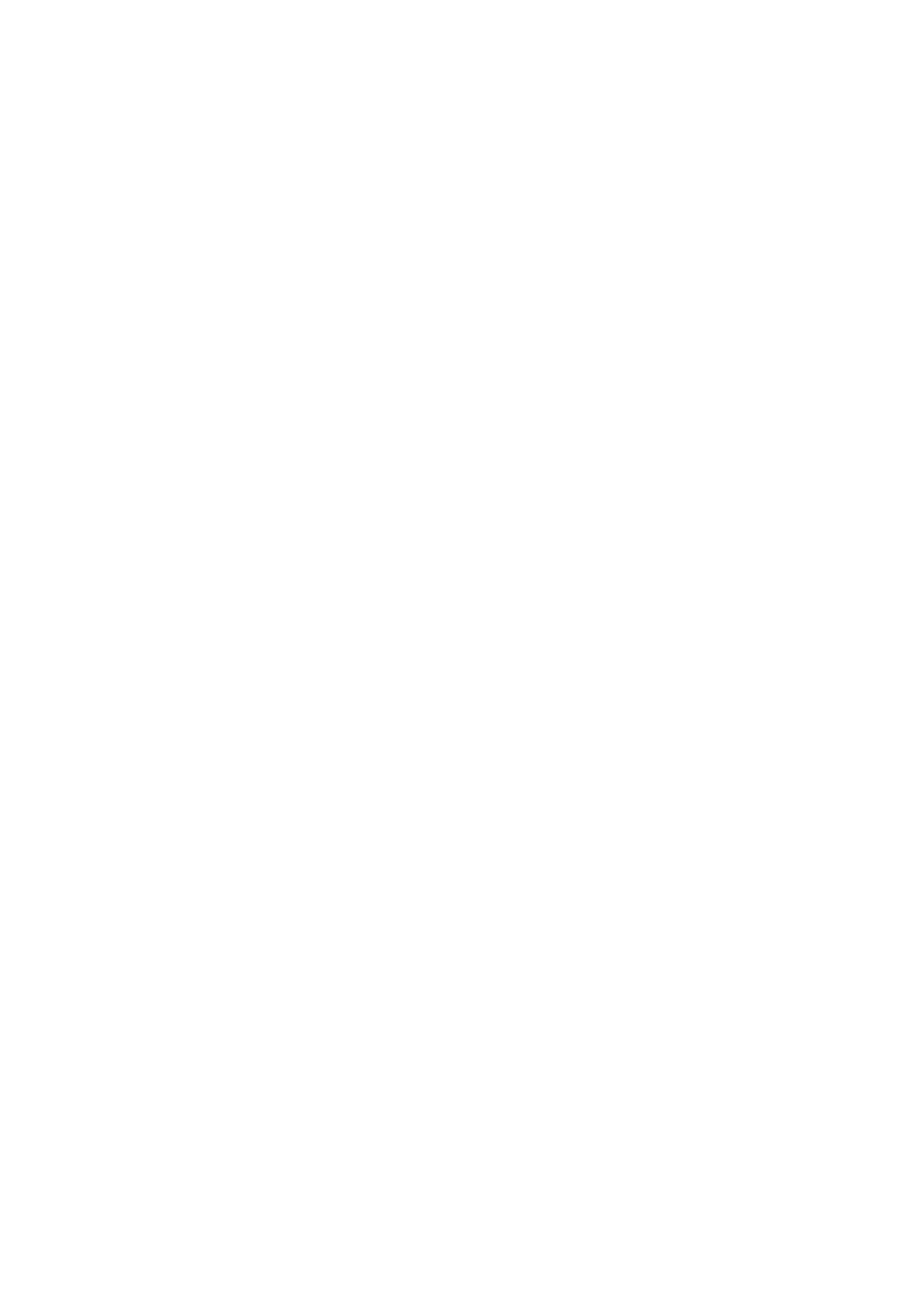# **Part 5A—Family Law Act provisions**

# **Division 1—Preliminary**

# **43AB—Purpose of Part**

The purpose of this Part is to facilitate the division under the *Family Law Act 1975* of the Commonwealth of superannuation interests between spouses who have separated (other than with respect to interests arising under an administered scheme under [Schedule 3\)](#page-122-0).

# **43AC—Interpretation**

In this Part, unless the contrary intention appears—

*Commonwealth regulations* means the *Family Law (Superannuation) Regulations 2001* (No. 303 as amended) of the Commonwealth;

*defined benefit interest* means a benefit or superannuation interest that is a function of salary and membership or service;

*eligible person*, in relation to a superannuation interest of a contributor, has the same meaning as in section 90MZB of the *Family Law Act 1975* of the Commonwealth;

*flag lifting agreement* has the same meaning as in Part VIIIB of the *Family Law Act 1975* of the Commonwealth;

*growth phase* has the same meaning as in the Commonwealth regulations;

*member spouse* has the same meaning as in Part VIIIB of the *Family Law Act 1975* of the Commonwealth;

*non-member spouse* has the same meaning as in Part VIIIB of the *Family Law Act 1975* of the Commonwealth;

*operative time* has the same meaning as in Part VIIIB of the *Family Law Act 1975* of the Commonwealth;

*payment phase* has the same meaning as in the Commonwealth regulations;

*payment split* has the same meaning as in Part VIIIB of the *Family Law Act 1975* of the Commonwealth;

*relevant date* has the same meaning as in the Commonwealth regulations;

*SIS Act* means the *Superannuation Industry (Supervision) Act 1993* of the Commonwealth;

*splitting instrument* means—

- (a) a superannuation agreement; or
- (b) a flag lifting agreement that provides for a payment split; or
- (c) a splitting order;

*splitting order* has the same meaning as in Part VIIIB of the *Family Law Act 1975* of the Commonwealth;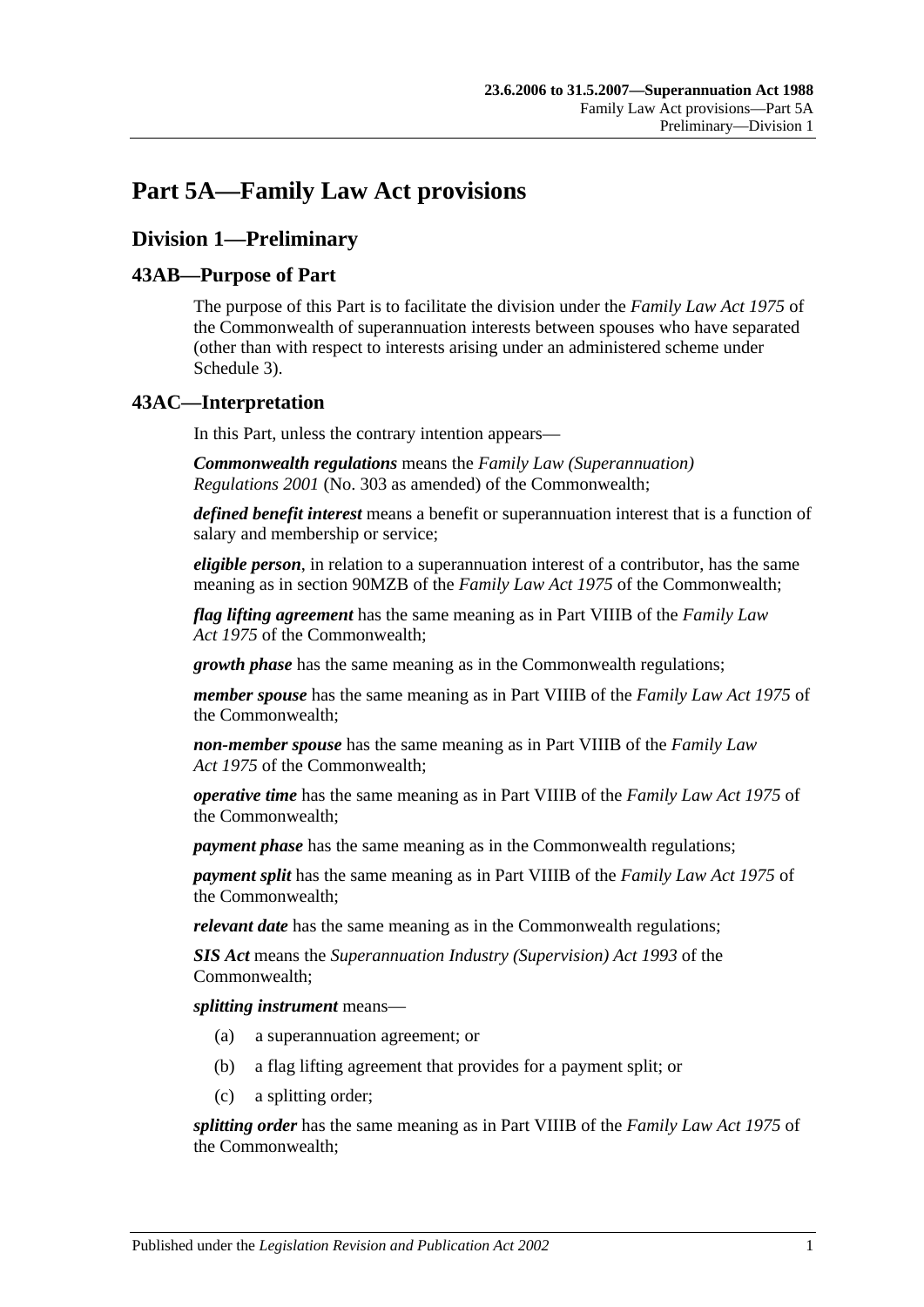*superannuation agreement* has the same meaning as in Part VIIIB of the *Family Law Act 1975* of the Commonwealth.

# <span id="page-81-1"></span>**43AD—Value of superannuation interest**

- (1) For the purposes of this Part (but subject to [subsection](#page-81-0) (2)), the value of any superannuation interest will be determined in accordance with Part 5 of the Commonwealth regulations (insofar as those regulations provide a method for determining that value), subject to any modification prescribed by regulation under this Act.
- <span id="page-81-0"></span>(2) An approval of the Commonwealth Minister under regulation 38 or 43A of the Commonwealth regulations that relates to a superannuation interest under this Act will have effect for the purposes of this Part.

# **43AE—Board to comply with Commonwealth requirements**

The Board must comply with the requirements imposed on the Board under Part VIIIB of the *Family Law Act 1975* of the Commonwealth.

# **43AF—Reduction in member's entitlement**

- (1) Despite the other provisions of this Act, if a payment split is payable with respect to the superannuation interest of a contributor, there is a corresponding reduction in the entitlement of the contributor under this Act.
- <span id="page-81-2"></span>(2) A reduction in the entitlement of a contributor will be given effect as follows:
	- (a) the contributor's contribution account will be subject to a charge that takes effect by reducing the balance of that account at the operative time (insofar as a balance exists) by a percentage equal to the percentage that the non-member spouse's share in the relevant superannuation interest bears to the total value of the contributor's accrued superannuation benefit at the operative time (and any relevant method or factor that applies under [section](#page-81-1) 43AD will be applied); and
	- (b) except with respect to a pension in the payment phase, any entitlement in respect of a pension in the growth phase and any employer-funded component of a superannuation benefit payable to the contributor after the creation of the relevant interest for the benefit of the non-member spouse will, as from the operative time, be subject to a reduction that takes effect by reducing—
		- (i) the number of contribution points; and
		- (ii) factors "M" and "n" in a formula under this Act (insofar as they are relevant to a determination of an employer-funded component in the particular case),

to the extent necessary to take into account, to its full extent, the employer-funded component of the value of the non-member spouse's interest (and any relevant method or factor that applies under [section](#page-81-1) 43AD will be applied); and

- (c) any pension in the payment phase will, depending on the terms of the splitting instrument, be reduced by—
	- (i) the value of the non-member spouse's share in the relevant superannuation interest; or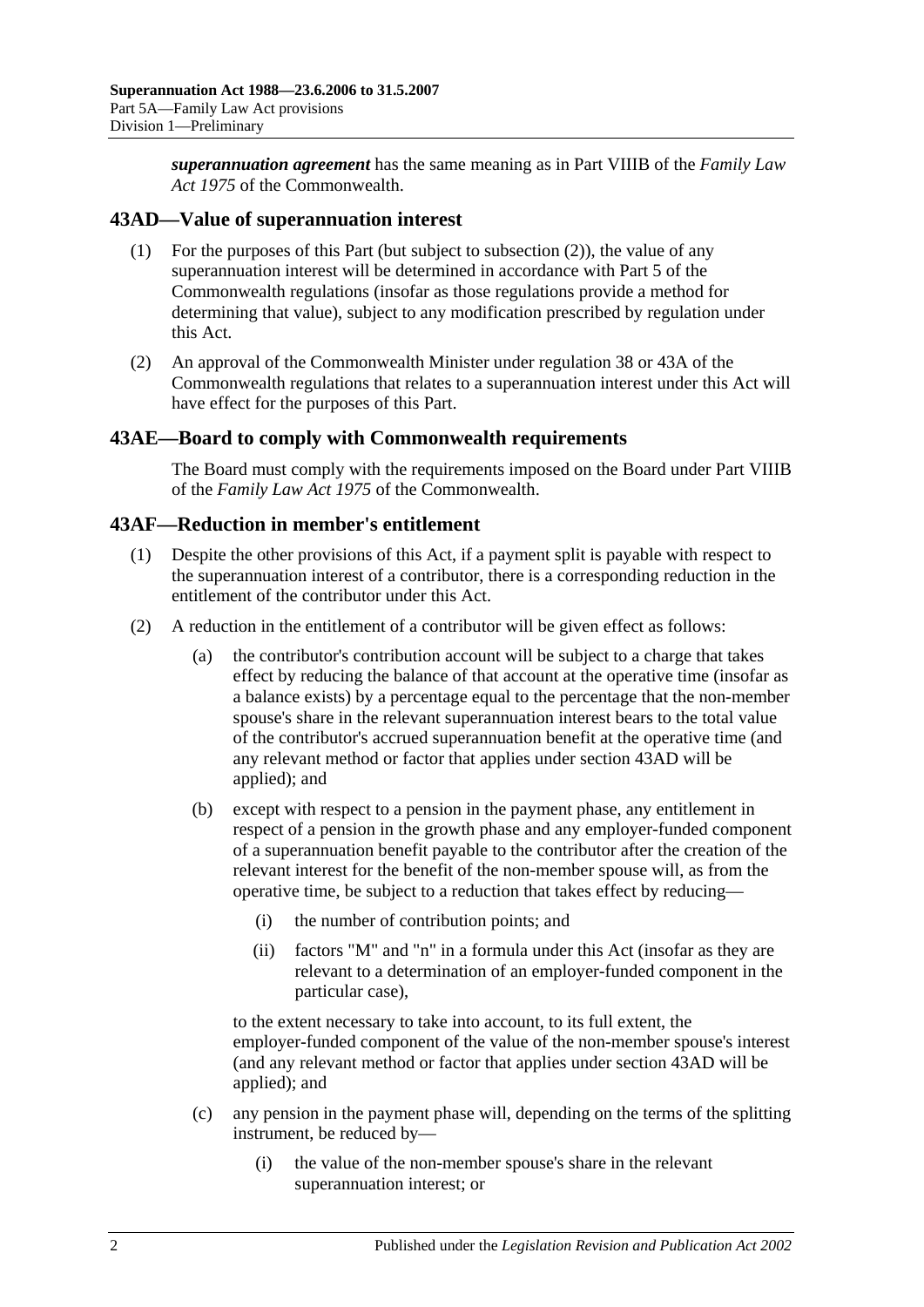- (ii) the percentage of the relevant superannuation interest to be shared with the non-member spouse.
- (3) A reduction in the entitlement of a contributor will not extend to any superannuation benefit that is not a splittable payment under Part VIIIB of the *Family Law Act 1975* of the Commonwealth.
- (4) A reduction in contribution points in connection with the operation of this Part does not affect the aggregate of contribution points that would apply under [section](#page-28-0) 24 but for the operation of [subsection](#page-81-2) (2).
- (5) If 2 or more reductions must be made with respect to an entitlement of a contributor because 2 or more splitting instruments have been served on the Board, the Board may determine to apply the reductions separately, or in aggregate.

# **43AG—Benefit not payable to spouse on death of contributor if split has occurred**

If a contributor dies and is survived by a spouse who—

- (a) has received, is receiving or is entitled to receive a benefit under a splitting instrument; or
- (b) is, under the terms of a splitting instrument, not entitled to any amount arising out of the contributor's superannuation interest under this Act (or any proportion of such an interest),

the spouse is not entitled to a benefit under this Act in respect of the deceased contributor (except in accordance with the instrument) and will not be considered to be a spouse of the deceased contributor for the purposes of [section](#page-90-0) 46 (if relevant).

# **Division 2—New scheme contributors**

# **43AH—Application of Division**

This Division applies only to the division of superannuation interests in respect of member spouses who are new scheme contributors.

# **43AI—Accrued benefit multiple**

- (1) For the purposes of the Commonwealth regulations, the *accrued benefit multiple* in respect of a superannuation interest payable as a lump sum is the multiple of annual salary that the member spouse would be entitled to receive at the prescribed date assuming that the member spouse retired on that day at or over the age of retirement (as the case requires) with the member spouse's accrued contribution points and contribution period as at that day.
- (2) In addition to any other information that may be provided by the Board in connection with this Part, the Board may, on application, provide to an eligible person a statement of the value of a superannuation interest of a member spouse who is a new scheme contributor, as at a particular date specified in the application.
- (3) In this section—

*prescribed date* is the date that is relevant to the determination of an accrued benefit multiple in the particular circumstances.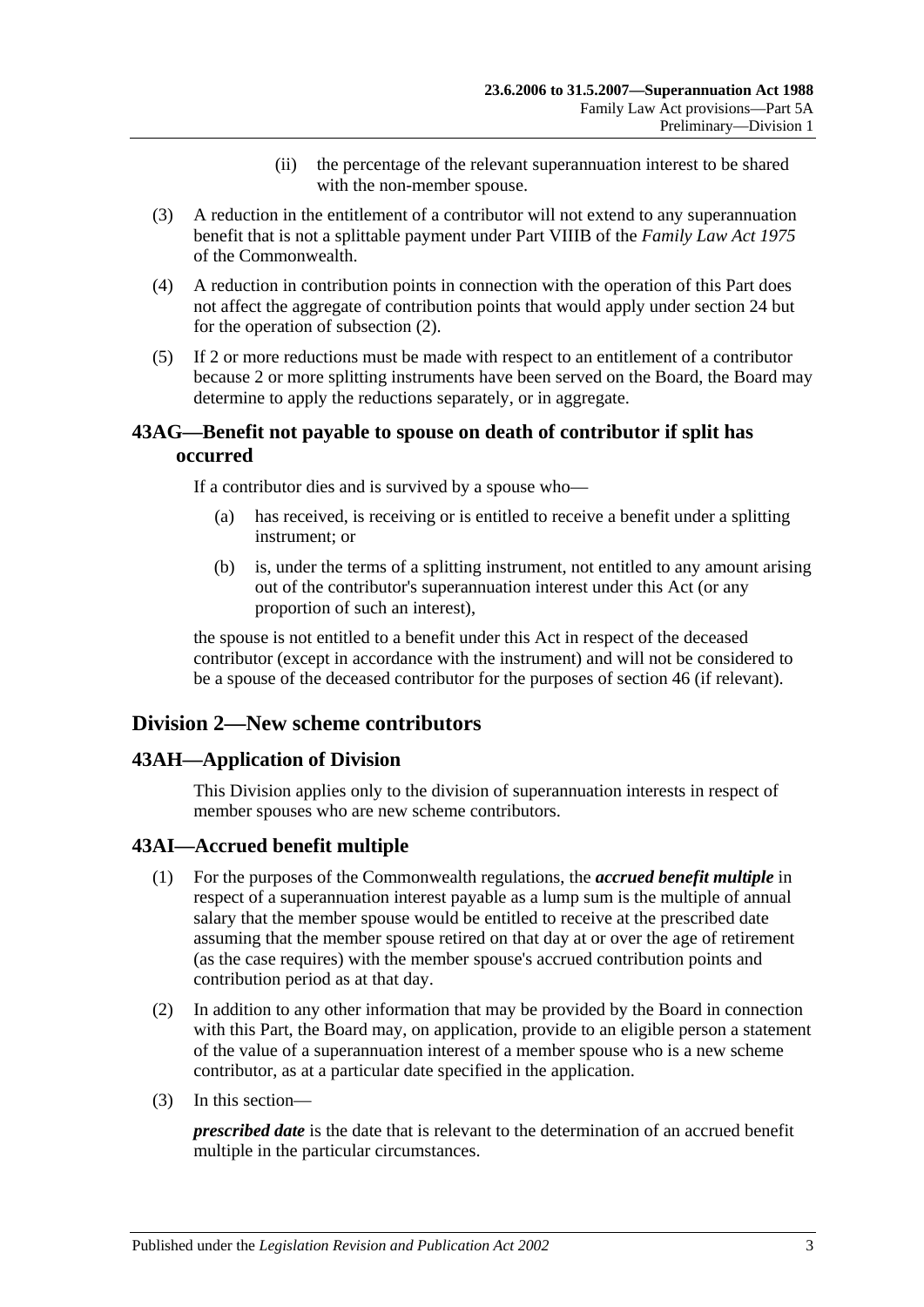# <span id="page-83-0"></span>**43AJ—Non-member spouse's entitlement**

- (1) The Board must, on service of a splitting instrument in respect of a lump sum benefit, create an interest for the non-member spouse named in the instrument in accordance with the provisions of the instrument, with effect from the operative time.
- (2) The value of the non-member spouse's interest will be determined by reference to the provisions of the instrument but in any event may not exceed the value of the member spouse's interest.
- <span id="page-83-2"></span><span id="page-83-1"></span>(3) The interest of a non-member spouse under [subsection](#page-83-0) (1) will, according to the election of the non-member spouse—
	- (a) be paid out to the extent (if any) that payment can be made in accordance with the SIS Act; or
	- (b) be rolled over to the credit of the non-member spouse in an account (which may need to be established) in the name of the non-member spouse in the Southern State Superannuation Fund; or
	- (c) be rolled over or transferred to some other superannuation fund or scheme approved by the Board.
- (4) The Board must take the action required under [subsection](#page-83-1) (3) within 28 days after receiving the relevant election.
- (5) However, if an election is not made by the non-member spouse before the end of 28 days after the Board gives notice to the non-member spouse in the manner contemplated by the regulations, the Board must, subject to the regulations, roll over the interest to the credit of the non-member spouse under [subsection](#page-83-2) (3)(b).

# **Division 3—Old scheme contributors**

# **43AK—Application of Division**

This Division applies only to the division of superannuation interests in respect of member spouses who are old scheme contributors.

#### **43AL—Accrued benefit multiple**

- (1) For the purposes of the Commonwealth regulations, the *accrued benefit multiple* in respect of a superannuation interest payable as a pension is the percentage of annual salary that the member spouse would be entitled to receive as a pension at the prescribed date assuming that the member spouse retired on that day at or over the age of retirement (as the case requires) with the member spouse's accrued contribution points and contribution period as at that day.
- (2) For the purposes of the Commonwealth regulations, the *accrued benefit multiple* in respect of a superannuation interest payable as a lump sum that is a defined benefit interest is the multiple of annual salary that the member spouse would be entitled to receive at the prescribed date assuming that the member spouse retired on that day at or over the age of retirement (as the case requires) and was taking his or her entitlement under the Act on that day.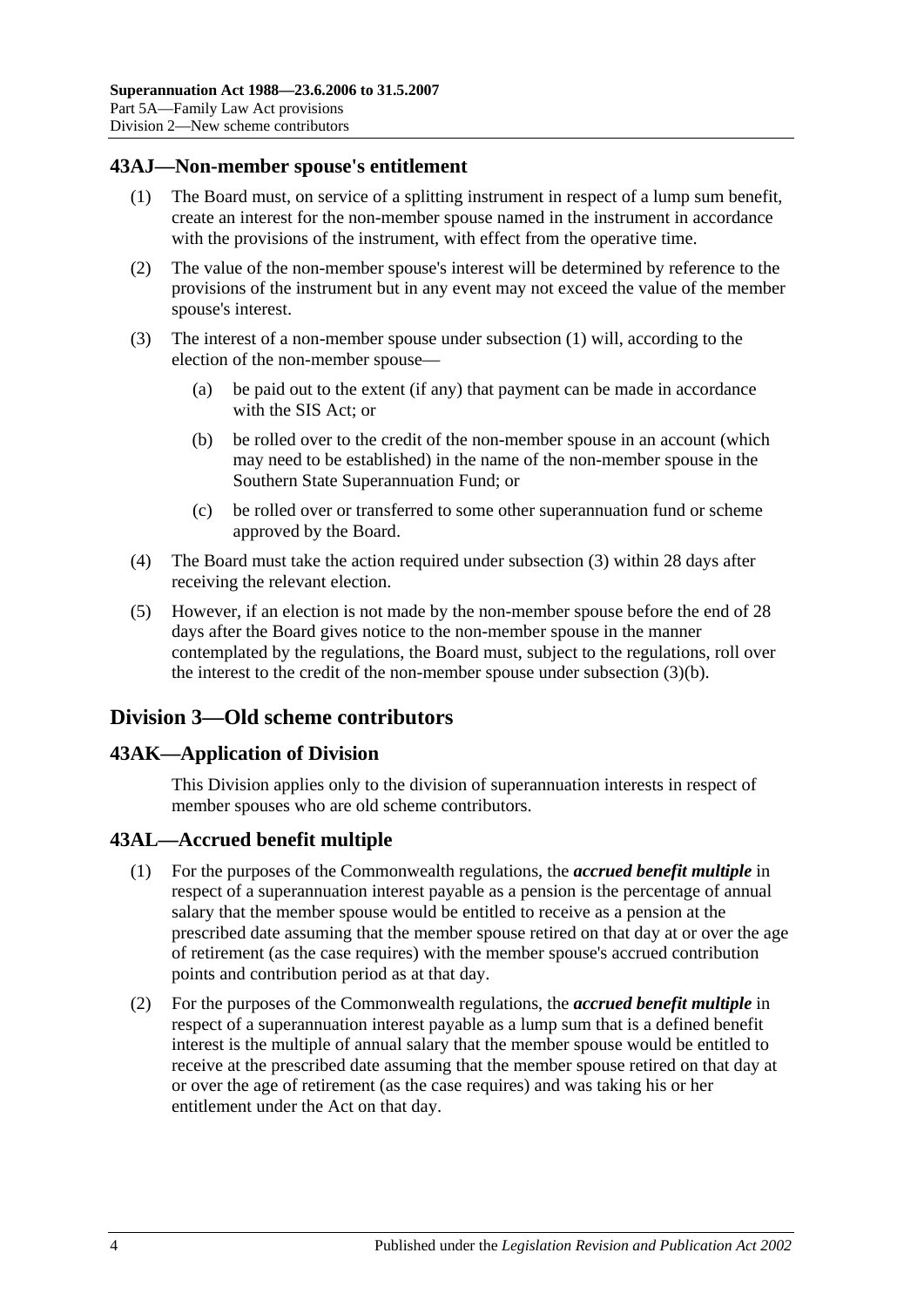- (3) In addition to any other information that may be provided by the Board in connection with this Part, the Board may, on application, provide to an eligible person a statement of the value of a superannuation interest of a member spouse who is an old scheme contributor, as at a particular date specified in the application.
- (4) In this section—

*prescribed date* is the date that is relevant to the determination of an accrued benefit multiple in the particular circumstances.

# **43AM—Non-member spouse's entitlement**

- (1) The Board must, on service of a splitting instrument, create an interest for the non-member spouse named in the instrument, with effect from the operative time.
- (2) The form of the non-member spouse's interest will be determined on the basis of whether the superannuation interest is in the growth phase or the payment phase, by the nature of the member spouse's superannuation interest, and by reference to the provisions of the instrument.

# **43AN—Non-member spouse's entitlement where pension is in growth phase**

- (1) If the Board is served with a splitting instrument in respect of a pension that is in the growth phase, the non-member spouse is not entitled to receive his or her entitlement in the form of a pension commencing at the same time as the member spouse's pension under this Act but is, instead, entitled to have a lump sum determined under this section paid on his or her behalf in accordance with this Part.
- (2) The lump sum to which a non-member spouse is entitled, as at the operative time, will be determined—
	- (a) where the splitting instrument specifies a percentage of the member spouse's superannuation interest for the purposes of the split—by applying that percentage split to the member spouse's superannuation entitlement based on the relevant accrued benefit multiple and by applying any relevant method or factor that applies under [section](#page-81-1) 43AD;
	- (b) subject to [subsection](#page-84-0) (3), where the splitting instrument specifies a lump sum amount for the purposes of the split—by adopting that lump sum.
- <span id="page-84-0"></span>(3) The value of a lump sum payable to a non-member spouse under this section must not exceed the value of the member spouse's interest.

# <span id="page-84-1"></span>**43AO—Non-member spouse's entitlement where pension is in payment phase**

- (1) If the Board is served with a splitting instrument in respect of a pension that is in the payment phase, the Board must split the pension between the member spouse and non-member spouse in accordance with the instrument, with effect from the operative time.
- (2) The non-member spouse may—

 $(a)$ 

- (i) in accordance with the terms of the splitting instrument; or
- (ii) by notice in writing given to the Board within the prescribed period,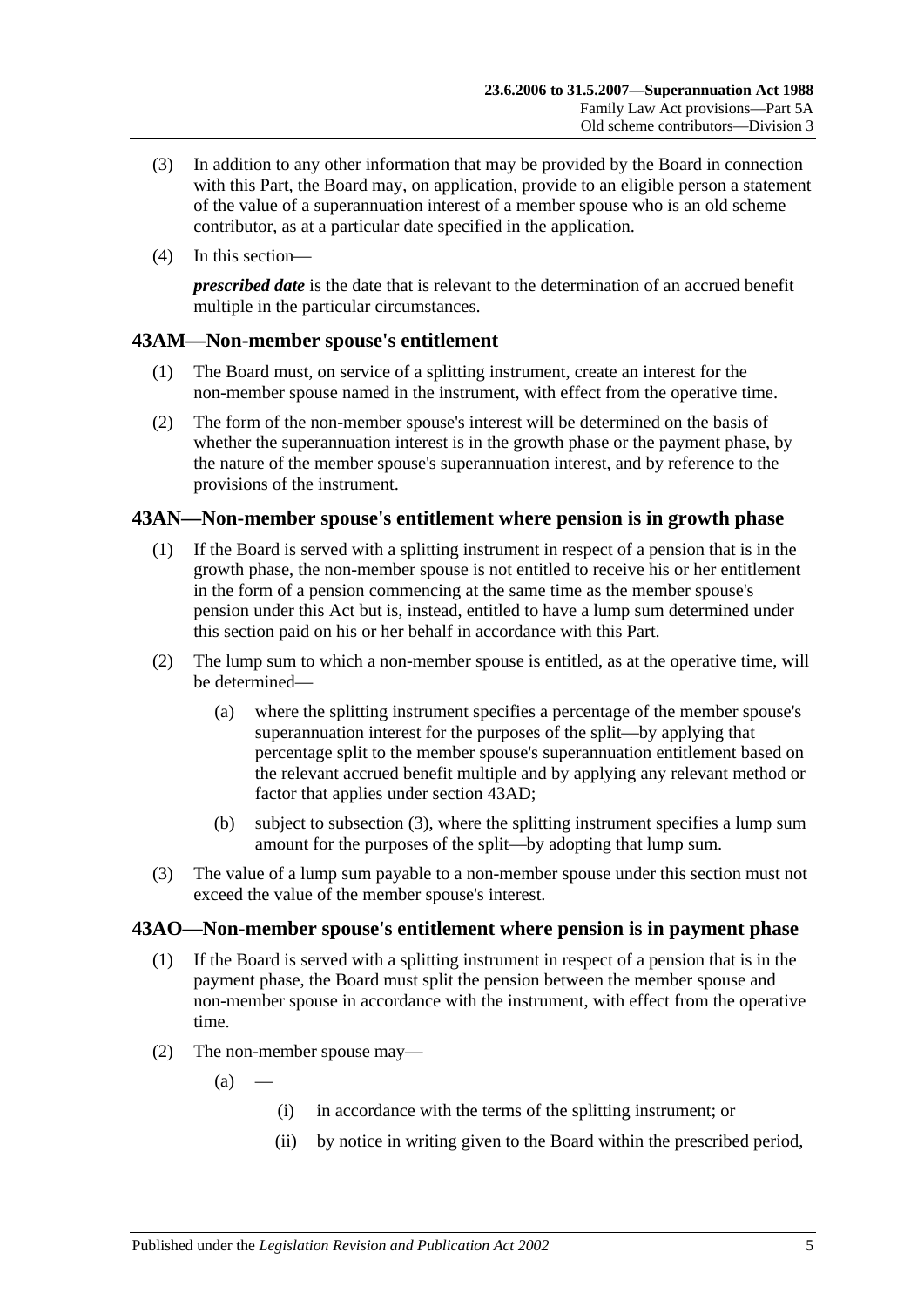elect to have the whole of his or her share of the superannuation interest determined under [subsection](#page-84-1) (1) converted to (and taken as) a separate pension entitlement (to be referred to as an *associate pension* for the purposes of this Act) for the lifetime of the non-member spouse; or

- <span id="page-85-0"></span>(b) by notice in writing given to the Board within the prescribed period, elect to have the whole of his or her share of the superannuation interest determined under [subsection](#page-84-1) (1) commuted to a lump sum.
- (3) The following provisions will apply with respect to an associate pension:
	- (a) the amount of the pension will be determined by applying the methods and factors prescribed by the regulations;
	- (b) the non-member spouse will not be taken to be a contributor on account of the entitlement to the pension;
	- (c) the pension will be indexed;
	- (d) no derivative, reversionary or other rights will arise or continue on account of the entitlement to the pension after the death of the non-member spouse.
- (4) A lump sum under [subsection](#page-85-0) (2)(b) will be determined by applying the methods and factors prescribed by the regulations.
- (5) If the non-member spouse is taking his or her entitlement as a pension (other than an associate pension) and there is a reduction in the member spouse's pension under this Act, there will be a corresponding reduction in the non-member spouse's pension.
- (6) If the non-member spouse is taking his or her entitlement as a pension (other than an associate pension) and the payment of the member spouse's pension ceases, there will be a corresponding cessation in the payment of the non-member spouse's pension.
- <span id="page-85-1"></span>(7) If the non-member spouse dies while entitled to, or in receipt of, a pension under this section (other than an associate pension), the non-member spouse's legal representative may, by notice in writing given to the Board within the prescribed period, elect to have the pension commuted to a lump sum.
- (8) A lump sum under [subsection](#page-85-1) (7) will be determined by applying the methods and factors prescribed by the regulations to the non-member spouse's entitlement.
- (9) In this section—

*legal representative*, in relation to a deceased non-member spouse, means a person—

- (a) holding office as executor of the will of the deceased non-member spouse where probate of the will has been granted or resealed in South Australia or any other State or a Territory; or
- (b) holding office in South Australia or any other State or a Territory as administrator of the estate of the deceased non-member spouse.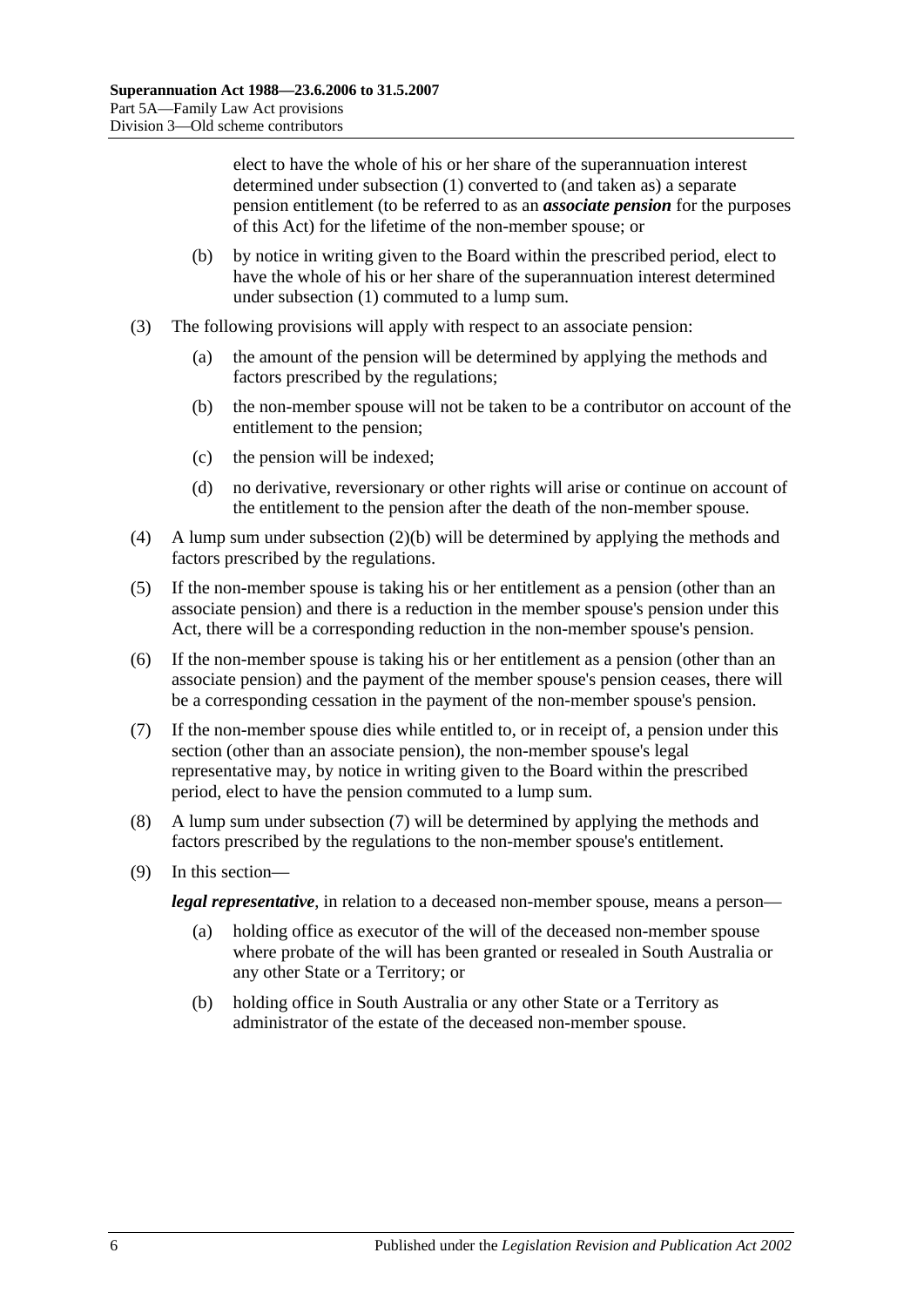# <span id="page-86-0"></span>**43AP—Payment of non-member spouse's entitlement**

- (1) If the interest of a non-member spouse created under this Division after service of a splitting instrument or after the commutation of a pension payable to the non-member spouse is a lump sum, the interest will, according to the election of the non-member spouse—
	- (a) be paid out to the extent (if any) that payment can be made in accordance with the SIS Act; or
	- (b) be rolled over to the credit of the non-member spouse in an account (which may need to be established) in the name of the non-member spouse in the Southern State Superannuation Fund; or
	- (c) be rolled over or transferred to some other superannuation fund or scheme approved by the Board.
- <span id="page-86-1"></span>(2) The Board must take the action required under [subsection](#page-86-0) (1) within 28 days after receiving the relevant election.
- (3) However, if an election is not made by the non-member spouse before the end of 28 days after the Board gives notice to the non-member spouse in the manner contemplated by the regulations, the Board must, subject to the regulations, roll over the interest to the credit of the non-member spouse under [subsection](#page-86-1)  $(1)(b)$ .
- (4) If the interest of a non-member spouse created under this Division after service of a splitting instrument is a pension (and the non-member spouse has not directed that the pension be commuted to a lump sum), the Board must split the relevant pension within the prescribed period after receipt of the splitting instrument (with effect from the relevant date), and begin to make the payments in accordance with the regulations (subject to any cessation of the payment of the member spouse's pension).

# **Division 4—Fees**

# <span id="page-86-2"></span>**43AQ—Fees**

- (1) The Board may fix fees in respect of matters in relation to which fees may be charged under regulation 59 of the Commonwealth regulations.
- (2) Any fee fixed under [subsection](#page-86-2) (1) that is payable by a member spouse or a non-member spouse and has not been paid within 1 month of the amount becoming payable may be deducted by the Board—
	- (a) if the outstanding fee is payable by a member spouse—
		- (i) from the member spouse's contribution account; or
		- (ii) from any benefit payable to the member spouse under this Act;
	- (b) if the outstanding fee is payable by a non-member spouse—
		- (i) from any interest that is to be rolled over or transferred to a fund for the benefit of the non-member spouse; or
		- (ii) from any other benefit payable to the non-member spouse under this Act.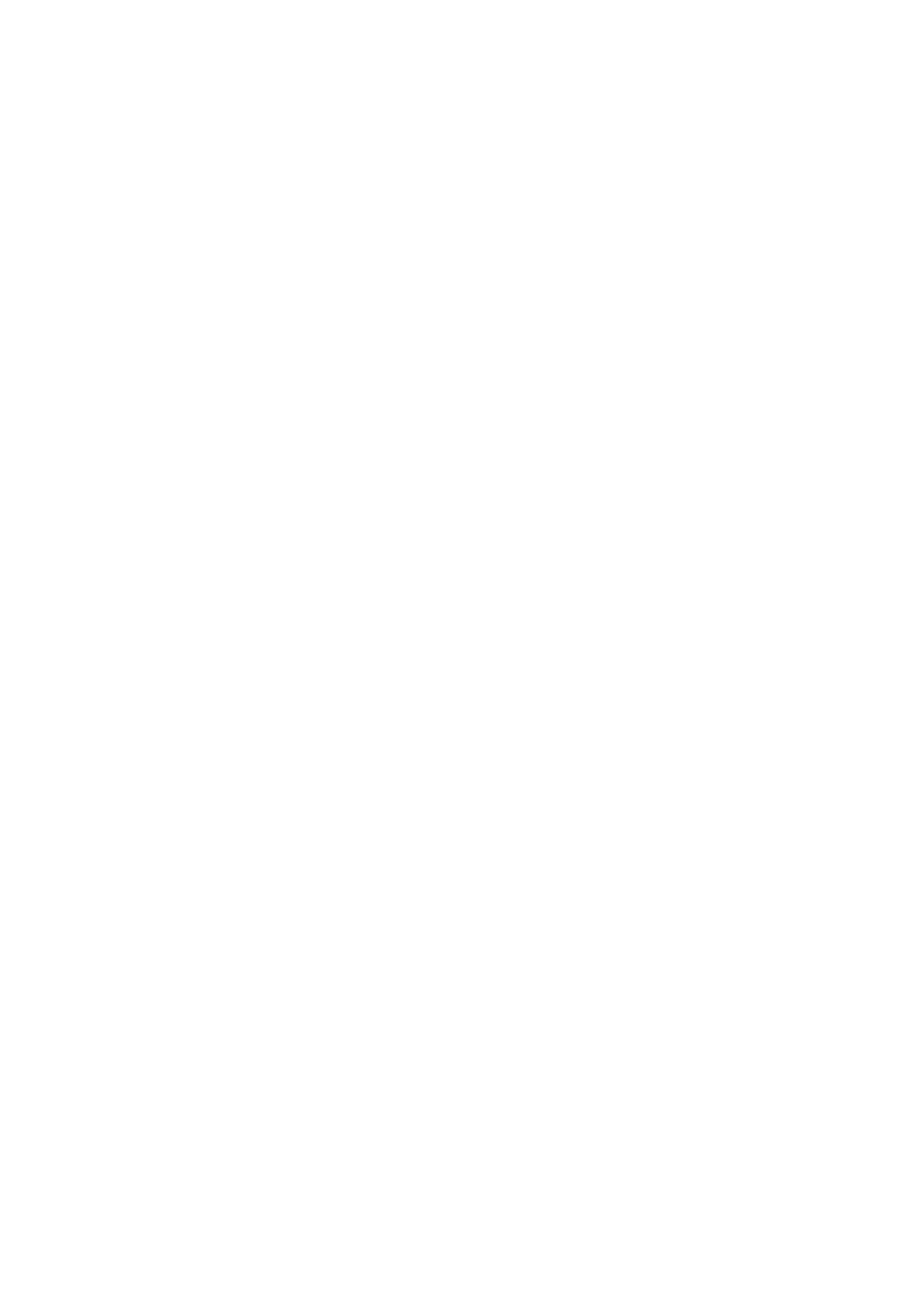# **Part 6—Miscellaneous**

# **43B—Exclusion of benefits under awards etc**

- (1) A person who employs a contributor in employment to which this Act applies cannot be required by or under the *[Industrial Relations Act \(S.A.\)](http://www.legislation.sa.gov.au/index.aspx?action=legref&type=act&legtitle=Industrial%20Relations%20Act%20(S.A.)%201972) 1972* or by an award, industrial agreement or contract of employment to make a payment or payments
	- in the nature of superannuation; or
	- (b) to a superannuation fund,

for the benefit of the contributor or for the benefit of some other person in respect of the contributor.

- (2) An award cannot be made or varied under the *[Industrial Relations Act \(S.A.\)](http://www.legislation.sa.gov.au/index.aspx?action=legref&type=act&legtitle=Industrial%20Relations%20Act%20(S.A.)%201972) 1972* on or after 1 July 1992 under which a person who employs, or has employed, a contributor is required to make a payment or payments in respect of a period of employment to which this Act applies occurring before that date—
	- (a) in the nature of superannuation; or
	- (b) to a superannuation fund,

for the benefit of the contributor or for the benefit of some other person in respect of the contributor.

#### **44—Review of the Board's decisions**

- (1) Any person who is dissatisfied with a decision of the Board under this Act may appeal to the Administrative and Disciplinary Division of the District Court or to the Board against the decision.
- (4) On an appeal to the Board, the Board may substitute another decision for its original decision or confirm its original decision.

#### <span id="page-88-1"></span>**45—Effect of workers compensation etc on pension**

- <span id="page-88-0"></span>(1) Where at any time during a financial year a contributor who is receiving, or would, but for this subsection, be entitled to receive, a pension under another provision of this Act is also receiving or entitled to receive—
	- (a) weekly payments of workers compensation; or
	- (b) in the case of a relevant contributor—income from remunerative activities engaged in by the contributor,

the following provisions apply:

- (c) the pension will be reduced by the amount of the workers compensation payments and if those payments equal or exceed the amount of the pension, the pension will be suspended;
- (d) if the contributor is a relevant contributor—
	- (i) the Board must estimate the income (if any) that the contributor is likely to receive during the financial year from remunerative activities engaged in by the contributor; and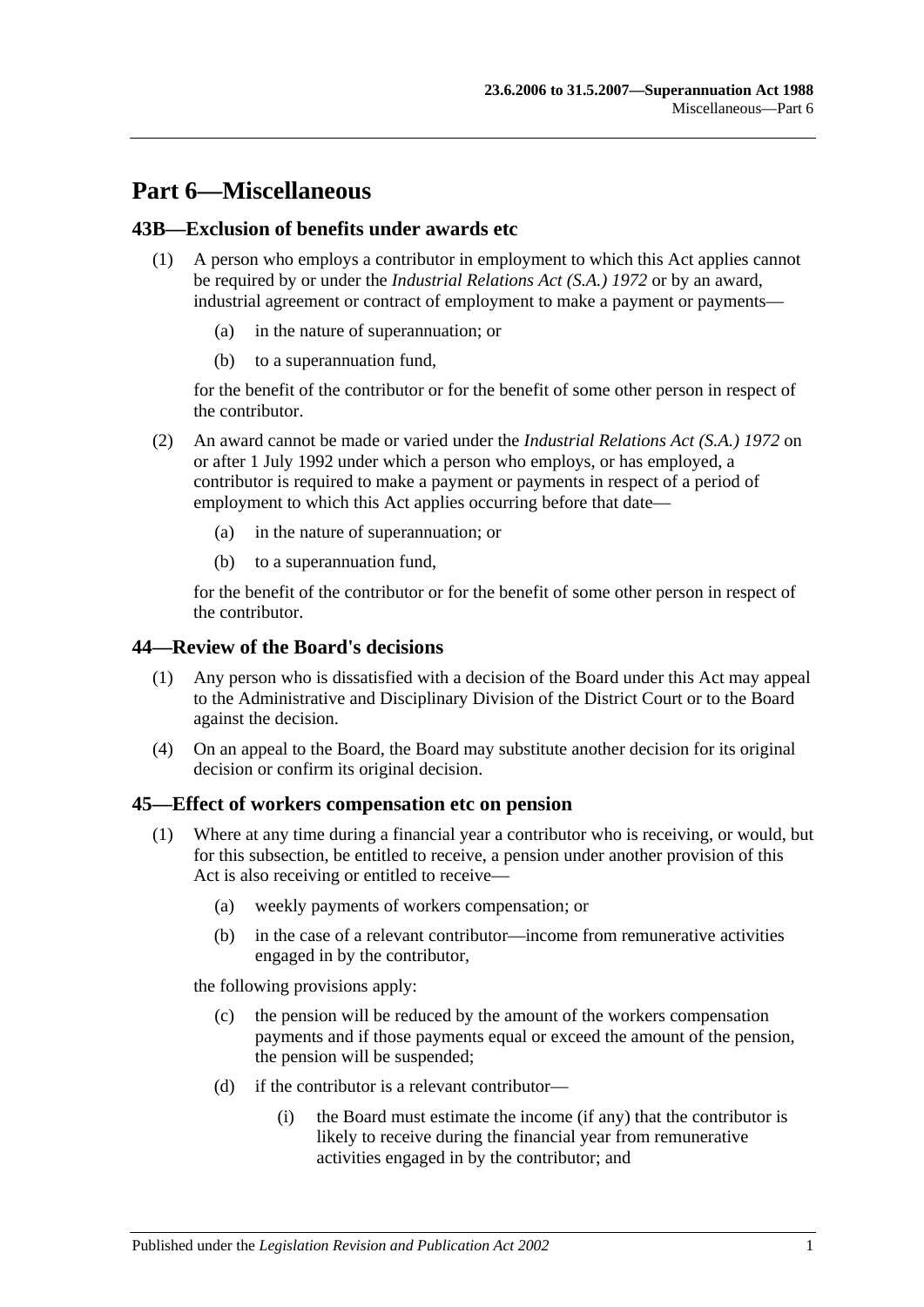- (ii) it must be assumed that the income estimated by the Board will be paid at a uniform rate throughout the financial year;
- <span id="page-89-2"></span><span id="page-89-0"></span>(f) if the aggregate of the pension and the workers compensation payments (if any) and, if the contributor is a relevant contributor, the income from remunerative activities (if any) (paid at the rate assumed, by [paragraph](#page-89-0)  $(d)(ii)$ ) exceeds the contributor's notional salary, the pension will be reduced by the amount of the excess and, if that amount equals or exceeds the amount of the pension, the pension will be suspended;
- (g) at the end of the financial year the Board must, if the contributor is a relevant contributor, determine the income from remunerative activities actually received by the contributor during that year and if, on the basis of the income actually received—
	- (i) the pension has been underpaid, an amount equivalent to the underpayment must be paid to the contributor or if the contributor has died, to his or her estate;
	- (ii) the pension has been overpaid, the amount overpaid may be deducted from future payments of pension or from any other amount to be paid to the contributor under this Act or, if the contributor has died, the amount overpaid is a debt due by the contributor's estate to the Treasurer.
- <span id="page-89-1"></span>(1a) Income of a kind referred to in [subsection](#page-88-0) (1)(a) and [\(b\)](#page-89-1) will—
	- (a) in the case of workers compensation payments—be taken to include payments lawfully made to some person other than the contributor;
	- (b) in the case of income from remunerative activities—be taken to include—
		- (i) the monetary value of income that is in a non-monetary form; and
		- (ii) income lawfully paid to some person other than the contributor.
- (2) Where—
	- (a) the spouse of a deceased contributor is receiving or would, but for this subsection, be entitled to receive, a pension under this Act; and
	- (b) the spouse is also receiving, or entitled to receive weekly workers compensation payments in consequence of the contributor's death,

the following provisions apply—

- (c) if the weekly workers compensation payments equal or exceed the amount of the pension, the pension will be suspended;
- (d) in any other case, the pension will be reduced so that the aggregate equals the pension that the spouse would have received if there had been no entitlement to workers compensation.
- (3) Where an eligible child of a deceased contributor is receiving or entitled to receive weekly workers compensation payments in consequence of the contributor's death, the following provisions apply—
	- (a) if the weekly workers compensation payments equal or exceed the amount of the pension, the pension will be suspended;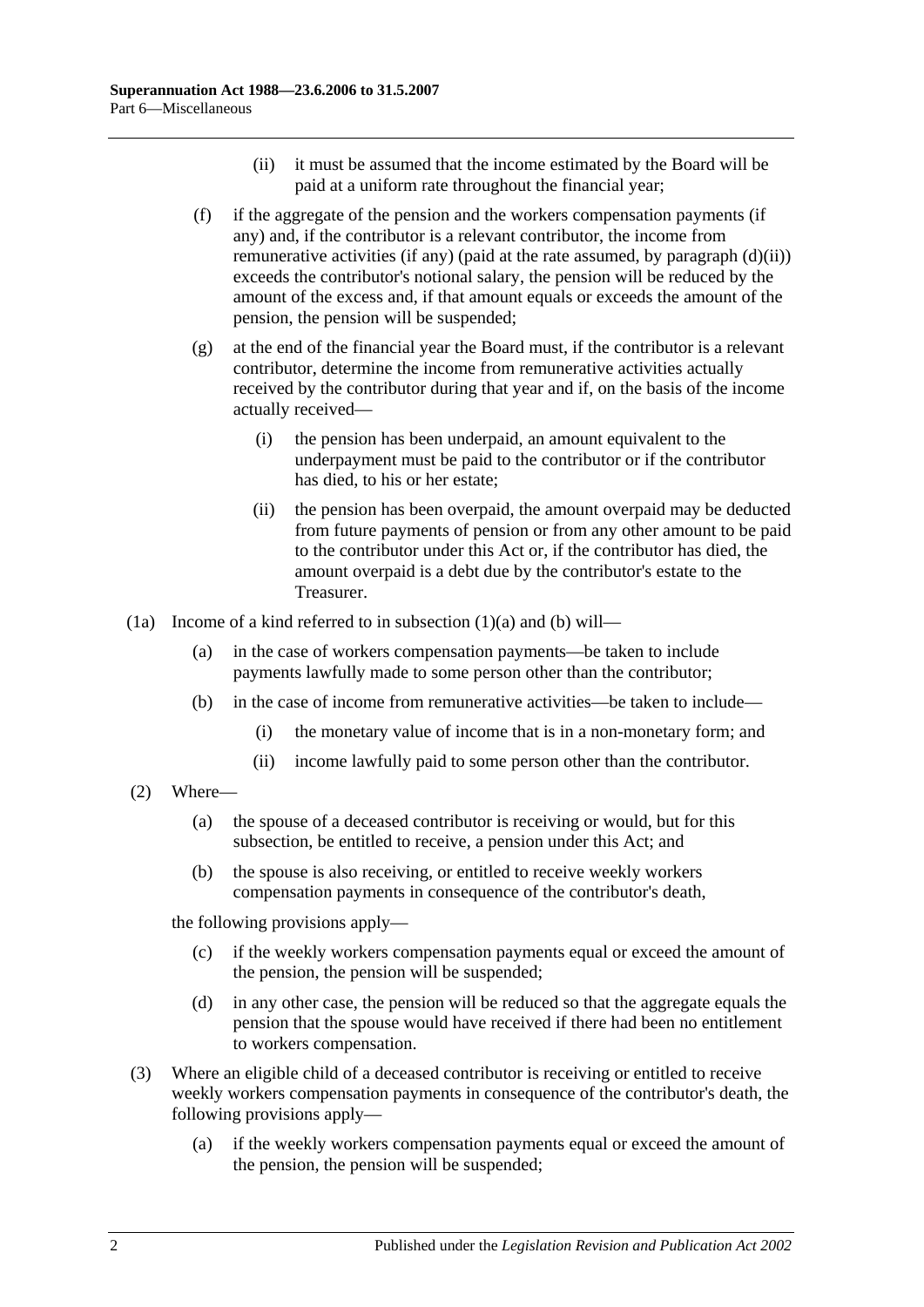- (b) in any other case, the pension will be reduced so that the aggregate equals the pension that the child would have received if there had been no entitlement to workers compensation.
- (4) Where a right to weekly workers compensation payments has been surrendered in whole or in part by commutation or by agreement, the person who would have been entitled to those payments if the right to them had not been surrendered will be taken, for the purposes of this section, to be receiving them unless—
	- (a) if the person is a contributor—the contributor has reached the age of retirement; or
	- (b) if the person is the spouse of a deceased contributor—the contributor would have reached the age of retirement if he or she were still alive.
- (5) Where a contributor whose pension is subject to suspension or reduction under this section dies, the suspension or reduction will be ignored in calculating any pension that becomes payable on the contributor's death to a spouse or eligible child of the contributor.
- (6) Where part of a retrenchment pension has been commuted
	- (a) the amount of the pension for the purposes of [subsection](#page-89-2)  $(1)(f)$  will be the amount of the pension that the contributor would have been receiving if part of it had not been commuted; and
	- (b) the amount (if any) by which the pension is to be reduced under [subsection](#page-89-2) (1)(f) must be deducted from the part of the pension that has not been commuted.
- (7) In this section—

*relevant contributor* means a contributor—

- (a) who has not reached the age of retirement; and
- (b) whose entitlement to receive a pension under another provision of this Act does not relate to a pension granted on the basis of his or her age.

# <span id="page-90-0"></span>**46—Division of benefit where deceased contributor is survived by lawful and putative spouses**

- <span id="page-90-1"></span>(1) If a deceased contributor is survived by a lawful spouse and a putative spouse, any benefit to which a surviving spouse is entitled under this Act will be divided between them in a ratio determined by reference to the relative length of the periods for which each of them cohabited with the deceased as his or her spouse.
- (2) Where a number of periods of cohabitation are to be aggregated for the purpose of determining an aggregate period of cohabitation for the purpose of [subsection](#page-90-1) (1), any separate period of cohabitation of less than three months will be disregarded.
- (3) A surviving spouse must, at the request of the Board, furnish it with any information that it requires for the purposes of making a division under [subsection](#page-90-1) (1).
- (4) A putative spouse is not entitled to any benefit under this section, unless the deceased contributor and that spouse were putative spouses as at the date of the contributor's death.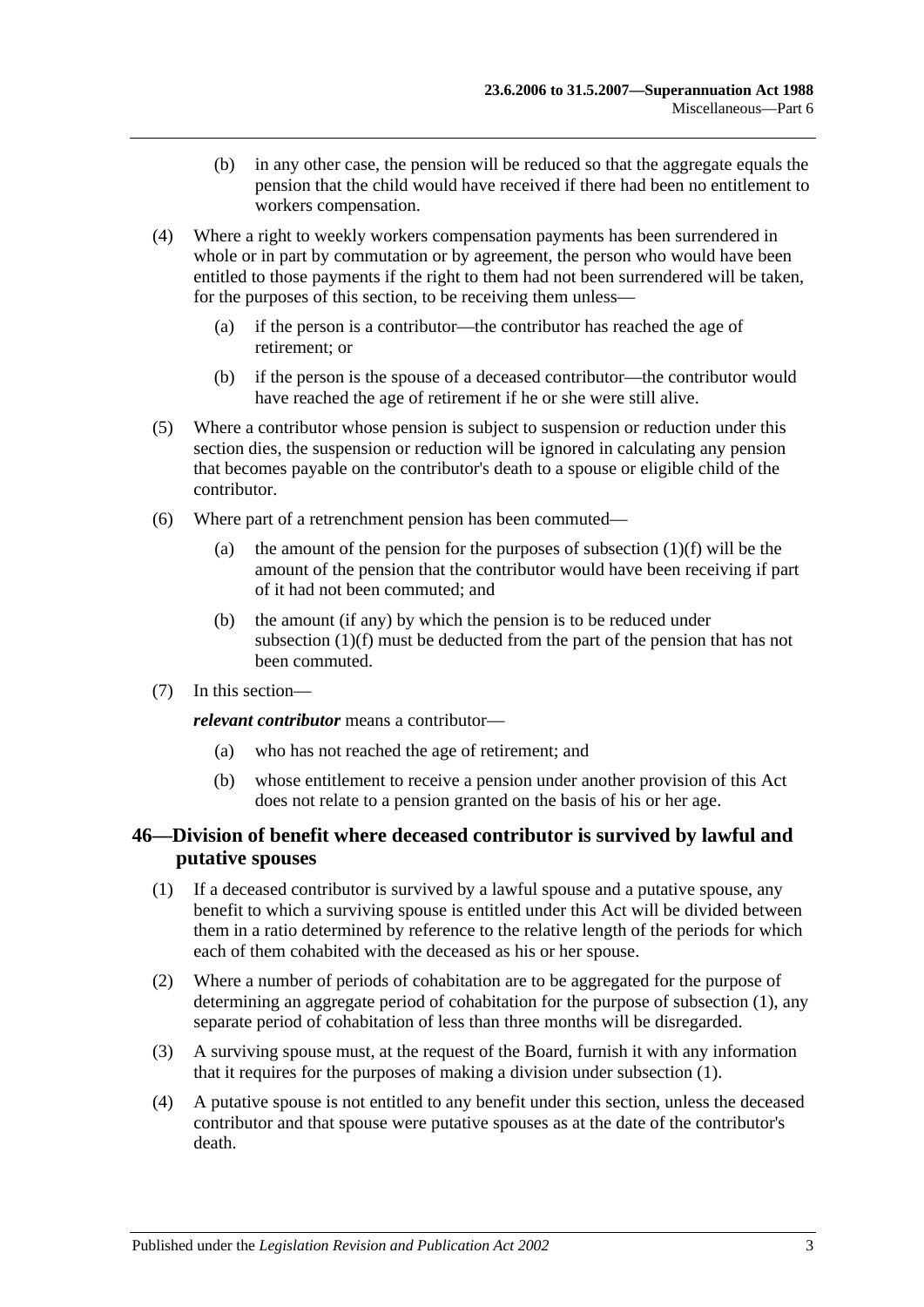#### (5) Where—

- (a) a deceased contributor is survived by a lawful and a putative spouse;
- (b) a benefit is paid to one of them on the assumption that he or she is the sole surviving spouse of the deceased,

the other spouse has no claim on the benefit insofar as it has been already paid unless that spouse gave the Board notice of his or her claim before the date of the payment.

#### <span id="page-91-1"></span>**47—Adjustment of pensions**

- (1) Where a pension is expressed to be indexed, the Board must adjust the amount of the pension from the first payment of pension in each adjustment period to reflect—
	- (a) in the case of an April adjustment period—the percentage variation (rounded to two decimal places) between the Consumer Price Index for the immediately preceding December quarter and the Consumer Price Index for the immediately preceding June quarter; and
	- (b) in the case of an October adjustment period—the percentage variation (rounded to two decimal places) between the Consumer Price Index for the immediately preceding June quarter and the Consumer Price Index for the immediately preceding December quarter.
- (2) If on the first day of the relevant adjustment period, the pension has been payable for a period of less than six months, the extent of the adjustment will be reduced to reflect the proportion which the period of payment of the pension bears to six months.
- <span id="page-91-0"></span>(3) If the pension was partially commuted to a lump sum under the repealed Act and no further commutation has occurred under this Act, the variation will be based on the amount of the pension that would have been payable if the commutation had not occurred rather than on the actual pension.
- (4) To avoid a reduction in pensions the Treasurer may direct that [subsection](#page-91-1) (1) does not apply in relation to a particular adjustment period.
- (5) In that event an adjustment in the next adjustment period in relation to which [subsection](#page-91-1) (1) applies will be based on the variation between the Consumer Price Index for the June or December quarter (whichever is applicable) immediately preceding that period and the Consumer Price Index for the June or December quarter (whichever is applicable) immediately preceding the adjustment period in relation to which [subsection](#page-91-1) (1) last applied.
- (6) In this section—

*adjustment period* means the period of six months commencing at the commencement of 1 April and 1 October in each year;

*April adjustment period* means an adjustment period commencing at the commencement of 1 April in any year;

*October adjustment period* means an adjustment period commencing at the commencement of 1 October in any year.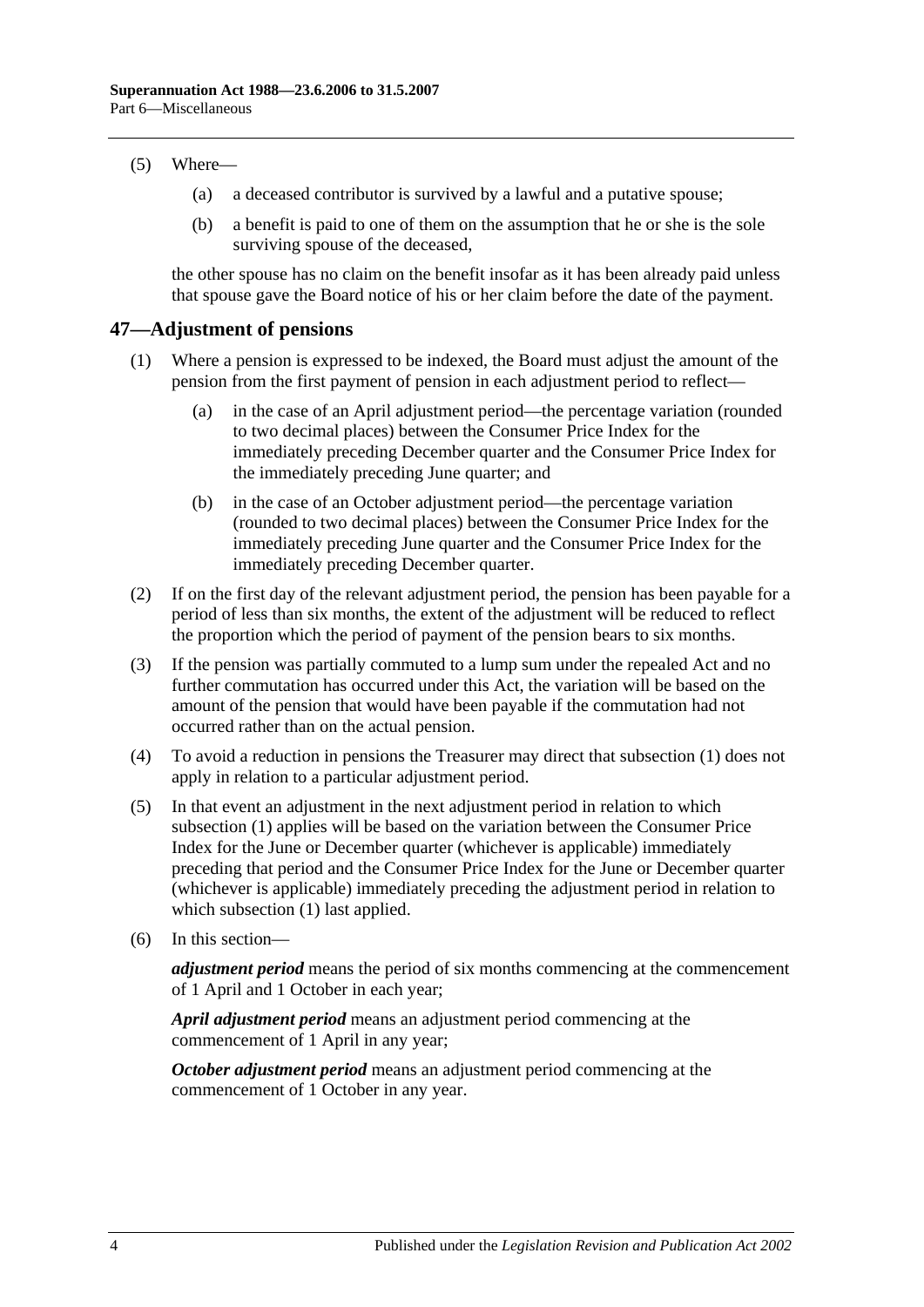#### **47A—Subsequent roll over of benefits to another fund or scheme**

A contributor who is entitled to benefits in the form of a lump sum that is preserved under this Act may, at any time before reaching the age of 55 years, require the Board to pay those benefits to some other superannuation fund or scheme approved by the Board.

#### **47B—Roll over of benefits from another fund or scheme**

The Board may, on such terms and conditions as it thinks fit, accept the payment of benefits on behalf of a contributor from another superannuation fund or scheme.

### **48—Repayment of contribution account balance and minimum benefits**

- (1) Where—
	- (a) a contributor's employment has terminated or has been terminated; and
	- (b) no pension has been paid under this Act to or in relation to the contributor following termination of the employment; and
	- (c) no benefit is payable (either immediately or prospectively) under any other provision of this Act,

an amount equivalent to the balance standing to the contributor's contribution account will be paid to the contributor or the contributor's estate (and charged against that account).

- <span id="page-92-0"></span>(2) Where—
	- (a) a contributor's employment terminates or is terminated; and
	- (b) either immediately or after a period of preservation of the contributor's benefits—
		- (i) a pension is paid under this Act to the contributor; or
		- (ii) a pension is paid under this Act to the contributor and then, on the contributor's death, a pension is paid under this Act to the spouse of the contributor; or
		- (iii) the contributor's employment is terminated by death and a pension is paid under this Act to the spouse of the contributor; or
		- (iv) the contributor dies after a period of preservation before receiving a pension and a pension is paid under this Act to his or her spouse; and
	- (c) the pension, or the last of the pensions to be payable, ceases before the expiration of the period of 4.5 years after the pension, or the first of the pensions, commenced and no actual or prospective right to a pension exists and no other benefit is payable under this Act,

<span id="page-92-1"></span>an amount determined in accordance with [subsection](#page-93-0) (2a) is payable to the contributor's estate.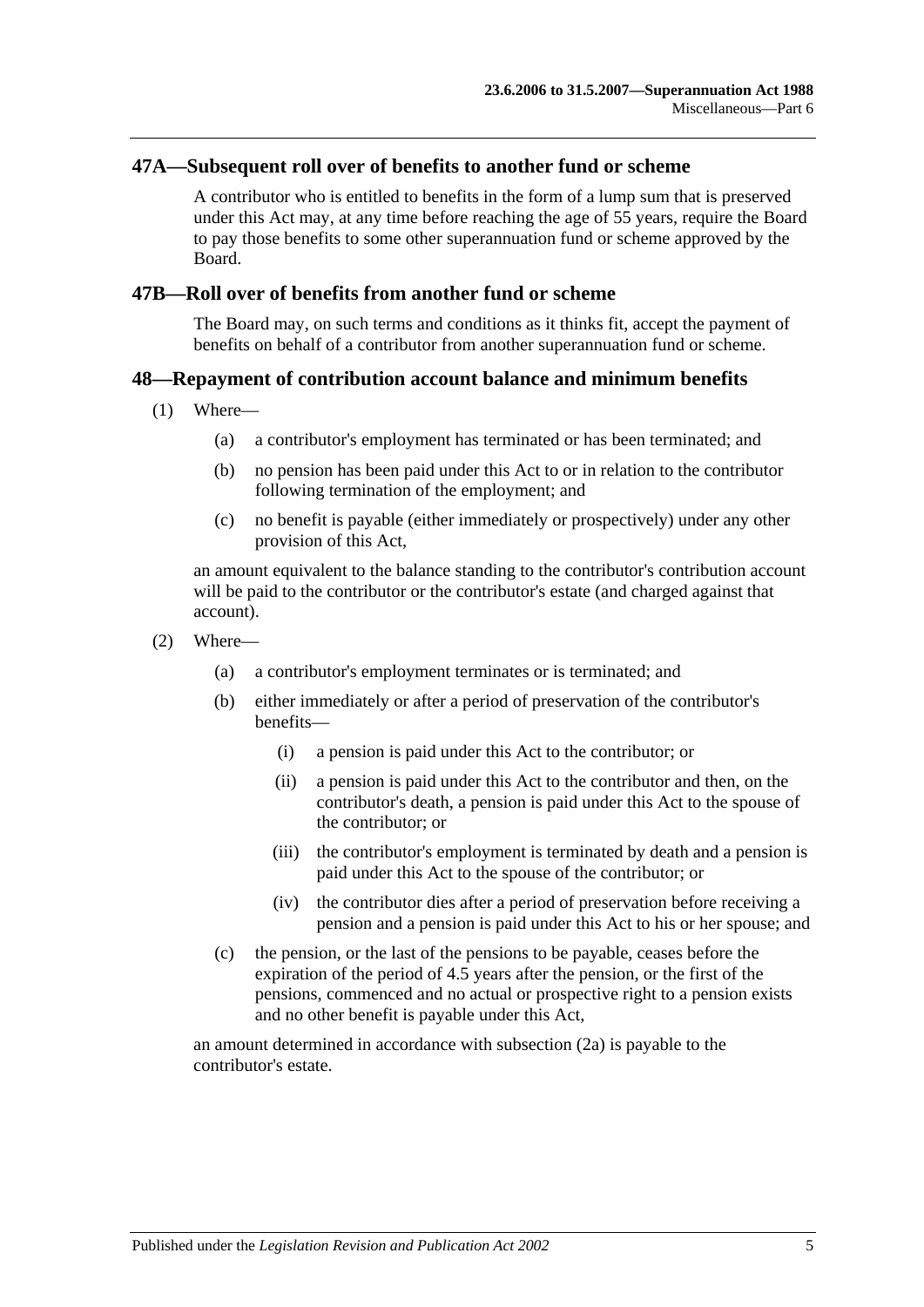- <span id="page-93-0"></span>(2a) The amount referred to in [subsection](#page-92-0) (2) is the amount of the pension or pensions that would have been payable to, or in relation to, the contributor during the period referred to in [subsection](#page-92-1) (2)(c) if the pension or pensions had not ceased, reduced  $bv$ —
	- (a) the amount of the lump sum, or the aggregate of the lump sums, (if any) paid on commutation of the pension or pensions; and
	- (b) the amount of the pension or pensions actually paid to, or in relation to, the contributor.
- (2b) When computing the amount of the pension or pensions that would have been payable during the period referred to in [subsection](#page-92-1)  $(2)(c)$ —
	- (a) it will be assumed that the pension or pensions were not reduced by commutation or reduced or suspended under [section](#page-88-1) 45; and
	- (b) the provisions of this Act for indexation of pensions will be ignored.
- (3) Where—
	- (a) a contributor's employment terminates or is terminated; and
	- (b) a pension becomes payable under this Act to or in relation to the contributor; and
	- (c) the amount standing to the credit of the contributor's contribution account exceeds what would have been the balance of the account if the contributor had contributed throughout his or her contribution period at the standard contribution rate,

the amount of the excess will be paid to the contributor or the contributor's estate (as the case requires).

#### **49—Special provision for payment in case of infancy or death**

- (1) Where a pension or monetary sum is payable under this Act to a child, the Board may, in its discretion, pay it—
	- (a) to the child; or
	- (b) to a parent, guardian or trustee on behalf of the child.
- (2) Where a person to whom money is payable under this Act dies, the Board may, in its discretion, pay the money to—
	- (a) the personal representative of the deceased; or
	- (b) the spouse of the deceased; or
	- (c) the children of the deceased.

#### **50—Pension not to be assignable**

- (1) A right to a pension under this Act cannot be assigned.
- (2) This section does not prevent the making of a garnishee order in relation to a pension.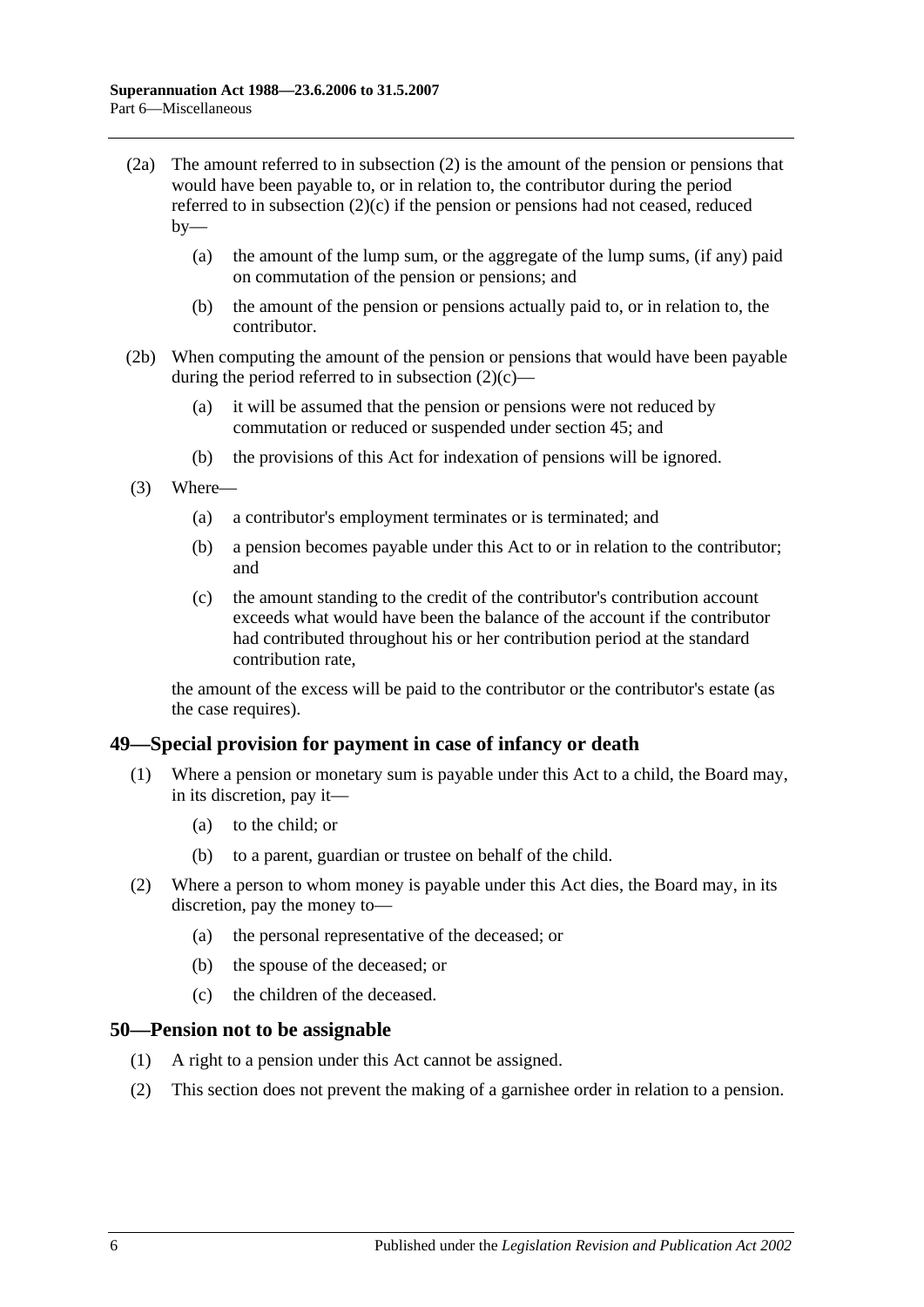## **51—Liabilities may be set off against benefits**

Any liability of a contributor arising under this Act or the repealed Act may be set off against any payment that is to be made to or in relation to the contributor under this Act.

### **51A—Method of making contributions**

- (1) Contributions to be made to the Treasurer by a contributor under [section](#page-26-0) 23 are to be deducted from the contributor's salary and paid to the Treasurer.
- (2) A contributor cannot make any contribution to the Scheme in addition to the contributions he or she makes under [section](#page-26-0) 23.

#### **52—Annuities**

- (1) The Board may, with the Minister's approval, provide annuities on terms and conditions fixed by the Board.
- (2) The Board can only undertake to provide an annuity—
	- (a) to, or in relation to, a contributor; or
	- (b) to, or in relation to, a person who is, or has been, a member of some other public sector superannuation scheme.

### **53—Continuation of the Voluntary Savings Account**

- (1) The Board may continue to maintain the Voluntary Savings Account for the benefit of contributors and such other persons as the Board determines.
- (2) The terms on which money is accepted on deposit in the Voluntary Savings Account will be as determined by the Board from time to time.
- (3) The cost of administering the Voluntary Savings Account will be paid from the income of that account.

#### <span id="page-94-0"></span>**54—Power to obtain information**

- (1) The Board may, from time to time, require an employing authority, workers compensation authority, employee, contributor or pensioner to supply the Board with any information that it reasonably requires for the purposes of this Act.
- (2) The Board may require an employee, contributor or pensioner to verify information supplied under this section by statutory declaration.
- (3) If a pensioner fails to comply with a requirement under this section, the Board may suspend payment of the pension until the requirement is complied with.
- <span id="page-94-1"></span>(4) A person who—
	- (a) fails to comply with a requirement under [subsection](#page-94-0) (1); or
	- (b) supplies information in response to such a requirement that is false or misleading in a material particular,

is guilty of an offence.

Penalty: \$10 000.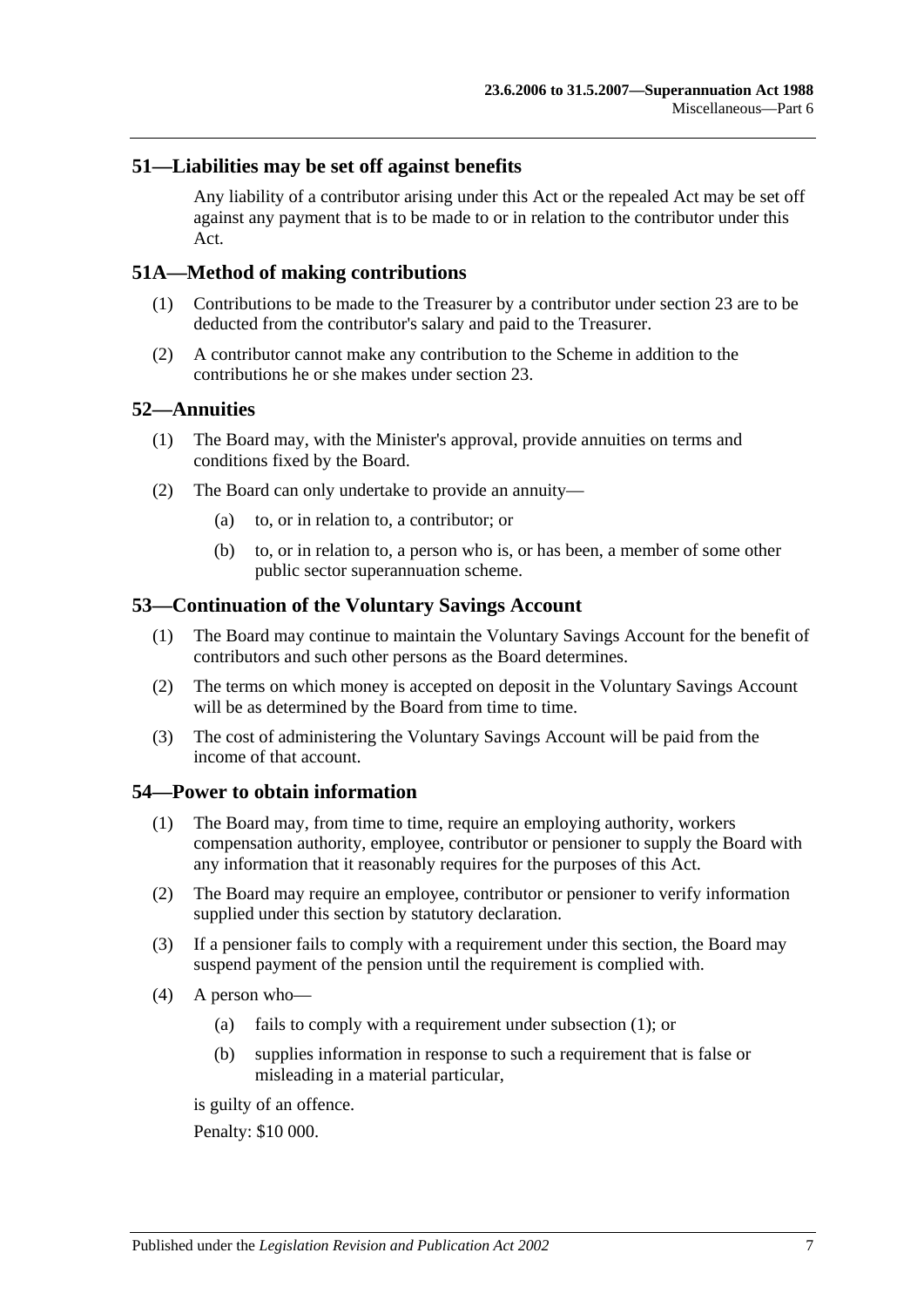- (5) Where a contributor commits an offence against [subsection](#page-94-1) (4), the Board may expel the contributor from membership of the Scheme and, in that event—
	- (a) the amount standing to the credit of the former contributor's contribution account will be repaid to the contributor; and
	- (b) no further benefit will be payable under this Act to or in relation to the former contributor.
- (6) For the purposes of any other Act or law, a workers compensation authority will be taken, when acting under this section, to be disclosing information in the course of official duties.
- (7) In this section—

*workers compensation authority* includes any person or authority with power to determine or manage claims for workers compensation.

# **55—Confidentiality**

- (1) A member or former member of the Board or the board of directors of the Superannuation Funds Management Corporation of South Australia, or a person employed or formerly employed in the administration of this Act, must not divulge information of a personal or private nature, or information as to the entitlements or benefits of any person under this Act (including under an administered scheme under [Schedule 3\)](#page-122-0) except—
	- (a) as required by or under any Act of the State or the Commonwealth; or
	- (b) to, or with the consent of, that person; or
	- (c) to that person's employer or employing authority; or
	- (d) to any other person for purposes related to the administration of this Act or, if relevant, an administered scheme under [Schedule 3;](#page-122-0) or
	- (e) as may be required by a court; or
	- (f) if relevant, as may be allowed under the rules of an administered scheme under [Schedule 3.](#page-122-0)

Penalty: \$10 000.

(1a) A member or former member of the Board or the board of directors of the Superannuation Funds Management Corporation of South Australia, or a person employed or formerly employed in the administration of this Act, must not divulge information if to do so is inconsistent with a requirement imposed on the trustee of an eligible superannuation plan under Part VIIIB of the *Family Law Act 1975* of the Commonwealth.

Maximum penalty: \$10 000.

(2) This section does not prevent the disclosure of statistical or other information related to a class or classes of persons (rather than to an individual).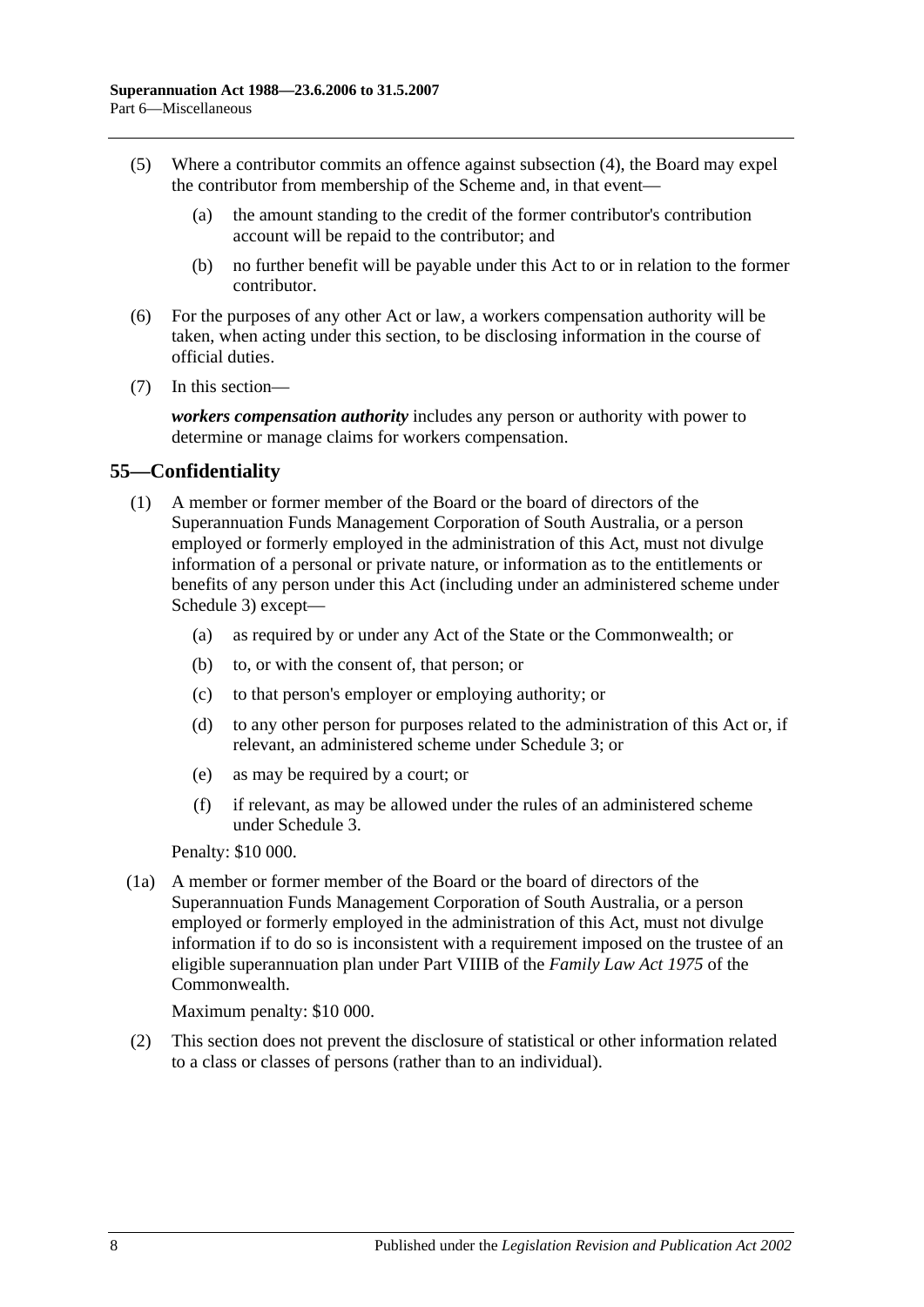# **56—Resolution of difficulties**

- (1) If, in the opinion of the Board, any doubt or difficulty arises in the application of this Act to particular circumstances or the provisions of this Act do not address particular circumstances that have arisen, the Board may give such directions as are reasonably necessary to resolve the doubt or difficulty or to address the circumstances (but only insofar as the Board determines it to be fair and reasonable in the circumstances) and any such direction will have effect according to its terms.
- <span id="page-96-2"></span><span id="page-96-1"></span><span id="page-96-0"></span>(2) If, in the opinion of the Board—
	- (a) a time limit under this Act should be extended in particular circumstances; or
	- (b) a procedural step under this Act should be waived in particular circumstances,

the Board may extend the time limit (even if it has already expired) or waive compliance with the procedural step.

- <span id="page-96-3"></span>(3) In determining whether to take action under [subsection](#page-96-0) (2), the Board should have regard to
	- (a) in a case under [subsection](#page-96-1)  $(2)(a)$ 
		- (i) the length of delay that has occurred; and
		- (ii) the explanation for the delay; and
		- (iii) any hardship that will occur if the time limit is not extended; and
		- (iv) the extent to which it will cause any unfairness if the time limit is not extended; and
		- (v) any other relevant factor;
	- (b) in a case under [subsection](#page-96-2)  $(2)(b)$ 
		- (i) the conduct of the person who would benefit from the action; and
		- (ii) any hardship that will occur if the procedural step is not waived; and
		- (iii) the extent to which it will cause any unfairness if the procedural step is not waived; and
		- (iv) any other relevant factor.
- (4) [Subsections](#page-96-0) (2) and [\(3\)](#page-96-3) do not derogate from any other provision of this Act or the regulations that makes specific provision for the extension of time.

# **57—Summary offences**

An offence against this Act is a summary offence.

# **58—Pensions payable in foreign currency**

- (1) Where—
	- (a) a lump sum or pension becomes payable to or in relation to a contributor;
	- (b) the contributor was immediately before the lump sum or pension became payable, employed outside Australia and paid a salary in a currency other than Australian currency,

the lump sum or pension will be paid in that other currency.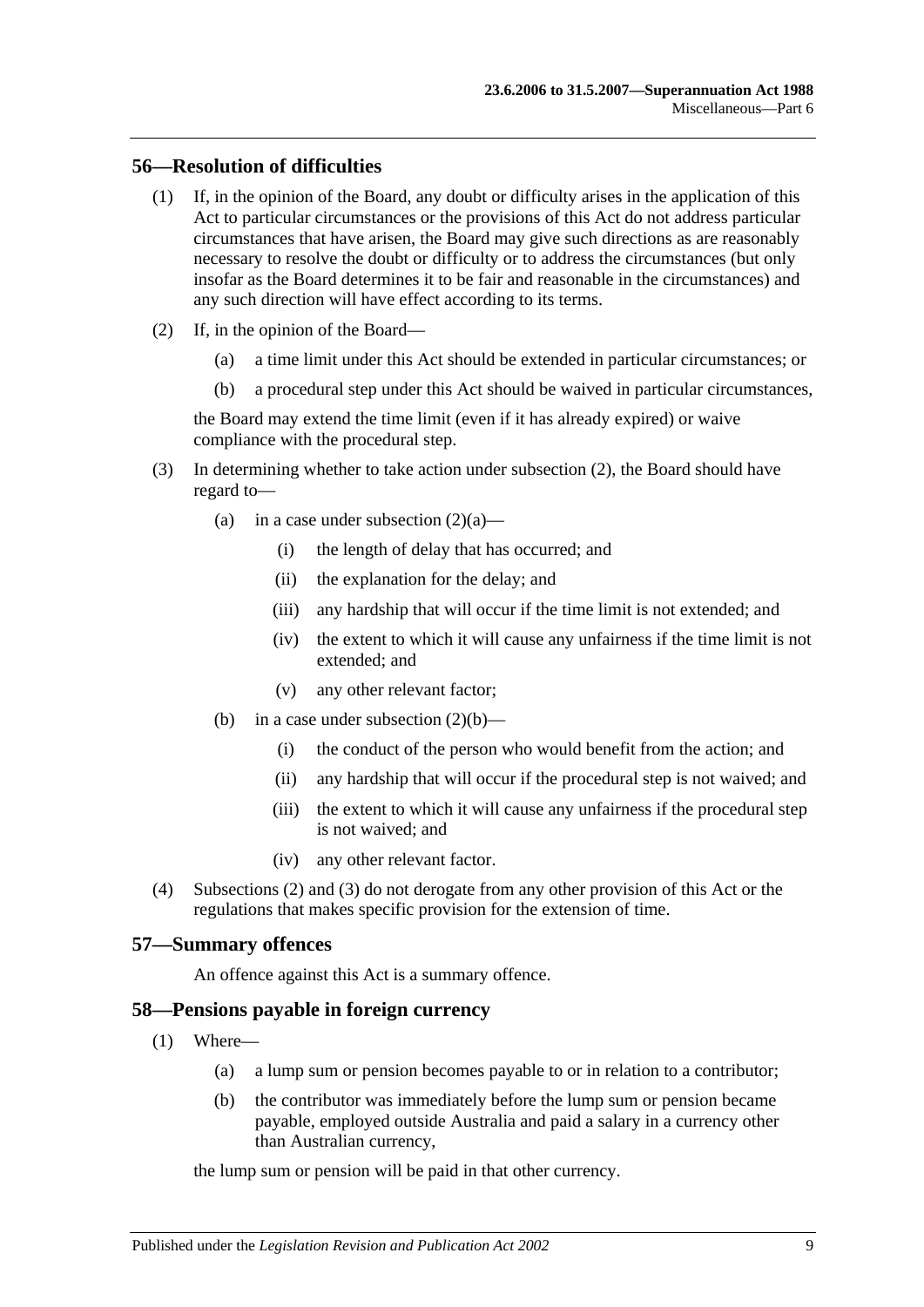(2) An indexed pension that is paid in some currency other than Australian currency may be indexed on some basis that the Board considers reasonable instead of by reference to the Consumer Price Index.

# **58A—Rounding off of contributions and benefits**

The Board may round off the amount of contributions and benefits under this Act to the nearest multiple of five cents.

#### **59—Regulations**

- (1) The Governor may make such regulations as are contemplated by this Act, or as are necessary or expedient for the purposes of this Act.
- (1a) In particular a regulation may—
	- (a) prescribe the salary, or an amount to be taken to be the salary, of a contributor for the purpose of determining contributions or benefits in relation to the contributor notwithstanding any provision to the contrary in this Act;
	- (b) where a contributor was previously a contributor to another superannuation scheme and money is paid in respect of the contributor from that other scheme to the scheme established by this Act—modify the provisions of this Act in their application to the contributor in order to comply with conditions under which the payment is made;
	- (c) make any provision that is necessary in view of the provisions of Part VIIIB of the *Family Law Act 1975* of the Commonwealth, including by modifying the operation of any provision of this Act in prescribed circumstances in order to ensure that this Act operates in a manner that is consistent with, and complementary to, the requirements of that Commonwealth Act;
	- (d) without limiting a preceding paragraph, provide that a specified provision of this Act does not apply in prescribed circumstances, subject to any condition to which the regulation is expressed to be subject.
- (2) Any such regulation may impose a penalty, not exceeding \$2 000, for breach of or non-compliance with a provision of the regulations.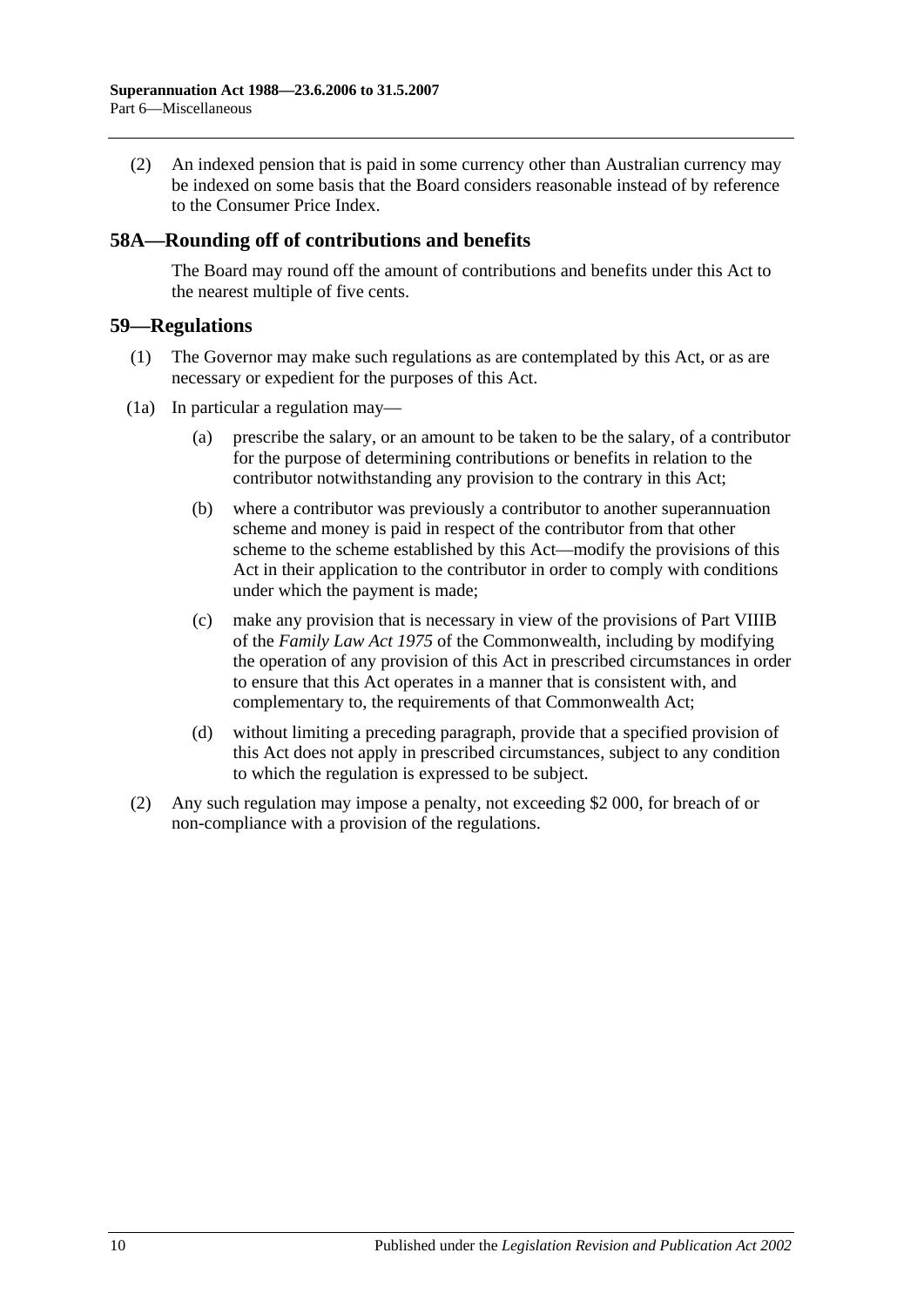# **Schedule 1—Transitional provisions**

# **1—Continuity of contributor status**

- (1) All employees who were, immediately before the commencement of this Act, contributors to the Scheme under the repealed Act continue as contributors under this Act.
- (2) All employees who were, immediately before the commencement of this Act, contributors to the Provident Account under the repealed Act—
	- (a) become, on the commencement of this Act, contributors to the Scheme; and
	- (b) will be classified for the purposes of this Act as old scheme contributors; and
	- (c) will, subject to [clause](#page-101-0) 6, be treated in the same way as other old scheme contributors.
- (2a) A person who, immediately before the commencement of this Act, was an employee of the Australian National Railways Commission and was also a contributor to the Fund or the Provident Account will be taken to be an employee for the purposes of this Act until he or she ceases to be an employee of the Australian National Railways Commission.
- (3) A new scheme contributor who was accepted as a contributor before the commencement of this Act may, within three months after the commencement of this Act, elect to resign from membership of the Fund and in that event—
	- (a) the balance standing to the credit of the contributor's contribution account will be refunded; and
	- (b) he or she will cease to be a contributor.

#### **2—Contributions by old scheme and certain new scheme contributors**

- (1) This clause applies to—
	- (a) old scheme contributors; and
	- (b) new scheme contributors who were accepted as contributors before the commencement of this Act.
- (2) For the purposes of this Act, the standard contribution rate for a contributor to which this clause applies is the percentage which—
	- (a) in the case of a higher benefit contributor (as defined in the repealed Act)—constituted the contributor's standard percentage of contribution for the purposes of the repealed Act;
	- (b) in the case of a lower benefit contributor (as defined in the repealed Act)—is equal to twice the percentage that constituted the contributor's standard percentage of contribution for the purposes of the repealed Act,

(but this subclause applies to new scheme contributors only until the date fixed by the Board under [subclause](#page-98-0) (3) when the standard contribution rate for such a contributor will become 6% of salary).

<span id="page-98-0"></span>(3) The amount contributed by a contributor to which this clause applies will continue to be governed by the repealed Act until a date fixed by the Board.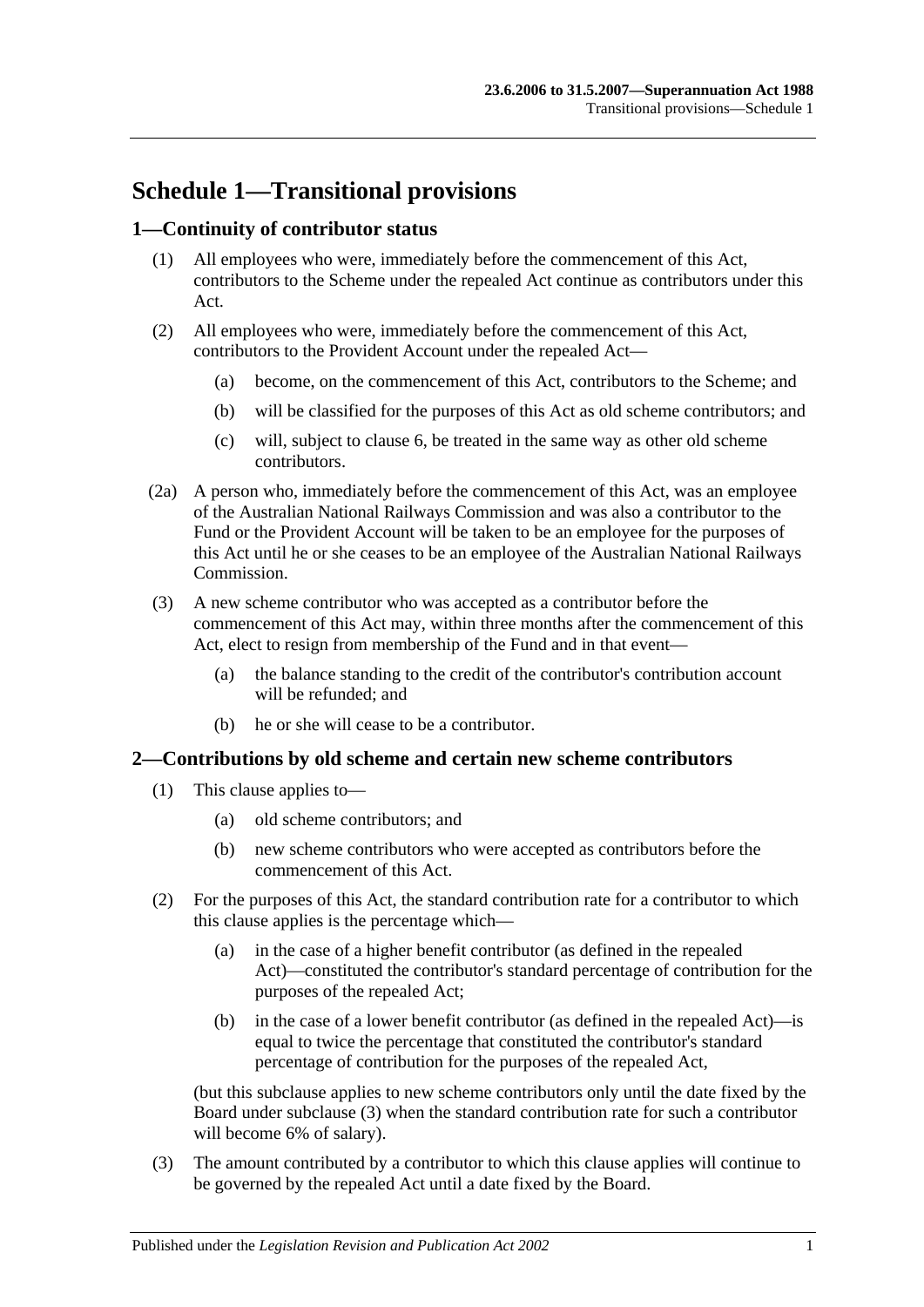## **3—Starting balance of contribution account of old scheme contributors**

- (1) The Board will establish a contribution account in the name of every old scheme contributor—
	- (a) who continues as a contributor under this Act; or
	- (b) to, or in relation to, whom a pension is being paid at the commencement of this Act.
- (2) The balance of the account, as at the commencement of this Act, of a contributor who was still in employment at the commencement of this Act will be an amount calculated in accordance with section 79 of the repealed Act as if the contributor had become entitled to a payment under that section on the commencement of this Act.
- (3) The balance of the account, as at the commencement of this Act, of a contributor whose employment had ceased before the commencement of this Act will be an amount calculated in accordance with section 81 of the repealed Act as if an entitlement to a payment under that section had arisen at the commencement of this Act.

### **3A—Starting balance for certain new scheme contributors**

- <span id="page-99-0"></span>(1) The contribution account of a new scheme contributor who was accepted as a contributor before the commencement of this Act will be credited with the following amounts:
	- (a) the aggregate amount of contributions made by the contributor before the commencement of this Act; and
	- (b) an amount determined by the Board to be the return attributable to the investment of those contributions before the commencement of this Act; and
	- (c) where the amount referred to in [paragraph](#page-99-0) (b) was not credited to the contributor's contribution account on 1 July, 1988, an amount determined by the Board to be the return that would have been attributable to the investment of that amount if it had been credited to the account on 1 July, 1988.
- <span id="page-99-1"></span>(2) The amount to be credited to a contribution account under [subclause](#page-99-0)  $(1)(b)$  and  $(c)$ must be debited against the unallocated portion of the old scheme division of the Fund.

#### **4—Special provision as to contribution period of certain contributors**

The contribution period of an old scheme contributor who was accepted as a contributor—

- (a) after reaching the age of 30 years; but
- (b) before the commencement of the repealed Act, will be taken to have commenced when the contributor reached the age of 30 years.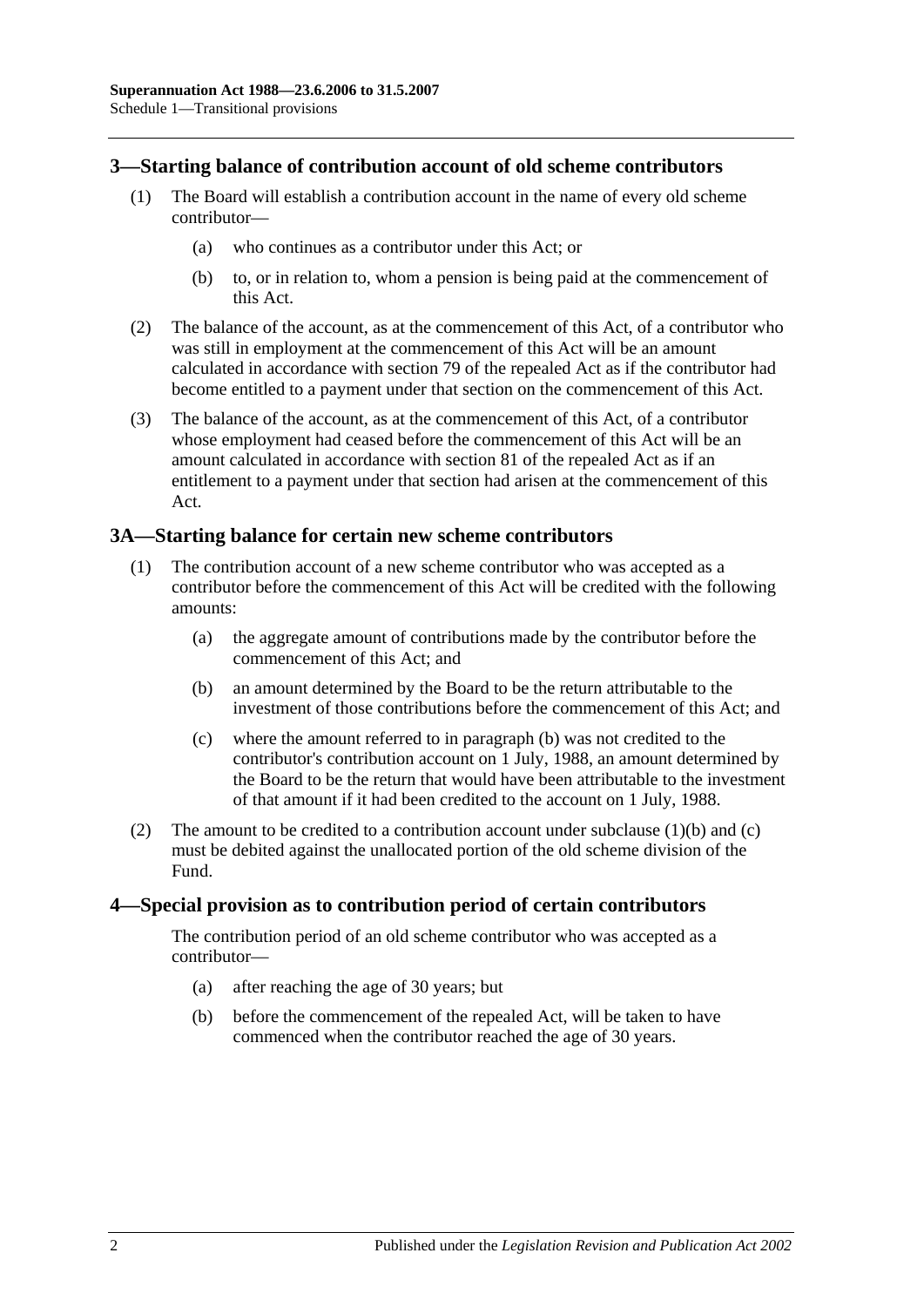#### **5—Superannuation points carried over by old scheme contributors**

- (1) To calculate the number of superannuation points of an old scheme contributor as at the commencement of this Act, proceed as follows:
	- (a) calculate the pension (ignoring any neglected unit reduction, fund share reduction or excess unit addition) to which the contributor would be, or would have been, entitled under the repealed Act on retirement at the age of retirement assuming that the contributor had retired, or were to retire, at that age and, in the case of a contributor under that age at the commencement of this Act—
		- (i) that the repealed Act remained in force; and
		- (ii) that the contributor's rate of contribution remained constant until the contributor attained that age; and
		- (iii) that the contributor's contribution salary (as defined in the repealed Act) were the contributor's actual salary and remained constant until the contributor retired at the age of retirement;
	- (b) express this pension as a proportion of the theoretical maximum pension;
	- (c) convert this proportion to the fraction with a denominator of 360;
	- (d) the number of points is then given by the following formula:

<span id="page-100-0"></span>
$$
P = x - m(p - n - q) - y
$$

Where—

*P* is the number of points

 $x$  is the numerator of the fraction arrived at under [paragraph](#page-100-0)  $(c)$ 

 $\boldsymbol{n}$  is—

- (a) in relation to a person who was accepted as a contributor under the repealed Act before the age of 30 years—the number of months from the date of acceptance to the age of 30 years or the commencement of this Act whichever is the earlier (and, if the period is not exactly divisible into whole months, any remainder will be treated as a whole month);
- (b) in any other case—0

*p* is the number of months (if any) by which the contributor's age, as at the commencement of this Act, falls short of the age of retirement or 360 (whichever is the lesser)

 $m$  is—

- (a) in relation to a contributor contributing for higher benefits under the repealed Act—1;
- (b) in relation to a contributor contributing for lower benefits under the repealed Act—½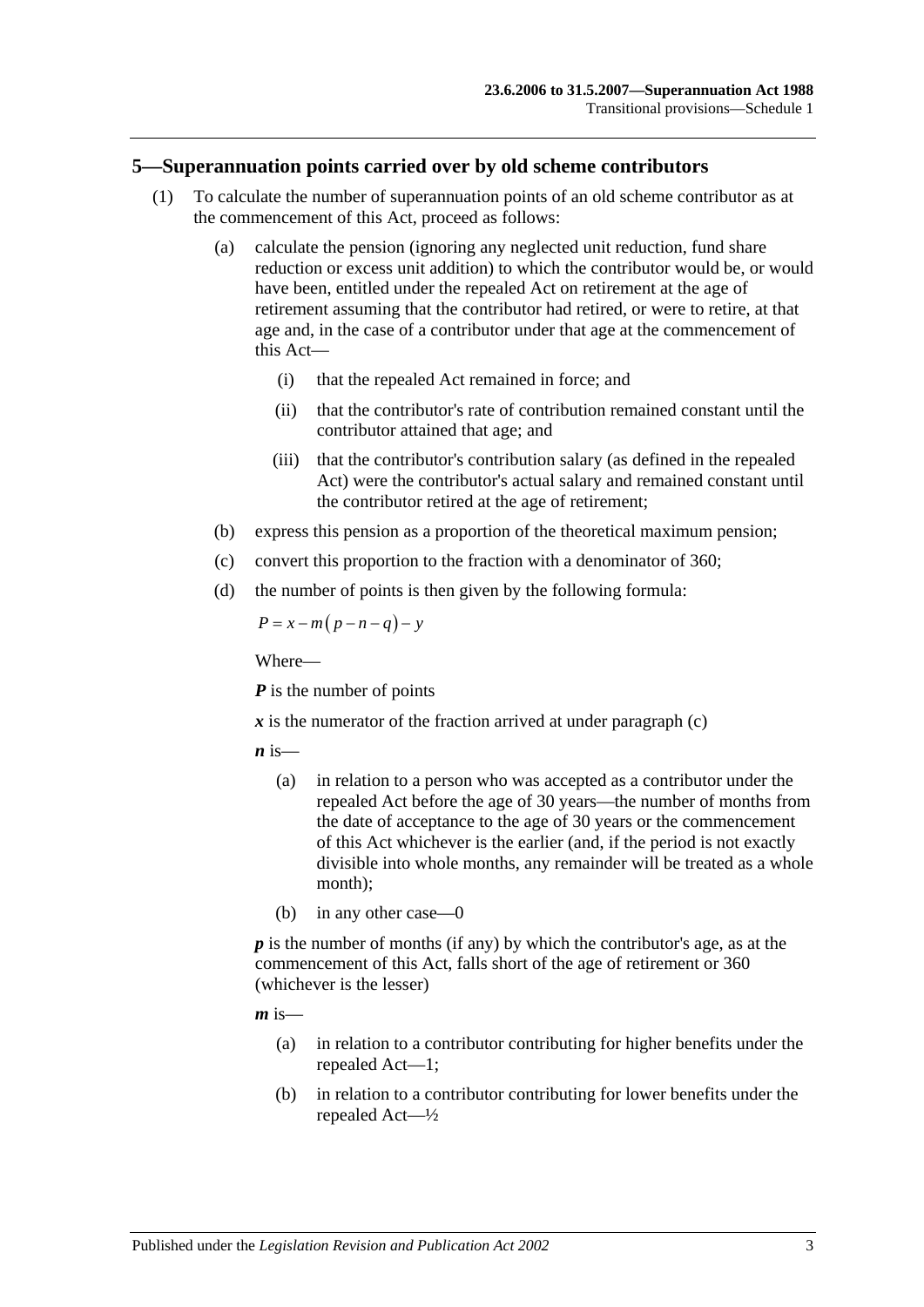*y* is—

(a) in relation to a person who became a higher benefit contributor by virtue of an election under section 57B of the repealed Act—

$$
n\left(1-\frac{x}{360}\right)
$$

(b) in any other case—0

*q* is the number of months (if any) by which the contributor's age, as at the commencement of this Act, exceeds the age of retirement.

(2) In this clause—

*theoretical maximum pension* in relation to a contributor means the pension that would be payable to the contributor on retirement at the age of retirement assuming—

- (a) that the repealed Act remained in force; and
- (b) that the contributor were employed throughout any future period of his or her employment at the contributor's contribution salary as it was immediately before the commencement of this Act; and
- (c) that the contributor were a new contributor (as defined in the repealed Act) and had elected for higher benefits; and
- (d) that the contributor attained 360 contribution months on or before attaining the age of retirement.

#### <span id="page-101-0"></span>**6—Special provisions for contributors to the Provident Account**

- (1) Where—
	- (a) a contributor was a contributor to the Provident Account under the repealed Act;
	- (b) the contributor's employment is terminated by death or on account of invalidity before the contributor reaches the age of retirement;
	- (c) the death or invalidity arises in circumstances or under conditions determined by the Board in relation to the contributor,

<span id="page-101-1"></span>the Board may determine not to pay, or to discontinue payment of, a pension or pensions under this Act to or in relation to the contributor and to pay instead a lump sum calculated as follows to the contributor or the contributor's estate:

$$
LS = A \times \frac{2}{3} \times FS \times Z + Pn \left( FS \times \frac{0.85}{450} \times M \right)
$$

Where—

*LS* is the amount of the lump sum

*A* is the lesser of the following:

- (a) unity;
- (b) the numerical value obtained by dividing the number of the contributor's accrued superannuation points by—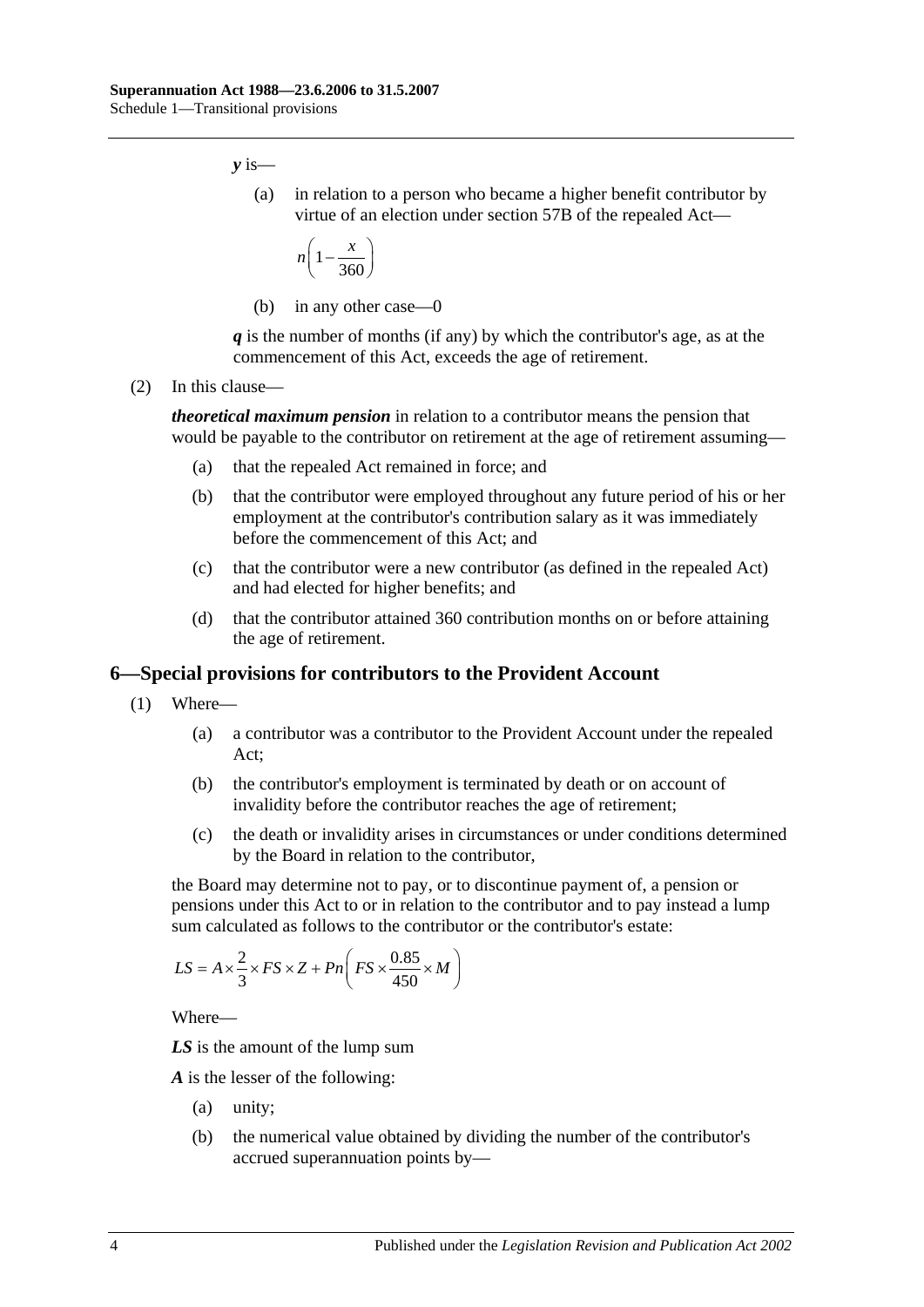- (i) in the case of a contributor who was accepted as a contributor under the repealed Act before reaching the age of 30 years—the number of months between the contributor's age as at the date of acceptance and the age of retirement;
- (ii) in any other case—360

*FS* is the contributor's actual or attributed salary immediately before termination of employment (expressed as an annual amount)

*Z* is—

- (a) in relation to a contributor who is 55 years of age or less—11.5;
- (b) in relation to a contributor who is over the age of 55 years—11.5 less 0.0167 for every month by which the contributor's age exceeds 55 years

*Pn* is—

- (a) in the case of a contributor who was in full-time employment during that part of the contribution period occurring after 31 December 1987—1;
- (b) in any other case—the numerical value arrived at by expressing the contributor's employment while an active contributor during that part of the contribution period as a proportion of full-time employment during that part of the contribution period

*M* is the number of months of the contributor's contribution period occurring after 31 December 1987.

(2) A determination for the purposes of [subclause](#page-101-1)  $(1)(c)$  must be made within three months after the commencement of this Act.

# <span id="page-102-1"></span>**7—Limited benefit contributors**

- (1) Subject to [subclause](#page-102-0) (2), a contributor who was immediately before the commencement of this Act affected by conditions imposed under section 65 of the repealed Act remains subject to those conditions after the commencement of this Act.
- <span id="page-102-0"></span>(2) The Board will relax or revoke any such condition if satisfied by evidence provided by the contributor that there is proper cause to do so.
- (3) Where a contributor is entitled to the payment of a lump sum but is not entitled to a pension under this Act by virtue of conditions referred to in [subclause](#page-102-1) (1), the lump sum will be the aggregate of three and one-half times the balance standing to the credit of the contributor's contribution account and an amount calculated as follows:

$$
A = P n \left( FS \times \frac{0.85}{450} \times M \right)
$$

Where—

*A* is the amount

*Pn* is—

(a) in the case of a contributor who was in full-time employment during that part of the contribution period occurring after 31 December 1987—1;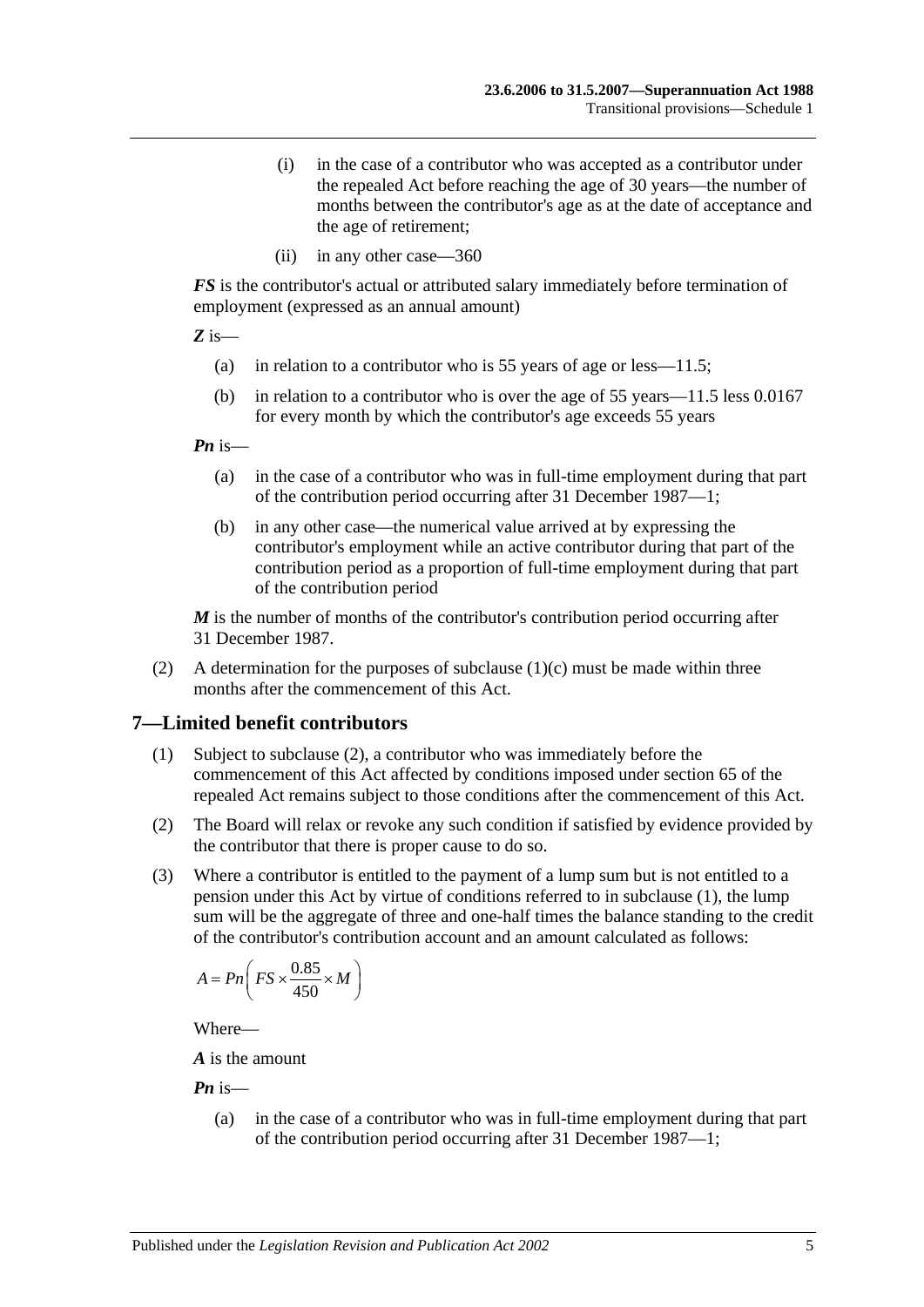(b) in any other case—the numerical value arrived at by expressing the contributor's employment while an active contributor during that part of the contribution period as a proportion of full-time employment during that part of the contribution period

*FS* is the contributor's actual or attributed salary (expressed as an annual amount) immediately before termination of employment

*M* is the number of months of the contributor's contribution period occurring after 31 December 1987.

### **8—Preservation of excess unit addition**

Where—

- (a) a pension becomes payable to or in relation to an old scheme contributor after the commencement of this Act;
- (b) the pension would if the repealed Act had continued in operation be increased by an excess unit addition,

there will be a corresponding increase of the pension payable under this Act.

# **9—Neglected unit and fund share reduction**

- (1) Subject to this Act, where a pension to, or in relation to, an old scheme contributor would, if granted under the repealed Act, have been subject to a neglected unit reduction or a fund share reduction, the corresponding pension under this Act will be subject to a corresponding reduction.
- (1a) Where—
	- (a) an old scheme contributor resigns from employment and elects to preserve his or her accrued superannuation benefits; and
	- (b) the contributor was, before resignation, making pension maintenance payments or neglected unit maintenance payments, or purchasing contribution months by fortnightly contributions,

a pension that subsequently becomes payable to or in relation to the contributor will be reduced to an extent determined by the Board.

- (2) A contributor may reduce or eliminate a reduction of pension under this clause by payment to the Treasurer of a lump sum determined by the Board.
- (3) A contributor who desires to reduce or eliminate a reduction of pension under this clause must, within one month after first becoming entitled to receive the pension inform the Board in writing of his or her intention to do so, and must pay the appropriate lump sum within one month after receiving notification from the Board of the relevant amount.

#### **10—Pensions that commenced under previous enactments**

- (1) A pension that commenced under the repealed Act, or under a corresponding previous enactment, is, subject to this Act, payable as if this Act had been in force when the pension commenced.
- (2) This Act, apart from provisions relating to indexation, commutation and reduction or suspension of pensions, does not affect the amount of any such pension.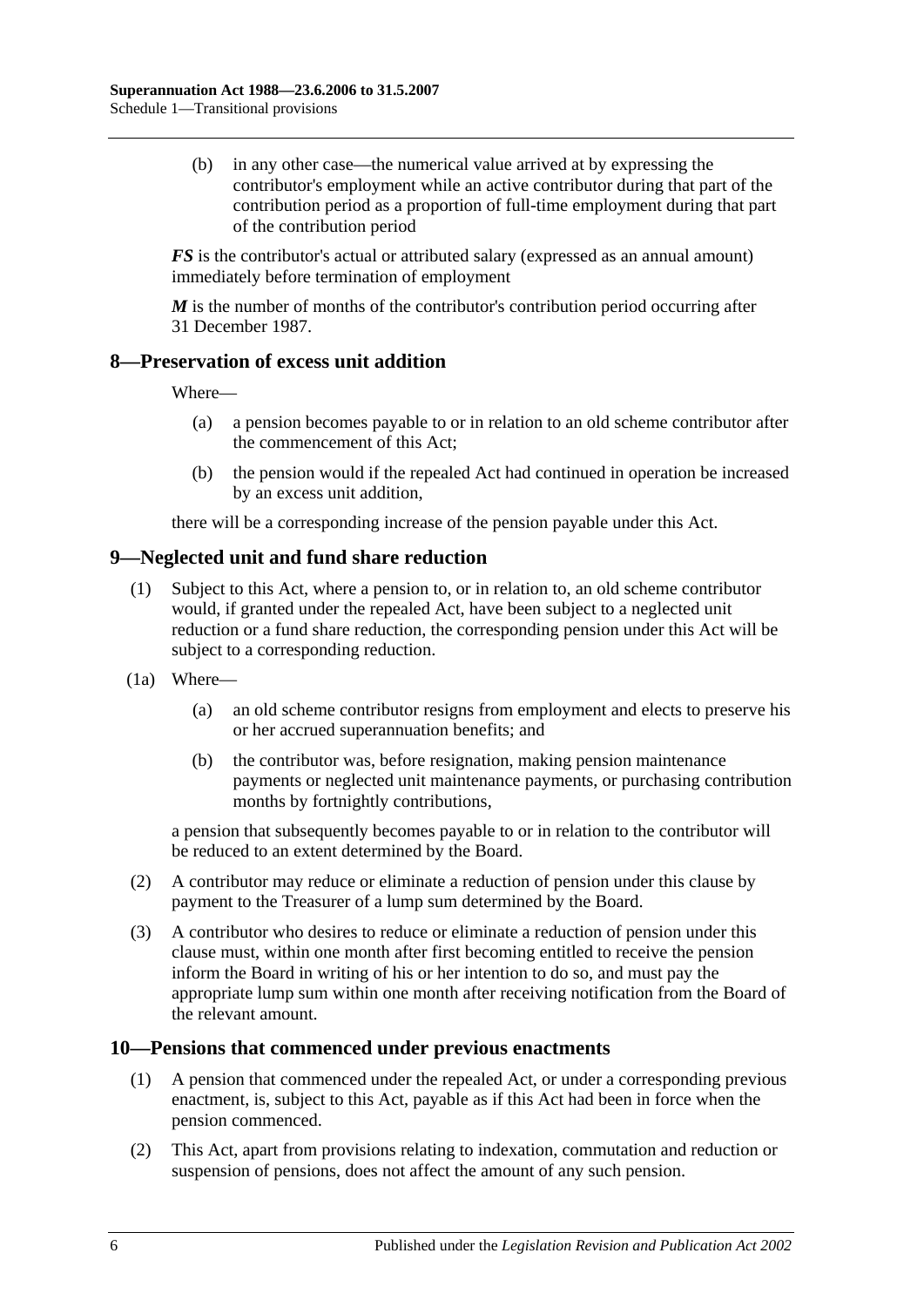### **11—Abolition of Provident Account, and Retirement Benefit Account**

- (1) The Provident Account and the Retirement Benefit Account established under section 99 of the repealed Act are abolished.
- (2) Any contributions to the Provident Account will be treated as contributions made in accordance with the Scheme.
- (3) The balance standing to the credit of any person in the Retirement Benefit Account will be returned to that person.

#### <span id="page-104-0"></span>**12—Continuation of superannuation arrangements**

- (1) Any arrangements in force under section 11 of the repealed Act immediately before the commencement of this Act will continue in force as if they had been made under [section](#page-14-0) 5 of this Act.
- (2) Money paid by an employer pursuant to an arrangement referred to in [subclause](#page-104-0) (1) and held by the Superannuation Funds Management Corporation of South Australia does not form part of the Fund and must be applied by the Superannuation Funds Management Corporation of South Australia in accordance with the arrangement.

#### **13—Continuation of membership of elected members of the Board**

- (1) Any members elected to the Board before the commencement of this Act continue in office subject to this Act as if it had been in force when they were elected and they had then been elected under it.
- (2) The offices of the other members of the Board become vacant on the commencement of this Act.

#### **14—Retrospective operation of preservation rights**

The rights conferred by [section](#page-65-0) 39 extend to a contributor who resigned before the commencement of this Act but on or after 1 January, 1988.

#### <span id="page-104-2"></span>**15—Benefits under [Parts 4](#page-30-0) and [5](#page-52-1)**

- <span id="page-104-1"></span>(1) Subject to [clause](#page-105-0) 15A, [Parts 4](#page-30-0) and [5](#page-52-1) as in force immediately before the commencement of the *[Superannuation \(Scheme Revision\) Amendment Act](http://www.legislation.sa.gov.au/index.aspx?action=legref&type=act&legtitle=Superannuation%20(Scheme%20Revision)%20Amendment%20Act%201992) 1992* continue to apply to and in relation to the following contributors:
	- (a) a contributor who was a contributor immediately before 1 July 1992 and in relation to whom benefits did not accrue under the Public Sector Employees Superannuation Scheme;
	- (b) a contributor who has received or is entitled to receive benefits under the Public Sector Employees Superannuation Scheme or in relation to whom such benefits have been paid or are payable;
	- (c) a contributor who would receive a higher benefit, or in relation to whom a higher benefit would be payable, under those provisions immediately before amendment by the *[Superannuation \(Scheme Revision\) Amendment Act](http://www.legislation.sa.gov.au/index.aspx?action=legref&type=act&legtitle=Superannuation%20(Scheme%20Revision)%20Amendment%20Act%201992) 1992*.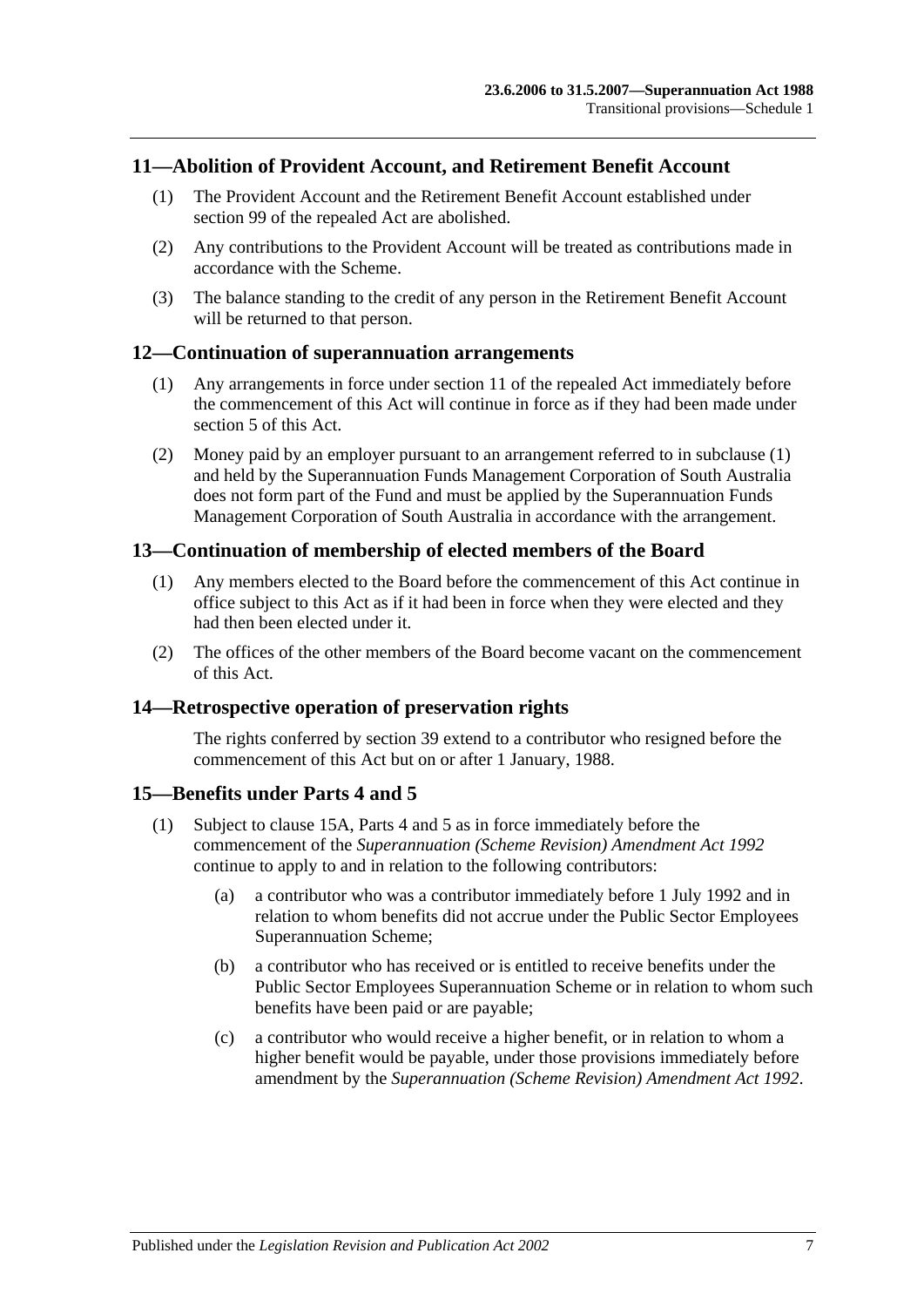- (2) A contributor whose employment terminates or is terminated on or after 1 July 1992 and who is entitled to a benefit under the Public Sector Employees Superannuation Scheme or a person who is entitled to such a benefit in relation to a contributor whose employment was terminated by death on or after 1 July 1992 may renounce the entitlement by instrument in writing to the Board within three months after becoming entitled or within three months after the Governor assents to the *[Superannuation](http://www.legislation.sa.gov.au/index.aspx?action=legref&type=act&legtitle=Superannuation%20(Scheme%20Revision)%20Amendment%20Act%201992)  [\(Scheme Revision\) Amendment Act](http://www.legislation.sa.gov.au/index.aspx?action=legref&type=act&legtitle=Superannuation%20(Scheme%20Revision)%20Amendment%20Act%201992) 1992*, whichever is later and upon renunciation the contributor or other person will be taken for the purposes of [subclause](#page-104-1) (1)(b) never to have been entitled.
- (3) Where benefits under the Public Sector Employees Superannuation Scheme have been credited to an account maintained by the Board in the name of a contributor under section 28 of the *[Superannuation \(Benefit Scheme\) Act](http://www.legislation.sa.gov.au/index.aspx?action=legref&type=act&legtitle=Superannuation%20(Benefit%20Scheme)%20Act%201992) 1992*, the contributor will be taken, for the purposes of [subclause](#page-104-1) (1)(b), to have received those benefits.

# <span id="page-105-0"></span>**15A—Early retirement benefit for certain contributors**

- (1) A contributor—
	- (a) who resigned from employment before 1 July 1992 after a contribution period of 120 months or more and preserved his or her accrued superannuation benefits under [section](#page-65-0) 39; and
	- (b) who, on or before reaching the age of retirement, requires the Board to commence paying a retirement pension,

<span id="page-105-1"></span>is entitled to the following benefits:

- (c) if the contributor was accepted as a contributor before the age of 30 years and before commencement of the repealed Act, the contributor is entitled to a pension in accordance with [section](#page-68-1) 39(7) and [\(8\)](#page-69-0) as in force immediately before the *[Superannuation \(Miscellaneous\) Amendment Act](http://www.legislation.sa.gov.au/index.aspx?action=legref&type=act&legtitle=Superannuation%20(Miscellaneous)%20Amendment%20Act%201994) 1994* came into operation;
- <span id="page-105-2"></span>(d) in any other case the contributor is entitled to a pension calculated as follows:

$$
P = AFS \times A \times \left(\frac{45.5}{100} + \frac{21.1 \times n_2}{100 \times 60}\right)
$$

Where—

*P* is the amount of the pension (expressed as an amount per fortnight)

*AFS* is the contributor's actual or attributed salary (expressed as an amount per fortnight) immediately before resignation adjusted to reflect changes in the Consumer Price Index between the date of resignation and the date on which the pension first became payable

*A* is the lesser of the following:

- (a) unity;
- (b) the numerical value obtained by dividing the number of the contributor's accrued contribution points by—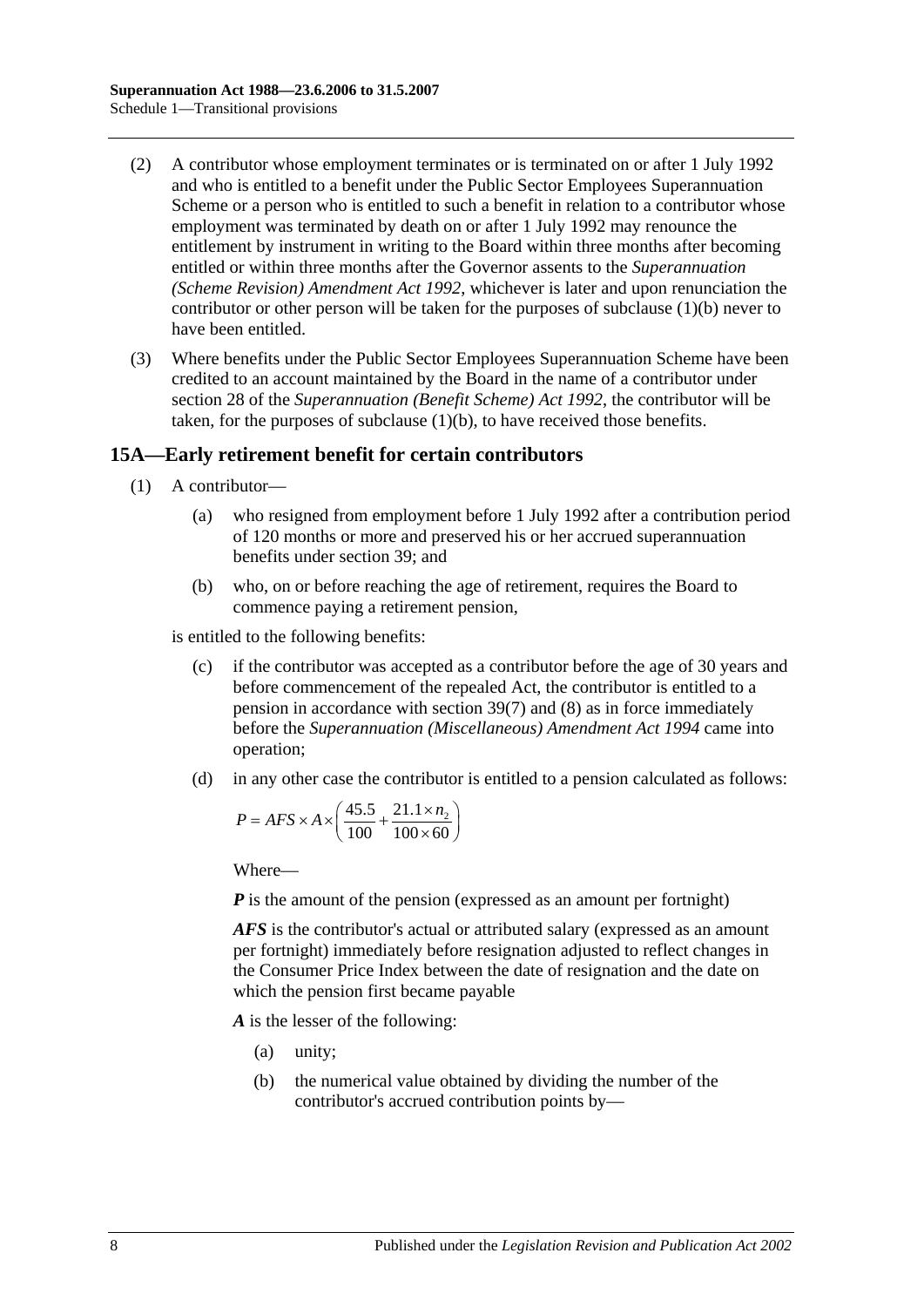- (i) in the case of a contributor who was accepted as a contributor under the repealed Act before reaching the age of 30 years—the number of months between the date of acceptance and the date on which the pension first became payable;
- (ii) in any other case—300 +  $n_2$

 $n_2$  is the number of months between the day on which the contributor reached the age of 55 years and the day on which the pension first became payable.

- (2) For the purpose of applying [section](#page-68-1) 39(7) as required by [subclause](#page-105-1) (1)(c), the factor "NP" in the formula in [section](#page-68-1) 39(7) is the amount of pension that would have been payable to the contributor if it were calculated under [subclause](#page-105-2) (1)(d).
- (3) A contributor referred to in [clause](#page-104-2) 15(1) who is an old scheme contributor and who retires on or after reaching the age of 55 years but before the age of retirement is entitled to a pension calculated as follows:

$$
P = FS \times A \times \left(\frac{45.5}{100} + \frac{21.1 \times n_2}{100 \times 60}\right)
$$

Where—

*P* is the amount of the pension (expressed as an amount per fortnight)

*FS* is the contributor's actual or attributed salary (expressed as an amount per fortnight) immediately before retirement

*A* is the lesser of the following:

- (a) unity;
- (b) the numerical value obtained by dividing the number of the contributor's accrued contribution points by—
	- (i) in the case of a contributor who was accepted as a contributor under the repealed Act before reaching the age of 30 years—the number of months between the date of acceptance and the date on which the pension first became payable;
	- (ii) in any other case—300 +  $n_2$

 $n_2$  is the number of months between the day on which the contributor reached the age of 55 years and the day on which the pension first became payable.

#### <span id="page-106-0"></span>**16—Transference from old scheme to new scheme**

- (1) Subject to [subclause](#page-107-0) (8), an old scheme contributor may, by notice in writing given to the Board on or before 31 December 1993, elect to become a contributor to the new scheme.
- (2) A contributor who makes an election under [subclause](#page-106-0) (1) will be taken to have become a new scheme contributor on 1 July 1992.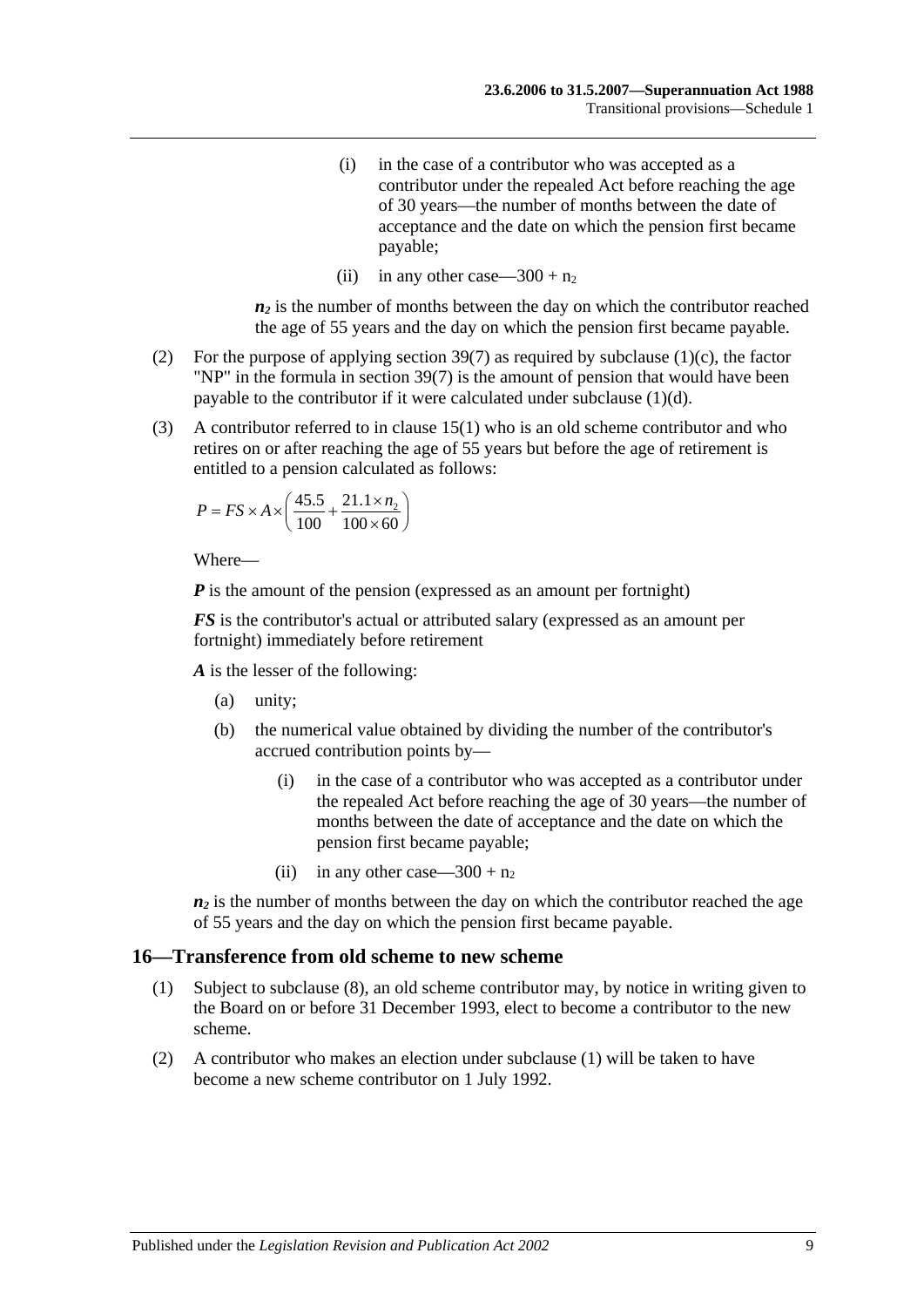- (3) Where conditions limiting the payment of benefits applied in relation to the contributor under the old scheme the same conditions will, if they can be applied without modification, apply in relation to the contributor under the new scheme, but if not the Board will apply conditions that are, in its opinion, appropriate limiting the payment of benefits to or in relation to, the contributor under the new scheme.
- <span id="page-107-1"></span>(4) For the purpose of determining the benefits payable to, or in relation to, the contributor under the old scheme and the time at which they are payable, the contributor will be taken to have resigned from employment on 30 June 1992 and to have elected to preserve his or her accrued superannuation benefits under [section](#page-65-0) 39.
- (5) Benefits that are preserved by virtue of [subclause](#page-107-1) (4) are not payable to the contributor while the contributor is employed in employment to which this Act applies.
- (6) For the purpose of calculating the contributor's benefits under the new scheme—
	- (a) contribution points accrued before 1 July 1992 and contribution months occurring before that date will be disregarded; and
	- (b) the Board will establish a new account in the name of the contributor as at 1 July 1992.
- (7) The standard contribution rate that applied in relation to the contributor before 1 July 1992 will continue to apply in relation to the contributor from 1 July 1992 until 30 June following the election made by the contributor under [subclause](#page-106-0) (1).
- <span id="page-107-0"></span>(8) This clause does not apply for the benefit of—
	- (a) an employee of the Australian National Railways Commission;
	- (b) a contributor who has reached the age of retirement.
- (9) In this clause—

*the new scheme* means the scheme of superannuation established by [Part 4](#page-30-0) of this Act;

*the old scheme* means the scheme of superannuation established by [Part 5](#page-52-1) of this Act.

#### **17—Payment of contributions while on leave without pay**

[Section](#page-13-0) 4(8) does not apply to a contributor who is on leave without pay when the *[Superannuation \(Miscellaneous\) Amendment Act](http://www.legislation.sa.gov.au/index.aspx?action=legref&type=act&legtitle=Superannuation%20(Miscellaneous)%20Amendment%20Act%201994) 1994* comes into operation in respect of that period of leave.

#### <span id="page-107-2"></span>**18—Repeal of contribution rate**

- (1) A contributor who was contributing at the rate of 1.5% at the commencement of the *[Superannuation \(Miscellaneous\) Amendment Act](http://www.legislation.sa.gov.au/index.aspx?action=legref&type=act&legtitle=Superannuation%20(Miscellaneous)%20Amendment%20Act%201998) 1998* is entitled to continue contributing at that rate until 1 July 1998.
- (2) A contributor referred to in [subclause](#page-107-2) (1) who fails to elect some other rate of contribution under [section](#page-26-0) 23 in respect of the 1998/1999 financial year will be taken to have elected to cease contributing in respect of that year.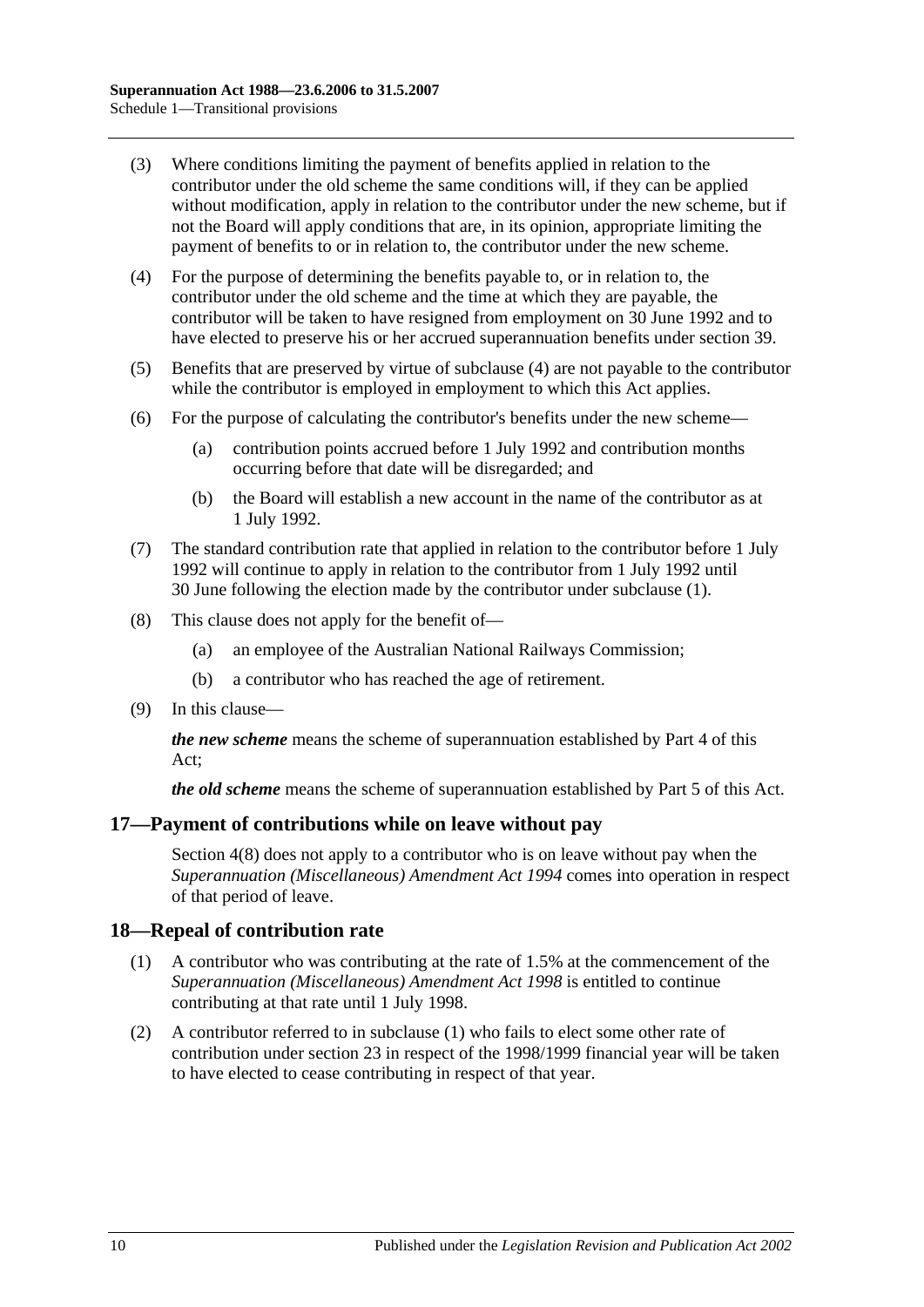## **19—Operation of [sections](#page-32-0) 28(1f) and [39\(1db\)](#page-66-0)**

[Section](#page-32-0) 28(1f) and [39\(1db\)](#page-66-0) substituted by the *[Superannuation \(Miscellaneous\)](http://www.legislation.sa.gov.au/index.aspx?action=legref&type=act&legtitle=Superannuation%20(Miscellaneous)%20Amendment%20Act%201998)  [Amendment Act](http://www.legislation.sa.gov.au/index.aspx?action=legref&type=act&legtitle=Superannuation%20(Miscellaneous)%20Amendment%20Act%201998) 1998* operate in relation to the 1997/1998 and subsequent financial years and the provisions they replace operate in relation to the 1996/1997 and previous financial years.

### **20—Election on retrenchment under [section](#page-36-0) 29**

A new scheme contributor who—

- (a) was retrenched one year or less before the commencement of the *[Superannuation \(Miscellaneous\) Amendment Act](http://www.legislation.sa.gov.au/index.aspx?action=legref&type=act&legtitle=Superannuation%20(Miscellaneous)%20Amendment%20Act%201998) 1998*; and
- (b) had not reached the age of 55 years at that time; and
- (c) had not made an election under [section](#page-36-1) 29(1) at that time,

is entitled to make the election within three months after the commencement of that Act.

## **21—Operation of amendments made by** *Statutes Amendment (Equal Superannuation Entitlements for Same Sex Couples) Act 2003*

An amendment made by the *[Statutes Amendment \(Equal Superannuation Entitlements](http://www.legislation.sa.gov.au/index.aspx?action=legref&type=act&legtitle=Statutes%20Amendment%20(Equal%20Superannuation%20Entitlements%20for%20Same%20Sex%20Couples)%20Act%202003)  [for Same Sex Couples\) Act 2003](http://www.legislation.sa.gov.au/index.aspx?action=legref&type=act&legtitle=Statutes%20Amendment%20(Equal%20Superannuation%20Entitlements%20for%20Same%20Sex%20Couples)%20Act%202003)* to a provision of this Act that provides for, or relates to, the payment of a pension, lump sum or other benefit to a person on the death of a contributor applies only if the death occurs on or after 3 July 2003.

# **Schedule 1A—Provisions relating to other public sector superannuation schemes**

- <span id="page-108-0"></span>1 (1) Subject to subclause (2), the Governor may make regulations—
	- (aaa) declaring a group of employees who are members of a public sector superannuation scheme to be contributors for the purposes of this Act;
	- (a) transferring all the assets and liabilities of a fund established for the purposes of a public sector superannuation scheme to the South Australian Superannuation Fund or transferring part of those assets and liabilities to that Fund and the remainder to an account to be kept at the Treasury pursuant to an arrangement under [section](#page-14-0) 5;
	- (b) modifying the provisions of this Act in their application to the group of employees referred to in [paragraph](#page-108-0) (aaa);
	- (c) providing for transitional matters upon the making of a declaration under [paragraph](#page-108-0) (aaa).
	- (2) The Governor must not make a regulation under subclause (1) unless the majority of the group of employees affected by the regulation and their employer have given their consent to the proposed regulation.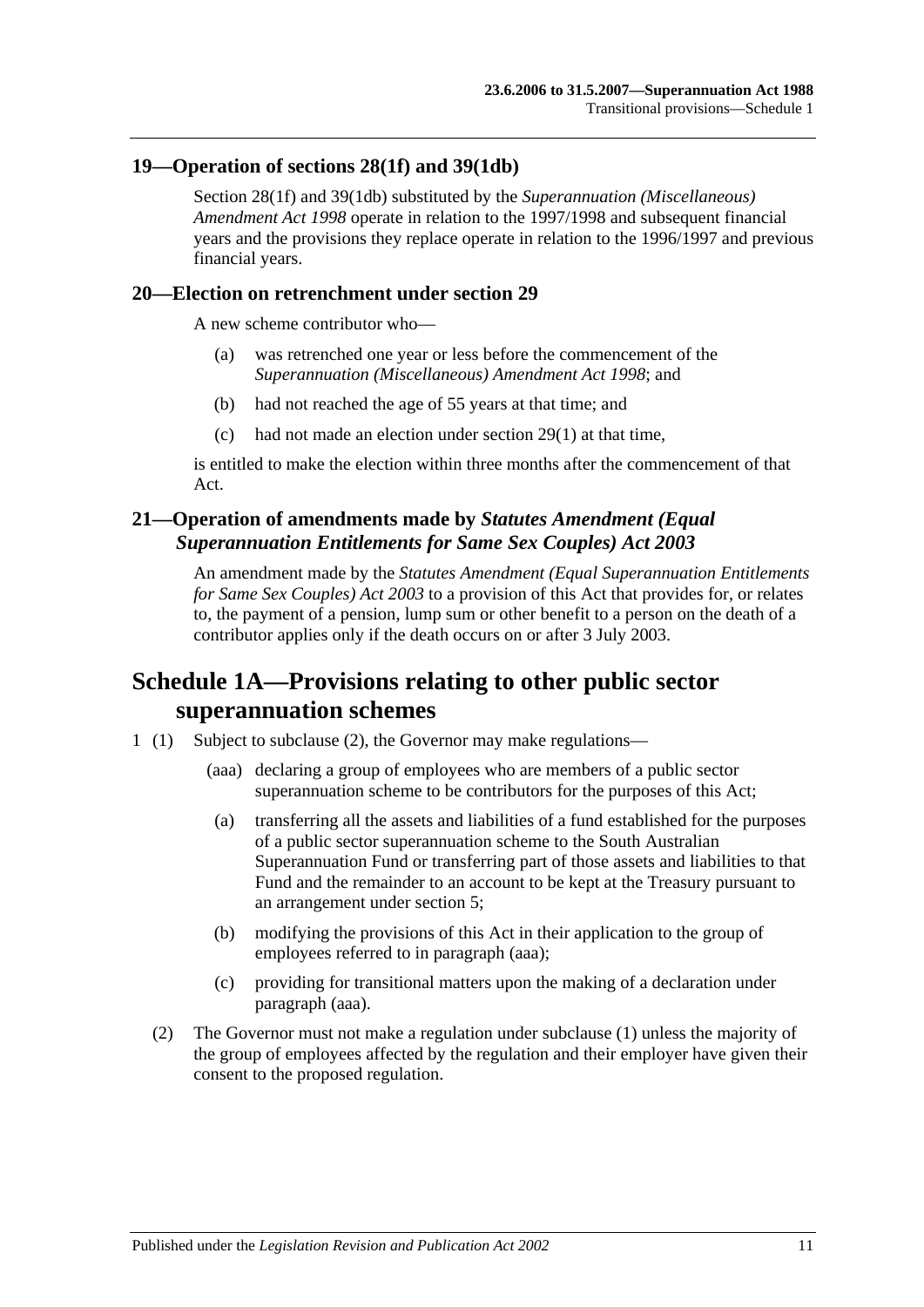- 2 (1) Where, pursuant to a law of the Commonwealth, tax is payable on the income of a fund established for the purposes of a public sector superannuation scheme, the Governor may, at the request of the trustees of the fund or the employer in relation to whom the scheme was established, make regulations reducing the benefits payable to, or in relation to, members of the scheme to offset the amount of the tax payable and making consequential alterations to any trust deed or other document establishing the scheme.
	- (2) A regulation whenever made under subclause (1) will, unless otherwise provided in the regulation, have effect from the time at which the tax referred to in subclause (1) first became payable.
- 3 In this Schedule—

*public sector superannuation scheme* means a superannuation scheme established for the benefit of employees of an instrumentality or agency of the Crown.

# **Schedule 1B—Transfer of certain members of the Electricity Industry Superannuation Scheme to the State Scheme**

# **Part 1—Preliminary**

## **1—Interpretation**

In this Schedule, unless the contrary intention appears—

*the contributory lump sum schemes* means Divisions 2 and 4 of the Electricity Industry Superannuation Scheme providing for contributions by members and lump sum benefits for members;

*Division 4* of the Electricity Industry Superannuation Scheme means the division of the Scheme formerly known as the "R.G. Scheme";

*the Electricity Industry pension scheme* means Division 3 of the Electricity Industry Superannuation Scheme providing for pension benefits;

*the Electricity Industry Superannuation Board* includes a subsequent trustee of the Electricity Industry Superannuation Scheme;

*the Electricity Industry Superannuation Scheme* means the ETSA Contributory and Non-Contributory Superannuation Schemes continued in existence as the Electricity Industry Superannuation Scheme by clause 3 of the Electricity Industry Superannuation Scheme Trust Deed appearing at the end of Schedule 1 of the *[Electricity Corporations Act](http://www.legislation.sa.gov.au/index.aspx?action=legref&type=act&legtitle=Electricity%20Corporations%20Act%201994) 1994*;

*the relevant day* means the day on which the approval of the Treasurer ceases to be required for the variation or replacement of the Rules of the Electricity Industry Superannuation Scheme;

*the State Scheme* means the scheme of superannuation established by this Act;

*Trustee* means the Electricity Industry Superannuation Board and includes subsequent trustees of the Electricity Industry Superannuation Scheme.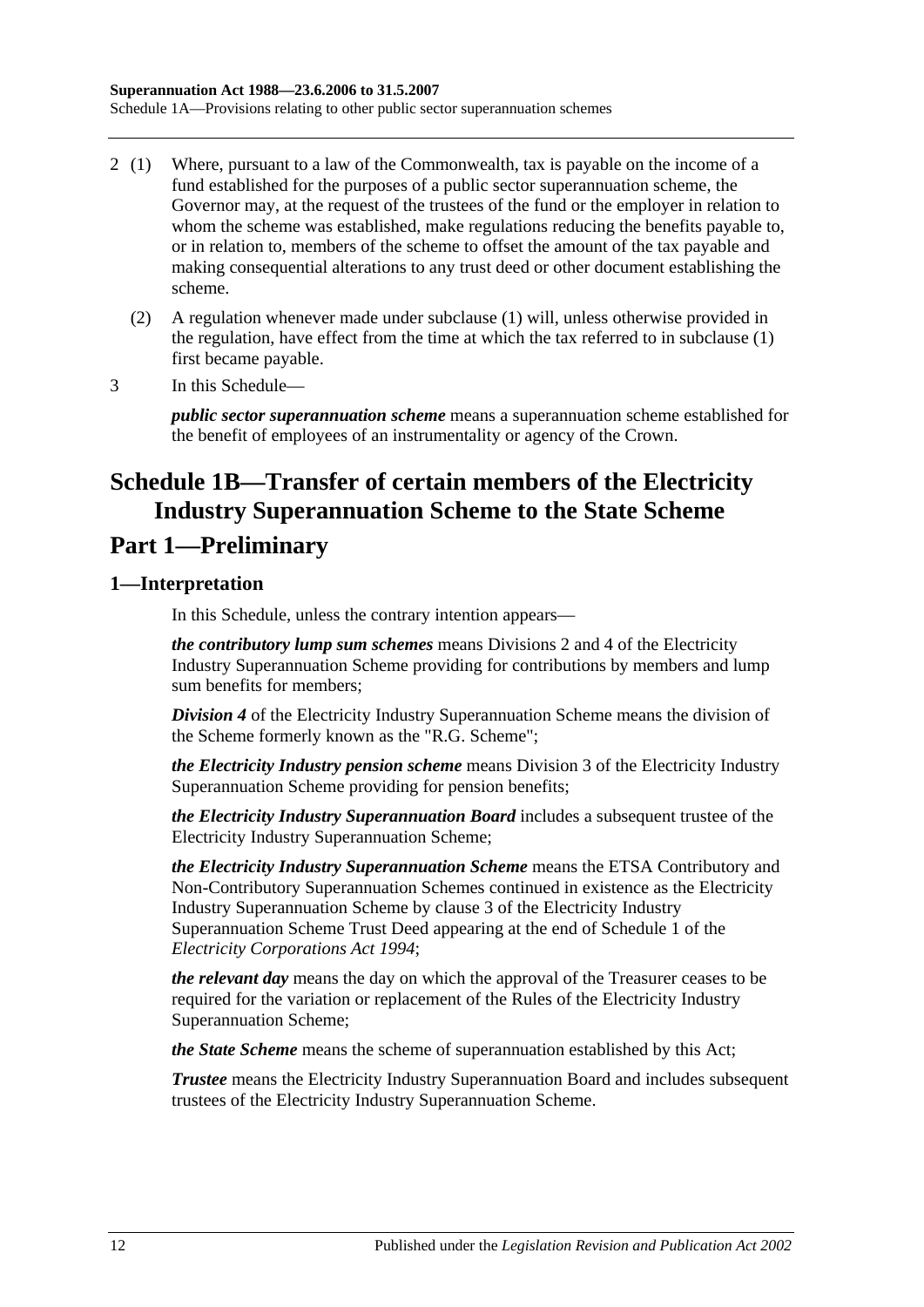### **23.6.2006 to 31.5.2007—Superannuation Act 1988**

Transfer of certain members of the Electricity Industry Superannuation Scheme to the State Scheme—Schedule 1B

# **Part 2—Transfer of members**

### <span id="page-110-0"></span>**2—Transfer of existing pensioners before the relevant day**

- (1) The Treasurer may, by notice to the Electricity Industry Superannuation Board and the South Australian Superannuation Board under [clause](#page-117-0) 7 before the relevant day, transfer a person who is in receipt of a pension under the Electricity Industry Superannuation Scheme from that scheme to the State Scheme.
- <span id="page-110-1"></span>(2) A person transferred under [subclause](#page-110-0) (1)—
	- (a) is entitled to a pension under this Act which, at the time of transfer, is of equivalent value to the pension he or she was receiving immediately before the transfer; and
	- (b) except in the case of a person entitled to a derivative benefit, will be taken to be an old scheme contributor; and
	- (c) in the case of a person who is entitled to a derivative benefit, will be taken to derive the benefit from an old scheme contributor.
- <span id="page-110-3"></span><span id="page-110-2"></span> $(3)$  If—
	- (a) an old scheme contributor referred to in [subclause](#page-110-1) (2) dies before the expiration of three years after he or she first became entitled to a pension under the Electricity Industry Superannuation Scheme; or
	- (b) a person—
		- (i) referred to in [subclause](#page-110-1) (2) who is entitled to a derivative benefit; or
		- (ii) who is entitled to a derivative benefit from an old scheme contributor referred to in [paragraph](#page-110-2) (a),

dies before the expiration of three years after the contributor from whom the benefit was derived—

- (iii) first became entitled to a pension under the Electricity Industry Superannuation Scheme; or
- (iv) died while still in employment without ever becoming entitled to such a pension,

<span id="page-110-4"></span>and—

- (c) in the case referred to in [paragraph](#page-110-2) (a), no one is entitled to a derivative benefit under this Act in respect of the contributor; or
- <span id="page-110-5"></span>(d) in the case referred to in [paragraph](#page-110-3) (b), all derivative entitlements have ceased before the expiration of that period,

the contributor's estate is entitled to a lump sum equivalent to—

(e) where [paragraph](#page-110-4) (c) applies—the aggregate of the pension payments that the contributor would have received between the date of death and the third anniversary of the commencement of the pension if he or she had survived; or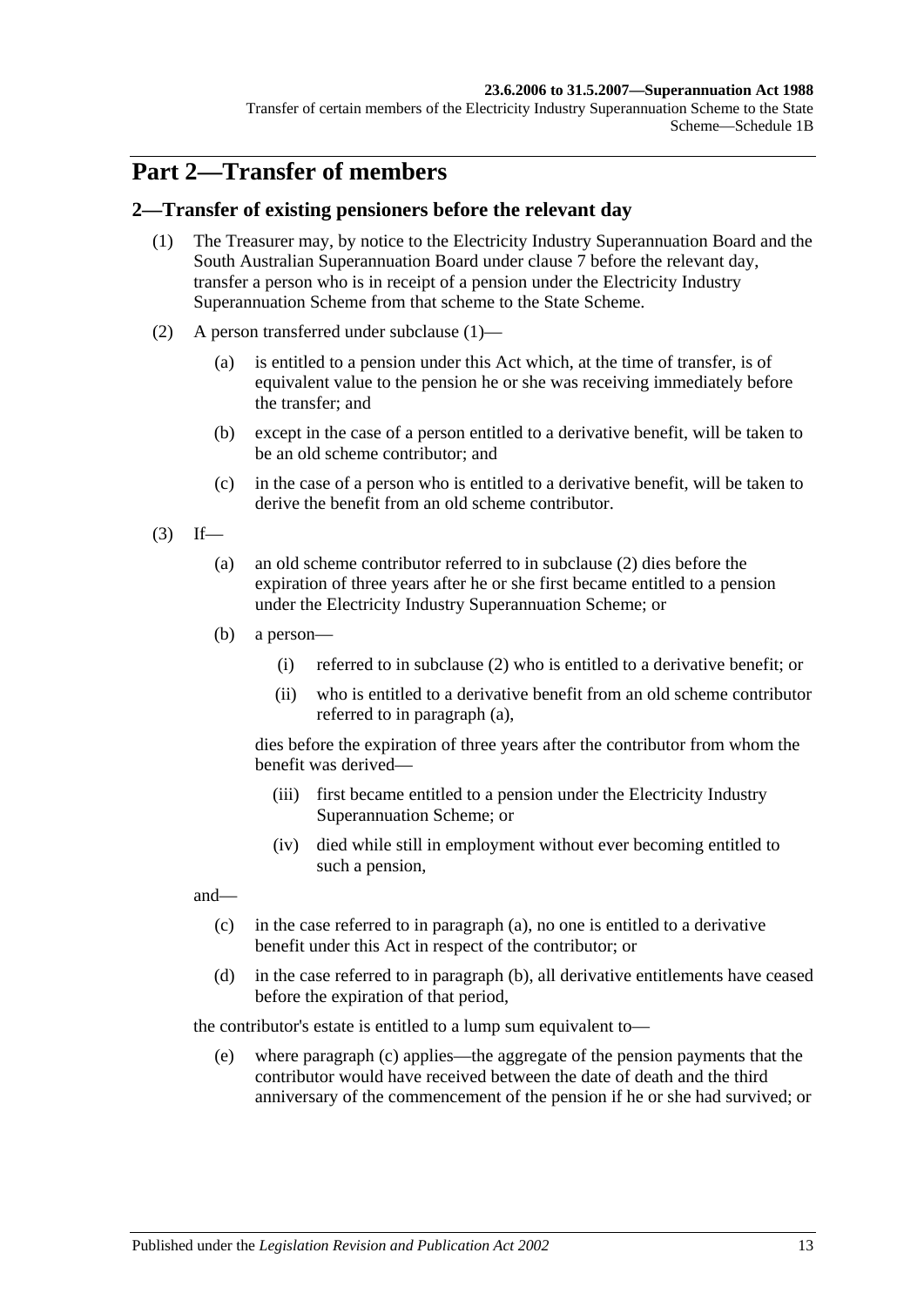### **Superannuation Act 1988—23.6.2006 to 31.5.2007**

Schedule 1B—Transfer of certain members of the Electricity Industry Superannuation Scheme to the State Scheme

> (f) where [paragraph](#page-110-5) (d) applies—the aggregate of the pension payments that the contributor from whom the benefit was derived would have received between the date when the derivative entitlement, or the last of the derivative entitlements, ceased and the third anniversary of the commencement of the pension (or the date of the contributor's death) if the contributor had survived during that period,

(the lump sum will be determined on the assumption that the pension will not be adjusted under [section](#page-91-0) 47 during that period).

- (4) Where a person who is transferred under this clause was, immediately before the transfer, entitled to commute a part, or the whole, of his or her pension under the Electricity Industry Superannuation Scheme, he or she is entitled to commute the whole or a part of the pension in accordance with this Act within a period that terminates—
	- (a) when the period for commutation under the Electricity Industry Superannuation Scheme would have terminated; or
	- (b) at the expiration of three months after the transfer,

whichever is the later.

- <span id="page-111-0"></span>(5) An amount equivalent in value to that part of the Scheme assets of the Electricity Industry Superannuation Scheme that is attributable to the membership of the Scheme of a person transferred to the State Scheme under this clause, or of the contributor from whom a person transferred to the State Scheme under this clause derives benefits, (to be determined by an actuary appointed by the Treasurer) must be paid by the Trustee from the Scheme assets to the Treasurer.
- (6) The Treasurer must pay into the South Australian Superannuation Fund a contribution reflecting the amount paid to the Treasurer under [subclause](#page-111-0) (5).

### <span id="page-111-2"></span>**3—Transfer of existing and future pensioners after the relevant day**

- (1) After the relevant day, the Treasurer may, at the request of the Trustee, enter into an agreement with the Trustee under which a person or persons referred to in [subclause](#page-111-1) (2) may be transferred from the Electricity Industry Superannuation Scheme to the State Scheme.
- <span id="page-111-4"></span><span id="page-111-1"></span>(2) The following persons may be transferred pursuant to an agreement under [subclause](#page-111-2) (1):
	- (a) a person who is in receipt of a pension under the Electricity Industry Superannuation Scheme;
	- (b) a person who is a member of the Electricity Industry pension scheme and who is presently entitled to receive, but is not yet in receipt of, a pension following the termination of his or her employment;
	- (c) a person who is entitled to a pension as a derivative benefit under the Electricity Industry Superannuation Scheme but who is not yet in receipt of the pension.
- <span id="page-111-5"></span><span id="page-111-3"></span>(3) The Treasurer may, by notice to the Electricity Industry Superannuation Board and the South Australian Superannuation Board under [clause](#page-117-0) 7, transfer a person from the Electricity Industry Superannuation Scheme to the State Scheme in pursuance of an agreement referred to in [subclause](#page-111-2) (1).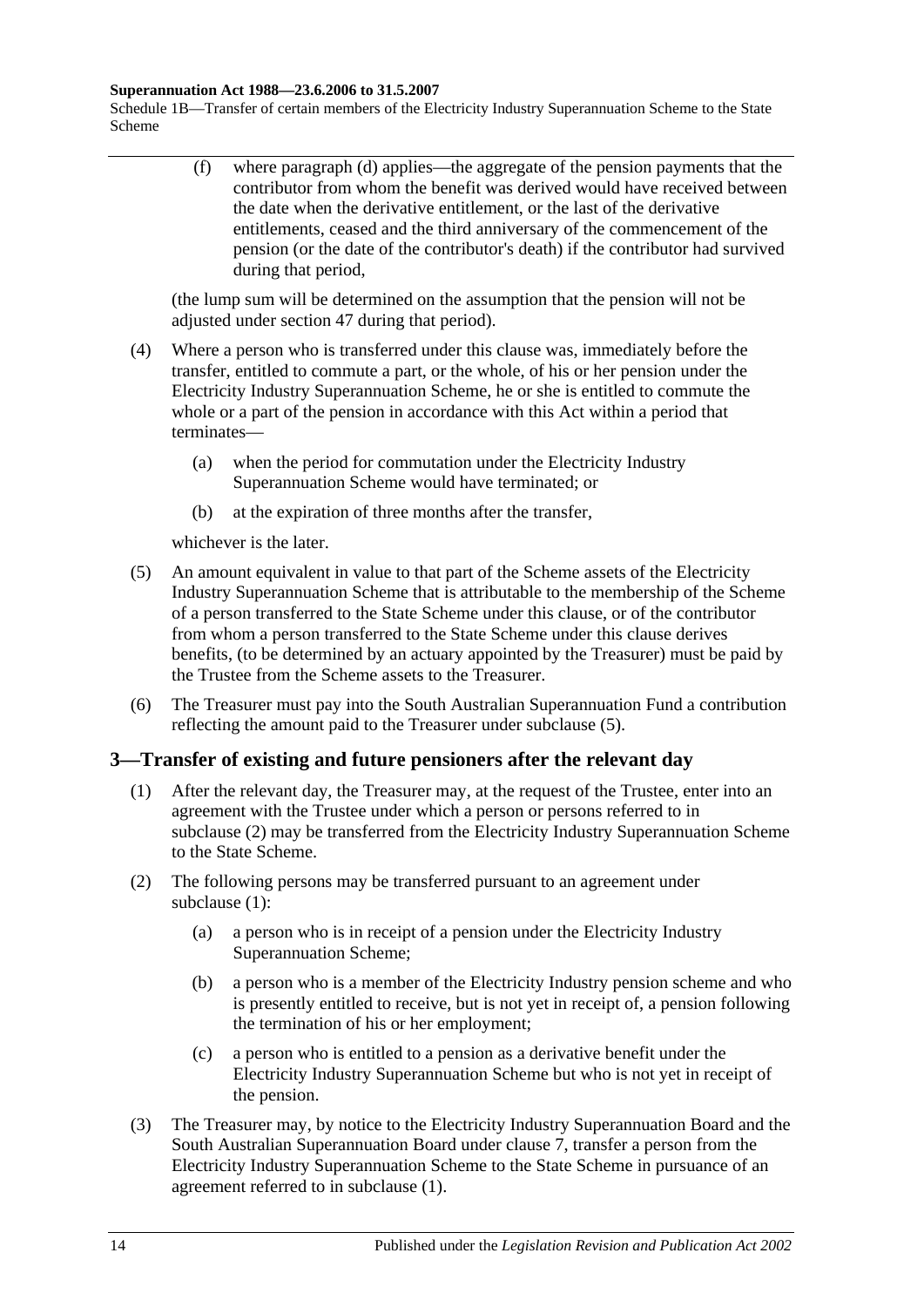#### **23.6.2006 to 31.5.2007—Superannuation Act 1988**

Transfer of certain members of the Electricity Industry Superannuation Scheme to the State Scheme—Schedule 1B

- <span id="page-112-0"></span>(4) A person transferred under [subclause](#page-111-3) (3)—
	- (a) is, in the case of a person who was in receipt of a pension at the time of transfer, entitled to a pension under this Act which, at the time of transfer, is of equivalent value to the pension he or she was receiving immediately before the transfer; and
	- (b) is, in the case of a person referred to in [subclause](#page-111-4) (2)(b) or [\(c\),](#page-111-5) entitled to a pension under this Act which, at the time of transfer, is of equivalent value to the initial pension that he or she would have received if he or she had not been transferred; and
	- (c) except in the case of a person entitled to a derivative benefit, will be taken to be an old scheme contributor; and
	- (d) in the case of a person who is entitled to a derivative benefit, will be taken to derive the benefit from an old scheme contributor.
- <span id="page-112-2"></span><span id="page-112-1"></span> $(5)$  If—
	- (a) an old scheme contributor referred to in [subclause](#page-112-0) (4) who was in receipt of, or was entitled to, a pension at the time of transfer, dies before the expiration of three years after he or she first became entitled to a pension under the Electricity Industry Superannuation Scheme; or
	- (b) a person—
		- (i) referred to in [subclause](#page-112-0) (4) who was in receipt of, or was entitled to, a derivative pension at the time of transfer; or
		- (ii) who is entitled to a derivative benefit from an old scheme contributor referred to in [paragraph](#page-112-1) (a),

dies before the expiration of three years after the contributor from whom the benefit was derived—

- (iii) first became entitled to a pension under the Electricity Industry Superannuation Scheme; or
- (iv) died while still in employment without ever becoming entitled to such a pension,

<span id="page-112-3"></span>and—

- (c) in the case referred to in [paragraph](#page-112-1) (a), no one is entitled to a derivative benefit under this Act in respect of the contributor; or
- <span id="page-112-4"></span>(d) in a case referred to in [paragraph](#page-112-2) (b), all derivative entitlements have ceased before the expiration of that period,

the contributor's estate is entitled to a lump sum equivalent to—

(e) where [paragraph](#page-112-3) (c) applies—the aggregate of the pension payments that the contributor would have received between the date of death and the third anniversary of the commencement of the pension if he or she had survived; or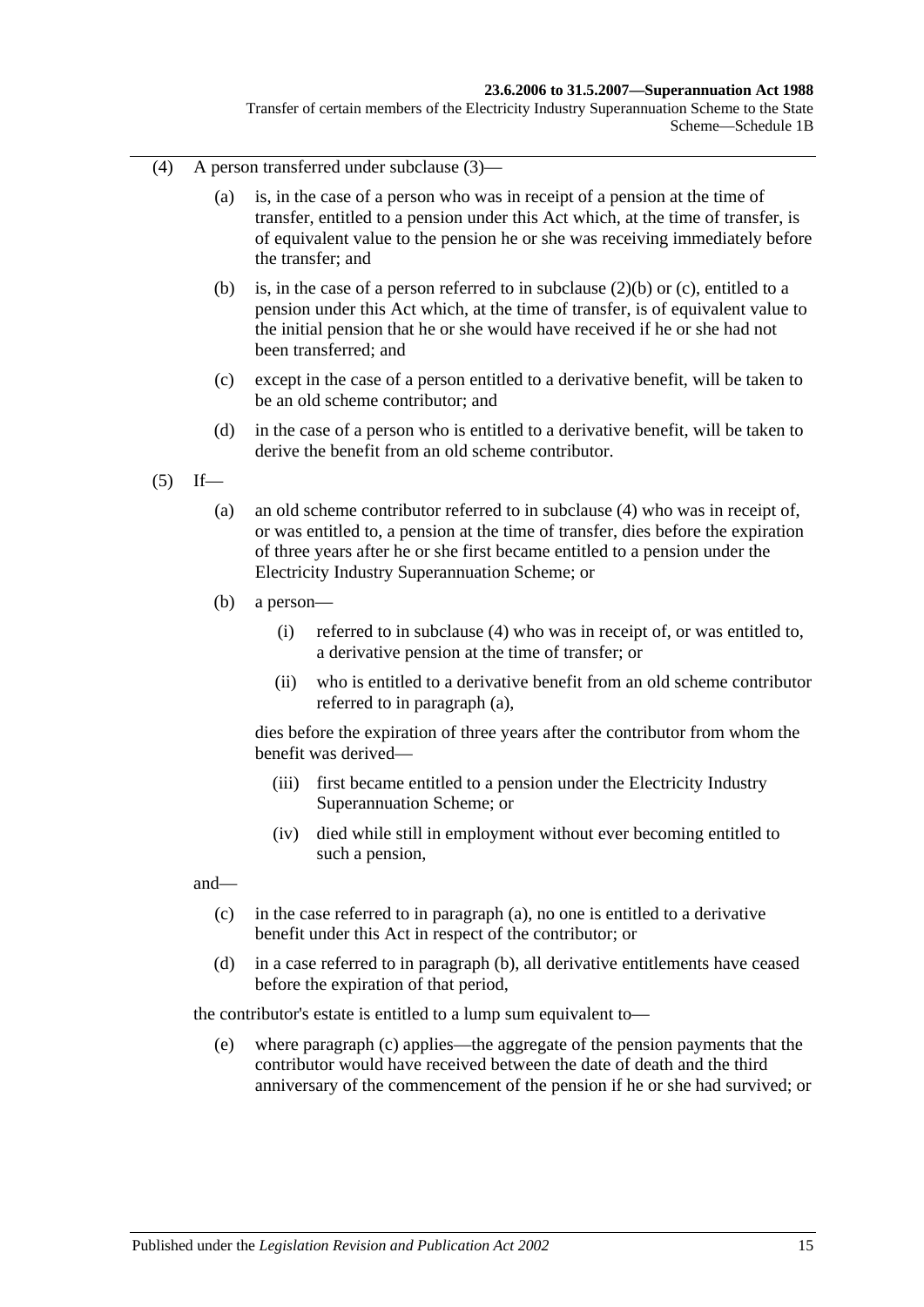#### **Superannuation Act 1988—23.6.2006 to 31.5.2007**

Schedule 1B—Transfer of certain members of the Electricity Industry Superannuation Scheme to the State Scheme

> (f) where [paragraph](#page-112-4) (d) applies—the aggregate of the pension payments that the contributor from whom the benefit was derived would have received between the date when the derivative entitlement, or the last of the derivative entitlements, ceased and the third anniversary of the commencement of the pension (or the date of the contributor's death) if the contributor had survived during that period,

(the lump sum will be determined on the assumption that the pension will not be adjusted under [section](#page-91-0) 47 during that period).

- (6) Where a person who is transferred under this clause was, immediately before the transfer, entitled to commute a part, or the whole, of his or her pension under the Electricity Industry Superannuation Scheme, he or she is entitled to commute the whole or a part of the pension in accordance with this Act within a period that terminates—
	- (a) when the period for commutation under the Electricity Industry Superannuation Scheme would have terminated; or
	- (b) at the expiration of three months after the transfer,

whichever is the later.

- <span id="page-113-0"></span>(7) An amount equivalent in value to that part of the Scheme assets of the Electricity Industry Superannuation Scheme that is attributable to the contributions (and the interest and other income and other accretions arising from investment of those contributions) to the Scheme of a person transferred to the State Scheme under this clause who was in receipt of, or entitled to, a pension at the time of transfer, or of the contributor from whom a person transferred to the State Scheme under this clause derives benefits, (to be determined by an actuary appointed by the Treasurer) must be paid by the Trustee from the Scheme assets to the Treasurer.
- (8) The Treasurer must pay into the South Australian Superannuation Fund a contribution reflecting the amount paid to the Treasurer under [subclause](#page-113-0) (7).
- (9) An amount equivalent in value to the aggregate value of the employer components of benefits payable under this Act to, or in respect of, persons transferred under this clause (to be determined by an actuary appointed by the Treasurer) must be paid by the Trustee from the Scheme assets of the Electricity Industry Superannuation Scheme to the Treasurer.

## <span id="page-113-2"></span>**4—Transfer of persons entitled to preserved benefits**

- (1) The Treasurer may, by notice to the Electricity Industry Superannuation Board and the South Australian Superannuation Board under [clause](#page-117-0) 7 before the relevant day, transfer a person referred to in [subclause](#page-113-1) (2) from the Electricity Industry Superannuation Scheme to the State Scheme.
- <span id="page-113-1"></span>(2) A person who—
	- (a) is a member of the Electricity Industry pension scheme or either of the contributory lump sum schemes; and
	- (b) is entitled to preserved benefits in the relevant scheme; and
	- (c) is not accruing benefits under any other division of the Electricity Industry Superannuation Scheme,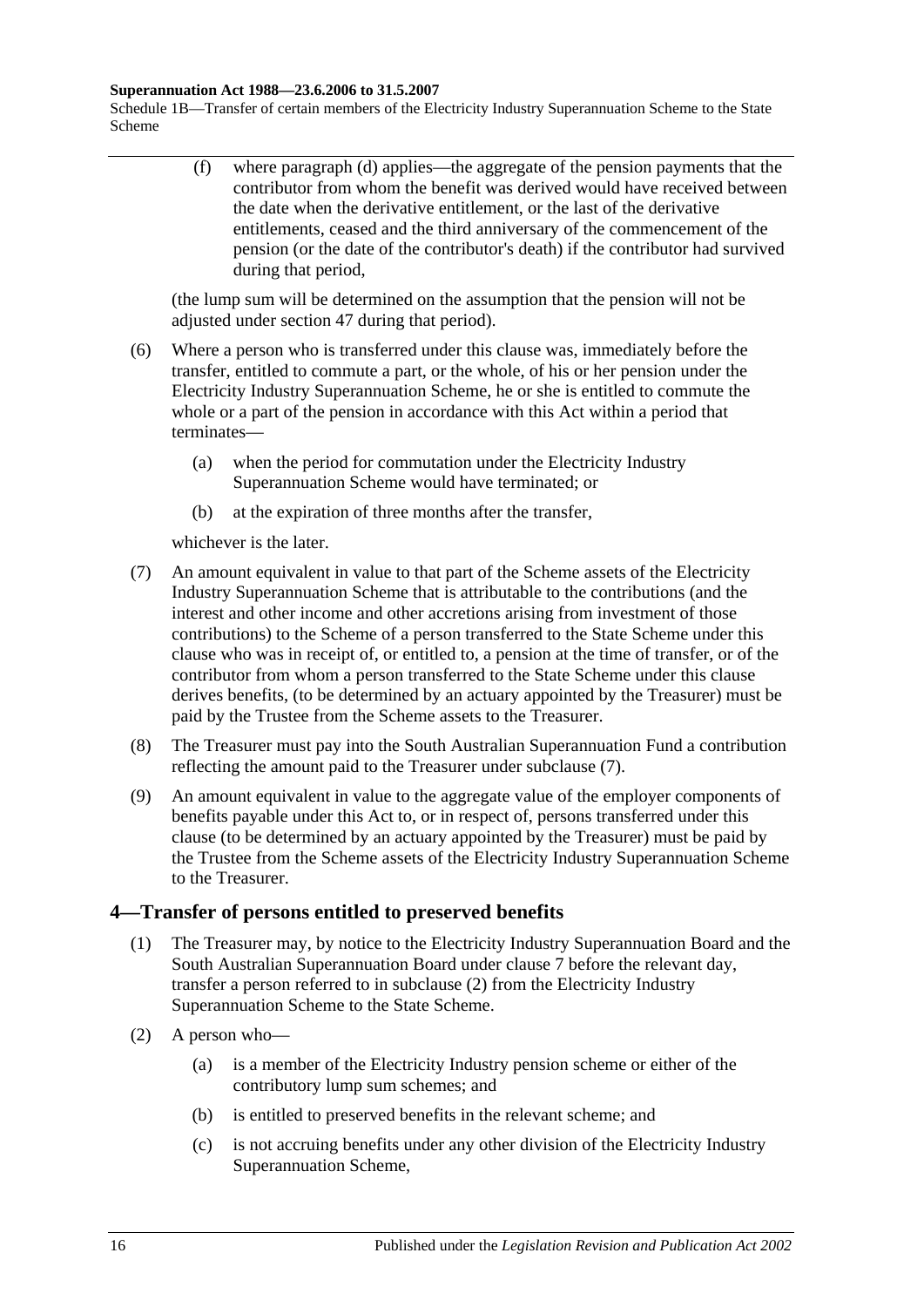may be transferred under this clause.

- (3) After the transfer—
	- (a) a person who had been a member of the Electricity Industry pension scheme will be taken to be an old scheme contributor under this Act; and
	- (b) a person who had been a member of either of the contributory lump sum schemes will be taken to be a new scheme contributor under this Act.
- <span id="page-114-0"></span>(4) The South Australian Superannuation Board must open a contribution account in the name of each person transferred under this clause and must credit to the account an amount equivalent to the amount standing to the credit of the person's contribution account in the Electricity Industry Superannuation Scheme immediately before the transfer.
- <span id="page-114-1"></span>(5) An amount equivalent to the aggregate of the amounts credited to contribution accounts under [subclause](#page-114-0) (4) must be paid by the Trustee from the Scheme assets of the Electricity Industry Superannuation Scheme to the Treasurer.
- (6) The Treasurer must pay into the South Australian Superannuation Fund a contribution reflecting the amount paid to the Treasurer under [subclause](#page-114-1) (5).
- <span id="page-114-3"></span><span id="page-114-2"></span>(7) Where—
	- (a) a person who was a member of the Electricity Industry pension scheme before being transferred to the State Scheme under [subclause](#page-113-2) (1) or the spouse or eligible child of such a person is entitled to a pension under [section](#page-67-0) 39(5), the pension will—
		- (i) in the case of a retirement pension or an invalid pension payable to the person—be equivalent to his or her notional pension;
		- (ii) in the case of a pension payable to a spouse or eligible child—be determined in accordance with [section](#page-61-0) 38 on the basis that the person's notional pension as defined in [subclause](#page-115-0) (8) is the notional pension referred to in [section](#page-61-0) 38;
	- (b) the estate of a person referred to in [paragraph](#page-114-2) (a) is entitled to a lump sum under section  $39(5)(e)$  or [\(f\),](#page-68-1) the lump sum will—
		- (i) where section  $39(5)(e)$  applies—be the amount stated in [section](#page-69-0) 39(8a);
		- (ii) where section  $39(5)(f)$  applies—be the aggregate of the following amounts:
			- (A) an employee component (to be charged against the person's contribution account) equivalent to the amount standing to the credit of that account; and
			- (B) an employer component being an amount equivalent to 1.8 times the employee component.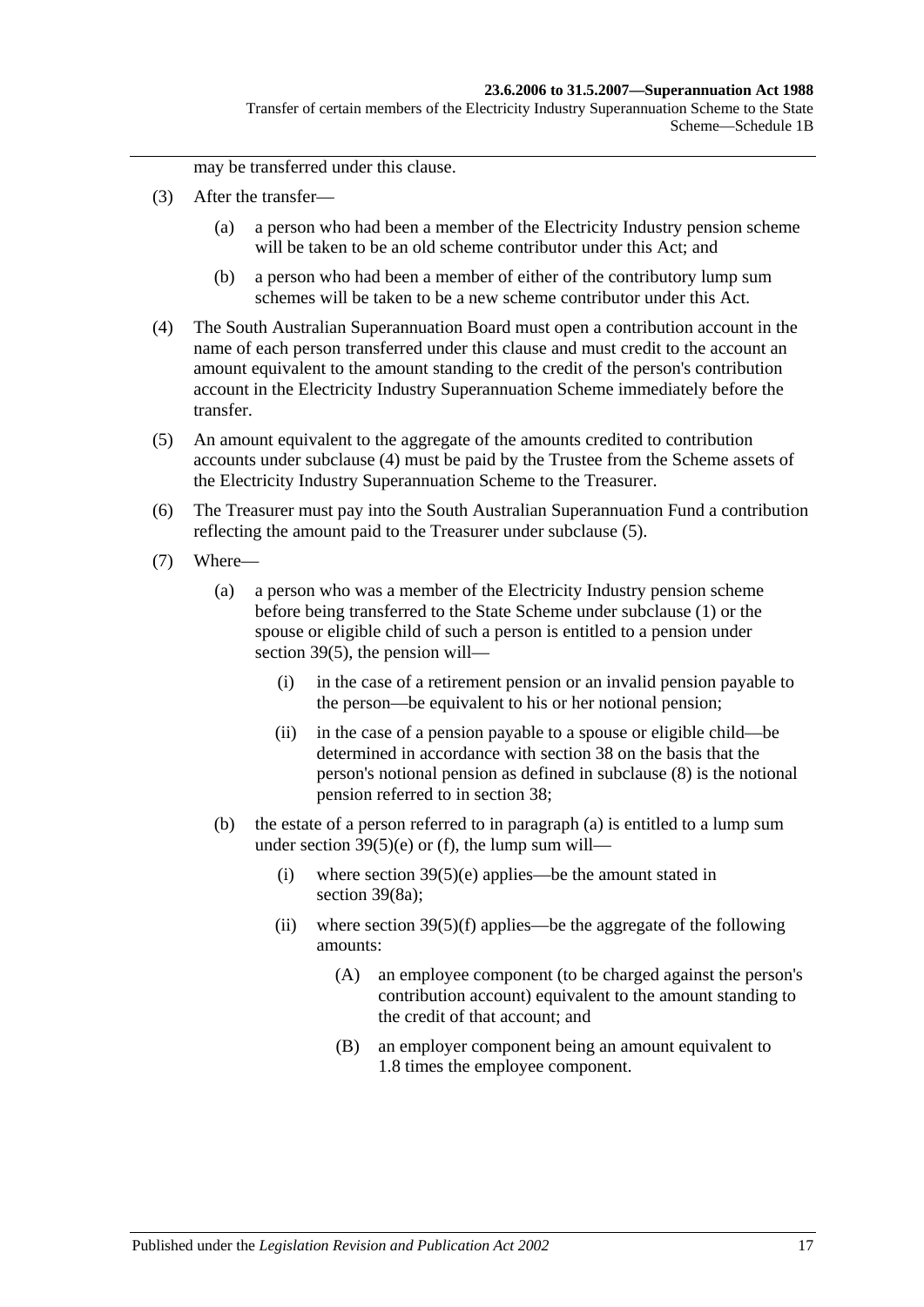#### **Superannuation Act 1988—23.6.2006 to 31.5.2007**

Schedule 1B—Transfer of certain members of the Electricity Industry Superannuation Scheme to the State Scheme

<span id="page-115-0"></span>(8) In [subclause](#page-114-3) (7)—

*notional pension* in relation to a person means the pension that the person would have been entitled to receive under the Electricity Industry pension scheme if he or she had become entitled to receive that pension immediately before being transferred to the State Scheme adjusted to reflect changes in the Consumer Price Index from the date on which the person was transferred;

*spouse* means a person referred to in [section](#page-61-1) 38(1a).

- <span id="page-115-1"></span>(9) A person who was a member of either of the contributory lump sum schemes before being transferred to the State Scheme under [subclause](#page-113-2) (1) will (or, where the person has died, the spouse or estate of the person will) be entitled to a lump sum under [section](#page-32-1) 28(2) that is the aggregate of the following amounts:
	- (a) an employee component (to be charged against the person's contribution account) equivalent to the amount standing to the credit of that account; and
	- (b) the person's notional employer component adjusted to reflect changes in the Consumer Price Index from the date on which the person was transferred.
- $(10)$  In [subclause](#page-115-1)  $(9)$ —

*notional employer component* in relation to a person means the employer component that the person would have been entitled to receive under the contributory lump sum scheme if he or she had become entitled to receive that component immediately before being transferred to the State Scheme.

### <span id="page-115-4"></span>**5—Transfer of certain other persons**

- (1) The Treasurer may, with the consent of the person, by notice to the Electricity Industry Superannuation Board and the South Australian Superannuation Board under [clause](#page-117-0) 7, transfer a person who is a member of the Electricity Industry Superannuation Scheme and who also falls within the definition of *employee* in [section](#page-6-0) 4 from that scheme to the State Scheme.
- (2) After the transfer—
	- (a) a person who had been a member of the Electricity Industry pension scheme will be taken to be an old scheme contributor under this Act; and
	- (b) a person who had been a member of either of the contributory lump sum schemes will be taken to be a new scheme contributor under this Act.
- <span id="page-115-2"></span>(3) The South Australian Superannuation Board must open a contribution account in the name of each person transferred under this clause and must credit to the account an amount equivalent to the amount standing to the credit of the person's contribution account in the Electricity Industry Superannuation Scheme immediately before the transfer.
- <span id="page-115-3"></span>(4) An amount equivalent to the aggregate of the amounts credited to contribution accounts under [subclause](#page-115-2) (3) must be paid by the Trustee from the Scheme assets of the Electricity Industry Superannuation Scheme to the Treasurer.
- (5) The Treasurer must pay into the South Australian Superannuation Fund a contribution reflecting the amount paid to the Treasurer under [subclause](#page-115-3) (4).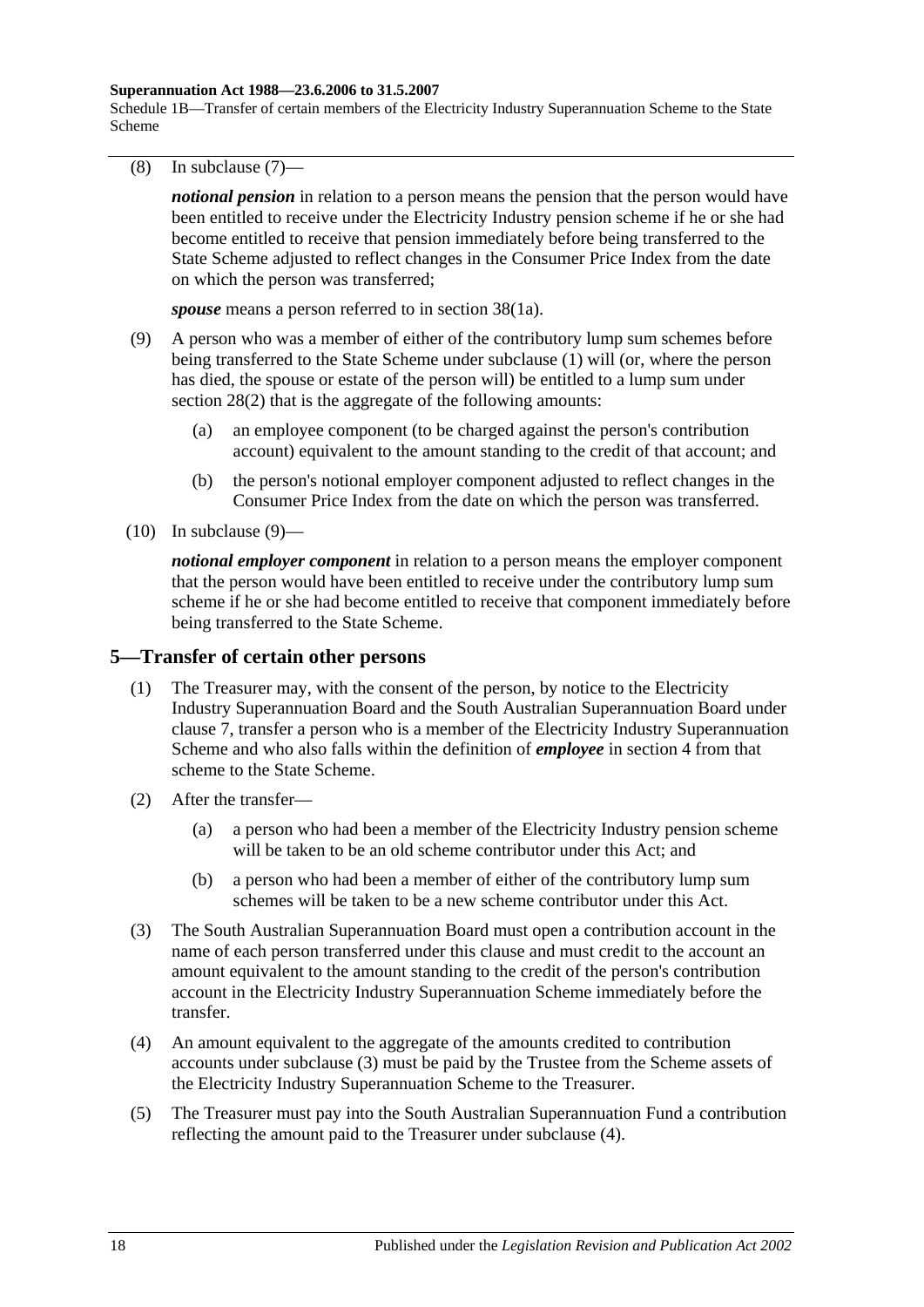- <span id="page-116-0"></span>(6) An amount equivalent in value to the aggregate value of the employer components of those parts of benefits payable under this Act to, or in respect of, persons transferred under this clause that are attributable to contributors' employment up to the time of transfer (to be determined by an actuary appointed by the Treasurer) must be paid by the Trustee from the Scheme assets of the Electricity Industry Superannuation Scheme to the Treasurer.
- (7) The Minister must attribute to each person transferred under this clause (other than a person who was immediately before the transfer a member of Division 4 of the Electricity Industry Superannuation Scheme) a number of contribution points that is sufficient—
	- (a) to provide the person with an accrued entitlement under this Act at the time of transfer that is not less than his or her accrued entitlement under the Electricity Industry Superannuation Scheme immediately before the transfer; and
	- (b) in the case of a person who was entitled to defined benefits under the Electricity Industry Superannuation Scheme, to ensure that the level of benefits on retirement at age 60 that the person was to be entitled to under that Scheme are maintained.
- (8) The Treasurer must pay into the South Australian Superannuation Fund a contribution reflecting the amount paid to the Treasurer under [subclause](#page-116-0) (6) in respect of persons who were immediately before the transfer members of Division 4 of the Electricity Industry Superannuation Scheme, and the South Australian Superannuation Board must open an account under [section](#page-92-0) 47B in the name of each person transferred from Division 4 and credit to each account that part of the contribution paid by the Treasurer that is attributable to the person in whose name the account has been opened.
- (9) In the application of [Part 4](#page-30-0) in relation to a person transferred under this clause who was, immediately before the transfer, a member of Division 4 of the Electricity Industry Superannuation Scheme—
	- (a) the number "4.5" wherever appearing in a formula in that Part will be changed to "4.9"; and
	- (b) the number "3.86" wherever appearing in such a formula will be changed to "4.2"; and
	- (c) the number "420" wherever appearing in such a formula will be changed to "360".
- (10) Subject to an election under [subclause](#page-116-1) (11), a person transferred under this clause is required to contribute at the rate of 6 per cent of salary until he or she makes an election under [section](#page-26-0) 23 to contribute at some other rate.
- <span id="page-116-1"></span>(11) A person may, within 14 days after service of a notice under [clause](#page-117-1) 7(3), elect, in a manner approved by the Board, to contribute at any of the rates set out in [section](#page-26-0) 23.
- (12) The Board may, in a particular case, extend the period of 14 days referred to in [subclause](#page-116-1)  $(11)$ .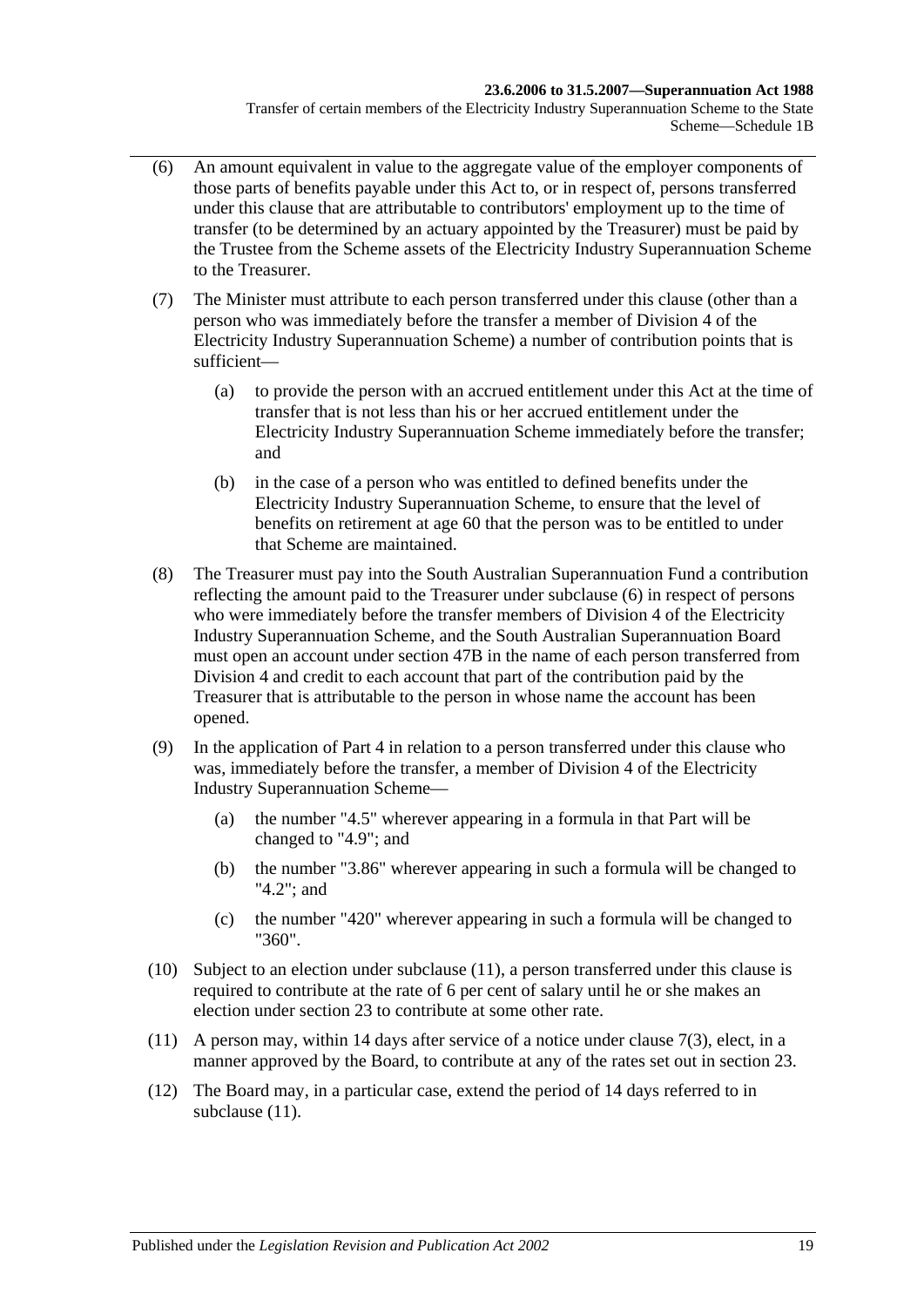### **Superannuation Act 1988—23.6.2006 to 31.5.2007**

Schedule 1B—Transfer of certain members of the Electricity Industry Superannuation Scheme to the State Scheme

# **Part 3—General**

## **6—Employer contributions**

- (1) Money standing to the credit of the fund or funds referred to in clause 18A of Schedule 1 of the *[Electricity Corporations Act](http://www.legislation.sa.gov.au/index.aspx?action=legref&type=act&legtitle=Electricity%20Corporations%20Act%201994) 1994* (before its repeal by the *[Electricity Corporations \(Restructuring and Disposal\) Act](http://www.legislation.sa.gov.au/index.aspx?action=legref&type=act&legtitle=Electricity%20Corporations%20(Restructuring%20and%20Disposal)%20Act%201999) 1999*) must be paid to the Treasurer.
- (2) The employer of a person who has been transferred to the State Scheme under [clause](#page-115-4) 5 will be taken to have entered into an arrangement with the Board under [section](#page-14-0) 5.
- (3) The terms of the arrangement will be determined by the Treasurer after consultation with the employer.

### <span id="page-117-2"></span><span id="page-117-0"></span>**7—Notices**

- (1) The Treasurer may serve notice on the Electricity Industry Superannuation Board and the South Australian Superannuation Board transferring a member or members of the Electricity Industry Superannuation Scheme to the State Scheme under this Schedule.
- (2) The notice must—
	- (a) be in writing; and
	- (b) identify the member or members to whom it applies; and
	- (c) identify the clause of this Schedule in relation to which it will operate.
- <span id="page-117-1"></span>(3) On receipt of a notice under [subclause](#page-117-2) (1), the Electricity Industry Superannuation Board must give notice to each member transferred advising him or her of the transfer.

## **8—Cessation of entitlements under the Electricity Industry Superannuation Scheme**

On the transfer of a person to the State Scheme under this Schedule, his or her entitlements under the Electricity Industry Superannuation Scheme cease.

## <span id="page-117-3"></span>**9—Power to obtain information**

- (1) The South Australian Superannuation Board may, from time to time, require the Electricity Industry Superannuation Board to provide it with information in its possession relating to persons transferred to the State Scheme under this Schedule.
- (2) Despite any other Act or law to the contrary, the Electricity Industry Superannuation Board must comply with a requirement under [subclause](#page-117-3) (1).

## **10—Transfer effective despite** *Electricity Corporations Act 1994*

Transfers under this Schedule have effect despite provisions of Schedule 1 of the *[Electricity Corporations Act](http://www.legislation.sa.gov.au/index.aspx?action=legref&type=act&legtitle=Electricity%20Corporations%20Act%201994) 1994* as to membership of the Electricity Industry Superannuation Scheme.

### **11—Regulations may be made for transitional purposes**

(1) The Governor may, by regulation, make provisions of a transitional nature in relation to the transfer of persons under this Schedule to the State Scheme.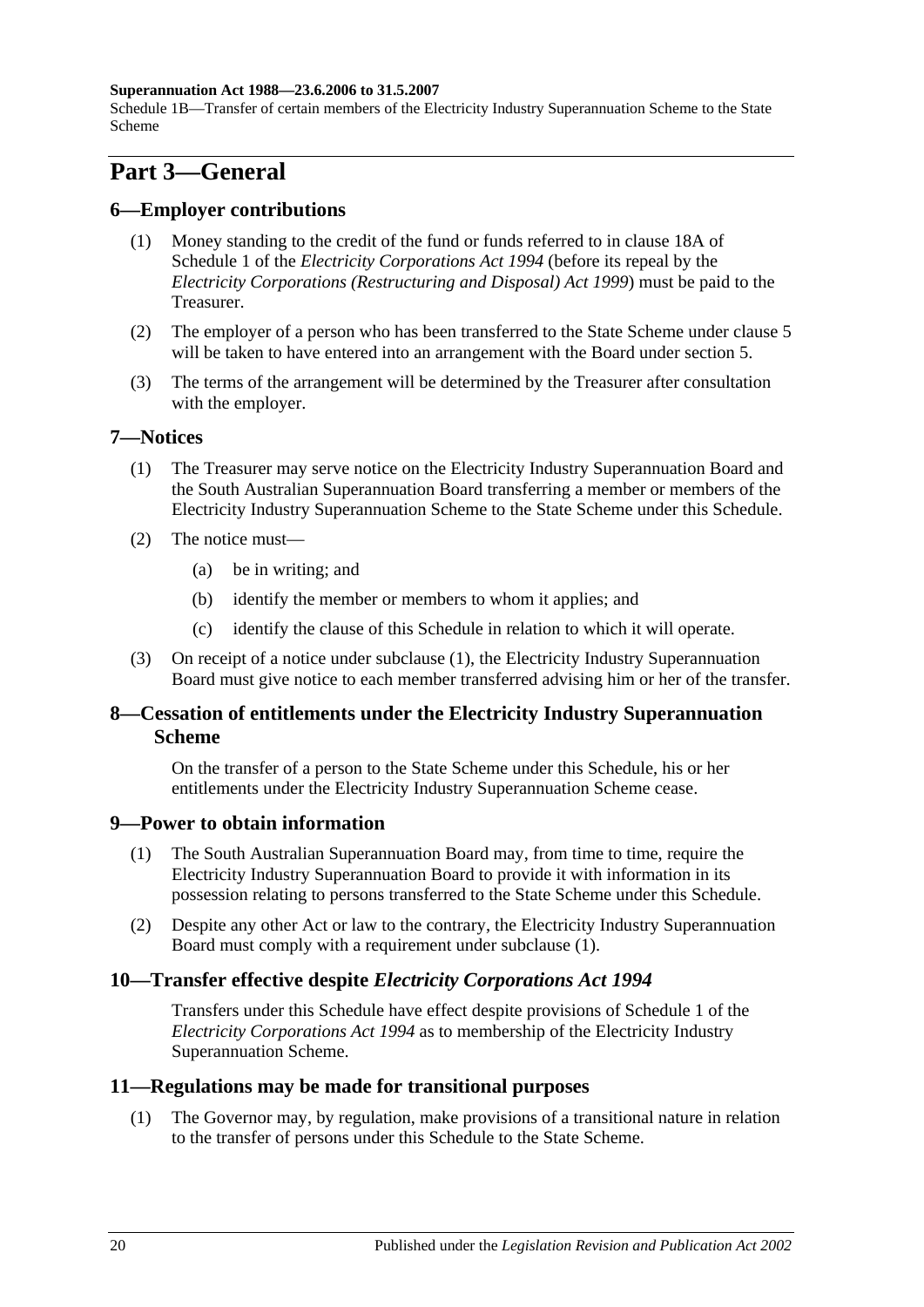### **23.6.2006 to 31.5.2007—Superannuation Act 1988**

Transfer of certain members of the Electricity Industry Superannuation Scheme to the State Scheme—Schedule 1B

(2) A regulation made under this clause may—

- (a) modify the provisions of this Act in their application to a person transferred under this Schedule;
- (b) operate prospectively or retrospectively from a date specified in the regulation.

# **Schedule 2**

| Value of A       | Corresponding<br>Value of C | Value of A | Corresponding<br>Value of C | Value of A | Corresponding<br>Value of C |
|------------------|-----------------------------|------------|-----------------------------|------------|-----------------------------|
| $\boldsymbol{0}$ | 0.1378                      | 30         | 0.2150                      | 60         | 0.2890                      |
| $\mathbf{1}$     | 0.1404                      | 31         | 0.2175                      | 61         | 0.2914                      |
| $\mathfrak{2}$   | 0.1430                      | 32         | 0.2200                      | 62         | 0.2938                      |
| 3                | 0.1457                      | 33         | 0.2225                      | 63         | 0.2962                      |
| $\overline{4}$   | 0.1483                      | 34         | 0.2250                      | 64         | 0.2986                      |
| $\sqrt{5}$       | 0.1509                      | 35         | 0.2275                      | 65         | 0.3010                      |
| 6                | 0.1535                      | 36         | 0.2300                      | 66         | 0.3034                      |
| $\tau$           | 0.1561                      | 37         | 0.2325                      | 67         | 0.3058                      |
| $8\,$            | 0.1587                      | 38         | 0.2350                      | 68         | 0.3082                      |
| 9                | 0.1613                      | 39         | 0.2375                      | 69         | 0.3106                      |
| 10               | 0.1639                      | 40         | 0.2400                      | 70         | 0.3129                      |
| 11               | 0.1665                      | 41         | 0.2425                      | 71         | 0.3153                      |
| 12               | 0.1690                      | 42         | 0.2450                      | 72         | 0.3177                      |
| 13               | 0.1716                      | 43         | 0.2474                      | 73         | 0.3201                      |
| 14               | 0.1742                      | 44         | 0.2499                      | 74         | 0.3224                      |
| 15               | 0.1768                      | 45         | 0.2524                      | 75         | 0.3248                      |
| 16               | 0.1794                      | 46         | 0.2548                      | 76         | 0.3272                      |
| 17               | 0.1819                      | 47         | 0.2573                      | 77         | 0.3295                      |
| 18               | 0.1845                      | 48         | 0.2598                      | 78         | 0.3319                      |
| 19               | 0.1870                      | 49         | 0.2622                      | 79         | 0.3342                      |
| 20               | 0.1896                      | 50         | 0.2647                      | 80         | 0.3366                      |
| 21               | 0.1922                      | 51         | 0.2671                      | 81         | 0.3389                      |
| 22               | 0.1947                      | 52         | 0.2696                      | 82         | 0.3412                      |
| 23               | 0.1972                      | 53         | 0.2720                      | 83         | 0.3436                      |
| 24               | 0.1998                      | 54         | 0.2744                      | 84         | 0.3459                      |
| 25               | 0.2023                      | 55         | 0.2769                      | 85         | 0.3482                      |
| 26               | 0.2049                      | 56         | 0.2793                      | 86         | 0.3506                      |
| 27               | 0.2074                      | 57         | 0.2817                      | 87         | 0.3529                      |
| 28               | 0.2099                      | 58         | 0.2841                      | 88         | 0.3552                      |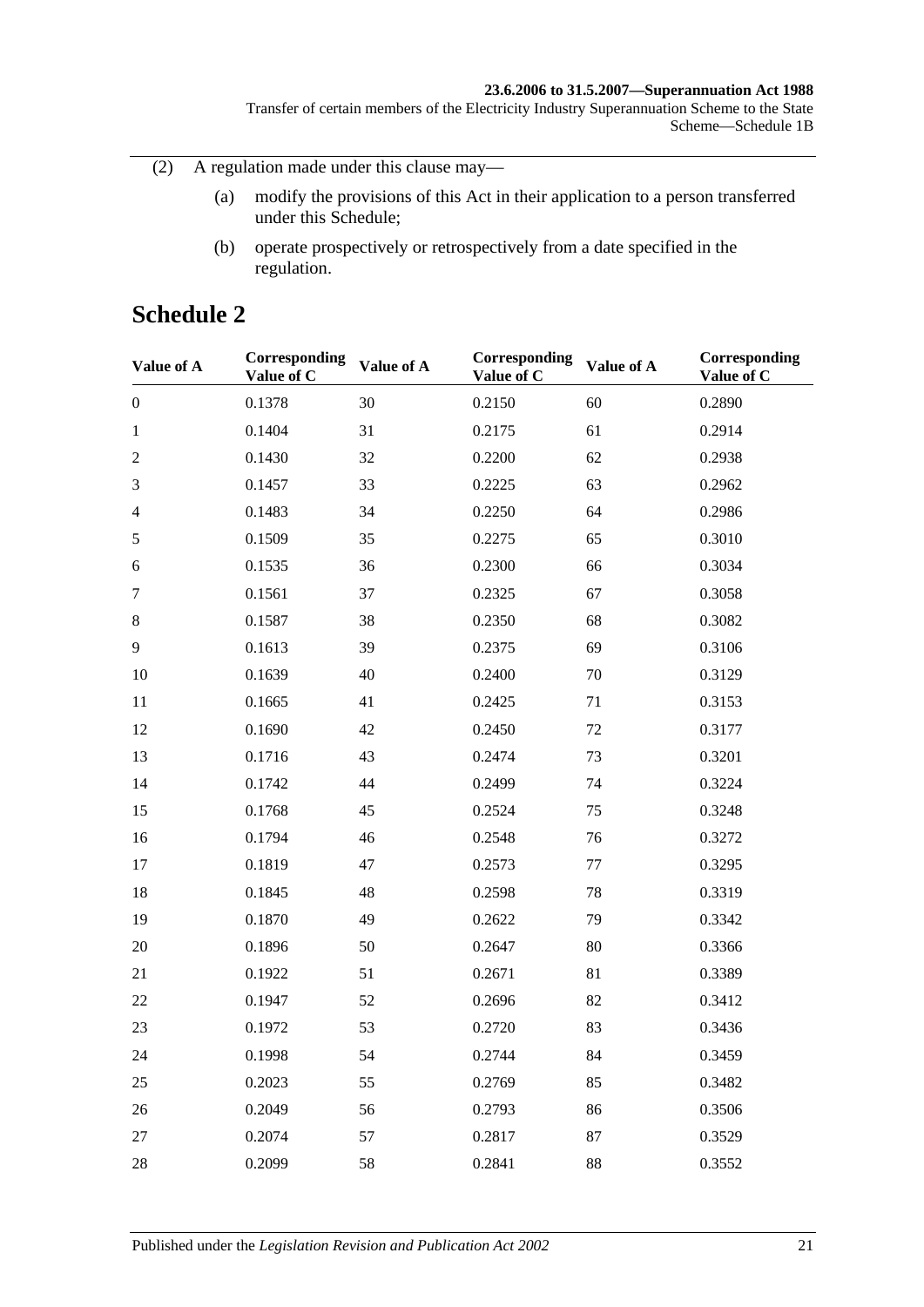| Value of A | Corresponding<br>Value of C | Value of A | Corresponding<br>Value of C | Value of A | Corresponding<br>Value of C |
|------------|-----------------------------|------------|-----------------------------|------------|-----------------------------|
| 29         | 0.2124                      | 59         | 0.2866                      | 89         | 0.3575                      |
| 90         | 0.3598                      | 120        | 0.4275                      | 150        | 0.4921                      |
| 91         | 0.3621                      | 121        | 0.4297                      | 151        | 0.4942                      |
| 92         | 0.3644                      | 122        | 0.4319                      | 152        | 0.4962                      |
| 93         | 0.3667                      | 123        | 0.4341                      | 153        | 0.4983                      |
| 94         | 0.3690                      | 124        | 0.4363                      | 154        | 0.5004                      |
| 95         | 0.3713                      | 125        | 0.4385                      | 155        | 0.5025                      |
| 96         | 0.3736                      | 126        | 0.4407                      | 156        | 0.5046                      |
| 97         | 0.3759                      | 127        | 0.4429                      | 157        | 0.5067                      |
| 98         | 0.3782                      | 128        | 0.4450                      | 158        | 0.5087                      |
| 99         | 0.3805                      | 129        | 0.4472                      | 159        | 0.5108                      |
| 100        | 0.3827                      | 130        | 0.4494                      | 160        | 0.5129                      |
| 101        | 0.3850                      | 131        | 0.4516                      | 161        | 0.5149                      |
| 102        | 0.3873                      | 132        | 0.4537                      | 162        | 0.5170                      |
| 103        | 0.3896                      | 133        | 0.4559                      | 163        | 0.5190                      |
| 104        | 0.3918                      | 134        | 0.4580                      | 164        | 0.5211                      |
| 105        | 0.3941                      | 135        | 0.4602                      | 165        | 0.5231                      |
| 106        | 0.3963                      | 136        | 0.4623                      | 166        | 0.5252                      |
| 107        | 0.3986                      | 137        | 0.4645                      | 167        | 0.5272                      |
| 108        | 0.4008                      | 138        | 0.4666                      | 168        | 0.5293                      |
| 109        | 0.4031                      | 139        | 0.4688                      | 169        | 0.5313                      |
| 110        | 0.4053                      | 140        | 0.4609                      | 170        | 0.5333                      |
| 111        | 0.4075                      | 141        | 0.4730                      | 171        | 0.5354                      |
| 112        | 0.4098                      | 142        | 0.4752                      | 172        | 0.5374                      |
| 113        | 0.4120                      | 143        | 0.4773                      | 173        | 0.5394                      |
| 114        | 0.4142                      | 144        | 0.4794                      | 174        | 0.5414                      |
| 115        | 0.4165                      | 145        | 0.4815                      | 175        | 0.5434                      |
| 116        | 0.4187                      | 146        | 0.4836                      | 176        | 0.5454                      |
| 117        | 0.4209                      | 147        | 0.4857                      | 177        | 0.5474                      |
| 118        | 0.4231                      | 148        | 0.4879                      | 178        | 0.5494                      |
| 119        | 0.4253                      | 149        | 0.4900                      | 179        | 0.5514                      |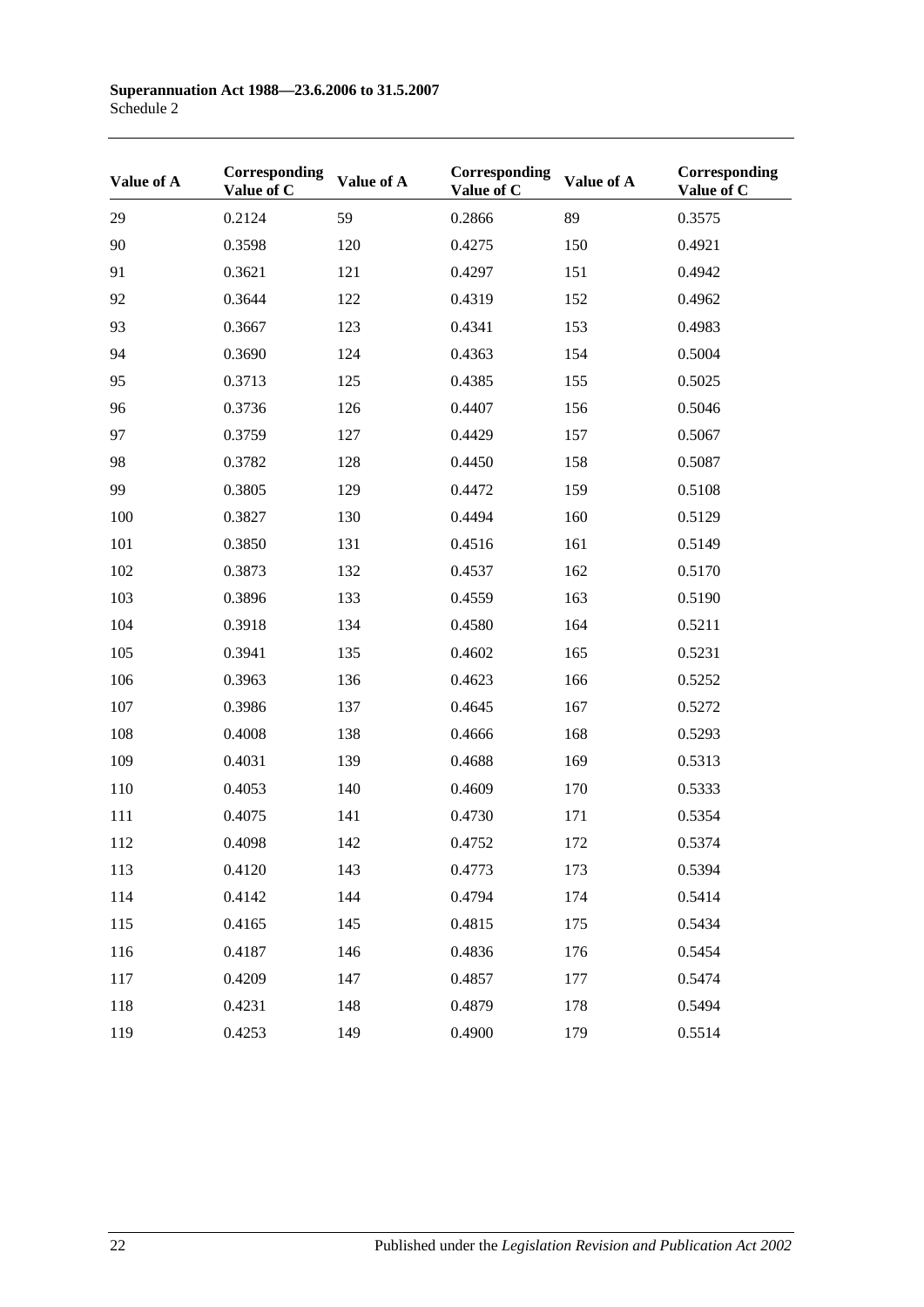| Value of A | Corresponding<br>Value of C | Value of A | Corresponding<br>Value of C | Value of A | Corresponding<br>Value of C |
|------------|-----------------------------|------------|-----------------------------|------------|-----------------------------|
| 180        | 0.5534                      | 210        | 0.6116                      | 240        | 0.6667                      |
| 181        | 0.5554                      | 211        | 0.6135                      | 241        | 0.6673                      |
| 182        | 0.5574                      | 212        | 0.6154                      | 242        | 0.6678                      |
| 183        | 0.5594                      | 213        | 0.6173                      | 243        | 0.6684                      |
| 184        | 0.5614                      | 214        | 0.6192                      | 244        | 0.6689                      |
| 185        | 0.5634                      | 215        | 0.6210                      | 245        | 0.6695                      |
| 186        | 0.5653                      | 216        | 0.6229                      | 246        | 0.6700                      |
| 187        | 0.5673                      | 217        | 0.6248                      | 247        | 0.6706                      |
| 188        | 0.5693                      | 218        | 0.6266                      | 248        | 0.6712                      |
| 189        | 0.5712                      | 219        | 0.6285                      | 249        | 0.6717                      |
| 190        | 0.5732                      | 220        | 0.6303                      | 250        | 0.6723                      |
| 191        | 0.5751                      | 221        | 0.6322                      | 251        | 0.6728                      |
| 192        | 0.5771                      | 222        | 0.6340                      | 252        | 0.6734                      |
| 193        | 0.5790                      | 223        | 0.6359                      | 253        | 0.6740                      |
| 194        | 0.5810                      | 224        | 0.6377                      | 254        | 0.6745                      |
| 195        | 0.5829                      | 225        | 0.6396                      | 255        | 0.6751                      |
| 196        | 0.5849                      | 226        | 0.6414                      | 256        | 0.6756                      |
| 197        | 0.5868                      | 227        | 0.6432                      | 257        | 0.6762                      |
| 198        | 0.5887                      | 228        | 0.6451                      | 258        | 0.6767                      |
| 199        | 0.5907                      | 229        | 0.6469                      | 259        | 0.6773                      |
| 200        | 0.5926                      | 230        | 0.6487                      | 260        | 0.6778                      |
| 201        | 0.5945                      | 231        | 0.6505                      | 262        | 0.6784                      |
| 202        | 0.5964                      | 232        | 0.6523                      | 262        | 0.6789                      |
| 203        | 0.5983                      | 233        | 0.6541                      | 263        | 0.6795                      |
| 204        | 0.6003                      | 234        | 0.6559                      | 264        | 0.6800                      |
| 205        | 0.6022                      | 235        | 0.6577                      | 265        | 0.6806                      |
| 206        | 0.6041                      | 236        | 0.6595                      | 266        | 0.6811                      |
| 207        | 0.6060                      | 237        | 0.6613                      | 267        | 0.6817                      |
| 208        | 0.6079                      | 238        | 0.6631                      | 268        | 0.6822                      |
| 209        | 0.6098                      | 239        | 0.6649                      | 269        | 0.6828                      |

Schedule 2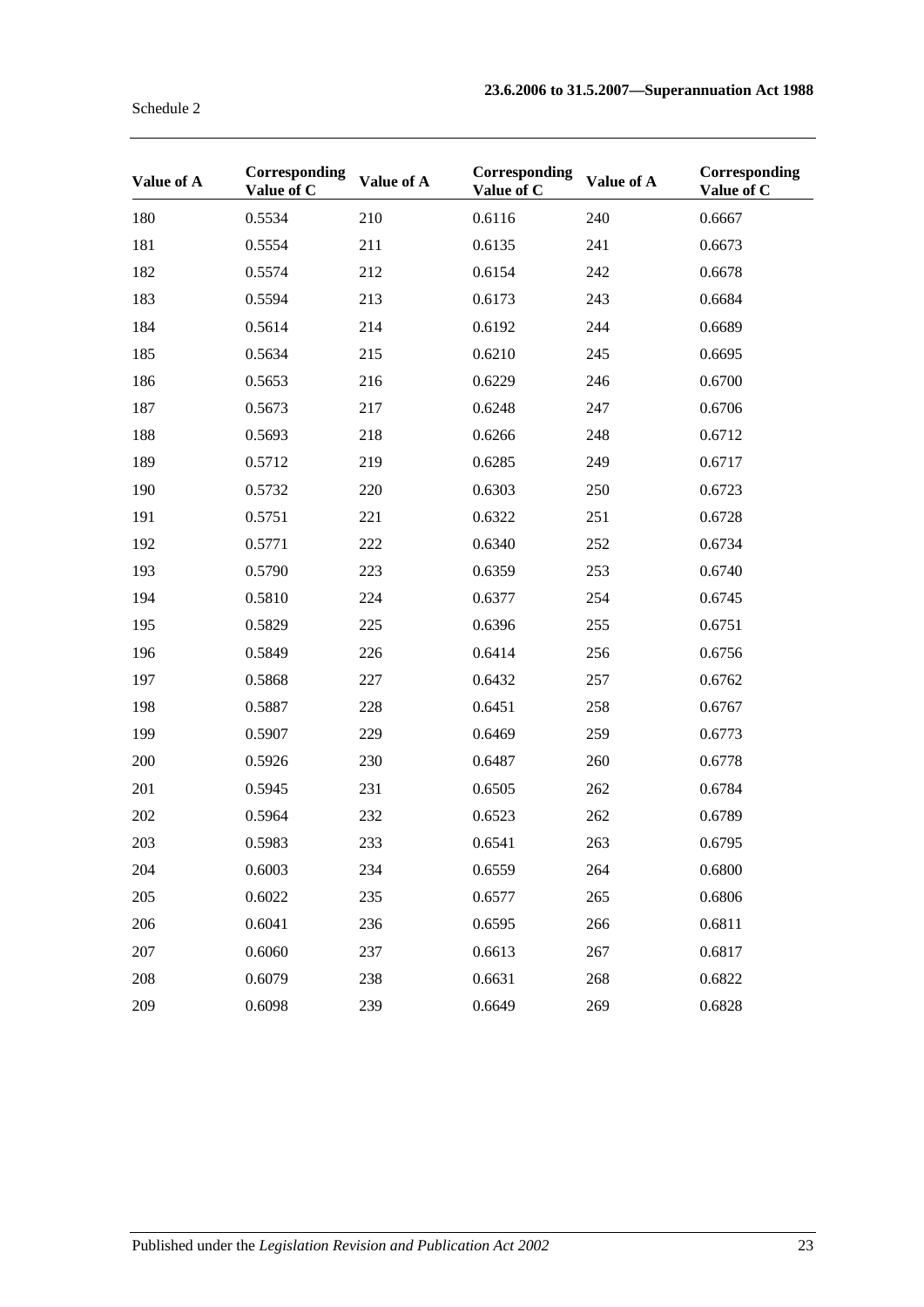| Value of A | Corresponding<br>Value of C | Value of A | Corresponding<br>Value of C | Value of A | Corresponding<br>Value of C |
|------------|-----------------------------|------------|-----------------------------|------------|-----------------------------|
| 270        | 0.6833                      | 300        | 0.7000                      | 330        | 0.7166                      |
| 271        | 0.6839                      | 301        | 0.7006                      | 331        | 0.7172                      |
| 272        | 0.6845                      | 302        | 0.7011                      | 332        | 0.7178                      |
| 273        | 0.6850                      | 303        | 0.7017                      | 333        | 0.7183                      |
| 274        | 0.6856                      | 304        | 0.7022                      | 334        | 0.7189                      |
| 275        | 0.6861                      | 305        | 0.7028                      | 335        | 0.7194                      |
| 276        | 0.6867                      | 306        | 0.7033                      | 336        | 0.7200                      |
| 277        | 0.6873                      | 307        | 0.7039                      | 337        | 0.7206                      |
| 278        | 0.6878                      | 308        | 0.7045                      | 338        | 0.7211                      |
| 279        | 0.6884                      | 309        | 0.7050                      | 339        | 0.7217                      |
| 280        | 0.6889                      | 310        | 0.7056                      | 340        | 0.7222                      |
| 281        | 0.6895                      | 311        | 0.7061                      | 341        | 0.7228                      |
| 282        | 0.6900                      | 312        | 0.7067                      | 342        | 0.7233                      |
| 283        | 0.6906                      | 313        | 0.7073                      | 343        | 0.7239                      |
| 284        | 0.6911                      | 314        | 0.7078                      | 344        | 0.7244                      |
| 285        | 0.6917                      | 315        | 0.7084                      | 345        | 0.7250                      |
| 286        | 0.6922                      | 316        | 0.7089                      | 346        | 0.7255                      |
| 287        | 0.6928                      | 317        | 0.7095                      | 347        | 0.7261                      |
| 288        | 0.6933                      | 318        | 0.7100                      | 348        | 0.7266                      |
| 289        | 0.6939                      | 319        | 0.7106                      | 349        | 0.7272                      |
| 290        | 0.6944                      | 320        | 0.7111                      | 350        | 0.7277                      |
| 291        | 0.6950                      | 321        | 0.7117                      | 351        | 0.7283                      |
| 292        | 0.6955                      | 322        | 0.7122                      | 352        | 0.7288                      |
| 293        | 0.6961                      | 323        | 0.7128                      | 353        | 0.7294                      |
| 294        | 0.6966                      | 324        | 0.7133                      | 354        | 0.7299                      |
| 295        | 0.6972                      | 325        | 0.7139                      | 355        | 0.7305                      |
| 296        | 0.6978                      | 326        | 0.7144                      | 356        | 0.7311                      |
| 297        | 0.6983                      | 327        | 0.7150                      | 357        | 0.7316                      |
| 298        | 0.6989                      | 328        | 0.7155                      | 358        | 0.7322                      |
| 299        | 0.6994                      | 329        | 0.7161                      | 359        | 0.7327                      |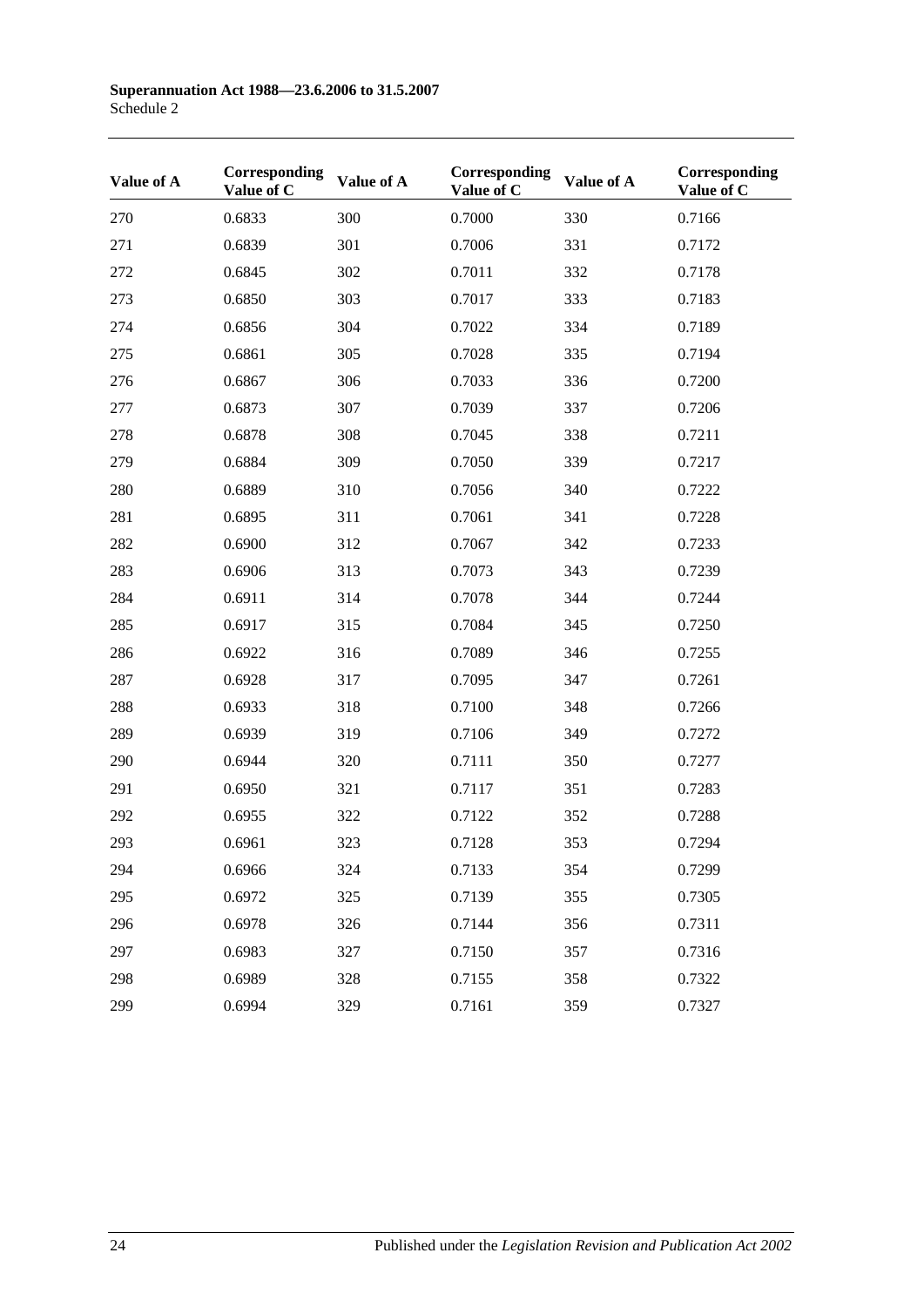# **Schedule 3—Administered schemes Part 1—Interpretation**

## **1—Interpretation**

(1) In this Schedule, unless the contrary intention appears—

*director* of a body corporate means a person who is a member of the governing body of the body corporate;

*rules*, in relation to a superannuation scheme, means any rules contained in a trust instrument or other document governing the establishment or operation of the superannuation scheme (subject to any provision made by this Schedule);

*special resolution* means—

- (a) in relation to the directors of a body corporate—a resolution passed by at least two-thirds of the votes cast by the directors of the body corporate voting with respect to the matter;
- (b) in relation to the trustees of a superannuation scheme—a resolution passed by at least two-thirds of the votes cast by the trustees of the superannuation scheme voting with respect to the matter;

*superannuation scheme* means a scheme (whether established within the private sector or the public sector) that—

- (a) is established for the purposes of providing superannuation or retirement benefits (and may provide for other benefits such as invalidity or death benefits); and
- (b) provides for an indefinitely continuing fund,

other than a scheme established under another part of this Act, or under another Act;

*Super SA* means the agency or body designated from time to time for the purposes of this Schedule by the Minister by notice in the Gazette as being the entity primarily involved in assisting in the administration of public sector superannuation schemes within the State:

*trustee*, in relation to a superannuation scheme, means—

- (a) if there is a trustee (within the ordinary meaning of that expression) of the superannuation scheme—the trustee; or
- (b) in any other case—the person who administers the superannuation scheme under the rules of the scheme.
- (2) For the purposes of this Schedule, an *administered scheme* is a superannuation scheme that is within the ambit of a declaration under [clause](#page-123-0) 2.
- (3) For the purposes of this Schedule, a *superannuation fund* is a pool of assets accumulated for the purposes of a superannuation scheme.
- (4) A reference in this Schedule to *rate of return* is a reference to a positive or a negative rate of return.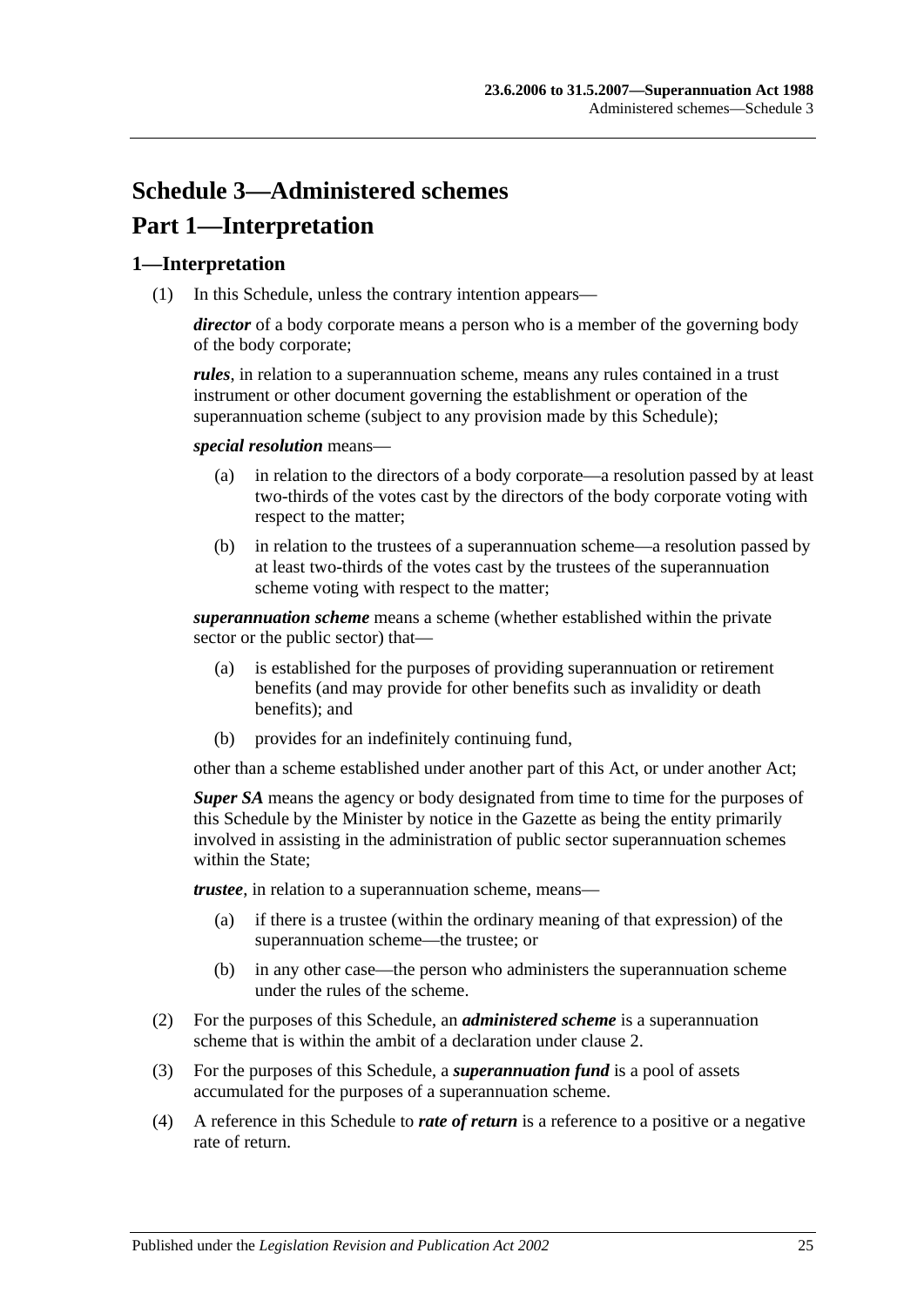# **Part 2—Management of schemes**

## <span id="page-123-1"></span><span id="page-123-0"></span>**2—Application of Schedule to schemes**

- <span id="page-123-6"></span><span id="page-123-5"></span>(1) The Minister may, by notice in the Gazette, declare that this Schedule applies to or in relation to a superannuation scheme in 1 or more of the following respects:
	- (a) that the superannuation scheme and its associated superannuation fund will be a scheme and fund established under this Act;
	- (b) that the superannuation scheme will be administered by Super SA;
	- (c) that the superannuation fund will be invested and managed by the Superannuation Funds Management Corporation of South Australia;
	- (d) that the superannuation scheme and its associated superannuation fund will have the Board as its trustee.
- <span id="page-123-8"></span><span id="page-123-7"></span><span id="page-123-4"></span><span id="page-123-3"></span><span id="page-123-2"></span>(2) The Minister may not make a declaration under [subclause](#page-123-1) (1) unless—
	- (a) the superannuation scheme is a qualifying scheme; and
	- (b) the Minister is acting on the basis of an application made by the trustee of the scheme.
- (3) The following provisions apply in connection with the operation of [paragraph](#page-123-2) (a) of [subclause](#page-123-3) (2):
	- (a) a superannuation scheme is a *qualifying scheme* if the operations of the employer of the members of the scheme are wholly or substantially funded by money provided by—
		- (i) the Government of the State; or
		- (ii) an agency or instrumentality of the Crown; or
		- (iii) some other public authority prescribed by the regulations for the purposes of this paragraph; and
	- (b) once a declaration has been made under [subclause](#page-123-1) (1) in relation to a superannuation scheme, it is irrelevant if the scheme ceases to be a qualifying scheme (and the Minister may, if due application has been made, make a further declaration under [subclause](#page-123-1) (1) on the basis that [paragraph](#page-123-2) (a) of [subclause](#page-123-3) (2) no longer applies).
- (4) The following provisions apply in connection with the operation of [paragraph](#page-123-4) (b) of [subclause](#page-123-3) (2):
	- (a) an application under that paragraph must be made in a manner and form determined by the Minister and be accompanied by such information as the Minister thinks fit; and
	- $(b)$
- (i) if the trustee of the superannuation scheme is a body corporate with 3 or more directors—an application under that paragraph must be made pursuant to a special resolution of the directors of the body corporate;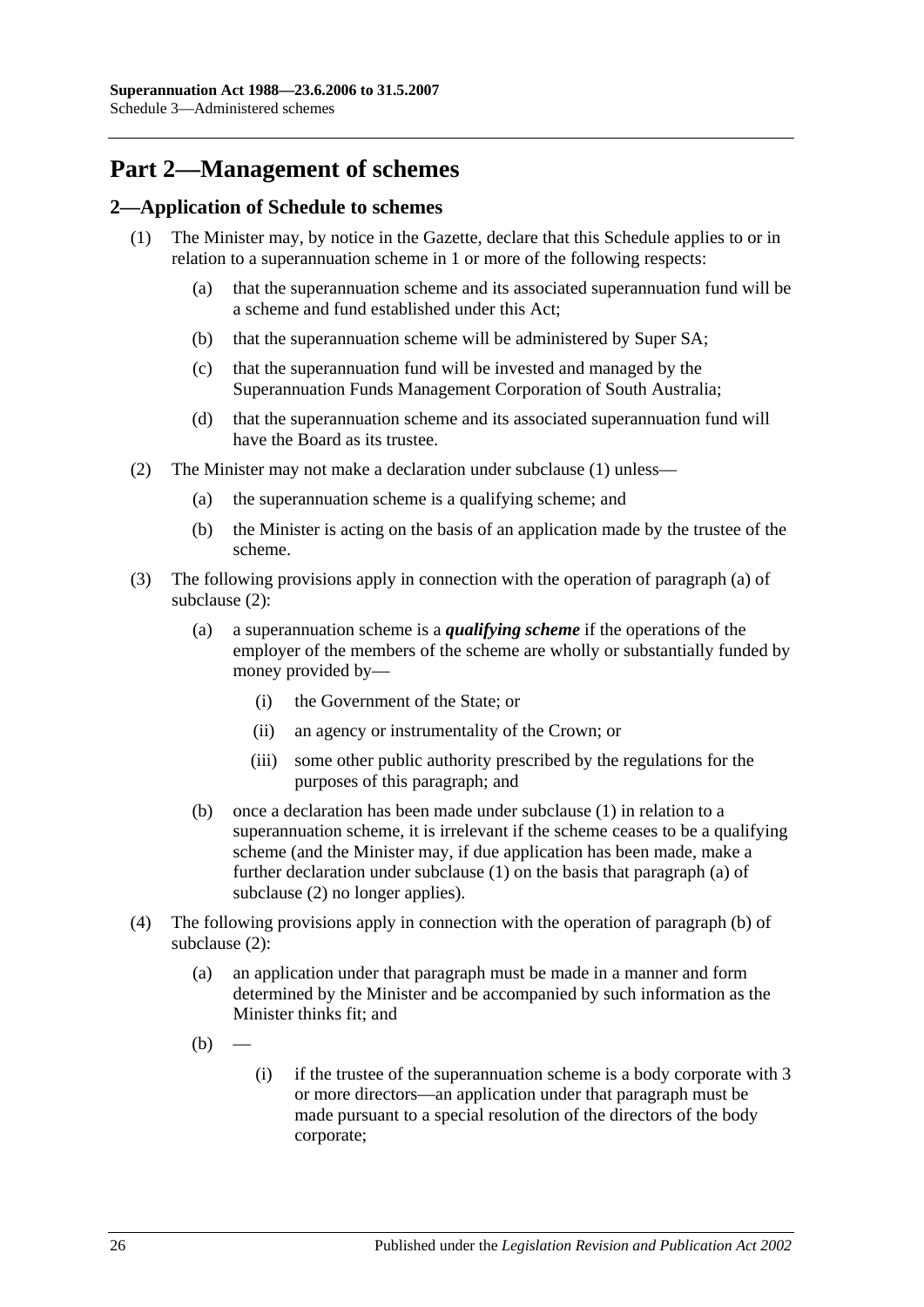- (ii) if the superannuation scheme has 3 or more trustees—an application under that paragraph must be made pursuant to a special resolution of the trustees.
- (5) A declaration under [subclause](#page-123-1) (1)—
	- (a) will have effect according to its terms; and
	- (b) will take effect on a day fixed by the Minister by notice in the Gazette (either as part of the declaration or by a separate notice published at a later time).
- (6) If a declaration is made under [subclause](#page-123-5)  $(1)(a)$ , the declaration will have the effect of establishing a new scheme in place of the scheme and fund to which the declaration relates—
	- (a) with the same assets, subject to any provision as to their administration or management under [subclause](#page-123-6)  $(1)(b)$  or  $(c)$  and to the operation of any other provision of this Schedule and subject to future variations; and
	- (b) with the same trustee or trustees, subject to the operation of a declaration under [subclause](#page-123-8) (1)(d) and subject to future changes in arrangements made in accordance with any relevant provision in the trust deed for the scheme; and
	- (c) with the same members and benefits, subject to the operation of any other provision of this Schedule or the trust deed or rules of the scheme and subject to future changes in membership or variations to that trust deed or rules; and
	- (d) with a trust deed and rules applying (from time to time) under [clause](#page-124-0) 3.
- (7) If a declaration is made under [subclause](#page-123-8)  $(1)(d)$ , the Board will, if the Minister so determines—
	- (a) indemnify a trustee of the superannuation scheme holding office before the declaration against any liabilities that the trustee was indemnified against before the making of the declaration;
	- (b) be subrogated to the rights of a trustee of the superannuation scheme holding office before the declaration.

### <span id="page-124-0"></span>**3—Arrangements as to trust deed and rules**

- (1) Each administered scheme is to have—
	- (a) a trust deed; and
	- (b) a set of rules.
- <span id="page-124-1"></span>(2) The trust deed and the rules will be contained in instruments recognised by the Minister by notice in the Gazette.
- <span id="page-124-2"></span>(3) The Minister must not publish a notice under [subclause](#page-124-1) (2) unless the Minister—
	- (a) is acting on the basis of an application made by the trustee of the relevant superannuation scheme; and
	- (b) is satisfied that the trust deed and rules of the administered scheme confer on members of the scheme equivalent rights to the rights that members had under the original fund in respect of benefits.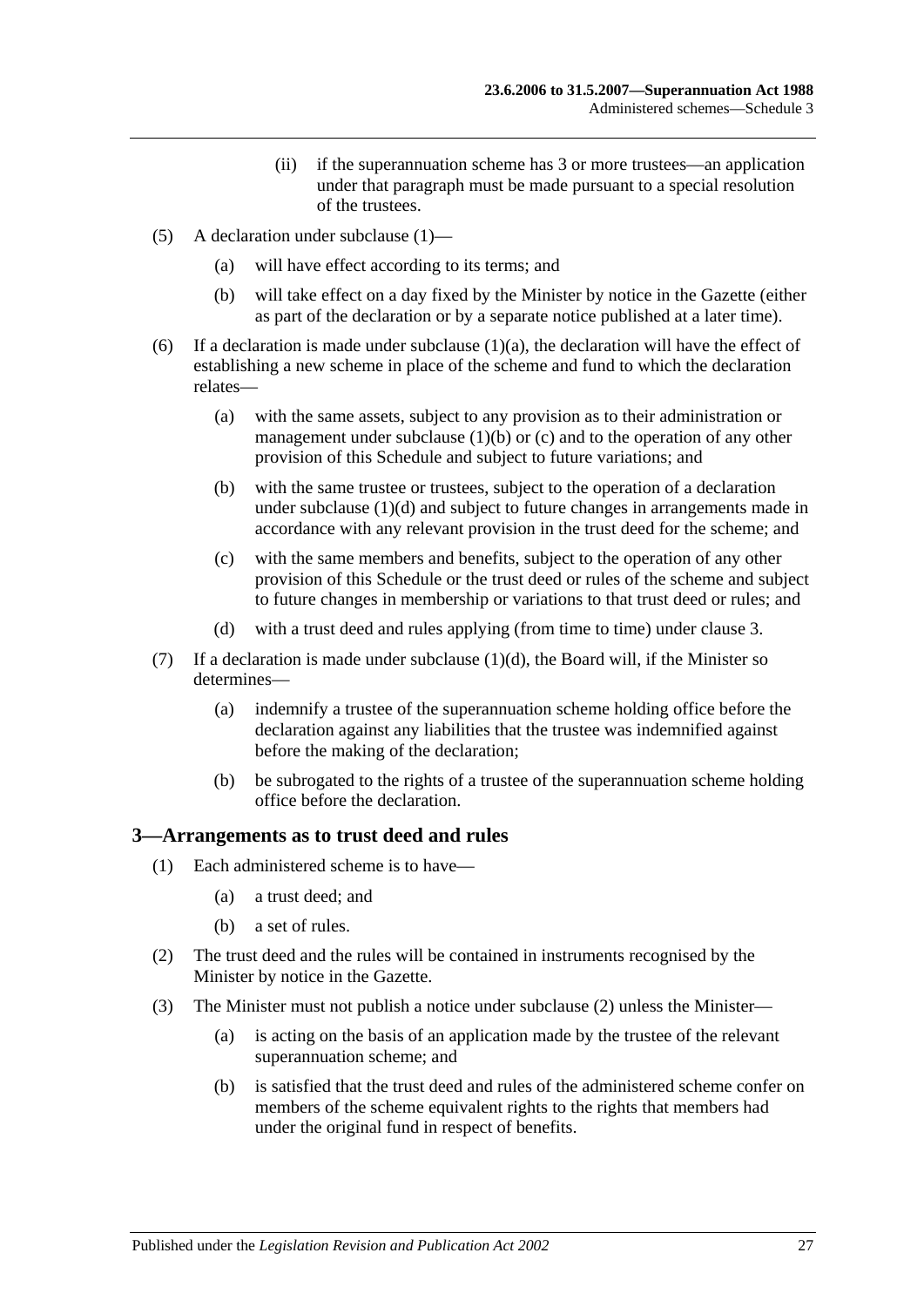- (4) A trust deed or rules may be varied in accordance with the terms of the trust deed or rules and [subclauses](#page-124-1) (2) and [\(3\)](#page-124-2) will apply to any variation in the same manner as they applied to the original trust deed or rules (as the case requires).
- (5) For the purposes of [subclause](#page-124-2) (3), if the application is made—
	- (a) by a body corporate that has 3 or more directors—the application must be made pursuant to a special resolution of the directors of the body corporate;
	- (b) by the trustees of a superannuation scheme that has 3 or more trustees—the application must be made pursuant to a special resolution of the trustees.

## <span id="page-125-0"></span>**4—Arrangements as to assets**

- (1) Where a declaration has been made under [clause](#page-123-0) 2, the trustee of the relevant superannuation scheme may, by instrument in writing, transfer any assets of the scheme to the Superannuation Funds Management Corporation of South Australia so that those assets may be invested and managed under this Schedule.
- (2) Any monetary asset received under [subclause](#page-125-0) (1) must be paid into a fund established for the purposes of the administered scheme under Part 3.
- (3) Super SA or the Superannuation Funds Management Corporation of South Australia may also receive and hold records and other information that have been created or obtained in connection with the operation of an administered scheme.

# **Part 3—Establishment of funds and contribution accounts**

## **Division 1—Establishment of funds**

## **5—Establishment of funds**

- (1) The Superannuation Funds Management Corporation of South Australia must establish a fund for the purposes of an administered scheme that is the subject of a declaration under clause [2\(1\)\(c\).](#page-123-7)
- (2) The assets of a fund established under this clause must be held for the benefit of the relevant superannuation scheme and the beneficiaries of that scheme, and will not belong to the Crown.
- (3) A fund established under this clause will be subject to the management of the Corporation.
- (4) Subject to the following subclauses, a fund established under this clause will be invested by the Corporation and accordingly the Corporation may enter into transactions affecting the fund—
	- (a) for the purposes of investment; or
	- (b) for purposes incidental, ancillary or otherwise related to investment.
- (5) The Corporation must consult with the trustee of the relevant superannuation scheme to determine the risk/return objectives and strategic asset allocation policies to be adopted with respect to the management and investment of the fund.
- (6) Subject to [subclause](#page-126-0) (7), the trustee of the scheme will be ultimately responsible for setting the risk/return objectives and the Corporation will be ultimately responsible for determining the strategic asset allocation policies.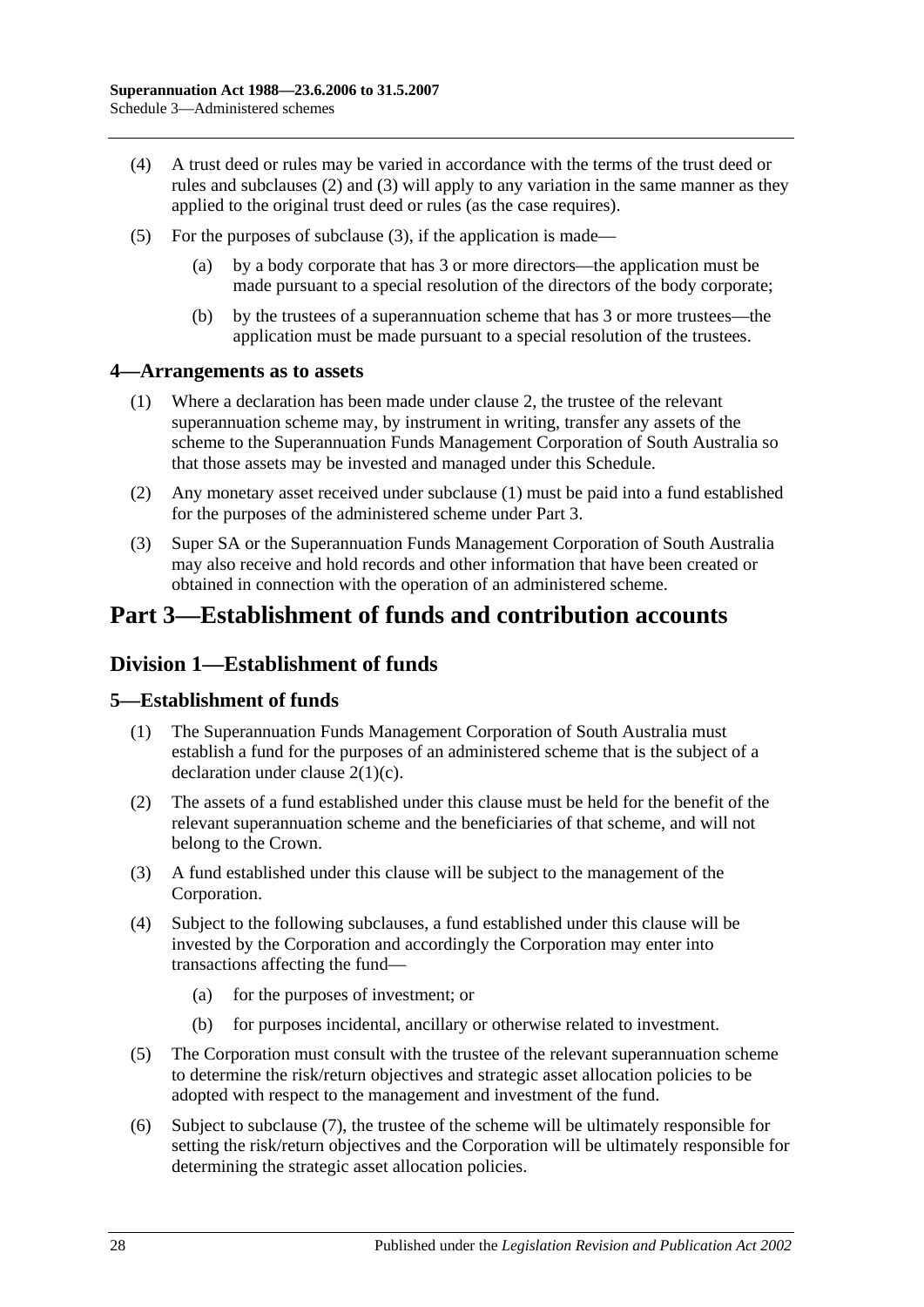- <span id="page-126-0"></span>(7) If a disagreement arises between the trustee and the Corporation with respect to the investment of the fund, the matter must be referred to the Treasurer and a decision of the Treasurer will determine the matter (and will have effect according to its terms).
- (8) If a fund is established under this clause then, subject to any other arrangements under the rules of the relevant superannuation scheme, or approved by the trustee of the relevant superannuation scheme—
	- (a) Super SA must pay into the fund all contributions received for the purposes of the relevant superannuation scheme; and
	- (b) all interest and accretions arising from the investment of the fund must be paid into the fund; and
	- (c) all benefits under the relevant superannuation scheme must be paid from the fund.
- (9) The Corporation will also pay from a fund established under this clause—
	- (a) administrative costs and other expenses related to the management and investment of the fund by the Corporation; and
	- (b) if relevant, administrative charges payable under [clause](#page-128-0) 11; and
	- (c) any other amount payable in connection with the management or operation of the relevant superannuation scheme determined to be payable from the fund pursuant to the rules of the scheme or a determination of the trustee of the scheme.
- (10) The Corporation must determine the value of a fund established under this clause as at the end of each financial year.

## **6—Division of funds into distinct parts**

- (1) The Superannuation Funds Management Corporation of South Australia must, at the request of the trustee of the administered scheme—
	- (a) divide a fund established for the purposes of an administered scheme into 2 or more distinct divisions; and
	- (b) further divide a distinct division into subdivisions.
- (2) Different divisions or subdivisions of a fund may be invested in different ways (and different rates of return may apply to different divisions or subdivisions).

## **Division 2—Contribution accounts**

### **7—Contribution accounts**

- (1) Super SA may, for the purposes of an administered scheme (insofar as may be relevant), establish and maintain contribution accounts—
	- (a) in the names of the members of the scheme;
	- (b) in the name of the employer of the members of the scheme.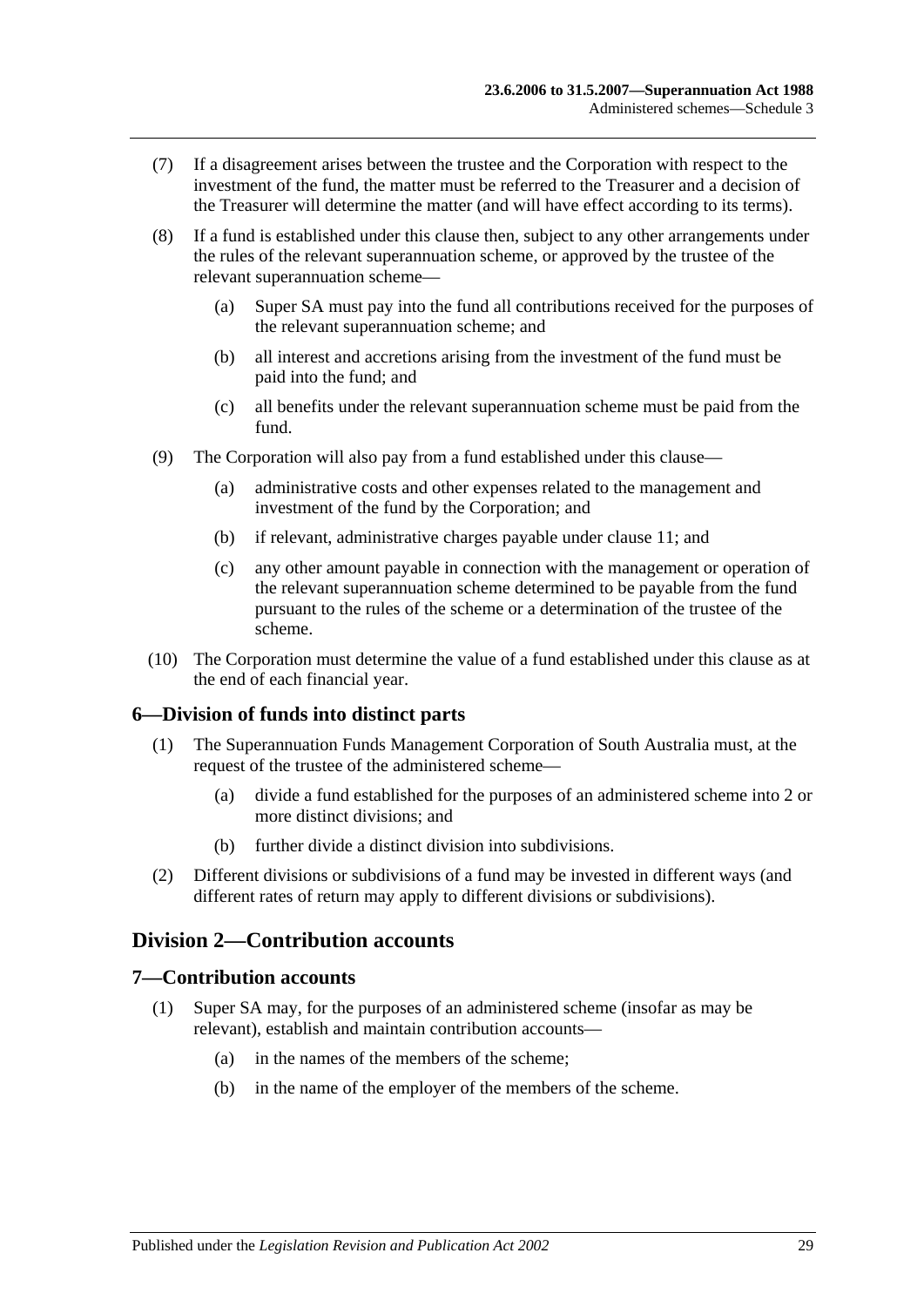- (2) Super SA may—
	- (a) credit and debit contribution accounts in accordance with the terms of the relevant superannuation scheme or otherwise to reflect the operation of this Schedule;
	- (b) provide for rates of return to be reflected in contribution accounts on the basis of a determination of the trustee of the scheme after taking into account the relevant rates of return that apply to the investment of a fund established under Division 1.

# **Part 4—Miscellaneous**

### **8—Insurance arrangements**

- (1) Super SA may, with the approval of the Minister, establish (and maintain) arrangements that provide members of one or more administered schemes with death, disability or other forms of insurance.
- (2) The terms and conditions of insurance established under this clause (including as to any premiums to be paid by members of administered schemes or, if it is so determined, by the employer of the members of the scheme) may be—
	- (a) included in the rules of an administered scheme; or
	- (b) prescribed by regulations made for the purposes of this provision.
- (3) Super SA may, in establishing and maintaining insurance under this clause—
	- (a) establish a pool of funds or other assets that relate to more than 1 administered scheme;
	- (b) invest any funds or other assets as it thinks fit;
	- (c) enter into insurance or re-insurance arrangements with other entities;
	- (d) establish arrangements, provide or offer benefits, or set premiums or other terms or conditions, that vary between different administered schemes, or different classes of members of administered schemes;
	- (e) undertake any activity through the Minister (as a body corporate), the Board, the Superannuation Funds Management Corporation of South Australia, or any other entity determined by Super SA after consultation with the Minister;
	- (f) take such other action that is necessary or expedient for the purposes of providing insurance under this clause.
- (4) Any funds or other assets relating to insurance arrangements established under this clause may be held separately from any funds or other assets administered under Part 2 and Part 3.

## <span id="page-127-0"></span>**9—Accounts and audit**

- (1) Super SA must, in respect of each financial year for which it is the manager of an administered scheme, in respect of each administered scheme—
	- (a) maintain proper accounts of amounts paid to Super SA for the purposes of the scheme; and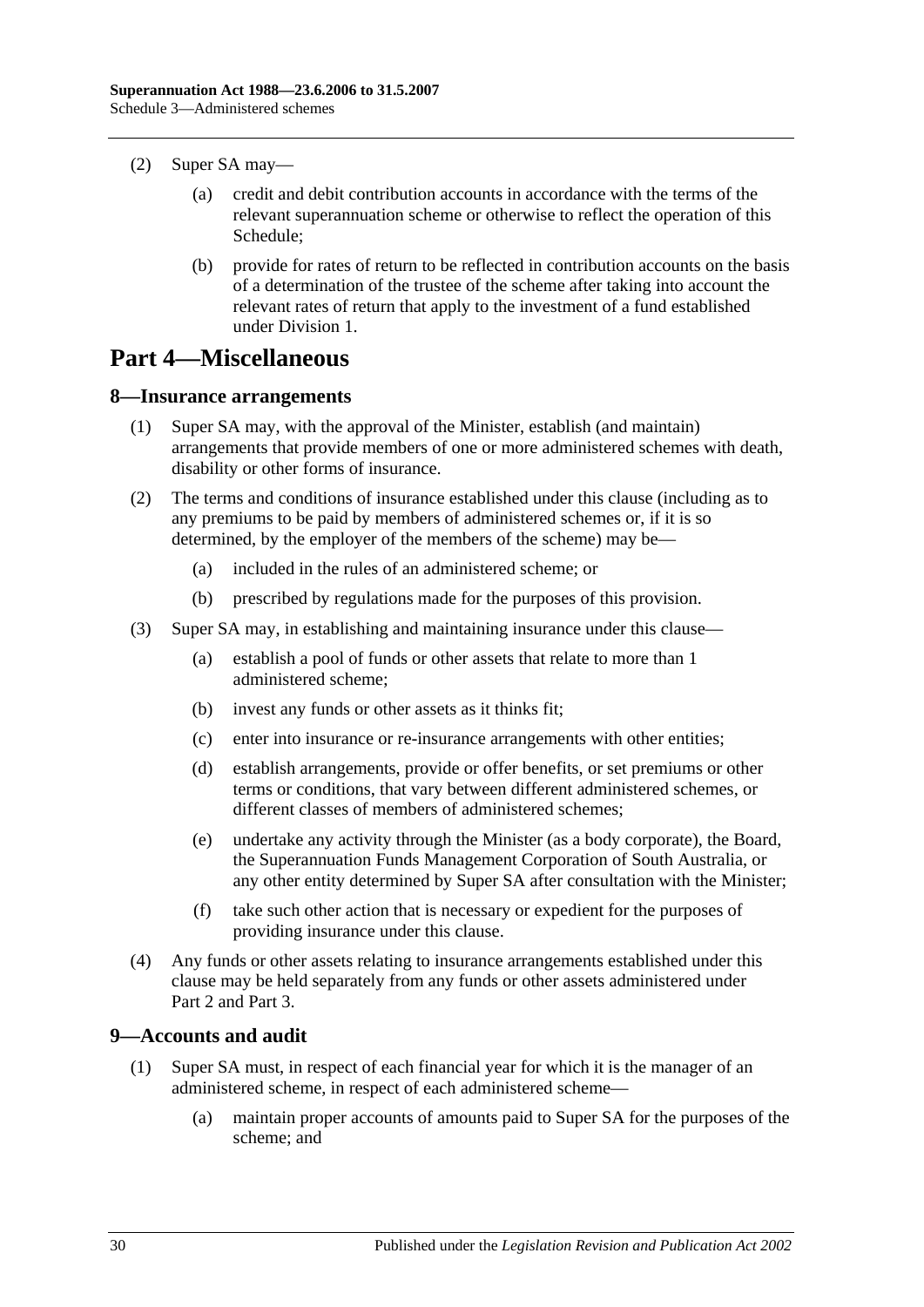- (b) maintain proper accounts of payments to, on behalf of, or in respect of, members of the scheme; and
- (c) maintain proper accounts of any other associated receipts or payments; and
- (d) prepare financial statements in relation to those receipts and payments.
- (2) Subject to [subclause](#page-128-1) (3), the Auditor-General must, on an annual basis, audit—
	- (a) the accounts and financial statements referred to in [subclause](#page-127-0) (1); and
	- (b) any other accounts or financial statements of an administered scheme.
- <span id="page-128-1"></span>(3) The Auditor-General may, as the Auditor-General thinks fit, appoint or authorise another person to conduct an audit on behalf of, or instead of, the Auditor-General.
- (4) The Auditor-General may, at any other time, audit the accounts and financial statements of Super SA under this Schedule, or of an administered scheme within the scope of this Schedule.

## <span id="page-128-2"></span>**10—Reports**

- (1) Super SA must, in conjunction with each annual report of the Board under this Act, provide a report on the operation of this Schedule in relation to any administered scheme that is within the ambit of a declaration under clause  $2(1)(b)$  during the financial year to which the annual report relates.
- (2) A report under [subclause](#page-128-2) (1) must include—
	- (a) a copy of any accounts or financial statements that are required to be audited under this Schedule in respect of each relevant scheme for the financial year; and
	- (b) if a fund has been in existence under Part 3 Division 1 in respect of any part of the relevant financial year—a copy of the audited accounts and financial statements for that fund provided by the Superannuation Funds Management Corporation of South Australia.
- (3) In addition, the trustee of an administered scheme that is within the ambit of a declaration that does not extend beyond clause [2\(1\)\(a\)](#page-123-5) must, on or before 31 October in each year, furnish to the Minister the trustee's annual report for the scheme for the financial year ending on 30 June in that year.
- (4) The Minister must, within 6 sitting days after receiving a report under this clause, have copies of the report laid before both Houses of Parliament.
- (5) Super SA must also report in accordance with any requirements imposed on Super SA under the rules of an administered scheme, or under the regulations.

## <span id="page-128-3"></span><span id="page-128-0"></span>**11—Fees**

- (1) The Minister may establish and impose an administrative charge in connection with Super SA acting as manager of an administered scheme under this Schedule.
- <span id="page-128-4"></span>(2) The Board may, after consultation with the Minister, establish and impose an administrative charge in connection with the Board acting as trustee of an administered scheme under this Schedule.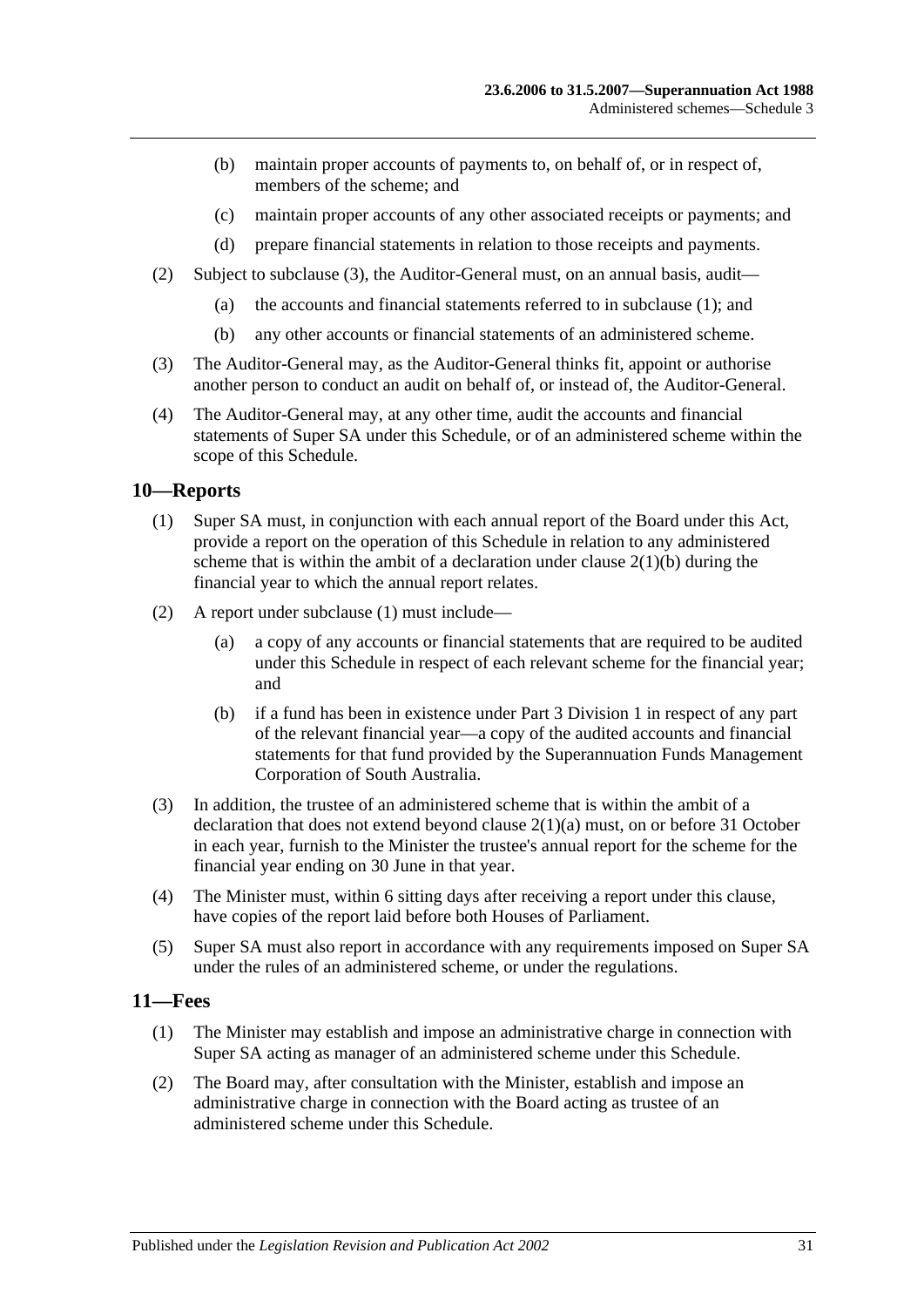- (3) The Minister or the Board may, in connection with the operation of [subclause](#page-128-3) (1) or  $(2)$ —
	- (a) fix different charges with respect to different funds or different circumstances;
	- (b) recover any charge imposed under this clause from any fund of an administered scheme or, if the trust deed of the administered scheme so provides, from any employer of any members of an administered scheme;
	- (c) arrange for any contribution account to be debited to reflect any charge imposed under this clause;
	- (d) vary a charge from time to time.

## **12—Cessation of scheme**

- (1) The Minister may, by notice in the Gazette, revoke a declaration relating to an administered scheme under this Schedule.
- (2) The Minister may, by notice in the Gazette, transfer any assets of the relevant fund in order to give effect to the change in circumstances.

## <span id="page-129-0"></span>**13—Stamp duty**

- (1) No stamp duty is payable under a law of this State in respect of any transfer of assets connected with, or arising out of, the operation of this Schedule.
- (2) No person has an obligation under the *[Stamp Duties Act](http://www.legislation.sa.gov.au/index.aspx?action=legref&type=act&legtitle=Stamp%20Duties%20Act%201923) 1923* to lodge a statement or return relating to a matter referred to in [subclause](#page-129-0) (1), or to include in a statement or return a record or information relating to such a matter.

## <span id="page-129-1"></span>**14—Transitional provisions**

- (1) The Governor may, by regulation, make provisions of a saving or transitional nature in relation to a declaration of the Minister under this Schedule.
- (2) A regulation made under [subclause](#page-129-1) (1) may—
	- (a) modify the provisions of this Schedule in their application to a particular scheme;
	- (b) operate prospectively or retrospectively from a date specified in the regulation.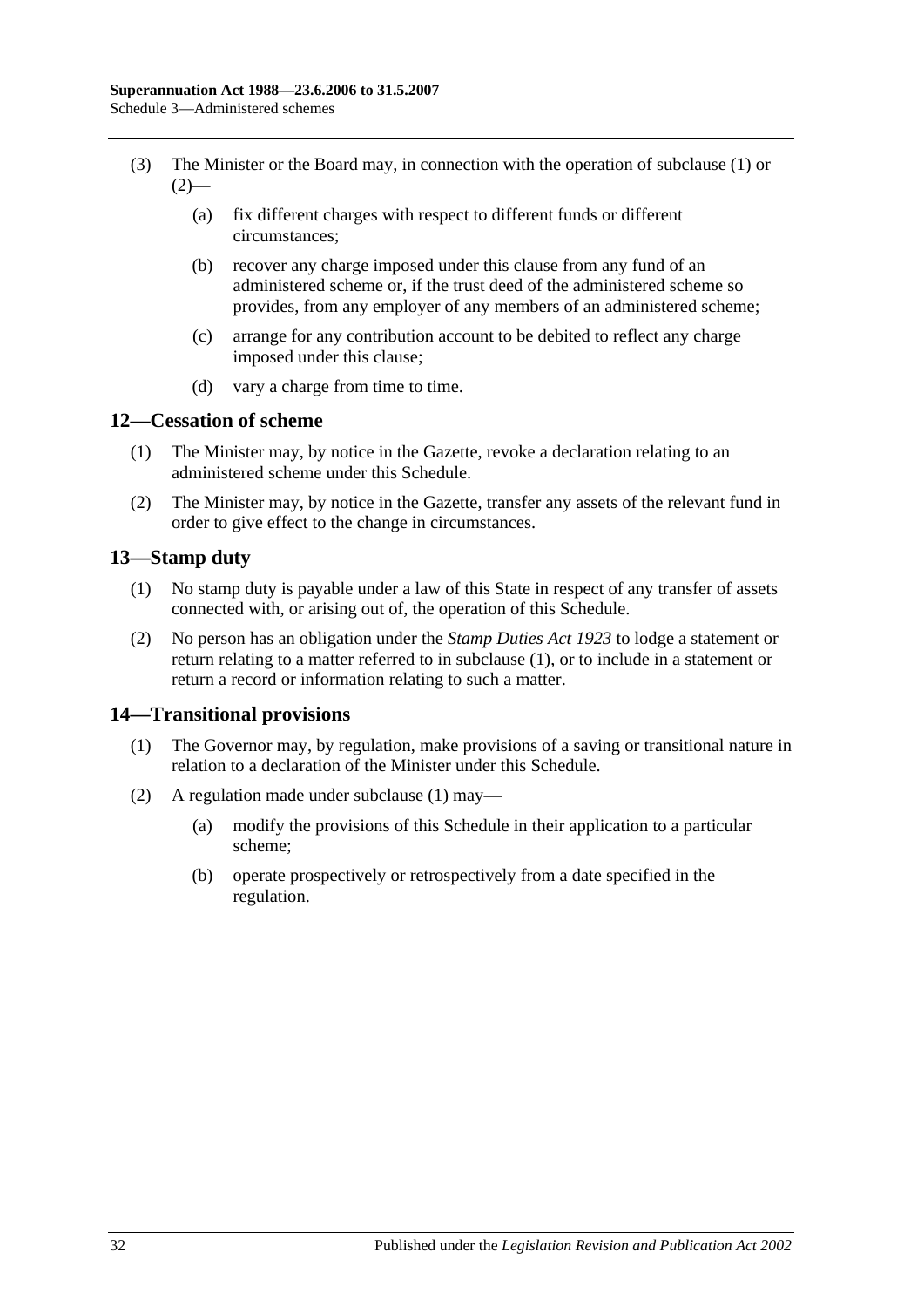# **Legislative history**

## **Notes**

• This version is comprised of the following:

| Part 1    | 23.6.2006 |
|-----------|-----------|
| Part 2    | 23.6.2006 |
| Part 3    | 19.8.2004 |
| Part 4    | 19.8.2004 |
| Part 5    | 19.8.2004 |
| Part 5A   | 23.6.2006 |
| Part 6    | 23.6.2006 |
| Schedules | 23.6.2006 |

- Amendments of this version that are uncommenced are not incorporated into the text.
- Please note—References in the legislation to other legislation or instruments or to titles of bodies or offices are not automatically updated as part of the program for the revision and publication of legislation and therefore may be obsolete.
- Earlier versions of this Act (historical versions) are listed at the end of the legislative history.
- For further information relating to the Act and subordinate legislation made under the Act see the Index of South Australian Statutes or www.legislation.sa.gov.au.

## **Legislation repealed by principal Act**

The *Superannuation Act 1988* repealed the following:

*Superannuation Act 1974*

## **Principal Act and amendments**

New entries appear in bold.

| Year No |     | Title                                                      | Assent     | Commencement                                                                  |
|---------|-----|------------------------------------------------------------|------------|-------------------------------------------------------------------------------|
| 1988    | -37 | <b>Superannuation Act 1988</b>                             | 28.4.1988  | 1.7.1988 (Gazette 19.5.1988 p1246)                                            |
| 1989    | 9   | <b>Superannuation Act Amendment</b><br>Act 1989            | 30.3.1989  | 20.4.1989 (Gazette 13.4.1989 p1006)<br>except s 9(b) & $14$ —1.7.1988: s 2(2) |
| 1989 54 |     | <b>Superannuation Act Amendment Act</b><br>$(No. 2)$ 1989  | 19.10.1989 | 19.10.1989                                                                    |
| 1990    | 78  | <b>Superannuation Act Amendment</b><br>Act 1990            | 20.12.1990 | 17.1.1991 (Gazette 17.1.1991 p182)                                            |
| 1991    | -67 | Superannuation (Miscellaneous)<br>Amendment Act 1991       | 5.12.1991  | 19.12.1991 (Gazette 19.12.1991 p1905)<br>except s 15–17.1.1991: s 2(1)        |
| 1992    | -69 | Statutes Amendment (Public Actuary) 19.11.1992<br>Act 1992 |            | 10.12.1992 (Gazette 10.12.1992 p1752)                                         |
| 1992 91 |     | Superannuation (Scheme Revision)<br>Amendment Act 1992     | 10.12.1992 | 1.7.1992 except s 8(b) $&$<br>$(c)$ -10.12.1992: s 2                          |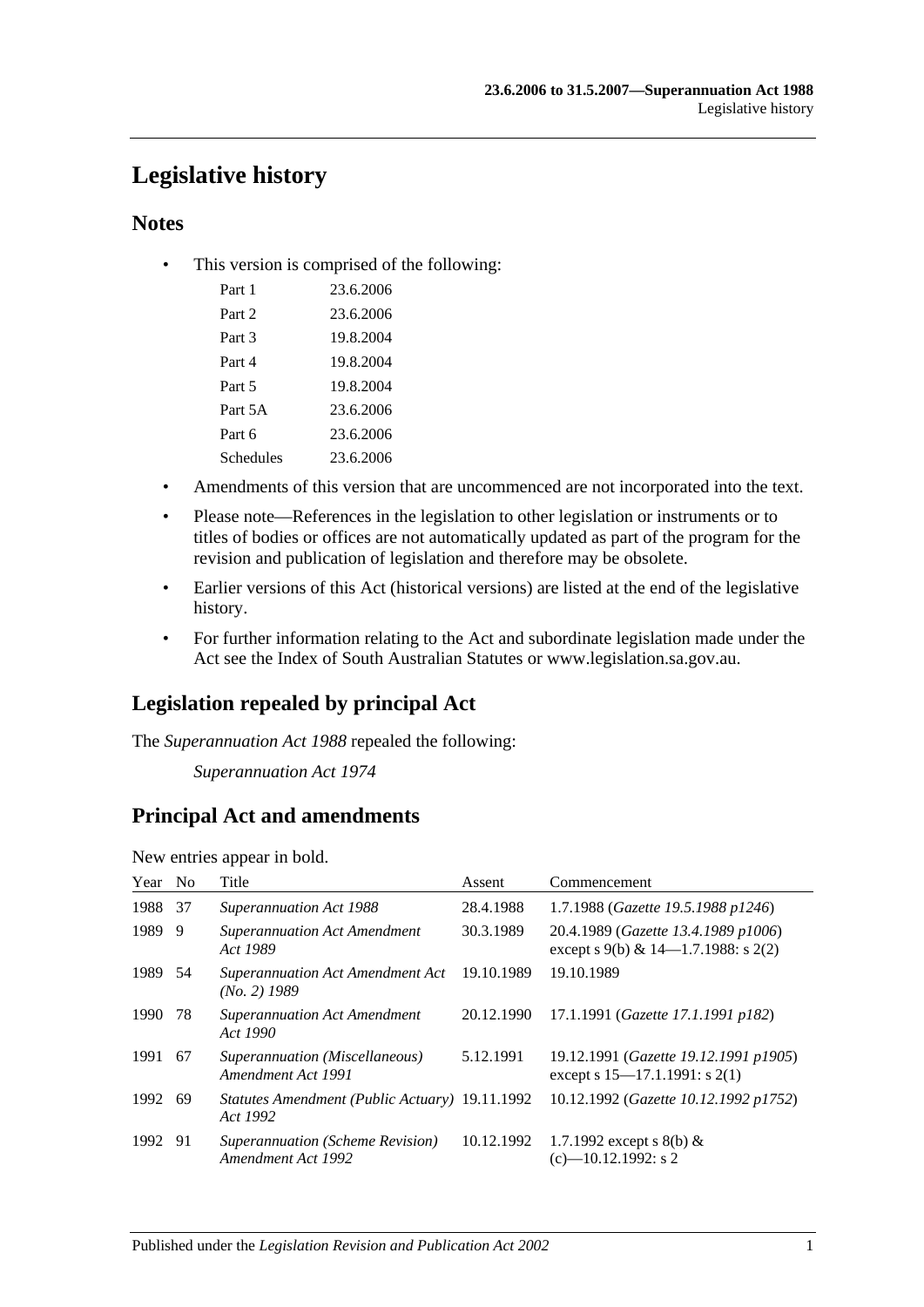| 1993   | 12   | Police Superannuation<br>(Superannuation Guarantee)<br>Amendment Act 1993                                      | 25.3.1993  | $s$ 9–19.12.1991: s 2                                                        |
|--------|------|----------------------------------------------------------------------------------------------------------------|------------|------------------------------------------------------------------------------|
| 1993   | 44   | Superannuation (Voluntary<br>Separation) Amendment Act 1993                                                    | 20.5.1993  | 27.5.1993 (Gazette 27.5.1993 p1753)                                          |
| 1994   | 30   | Passenger Transport Act 1994                                                                                   | 26.5.1994  | Sch 4-1.7.1994 (Gazette 30.6.1994<br>p1843)                                  |
| 1994   | 37   | Superannuation (Miscellaneous)<br>Amendment Act 1994                                                           | 2.6.1994   | 2.6.1994 (Gazette 2.6.1994 p1524) except<br>s 14(i)-5.6.1992: s 2(2)         |
| 1994   | 46   | <b>Statutes Amendment (Closure of</b><br>Superannuation Schemes) Act 1994 as<br>amended by 53/1994 and 57/1994 | 9.6.1994   | Pt 2 (ss 4 & 5)-3.5.1994 and Pt 4<br>$(s 8)$ —21.10.1994: s 2                |
| 1994   | 53   | <b>Statutes Amendment (Closure of</b><br>Superannuation Schemes) (Extension<br>of Time) Amendment Act 1994     | 15.9.1994  | 30.9.1994: s 2                                                               |
| 1994   | 57   | <b>Statutes Amendment (Closure of</b><br><b>Superannuation Schemes) Amendment</b><br>Act 1994                  | 20.10.1994 | 20.10.1994: s 2                                                              |
| 1995   | 38   | <b>Superannuation Funds Management</b><br>Corporation of South Australia<br>Act 1995                           | 27.4.1995  | 1.7.1995 (Gazette 25.5.1995 p2199)                                           |
| 1995   | - 97 | Superannuation (Contracting Out)<br>Amendment Act 1995                                                         | 7.12.1995  | 14.12.1995 (Gazette 14.12.1995 p1642)                                        |
| 1997   | 9    | Superannuation (Employee Mobility)<br>Amendment Act 1997                                                       | 20.3.1997  | 20.3.1997                                                                    |
| 1997   | 45   | Superannuation (Miscellaneous)<br>Amendment Act 1997                                                           | 24.7.1997  | 24.7.1997 except s 8—1.7.1992: s 2                                           |
| 1998   | 20   | Statutes Amendment (Adjustment of<br>Superannuation Pensions) Act 1998                                         | 2.4.1998   | Pt 5 (s 7)-1.10.1997 : s 2                                                   |
| 1998   | 24   | Superannuation (Miscellaneous)<br>Amendment Act 1998                                                           | 2.4.1998   | 16.4.1998 (Gazette 16.4.1998 p1707)<br>except s $18(h)$ —1.7.1994 : s $2(2)$ |
| 1999   | 23   | Statutes Amendment (Commutation for1.4.1999<br>Superannuation Surcharge) Act 1999                              |            | 1.4.1999                                                                     |
| 1999   | 36   | <b>Electricity Corporations</b><br>(Restructuring and Disposal) Act 1999                                       | 1.7.1999   | Sch 3(Pt 3)-1.12.1999 (Gazette<br>23.9.1999 p1214)                           |
| 1999   | 57   | Superannuation (Voluntary<br>Separation Packages) Amendment<br>Act 1999                                        | 12.8.1999  | $1.7.1999$ : s 2                                                             |
| 2000 4 |      | District Court (Administrative and<br>Disciplinary Division) Amendment<br>Act 2000                             | 20.4.2000  | Sch 1 (cl 41)-1.6.2000 (Gazette<br>18.5.2000 p2554)                          |
| 2000   | 41   | Superannuation (Miscellaneous)<br>Amendment Act 2000                                                           | 13.7.2000  | 17.8.2000 (Gazette 17.8.2000 p498)<br>except s 13-1.7.1988: s 2(2)           |
| 2001   | 12   | Police Superannuation<br>(Miscellaneous) Amendment Act 2001                                                    | 12.4.2001  | 1.7.2001 (Gazette 14.6.2001 p2220)                                           |
| 2001   | 40   | Statutes Amendment (Indexation of<br>Superannuation Pensions) Act 2001                                         | 3.8.2001   | Pt 6 (s 9)-1.1.2002 : s 2                                                    |
| 2003   | 13   | <b>Statutes Amendment (Equal</b><br><b>Superannuation Entitlements for Same</b><br>Sex Couples) Act 2003       | 12.6.2003  | Pt 5 (ss 11-13)-3.7.2003 (Gazette<br>3.7.2003 p2877)                         |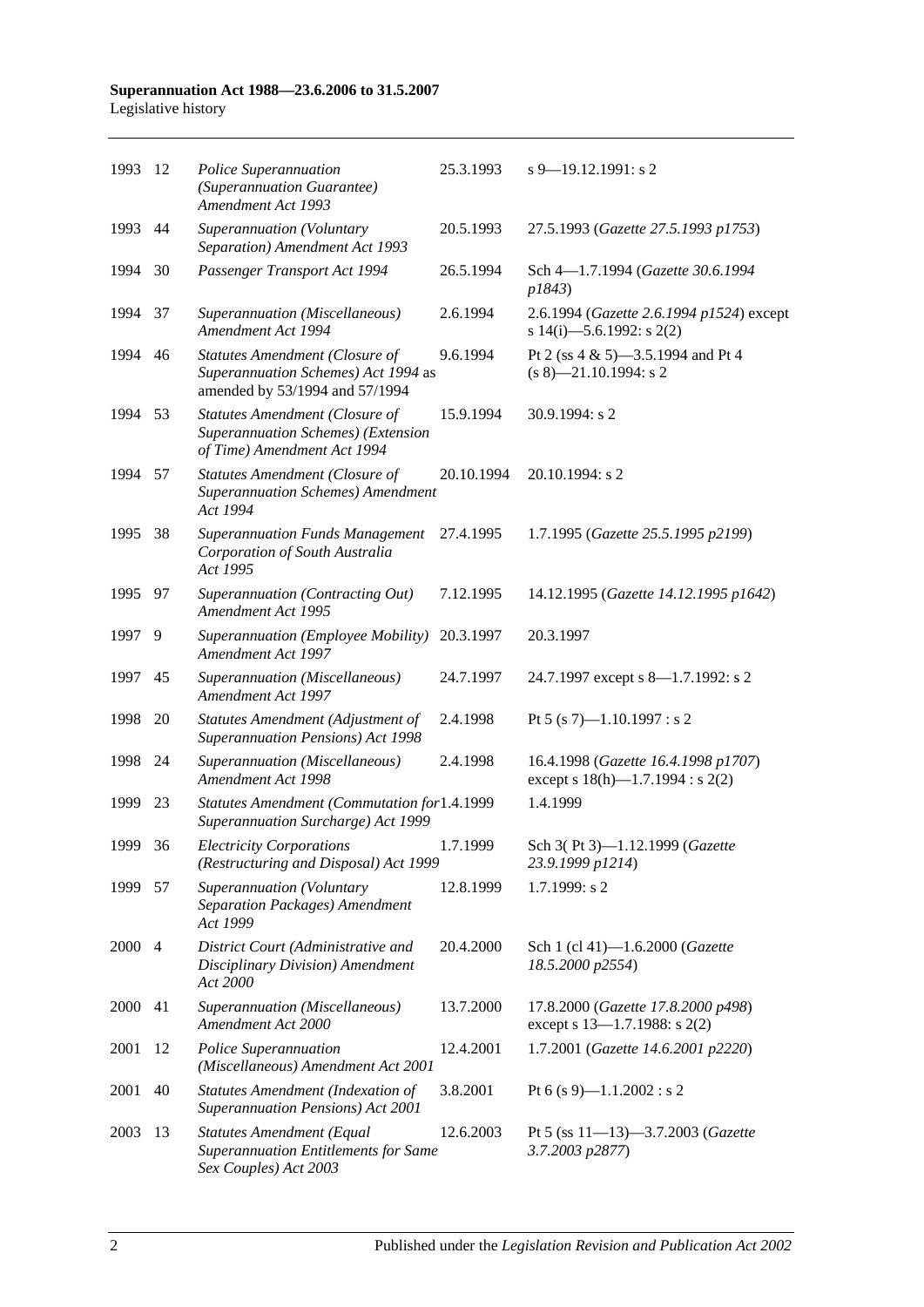| 2003    | 21 | Statutes Amendment (Notification of 17.7.2003<br><b>Superannuation Entitlements</b> )<br>Act 2003 |            | Pt 4 (ss $8-11$ )-17.8.2003: s 2                                                          |
|---------|----|---------------------------------------------------------------------------------------------------|------------|-------------------------------------------------------------------------------------------|
| 2003    | 44 | <i>Statute Law Revision Act 2003</i>                                                              | 23.10.2003 | Sch 1-24.11.2003 (Gazette 13.11.2003)<br><i>p4048</i> )                                   |
| 2003    | 49 | Statutes Amendment (Division of<br>Superannuation Interests under<br>Family Law Act) Act 2003     | 20.11.2003 | Pt 6 (s $28 - 33$ ) - 18.12.2003 ( <i>Gazette</i><br>18.12.2003 p4527)                    |
| 2003 54 |    | Passenger Transport (Dissolution of<br>Passenger Transport Board)<br>Amendment Act 2003           | 4.12.2003  | Sch 1 (cl 4)-1.1.2004 ( <i>Gazette</i><br>18.12.2003 p4525)                               |
| 2004 37 |    | <b>Statutes Amendment (Miscellaneous</b><br><b>Superannuation Measures) Act 2004</b>              | 5.8.2004   | Pt 4 (ss $16 - 21$ ) -19.8.2004 ( <i>Gazette</i><br>19.8.2004 p3280)                      |
| 2004 51 |    | <b>Statutes Amendment (Miscellaneous</b><br>Superannuation Measures No 2) Act<br>2004             | 16.12.2004 | Pt 6 (s 46)—3.7.2003: s 2(3); Pt 6<br>$(ss 40-45) - 13.1.2005$ (Gazette<br>13.1.2005 p69) |
| 2006 5  |    | <b>Superannuation</b> (Administered<br><b>Schemes</b> ) Amendment Act 2006                        | 23.6.2006  | Pt 2 (ss $3-10$ ) & Sch 1 (cll 5 &<br>$6 - 23.6.2006$                                     |
| 2006    | 43 | <b>Statutes Amendment (Domestic</b><br>Partners) Act 2006                                         | 14.12.2006 | Pt 83 (ss $206 - 209$ ) -1.6.2007 ( <i>Gazette</i><br>26.4.2007 p1352)                    |

# **Provisions amended**

New entries appear in bold.

Entries that relate to provisions that have been deleted appear in italics.

| Provision                                                | How varied                                           | Commencement |
|----------------------------------------------------------|------------------------------------------------------|--------------|
| Long title                                               | amended by 44/2003 s 3(1) (Sch 1)                    | 24.11.2003   |
| Pt <sub>1</sub>                                          |                                                      |              |
| ss $2$ and $3$                                           | deleted by $44/2003$ s $3(1)$ (Sch 1)                | 24.11.2003   |
| s <sub>4</sub>                                           |                                                      |              |
| s(4(1))                                                  |                                                      |              |
| actuary                                                  | inserted by $69/1992$ s $25$                         | 10.12.1992   |
| co-contribution                                          | inserted by $51/2004$ s $40(1)$                      | 13.1.2005    |
| co-contribution<br>account                               | inserted by $51/2004$ s $40(1)$                      | 13.1.2005    |
| Act                                                      | the Commonwealth inserted by $91/1992$ s $3(a)$      | 1.7.1992     |
| contracting out<br>agreement                             | inserted by $97/1995$ s 3(a)                         | 14.12.1995   |
|                                                          | contribution month substituted by $24/1998$ s $3(a)$ | 16.4.1998    |
| contributor                                              | amended by 54/1989 s 10 (Sch)                        | 19.10.1989   |
|                                                          | amended by $5/2006$ s $3(1)$                         | 23.6.2006    |
| deferred<br>superannuation<br>contributions<br>surcharge | inserted by $37/2004$ s 16(1)                        | 19.8.2004    |
| employee                                                 | amended by $30/1994$ Sch 4 cl 2(c)(i)                | 1.7.1994     |
|                                                          | amended by 54/2003 Sch 1 cl 4                        | 1.1.2004     |
|                                                          |                                                      |              |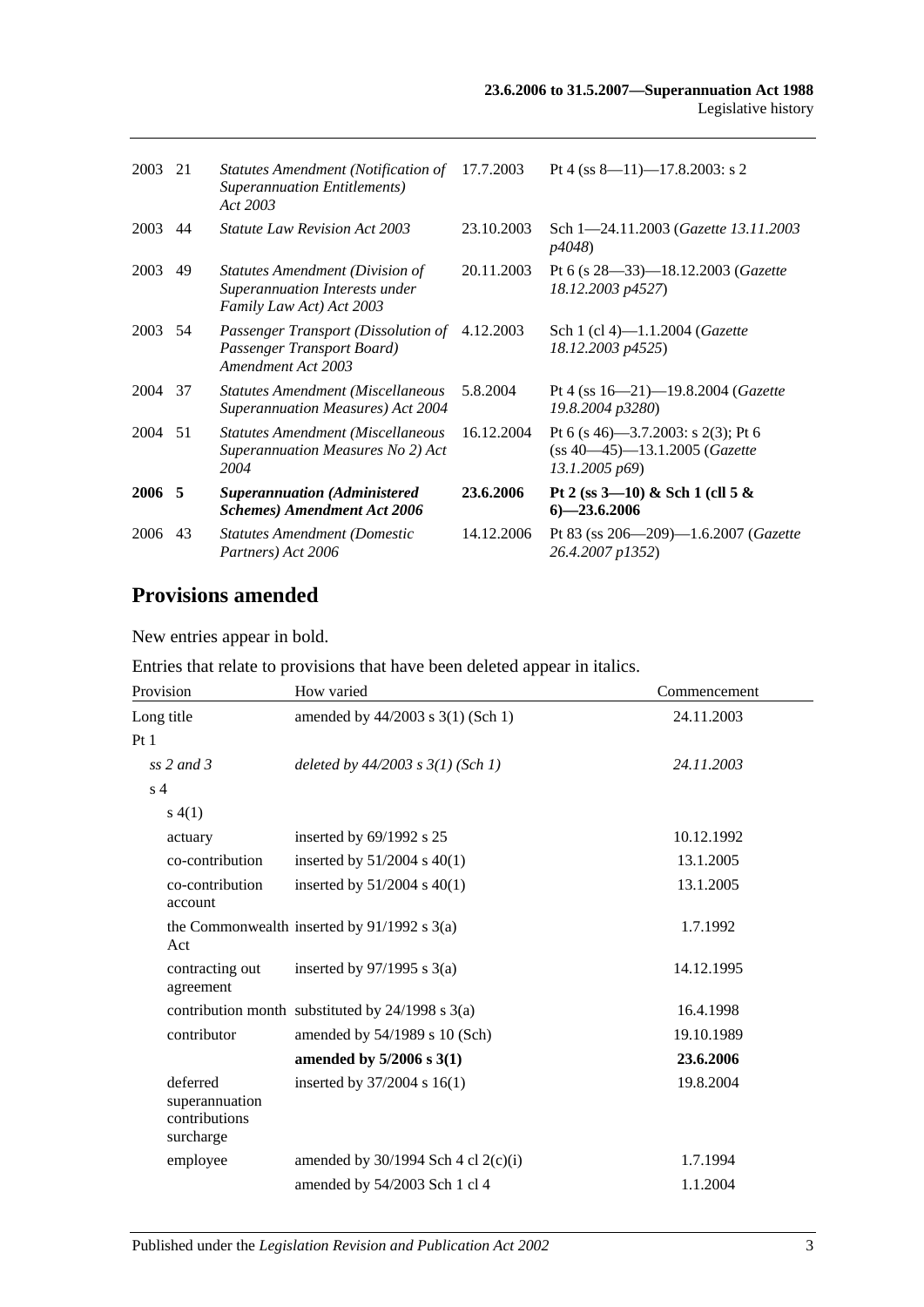| month                                                                              | substituted by $24/1998$ s $3(b)$              | 16.4.1998  |
|------------------------------------------------------------------------------------|------------------------------------------------|------------|
| new scheme<br>contributor                                                          | amended by 54/1989 s 10 (Sch)                  | 19.10.1989 |
| notional salary                                                                    | amended by $9/1989$ s $3(a)$                   | 20.4.1989  |
|                                                                                    | outplaced employee inserted by 97/1995 s 3(b)  | 14.12.1995 |
| pensioner                                                                          | amended by 5/2006 s 3(2)                       | 23.6.2006  |
| private sector<br>employer                                                         | inserted by $97/1995$ s 3(c)                   | 14.12.1995 |
| Public Sector<br>Employees<br>Superannuation<br>Scheme                             | inserted by $91/1992$ s $3(b)$                 | 1.7.1992   |
| putative spouse                                                                    | inserted by 13/2003 s 11                       | 3.7.2003   |
| salary                                                                             | inserted by $41/2000$ s $3(a)$                 | 17.8.2000  |
| salary (second<br>occurring)                                                       | amended by $9/1989$ s $3(b)$ , (c)             | 20.4.1989  |
|                                                                                    | amended by $41/2000$ s $3(b)$ , (c)            | 17.8.2000  |
| the Scheme                                                                         | inserted by $54/1989$ s 10 (Sch)               | 19.10.1989 |
|                                                                                    | amended by $5/2006$ s $3(3)$                   | 23.6.2006  |
| Southern State<br>Superannuation<br>Fund                                           | inserted by $51/2004$ s $40(2)$                | 13.1.2005  |
| special deposit<br>account                                                         | inserted by $24/1998$ s $3(c)$                 | 16.4.1998  |
| Superannuation<br><b>Contributions Tax</b><br>Act                                  | inserted by $37/2004$ s $16(2)$                | 19.8.2004  |
| <b>Funds Management</b><br>Corporation of<br>South Australia or<br>the Corporation | the Superannuation inserted by 38/1995 Sch 2   | 1.7.1995   |
|                                                                                    | surcharge notice inserted by $37/2004$ s 16(3) | 19.8.2004  |
| TEC contract                                                                       | inserted by $41/2000$ s 3(d)                   | 17.8.2000  |
| Triple S scheme                                                                    | inserted by $51/2004$ s $40(3)$                | 13.1.2005  |
| the Trust                                                                          | deleted by 38/1995 Sch 2                       | 1.7.1995   |
| s(4(2a))                                                                           | inserted by $24/1998$ s $3(d)$                 | 16.4.1998  |
| s $4(2b)$ - $(2f)$                                                                 | inserted by $41/2000$ s 3(e)                   | 17.8.2000  |
| s(4(3))                                                                            | amended by $41/2000$ s 3(f)                    | 17.8.2000  |
| s(4(4)                                                                             | amended by 54/1989 s 10 (Sch)                  | 19.10.1989 |
|                                                                                    | amended by $91/1992$ s 3(c)                    | 1.7.1992   |
| s(4(5)                                                                             | inserted by $9/1989$ s $3(d)$                  | 20.4.1989  |
|                                                                                    | amended by $45/1997$ s $3(a)$                  | 24.7.1997  |
| P                                                                                  | inserted by $45/1997$ s 3(b)                   | 24.7.1997  |
| s(4(6)                                                                             | inserted by $9/1989$ s $3(d)$                  | 20.4.1989  |
|                                                                                    | amended by $91/1992$ s 3(d)                    | 1.7.1992   |
|                                                                                    | amended by 37/1994 s 3(a)                      | 2.6.1994   |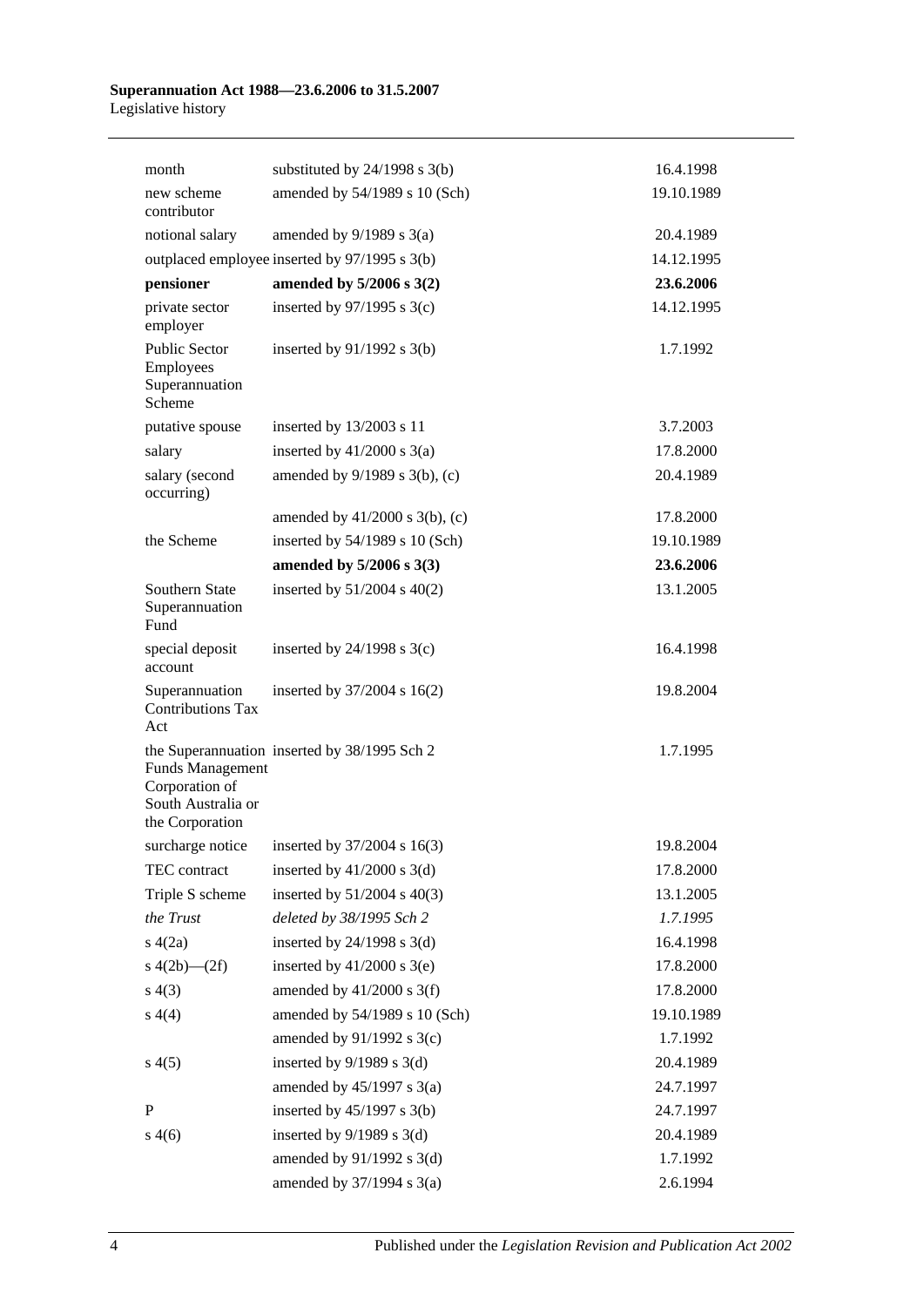| s(4(7))             | inserted by $91/1992$ s 3(e)        | 1.7.1992   |
|---------------------|-------------------------------------|------------|
| $s\ 4(8)$ (10)      | inserted by $37/1994$ s 3(b)        | 2.6.1994   |
| ss 4A and 4B        | inserted by 13/2003 s 12            | 3.7.2003   |
| s <sub>5</sub>      |                                     |            |
| s 5(1)              | amended by 54/1989 ss 2, 10 (Sch)   | 19.10.1989 |
| $s\ 5(1a)$          | inserted by $91/1992$ s $4(a)$      | 1.7.1992   |
| s 5(1b)             | inserted by $41/2000$ s $4(a)$      | 17.8.2000  |
| $s\ 5(2a)$          | inserted by $41/2000$ s $4(b)$      | 17.8.2000  |
| s 5(3)              | inserted by $91/1992$ s $4(b)$      | 1.7.1992   |
|                     | amended by $41/2000$ s $4(c)$ , (d) | 17.8.2000  |
| s $5(4)$ — $(7)$    | inserted by $41/2000$ s $4(e)$      | 17.8.2000  |
| Pt 2                |                                     |            |
| Pt 2 Div 1          |                                     |            |
| s 7                 |                                     |            |
| $s \, 7(2)$         | amended by 54/1989 s 10 (Sch)       | 19.10.1989 |
|                     | deleted by 46/1994 s 4              | 3.5.1994   |
| s <sub>8</sub>      |                                     |            |
| s(1)                | amended by $45/1997$ s $4(a)$       | 24.7.1997  |
| s(2)                | amended by 69/1992 s 26             | 10.12.1992 |
|                     | amended by 45/1997 s 4(b)           | 24.7.1997  |
| s 8(4)              | amended by 24/1998 s 4              | 16.4.1998  |
| s(7)                | inserted by 37/1994 s 4             | 2.6.1994   |
|                     | amended by $45/1997$ s $4(c)$       | 24.7.1997  |
| s 9                 |                                     |            |
| $s\,9(4a)$          | inserted by 24/1998 s 5             | 16.4.1998  |
| s 10A               | inserted by 91/1992 s 5             | 1.7.1992   |
| Pt 2 Div 2          | amended by 54/1989 ss 3, 4          | 19.10.1989 |
|                     | amended by 69/1992 s 27             | 10.12.1992 |
|                     | amended by 37/1994 s 5              | 2.6.1994   |
|                     | deleted by 38/1995 Sch 2            | 1.7.1995   |
| Pt 2 Div 3          |                                     |            |
| s 17                | substituted by 54/1989 s 5          | 19.10.1989 |
| s 17(3)             | amended by 38/1995 Sch 2            | 1.7.1995   |
| s 17(4)             | substituted by $51/2004$ s $41(1)$  | 13.1.2005  |
| s 17(6)             | amended by $51/2004$ s $41(2)$ —(4) | 13.1.2005  |
| s 17(7)             | amended by 24/1998 s 6              | 16.4.1998  |
| s 17(8)             | amended by 38/1995 Sch 2            | 1.7.1995   |
| s 18                | amended by 9/1989 s 4               | 20.4.1989  |
|                     | deleted by 54/1989 s 6              | 19.10.1989 |
| s 19                |                                     |            |
| s $19(1)$ and $(2)$ | amended by 38/1995 Sch 2            | 1.7.1995   |
| $s\,19(3)$          | substituted by $37/1994 s 6(a)$     | 2.6.1994   |
|                     | deleted by 38/1995 Sch 2            | 1.7.1995   |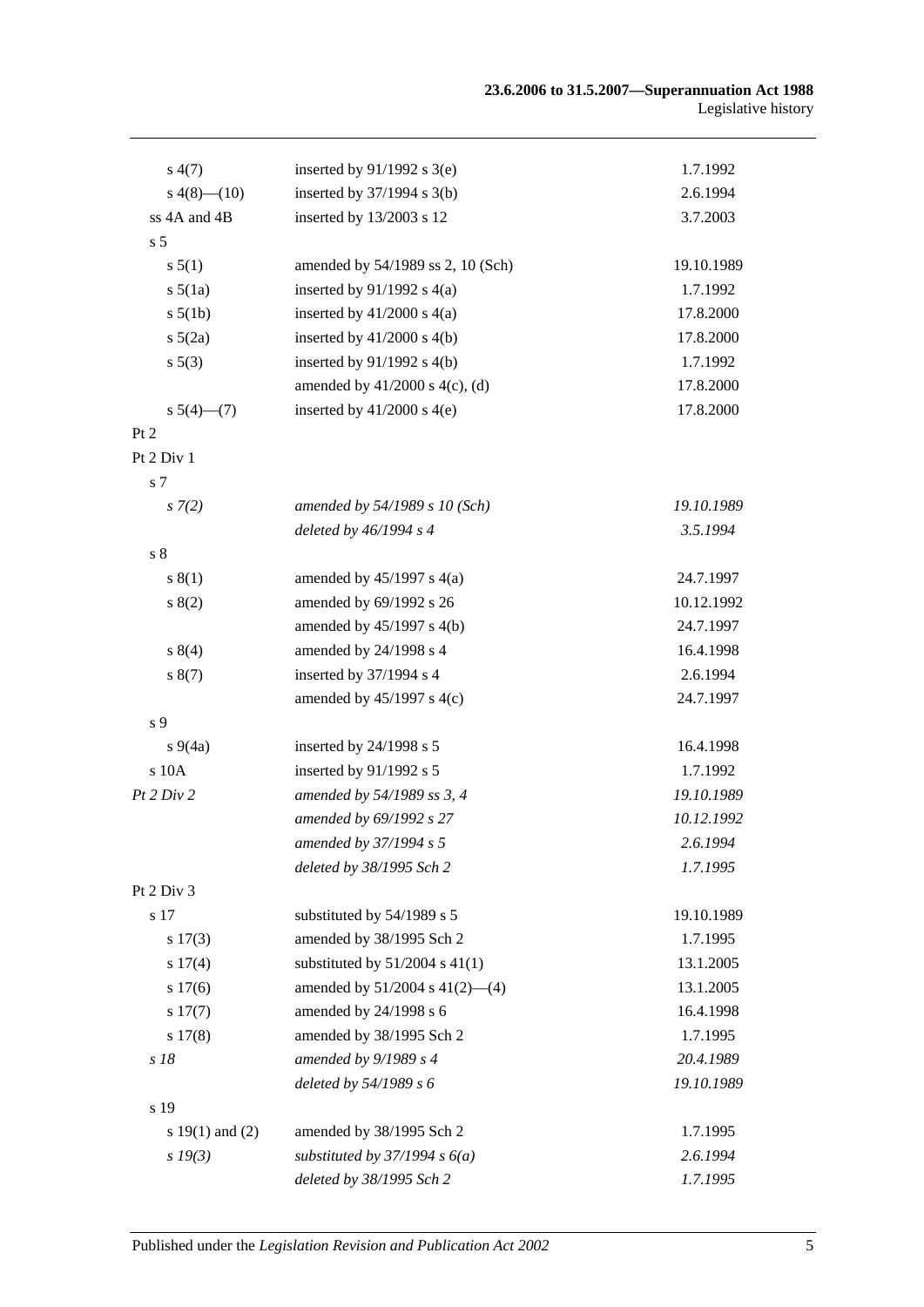| $s$ 19 $(3a)$        | inserted by $37/1994 s 6(a)$                           | 2.6.1994   |
|----------------------|--------------------------------------------------------|------------|
|                      | deleted by 38/1995 Sch 2                               | 1.7.1995   |
| $s\,19(4)$           | amended by $37/1994 s 6(b)$                            | 2.6.1994   |
|                      | deleted by 38/1995 Sch 2                               | 1.7.1995   |
| s20                  | amended by 78/1990 s 3                                 | 17.1.1991  |
|                      | deleted by 38/1995 Sch 2                               | 1.7.1995   |
| Pt 2 Div 3A          | inserted by 54/1989 s 7                                | 19.10.1989 |
|                      | heading substituted by $44/2003$ s 3(1) (Sch 1)        | 24.11.2003 |
| s 20A                |                                                        |            |
| $s \, 20A(1)$        | amended by 91/1992 s 6                                 | 1.7.1992   |
| $s \, 20A(3)$        | amended by $45/1997$ s $5(a)$                          | 24.7.1997  |
| $s \ 20A(4)$         | amended by 37/2004 s 17(1)                             | 19.8.2004  |
|                      | s $20A(4a)$ and $(4b)$ inserted by $37/2004$ s $17(2)$ | 19.8.2004  |
| $s$ 20A(6)           | substituted by 24/1998 s 7                             | 16.4.1998  |
| s $20A(6a)$          | inserted by 24/1998 s 7                                | 16.4.1998  |
| $s \, 20A(7)$        | inserted by $45/1997$ s $5(b)$                         | 24.7.1997  |
| s 20ABA              | inserted by $51/2004$ s 42                             | 13.1.2005  |
| s 20AB               | inserted by 91/1992 s 7                                | 1.7.1992   |
| Pt 2 Div 3B          | inserted by 54/1989 s 7                                | 19.10.1989 |
|                      | heading substituted by 44/2003 s 3(1) (Sch 1)          | 24.11.2003 |
| s 20B                |                                                        |            |
| $s \, 20B(1)$        | amended by $24/1998$ s $8(a)$                          | 16.4.1998  |
|                      | amended by 49/2003 s 28                                | 18.12.2003 |
| $s \ 20B(2)$         | amended by 24/1998 s 8(b)                              | 16.4.1998  |
|                      | amended by 41/2000 s 5                                 | 17.8.2000  |
| $s \ 20B(3)$         | inserted by 51/2004 s 43                               | 13.1.2005  |
| $s$ 20 $B(4)$        | inserted by 5/2006 s 4                                 | 23.6.2006  |
| Pt 2 Div 4           |                                                        |            |
| s 21                 |                                                        |            |
| $s \, 2l(2)$ and (3) | deleted by 38/1995 Sch 2                               | 1.7.1995   |
| $s \ 21(4)$          | amended by 78/1990 s 4                                 | 17.1.1991  |
|                      | substituted by 69/1992 s 28                            | 10.12.1992 |
|                      | amended by $41/2000$ s 6                               | 17.8.2000  |
| $s \, 21(4a)$        | inserted by 69/1992 s 28                               | 10.12.1992 |
| Pt 3                 |                                                        |            |
| s 22                 |                                                        |            |
| $s\,22(1)$           | amended by 54/1989 s 10 (Sch)                          | 19.10.1989 |
| $s\,22(5)$           | substituted by $91/1992$ s $8(a)$                      | 1.7.1992   |
| $s\ 22(5a)$          | inserted by $91/1992$ s $8(b)$                         | 10.12.1992 |
| $s\,22(6)$           | amended by 78/1990 s 5                                 | 17.1.1991  |
| $s\,22(7)$           | substituted by $91/1992$ s $8(c)$                      | 10.12.1992 |
| $s\ 22(8)$           | amended by 54/1989 s 10 (Sch)                          | 19.10.1989 |
| s 22(9)              | inserted by $91/1992$ s $8(d)$                         | 1.7.1992   |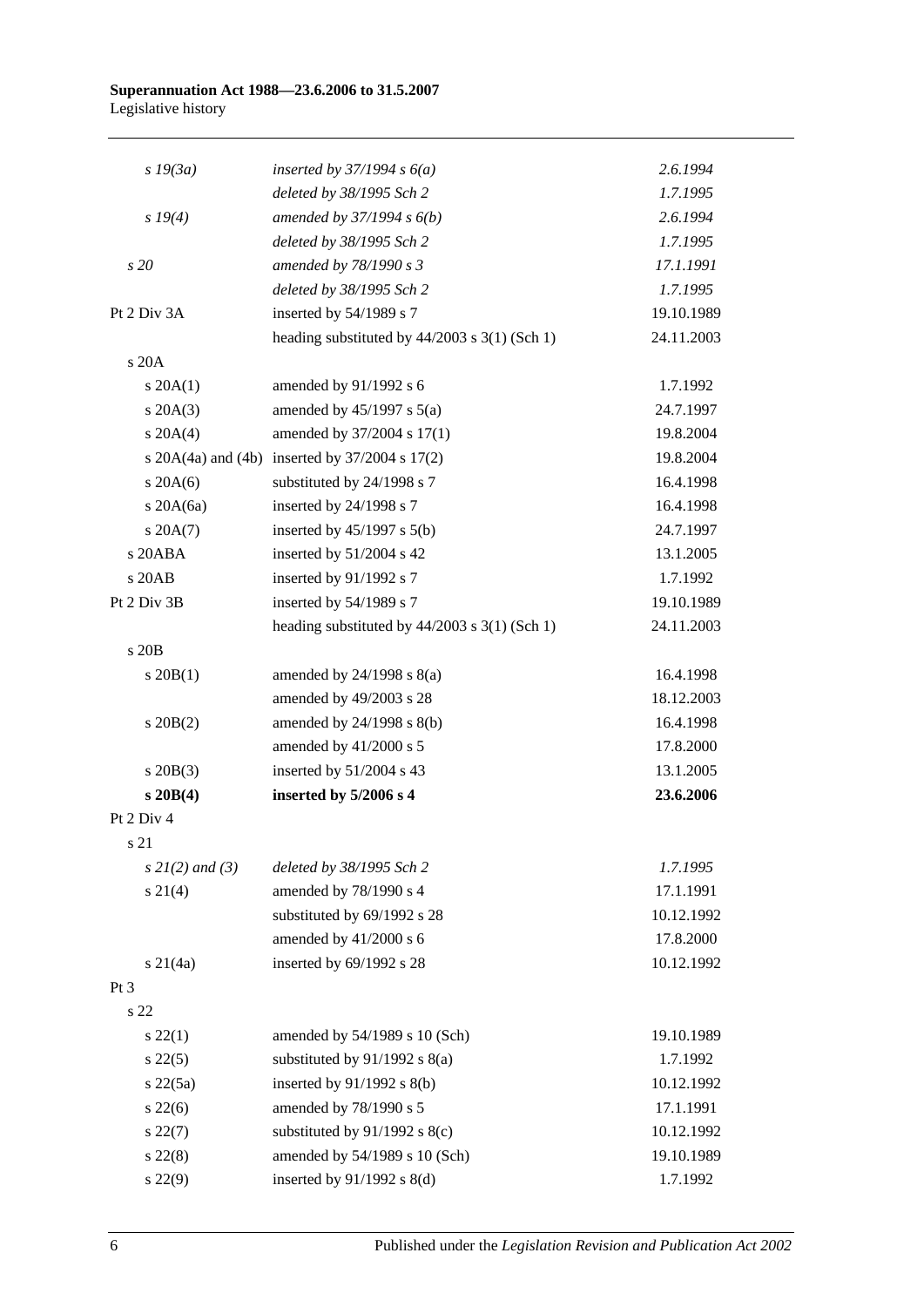| $s\,22(10)$                             | inserted by 46/1994 s 5                                     | 3.5.1994   |
|-----------------------------------------|-------------------------------------------------------------|------------|
|                                         | amended by 46/1994 s 8(a) as substituted by<br>57/1994 s 3  | 21.10.1994 |
| s $22(11)$ and $(12)$                   | inserted by 46/1994 s 5                                     | 3.5.1994   |
| $s\,22(13)$                             | inserted by 46/1994 s 8(b) as substituted by<br>57/1994 s 3 | 21.10.1994 |
| $s\,22(14)$                             | inserted by 9/1997 s 2                                      | 20.3.1997  |
|                                         | amended by $36/1999$ Sch 3 (Pt 3 cl 3(a))                   | 1.12.1999  |
| s $22(15)$ and $(16)$                   | inserted by 9/1997 s 2                                      | 20.3.1997  |
| s $22(17)$ and $(18)$                   | inserted by 9/1997 s 2                                      | 20.3.1997  |
|                                         | amended by 36/1999 Sch 3 (Pt 3 cl 3(a))                     | 1.12.1999  |
| $s\,22(19)$                             | inserted by 9/1997 s 2                                      | 20.3.1997  |
| <b>ETSA</b><br>superannuation<br>scheme | deleted by $36/1999$ Sch 3 (Pt 3 cl 3(b))                   | 1.12.1999  |
| s 23                                    |                                                             |            |
| $s\,23(1)$                              | amended by 54/1989 s 10 (Sch)                               | 19.10.1989 |
| $s\,23(2)$                              | amended by 54/1989 s 10 (Sch)                               | 19.10.1989 |
|                                         | amended by $24/1998$ s $9(a)$                               | 16.4.1998  |
|                                         | amended by $41/2000$ s $7(a)$                               | 17.8.2000  |
| s $23(2a)$ — $(2b)$                     | inserted by $41/2000$ s $7(b)$                              | 17.8.2000  |
| $s\,23(3)$                              | amended by $91/1992$ s $9(a)$                               | 1.7.1992   |
| $s\,23(3a)$                             | inserted by $91/1992$ s $9(b)$                              | 1.7.1992   |
| $s\,23(4)$                              | amended by 78/1990 s 6                                      | 17.1.1991  |
|                                         | amended by 24/1998 s 9(b)                                   | 16.4.1998  |
| $s\,23(6)$                              | amended by $37/1994$ s $7(a)$                               | 2.6.1994   |
|                                         | amended by 24/1998 s 9(c)                                   | 16.4.1998  |
| $s\,23(6a)$                             | inserted by $37/1994$ s $7(b)$                              | 2.6.1994   |
| $s\,23(7)$                              | amended by 9/1989 s 5                                       | 20.4.1989  |
|                                         | amended by 54/1989 s 10 (Sch)                               | 19.10.1989 |
|                                         | substituted by $24/1998$ s $9(d)$                           | 16.4.1998  |
| s 24                                    |                                                             |            |
| s 24(1)                                 | amended by 54/1989 s 10 (Sch)                               | 19.10.1989 |
| $s\,24(4)$                              | amended by 78/1990 s 7                                      | 17.1.1991  |
| s 25                                    |                                                             |            |
| $s\,25(2)$                              | substituted by 78/1990 s 8                                  | 17.1.1991  |
| Pt 4                                    |                                                             |            |
| s 27                                    |                                                             |            |
| $s \, 27(1)$                            | amended by 54/1989 s 10 (Sch)                               | 19.10.1989 |
| $s\,27(2)$                              | substituted by 91/1992 s 10                                 | 1.7.1992   |
| $s \, 27(4)$                            | inserted by 97/1995 s 4                                     | 14.12.1995 |
| $\sqrt{s}$ 28                           |                                                             |            |
| s 28(1)                                 | amended by 54/1989 s 10 (Sch)                               | 19.10.1989 |
|                                         | amended by 45/1997 s 6                                      | 24.7.1997  |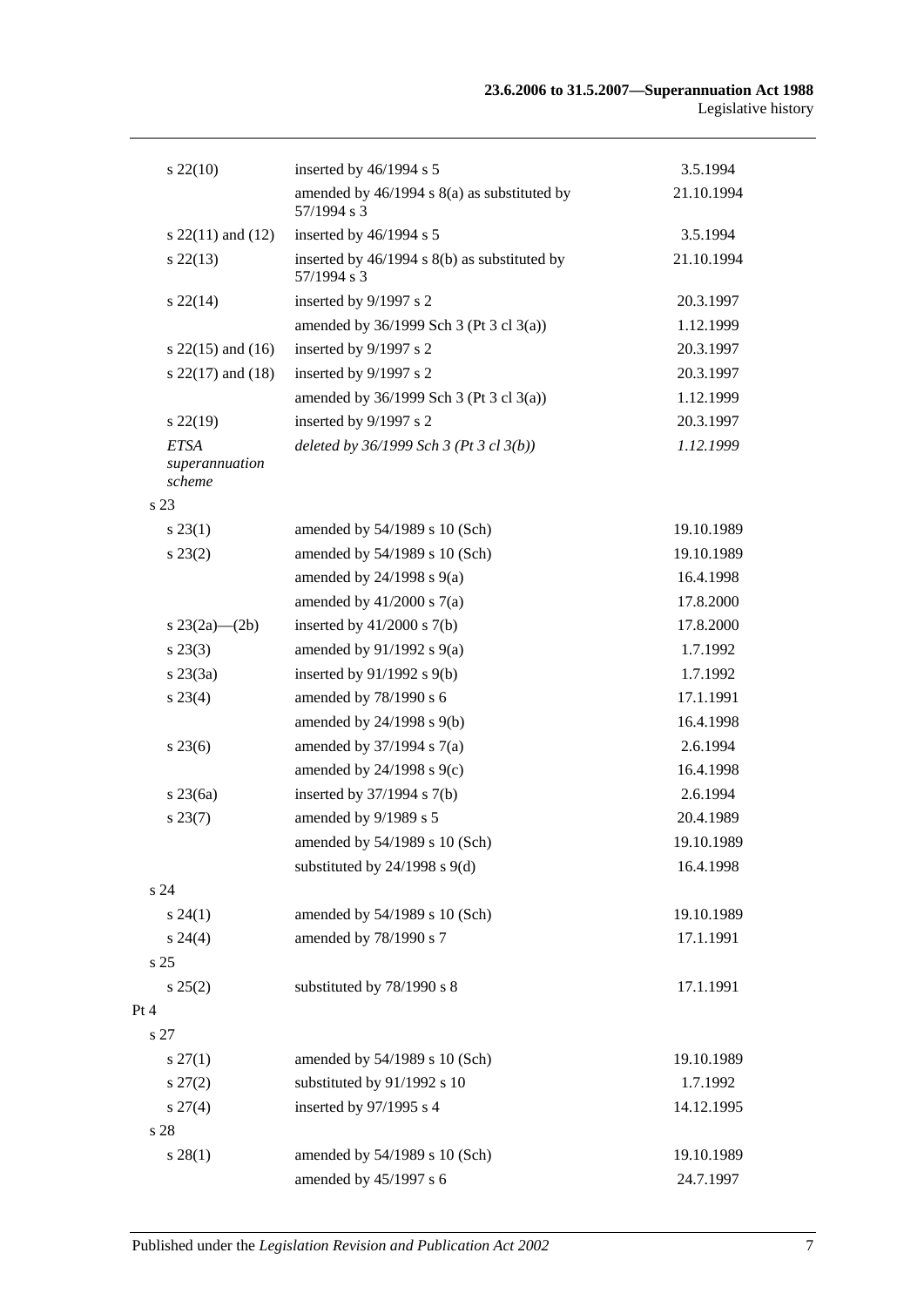| s $28(1a)$ and $(1b)$ | inserted by 78/1990 s 9                    | 17.1.1991  |
|-----------------------|--------------------------------------------|------------|
| $s$ 28(1c)            | inserted by $91/1992$ s $11(a)$            | 1.7.1992   |
|                       | amended by $24/1998$ s $10(a)$             | 16.4.1998  |
|                       | amended by $21/2003$ s $8(a)$              | 17.8.2003  |
| $s \; 28(1d)$         | inserted by $91/1992$ s $11(a)$            | 1.7.1992   |
|                       | amended by $37/1994$ s $8(a)$              | 2.6.1994   |
| $s$ 28(1e)            | inserted by $37/1994$ s $8(b)$             | 2.6.1994   |
| $s \, 28(1f)$         | inserted by $37/1994$ s $8(b)$             | 2.6.1994   |
|                       | substituted by $24/1998$ s $10(b)$         | 16.4.1998  |
| $s\,28(2)$            | amended by 54/1989 s 10 (Sch)              | 19.10.1989 |
|                       | amended by $24/1998$ s $10(c)$             | 16.4.1998  |
|                       | amended by 21/2003 s 8(b)                  | 17.8.2003  |
| $s\,28(3)$            | amended by 54/1989 s 10 (Sch)              | 19.10.1989 |
| $s\,28(4)$            | substituted by 67/1991 s 3                 | 19.12.1991 |
|                       | substituted by $91/1992$ s $11(b)$         | 1.7.1992   |
| s 28(5)               | amended by 54/1989 s 10 (Sch)              | 19.10.1989 |
|                       | amended by $91/1992$ s $11(c)$             | 1.7.1992   |
| $s\,28(6)$            | amended by 54/1989 s 10 (Sch)              | 19.10.1989 |
|                       | deleted by $91/1992 s 11(d)$               | 1.7.1992   |
| $s\,28(7)$            | amended by $24/1998$ s $10(d)$             | 16.4.1998  |
| s 28(8)               | inserted by 97/1995 s 5                    | 14.12.1995 |
| s 28A                 | inserted by 44/1993 s 3                    | 27.5.1993  |
| s 28A(3)              | substituted by 57/1999 s 3                 | 1.7.1999   |
|                       | s 28A(3a) and (3b) inserted by 57/1999 s 3 | 1.7.1999   |
| $s$ 28A(3c)           | inserted by 57/1999 s 3                    | 1.7.1999   |
|                       | amended by 21/2003 s 9                     | 17.8.2003  |
|                       | s 28A(3d) and (3e) inserted by 57/1999 s 3 | 1.7.1999   |
| ss 28B and 28C        | inserted by 97/1995 s 6                    | 14.12.1995 |
| s 29                  |                                            |            |
| s 29(1)               | amended by $24/1998$ s $11(a)$             | 16.4.1998  |
| s 29(1a) and (1b)     | inserted by $24/1998$ s $11(b)$            | 16.4.1998  |
| $s\,29(2)$            | amended by 54/1989 s 10 (Sch)              | 19.10.1989 |
|                       | amended by 91/1992 s 12(a)                 | 1.7.1992   |
| s29(3)                | amended by 54/1989 s 10 (Sch)              | 19.10.1989 |
|                       | deleted by $91/1992 s 12(b)$               | 1.7.1992   |
| s 30                  |                                            |            |
| $s \ 30(3)$           | amended by 9/1989 s 6                      | 20.4.1989  |
| $s \ 30(8)$           | amended by 54/1989 s 10 (Sch)              | 19.10.1989 |
| s 30A                 | inserted by 78/1990 s 10                   | 17.1.1991  |
| s 31                  |                                            |            |
| $s \, 31(1)$          | amended by 54/1989 s 10 (Sch)              | 19.10.1989 |
|                       | substituted by $37/1994$ s $9(a)$          | 2.6.1994   |
| $s \ 31(2)$           | amended by 91/1992 s 13(a)                 | 1.7.1992   |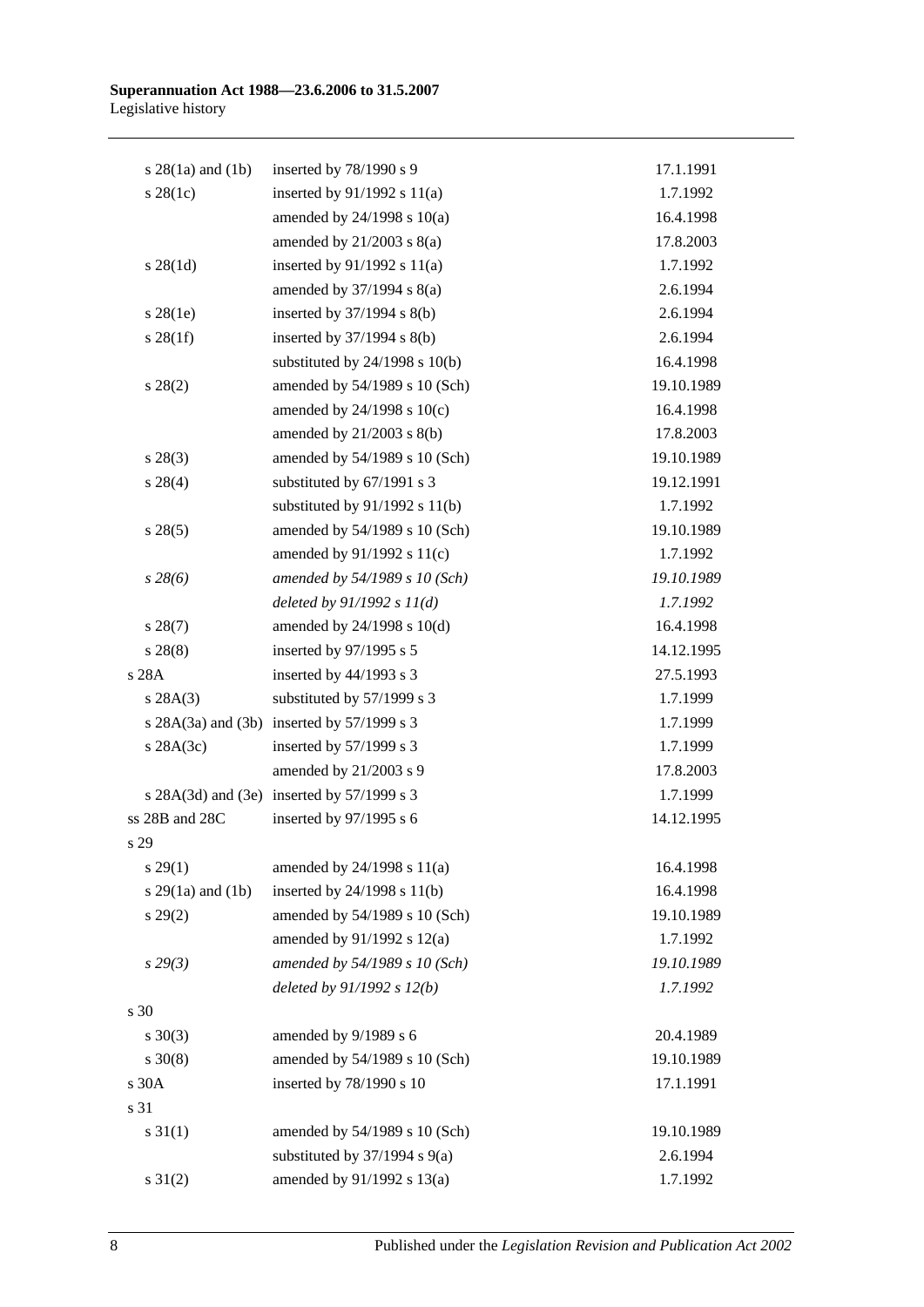| A                   | amended by 78/1990 s 11(a)         | 17.1.1991  |
|---------------------|------------------------------------|------------|
|                     | amended by 67/1991 s 4             | 19.12.1991 |
| Pn                  | inserted by 91/1992 s 13(b)        | 1.7.1992   |
| $\mathbf M$         | inserted by $91/1992$ s $13(c)$    | 1.7.1992   |
| $s \frac{31}{2a}$   | inserted by 78/1990 s 11(b)        | 17.1.1991  |
| $s \, 31(2b)$       | inserted by $37/1994$ s $9(b)$     | 2.6.1994   |
|                     | amended by 24/1998 s 12            | 16.4.1998  |
| s $31(2c)$          | inserted by 37/1994 s 9(b)         | 2.6.1994   |
| $s \ 31(3)$         | substituted by $78/1990$ s $11(c)$ | 17.1.1991  |
|                     | amended by 45/1997 s 7             | 24.7.1997  |
| $s \, 31(4)$        | substituted by $78/1990$ s $11(c)$ | 17.1.1991  |
| s 32                |                                    |            |
| $s \, 32(1)$        | amended by $67/1991$ s $5(a)$      | 19.12.1991 |
| $s \, 32(2)$        | amended by 54/1989 s 10 (Sch)      | 19.10.1989 |
|                     | amended by 91/1992 s 14(a)         | 1.7.1992   |
| $\mathbf{A}$        | amended by $67/1991$ s $5(b)$      | 19.12.1991 |
| Pn                  | inserted by 91/1992 s 14(b)        | 1.7.1992   |
| $\mathbf{M}$        | inserted by 91/1992 s 14(b)        | 1.7.1992   |
| $s \frac{32}{2a}$   | inserted by 49/2003 s 29           | 18.12.2003 |
| $s \, 32(3)$        |                                    |            |
| $\mathbf{A}$        | amended by $67/1991$ s $5(c)$      | 19.12.1991 |
| $s \frac{32}{3a}$   | inserted by $67/1991$ s $5(d)$     | 19.12.1991 |
|                     | substituted by $91/1992$ s $14(c)$ | 1.7.1992   |
|                     | amended by 24/1998 s 13            | 16.4.1998  |
| $s \, 32(5)$        | amended by 54/1989 s 10 (Sch)      | 19.10.1989 |
|                     | amended by $67/1991$ s $5(e)$      | 19.12.1991 |
|                     | amended by 91/1992 s 14(d)         | 1.7.1992   |
| s 32A               | inserted by 91/1992 s 15           | 1.7.1992   |
| $s \, 32A(2)$       | amended by 24/1998 s 14            | 16.4.1998  |
| ss 32B-32D          | inserted by 37/2004 s 18           | 18.9.2004  |
| Pt 5                |                                    |            |
| s 34                | amended by 9/1989 s 7              | 20.4.1989  |
|                     | amended by 54/1989 s 10 (Sch)      | 19.10.1989 |
|                     | amended by 69/1992 s 29            | 10.12.1992 |
|                     | substituted by 91/1992 s 16        | 1.7.1992   |
| $s \, 34(1)$        | amended by $41/2000$ s $8(a)$      | 17.8.2000  |
| n                   | amended by 45/1997 s 8             | 1.7.1992   |
| $s \, 34(2)$        | amended by 34/2000 s 8(b)          | 1.6.2000   |
| B                   | amended by 37/1994 s 10(a)         | 2.6.1994   |
| $\mathbf n$         | amended by 45/1997 s 8             | 1.7.1992   |
| $s \, 34(5)$        | inserted by 37/1994 s 10(b)        | 2.6.1994   |
| $s \frac{34(6)}{2}$ | inserted by 37/1994 s 10(b)        | 2.6.1994   |
|                     | amended by 24/1998 s 15            | 16.4.1998  |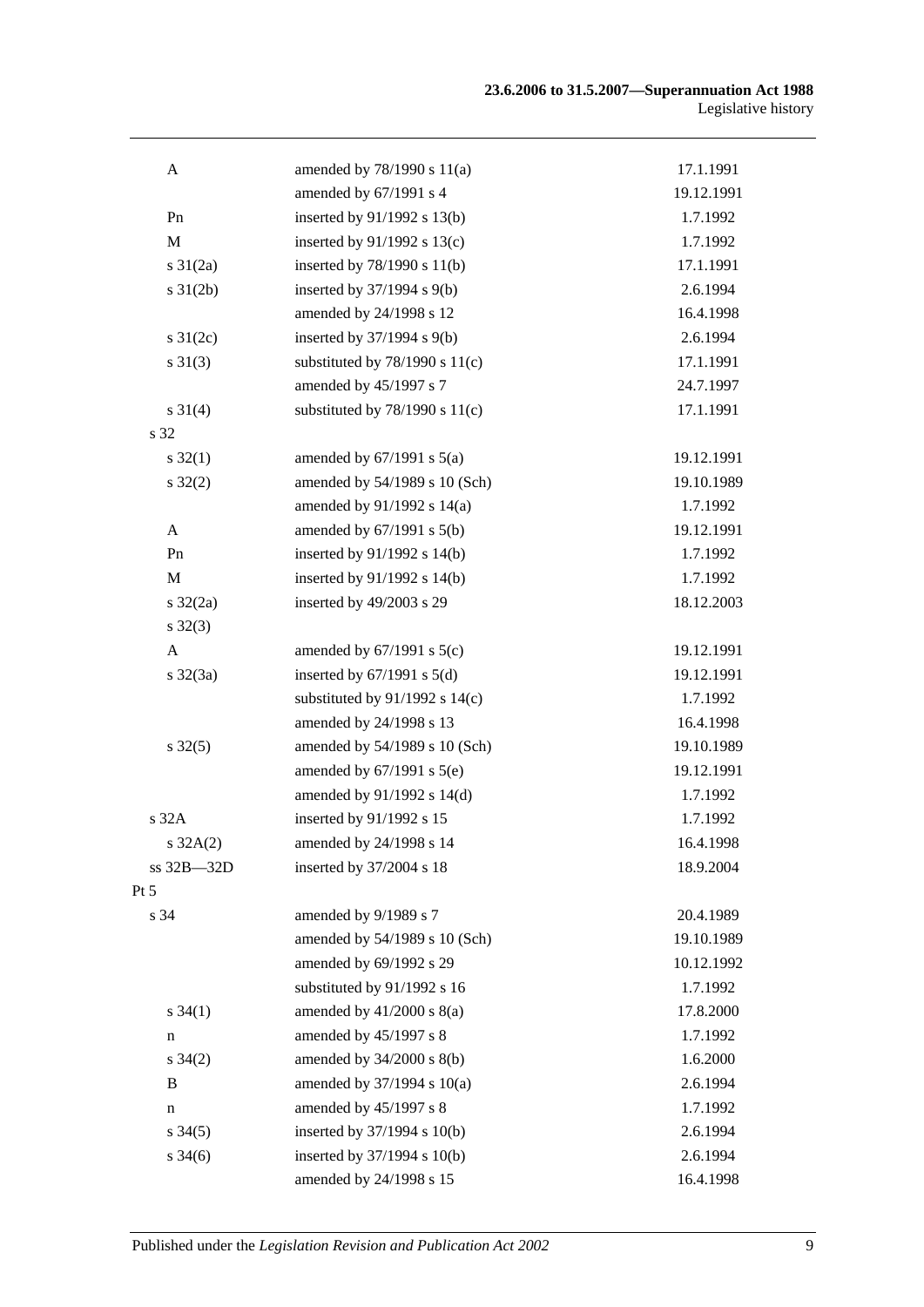| $s \frac{34(7)}{2}$   | inserted by 97/1995 s 7            | 14.12.1995 |
|-----------------------|------------------------------------|------------|
| s 35                  |                                    |            |
| $s \, 35(1)$          | amended by 91/1992 s 17(a)         | 1.7.1992   |
| $s \, 35(2)$          |                                    |            |
| $\mathbf{A}$          | amended by $67/1991$ s $6(a)$      | 19.12.1991 |
| $s \; 35(2a)$         | inserted by $67/1991$ s $6(b)$     | 19.12.1991 |
| $s \; 35(2b)$         | inserted by 91/1992 s 17(b)        | 1.7.1992   |
| $s \; 35(4)$          | amended by 91/1992 s 17(c)         | 1.7.1992   |
|                       | amended by 37/1994 s 11(a)         | 2.6.1994   |
| $s \, 35(5)$          | amended by 54/1989 s 10 (Sch)      | 19.10.1989 |
|                       | amended by 91/1992 s 17(d)         | 1.7.1992   |
| Pn                    | inserted by 91/1992 s 17(e)        | 1.7.1992   |
| FS                    | inserted by 91/1992 s 17(e)        | 1.7.1992   |
| $\mathbf M$           | inserted by $91/1992$ s $17(e)$    | 1.7.1992   |
| $s \, 35(6)$          | inserted by $37/1994$ s $11(b)$    | 2.6.1994   |
| s 36                  |                                    |            |
| $s \; 36(1)$          | substituted by $9/1989$ s $8(a)$   | 20.4.1989  |
| $s \; 36(3)$          | amended by $9/1989$ s $8(b)$       | 20.4.1989  |
| $s \; 36(8)$          | amended by 54/1989 s 10 (Sch)      | 19.10.1989 |
| s 36A                 | inserted by 78/1990 s 12           | 17.1.1991  |
| s 37                  |                                    |            |
| $s \frac{37(1)}{2}$   | substituted by $37/1994$ s $12(a)$ | 2.6.1994   |
| $s \frac{37(2)}{2}$   | amended by $67/1991$ s $7(a)$      | 19.12.1991 |
|                       | substituted by 91/1992 s 18        | 1.7.1992   |
| $s \frac{37}{2a}$     | inserted by $67/1991$ s $7(b)$     | 19.12.1991 |
| $s \frac{37(3a)}{2}$  | inserted by $37/1994$ s $12(b)$    | 2.6.1994   |
|                       | amended by 24/1998 s 16            | 16.4.1998  |
| s $37(3b)$ and $(3c)$ | inserted by $37/1994$ s $12(b)$    | 2.6.1994   |
| s $37(4)$ and $(5)$   | substituted by 78/1990 s 13        | 17.1.1991  |
| s 38                  |                                    |            |
| $s \, 38(1)$          | amended by $67/1991$ s $8(a)$      | 19.12.1991 |
|                       | amended by $12/1993$ s $9(a)$      | 19.12.1991 |
|                       | amended by $45/1997$ s $9(a)$      | 24.7.1997  |
| $s \frac{38}{1a}$     | inserted by 45/1997 s 9(b)         | 24.7.1997  |
|                       | amended by 13/2003 s 13            | 3.7.2003   |
| $s \, 38(1b)$         | inserted by 49/2003 s 30           | 18.12.2003 |
| $s \ 38(4)$           | amended by 54/1989 s 10 (Sch)      | 19.10.1989 |
|                       | amended by 67/1991 s 8(b), (c)     | 19.12.1991 |
|                       | amended by 37/1994 s 13            | 2.6.1994   |
| $s \, 38(6)$          | inserted by $67/1991$ s $8(d)$     | 19.12.1991 |
|                       | amended by 24/1998 s 17            | 16.4.1998  |
| $s \, 38(7)$          | inserted by $67/1991$ s $8(d)$     | 19.12.1991 |
|                       | amended by 91/1992 s 19(a)         | 1.7.1992   |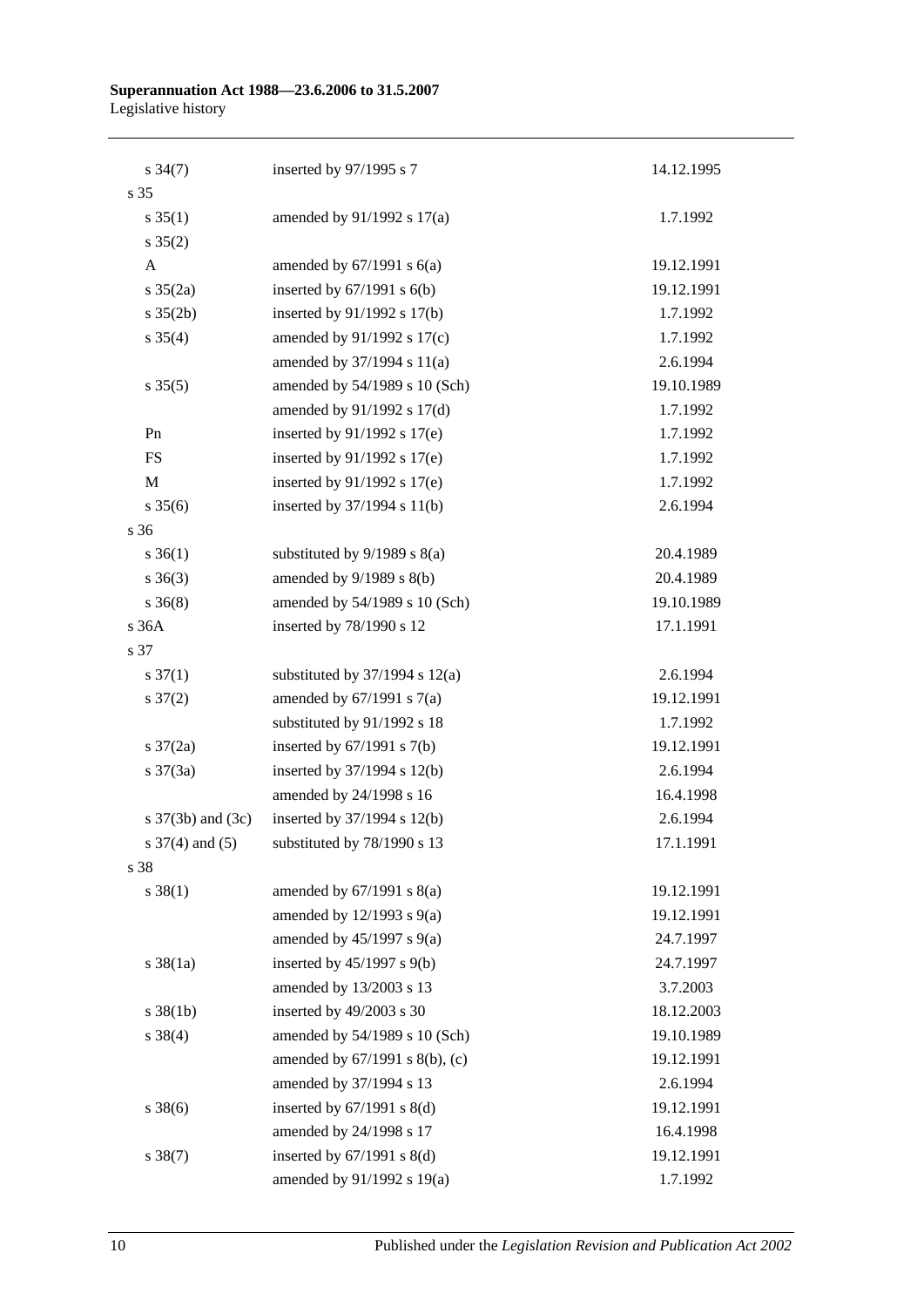|                       | amended by 12/1993 s 9(b)                               | 19.12.1991 |
|-----------------------|---------------------------------------------------------|------------|
| X                     | substituted by 91/1992 s 19(b)                          | 1.7.1992   |
| Pn                    | inserted by 91/1992 s 19(b)                             | 1.7.1992   |
| $\mathbf{M}$          | inserted by 91/1992 s 19(b)                             | 1.7.1992   |
| s 39                  |                                                         |            |
| $s \, 39(1)$          | amended by 54/1989 s 10 (Sch)                           | 19.10.1989 |
|                       | amended by 78/1990 s 14(a)                              | 17.1.1991  |
|                       | amended by 37/1994 s 14(a)                              | 2.6.1994   |
| s $39(1a)$ and $(1b)$ | inserted by $78/1990$ s $14(b)$                         | 17.1.1991  |
| $s \frac{39(1c)}{2}$  | inserted by $91/1992$ s $20(a)$                         | 1.7.1992   |
|                       | amended by 24/1998 s 18(a), (b)                         | 16.4.1998  |
|                       | amended by $21/2003$ s $10(a)$                          | 17.8.2003  |
|                       | (a)—(d) redesignated as (b)—(e) by $24/1998$<br>s 18(a) | 16.4.1998  |
| $s \, 39(1d)$         | inserted by $91/1992$ s $20(a)$                         | 1.7.1992   |
|                       | amended by 37/1994 s 14(b), (c)                         | 2.6.1994   |
| $s \frac{39(1da)}{2}$ | inserted by $37/1994$ s $14(d)$                         | 2.6.1994   |
| $s \frac{39(1db)}{2}$ | inserted by 37/1994 s 14(d)                             | 2.6.1994   |
|                       | substituted by $24/1998$ s $18(c)$                      | 16.4.1998  |
| $s\,39(1e)$           | inserted by $91/1992 s 20(a)$                           | 1.7.1992   |
|                       | deleted by $24/1998 s 18(d)$                            | 16.4.1998  |
| $s \, 39(2)$          | amended by 78/1990 s 14(c)                              | 17.1.1991  |
|                       | amended by 24/1998 s 18(e)                              | 16.4.1998  |
|                       | amended by 21/2003 s 10(b)                              | 17.8.2003  |
| $s \, 39(3)$          | amended by 54/1989 s 10 (Sch)                           | 19.10.1989 |
|                       | amended by 91/1992 s 20(b)                              | 1.7.1992   |
| $s \, 39(4)$          | amended by 54/1989 s 10 (Sch)                           | 19.10.1989 |
|                       | amended by 37/1994 s 14(e)                              | 2.6.1994   |
| $s \, 39(5)$          | amended by 54/1989 s 10 (Sch)                           | 19.10.1989 |
|                       | amended by $67/1991$ s $9(a)$                           | 19.12.1991 |
|                       | amended by 24/1998 s 18(f)                              | 16.4.1998  |
|                       | amended by $21/2003$ s $10(c)$                          | 17.8.2003  |
| $s \, 39(6)$          | amended by $9/1989$ s $9(a)$                            | 20.4.1989  |
|                       | amended by 54/1989 s 10 (Sch)                           | 19.10.1989 |
|                       | amended by 24/1998 s 18(g)                              | 16.4.1998  |
| $s \, 39(7)$          | amended by 54/1989 s 10 (Sch)                           | 19.10.1989 |
|                       | amended by 91/1992 s 20(c), (d)                         | 1.7.1992   |
|                       | substituted by $37/1994$ s $14(f)$                      | 2.6.1994   |
|                       | amended by $41/2000$ s $9(a)$                           | 17.8.2000  |
| M                     | substituted by $41/2000$ s $9(b)$                       | 17.8.2000  |
| $\rm{NM}$             | amended by 45/1997 s 10                                 | 24.7.1997  |
|                       | substituted by $41/2000$ s $9(c)$                       | 17.8.2000  |
| S                     | amended by $41/2000$ s $9(d)$                           | 17.8.2000  |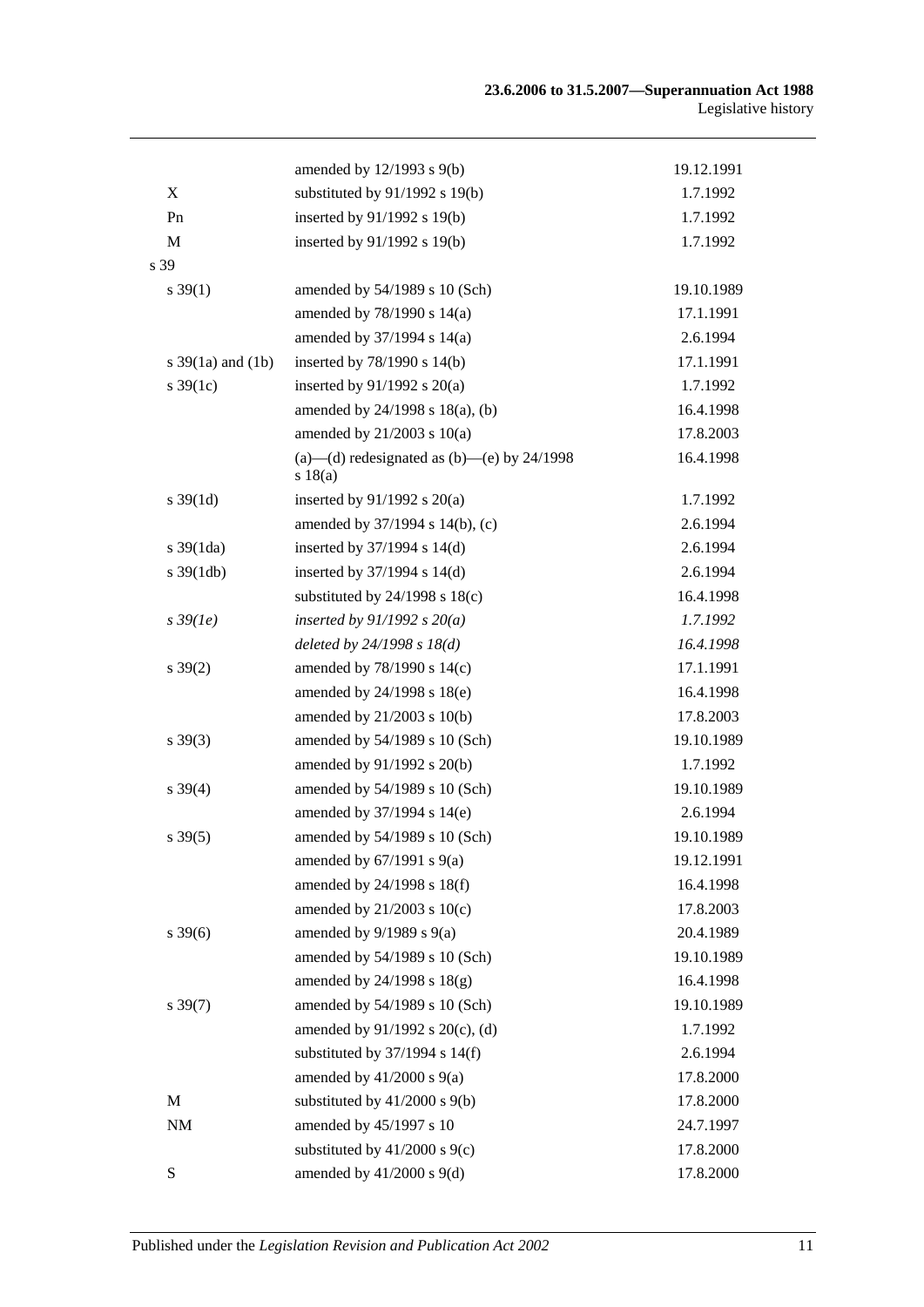| $s \frac{39(7a)}{2}$ | inserted by $41/2000$ s $9(e)$                  | 17.8.2000  |
|----------------------|-------------------------------------------------|------------|
| $s \, 39(8)$         | amended by 54/1989 s 10 (Sch)                   | 19.10.1989 |
|                      | amended by 37/1994 s 14(g)                      | 2.6.1994   |
| $s \frac{39(8a)}{2}$ | inserted by $67/1991$ s $9(b)$                  | 19.12.1991 |
| $s \, 39(8b)$        | inserted by $67/1991$ s $9(b)$                  | 19.12.1991 |
|                      | amended by 91/1992 s 20(e)                      | 1.7.1992   |
| X                    | substituted by $91/1992$ s $20(f)$              | 1.7.1992   |
| Pn                   | inserted by $91/1992$ s $20(f)$                 | 1.7.1992   |
| $\mathbf M$          | inserted by $91/1992$ s $20(f)$                 | 1.7.1992   |
| $s \, 39(8c)$        | inserted by $91/1992$ s $20(g)$                 | 1.7.1992   |
|                      | amended by 37/1994 s 14(h)                      | 2.6.1994   |
| $s\,39(9)$           | inserted by $9/1989$ s $9(b)$                   | 1.7.1988   |
| $s \, 39(10)$        | inserted by $37/1994$ s $14(i)$                 | 5.6.1994   |
|                      | s 39(10a) and (10b) inserted by 24/1998 s 18(h) | 1.7.1994   |
| $s \frac{39(11)}{2}$ | inserted by 97/1995 s 8                         | 14.12.1995 |
| s 39A                | inserted by 44/1993 s 4                         | 27.5.1993  |
| $s \, 39A(1)$        | amended by 37/1994 s 15(a)                      | 2.6.1994   |
| $s \, 39A(2)$        | substituted by $37/1994$ s $15(b)$              | 2.6.1994   |
| $s \, 39A(3)$        | substituted by 57/1999 s 4                      | 1.7.1999   |
| s 39A(3a)–(3c)       | inserted by $57/1999$ s 4                       | 1.7.1999   |
| $s$ 39A $(3d)$       | inserted by 57/1999 s 4                         | 1.7.1999   |
|                      | amended by 21/2003 s 11                         | 17.8.2003  |
| s $39A(3e)$ (3g)     | inserted by $57/1999$ s 4                       | 1.7.1999   |
| $s \, 39A(4)$        | substituted by $37/1994$ s $15(c)$              | 2.6.1994   |
| $s \, 39A(5)$        | amended by 37/1994 s 15(d)                      | 2.6.1994   |
| ss 39B and 39C       | inserted by 97/1995 s 9                         | 14.12.1995 |
| s 40                 |                                                 |            |
| $s\ 40(4)$           | inserted by 67/1991 s 10                        | 19.12.1991 |
| s 40A                | inserted by $23/1999$ s 6                       | 1.4.1999   |
| $s\ 40A(2)$          | amended by 37/2004 s 19(1)                      | 19.8.2004  |
| $s\ 40A(3)$          | amended by 37/2004 s 19(2)                      | 19.8.2004  |
| $s\ 40A(4)$          | amended by 37/2004 s 19(3)                      | 19.8.2004  |
| $s\ 40A(8)$          | deleted by 37/2004 s 19(4)                      | 19.8.2004  |
| s 42A                | inserted by 41/2000 s 10                        | 17.8.2000  |
| s 43                 | amended by 78/1990 s 15                         | 17.1.1991  |
|                      | substituted by 67/1991 s 11                     | 19.12.1991 |
| s 43A                | inserted by $54/1989$ s 8                       | 19.10.1989 |
|                      | amended by 37/1994 s 16                         | 2.6.1994   |
|                      | substituted by 41/2000 s 11                     | 17.8.2000  |
| s 43AA               | inserted by 41/2000 s 12                        | 17.8.2000  |
| Pt 5A                | inserted by 49/2003 s 31                        | 18.12.2003 |
| s 43AB               | amended by 5/2006 s 5                           | 23.6.2006  |
| s 43AC               |                                                 |            |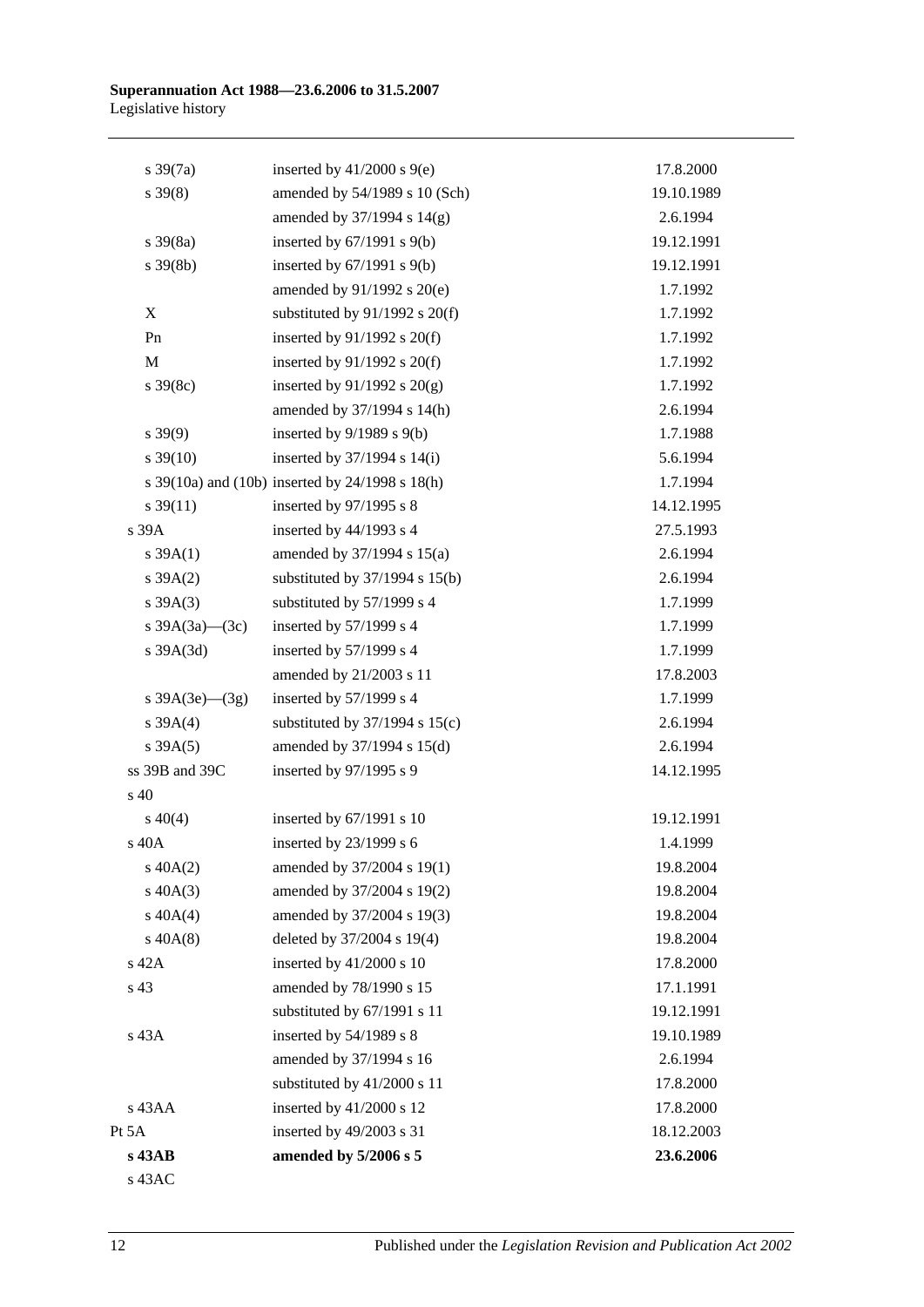| Southern State<br>Superannuation<br>Fund | deleted by $51/2004$ s 44                        | 13.1.2005  |
|------------------------------------------|--------------------------------------------------|------------|
| $s$ 43AG                                 | substituted by 51/2004 s 45                      | 13.1.2005  |
| $Pt\ 6$                                  |                                                  |            |
| $s$ 43B                                  | inserted by 91/1992 s 21                         | 1.7.1992   |
| $s\,43B(1)$                              | s 43B redesignated as $s$ 43B(1) by 37/1994 s 17 | 2.6.1994   |
| $s\,43B(2)$                              | inserted by 37/1994 s 17                         | 2.6.1994   |
| s <sub>44</sub>                          |                                                  |            |
| $s\,44(1)$                               | amended by 37/1994 s 18(a)                       | 2.6.1994   |
|                                          | amended by 24/1998 s 19                          | 16.4.1998  |
|                                          | amended by $4/2000$ s $9(1)$ (Sch 1 cl $41(a)$ ) | 1.6.2000   |
| $s\,44(2)$                               | amended by 37/1994 s 18(b)                       | 2.6.1994   |
|                                          | deleted by $4/2000 s 9(1)$ (Sch 1 cl $41(b)$ )   | 1.6.2000   |
| $s\,44(3)$                               | deleted by $4/2000 s 9(1)$ (Sch 1 cl $41(c)$ )   | 1.6.2000   |
| $s\,44(4)$                               | inserted by $37/1994$ s $18(c)$                  | 2.6.1994   |
|                                          | amended by $4/2000$ s $9(1)$ (Sch 1 cl $41(d)$ ) | 1.6.2000   |
| s <sub>45</sub>                          |                                                  |            |
| $s\,45(1)$                               | amended by 9/1989 s 10                           | 20.4.1989  |
|                                          | amended by $41/2000$ s $13(a)$ —(c)              | 1.7.1988   |
|                                          | amended by $37/2004$ s $20(1)$ —(6)              | 19.8.2004  |
|                                          | (e) deleted by 37/2004 s 20(3)                   | 19.8.2004  |
| $s\,45(1a)$                              | inserted by $24/1998$ s $20(a)$                  | 16.4.1998  |
|                                          | substituted by $41/2000$ s $13(d)$               | 1.7.1988   |
|                                          | amended by 37/2004 s 20(7)                       | 19.8.2004  |
| $s\,45(2)$                               | amended by 24/1998 s 20(b)                       | 16.4.1998  |
|                                          | amended by $41/2000$ s $13(e)$                   | 1.7.1988   |
|                                          | (ba) deleted by 37/2004 s 20(8)                  | 19.8.2004  |
| $s\,45(4)$                               | substituted by 67/1991 s 12                      | 19.12.1991 |
|                                          | amended by 37/2004 s 20(9)                       | 19.8.2004  |
| $s\,45(6)$                               | inserted by 37/1994 s 19                         | 2.6.1994   |
|                                          | amended by 41/2000 s 13(f)                       | 1.7.1988   |
| $s\,45(7)$                               | inserted by 37/2004 s 20(10)                     | 19.8.2004  |
| s 46                                     |                                                  |            |
| $s\ 46(4)$ and $(5)$                     | inserted by 9/1989 s 11                          | 20.4.1989  |
| s 47                                     |                                                  |            |
| $s\,47(1)$                               | amended by 78/1990 s 16                          | 17.1.1991  |
|                                          | substituted by $20/1998$ s $7(a)$                | 1.10.1997  |
|                                          | amended by $40/2001$ s $9(a)$                    | 1.1.2002   |
| $s\,47(2)$                               | amended by 20/1998 s 7(b)                        | 1.10.1997  |
|                                          | substituted by $40/2001$ s $9(a)$                | 1.1.2002   |
| $s\,47(4)$                               | inserted by $20/1998$ s $7(c)$                   | 1.10.1997  |
|                                          | amended by $40/2001$ s $9(b)$                    | 1.1.2002   |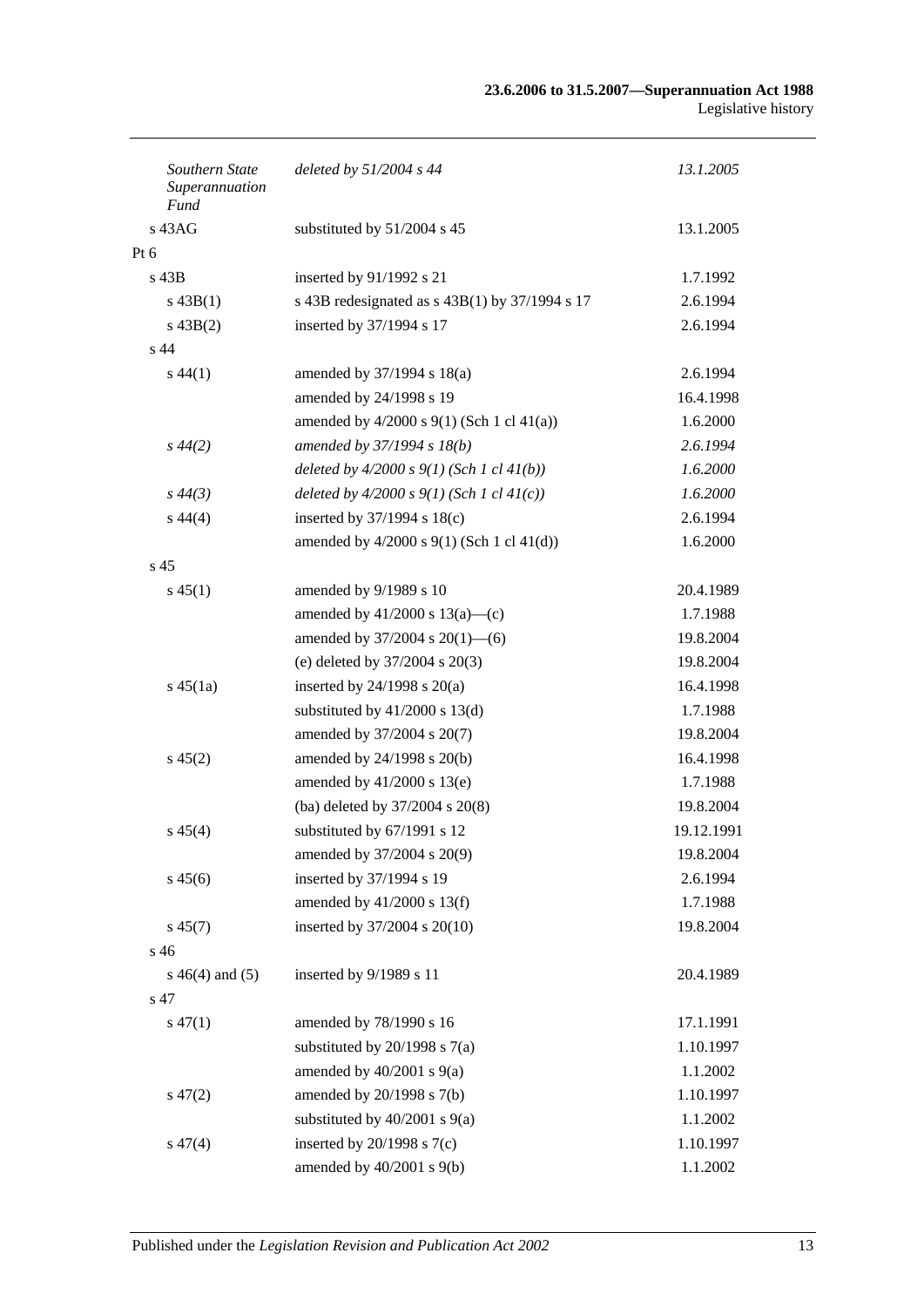| $s\,47(5)$             | inserted by $20/1998$ s $7(c)$                                           | 1.10.1997  |
|------------------------|--------------------------------------------------------------------------|------------|
|                        | amended by $40/2001$ s $9(c)$ , (d)                                      | 1.1.2002   |
| $s\,47(6)$             | inserted by $20/1998$ s $7(c)$                                           | 1.10.1997  |
|                        | substituted by $40/2001$ s $9(e)$                                        | 1.1.2002   |
| ss 47A and 47B         | inserted by 24/1998 s 21                                                 | 16.4.1998  |
| s <sub>48</sub>        |                                                                          |            |
| $s\,48(1)$             | substituted by $9/1989$ s $12(a)$                                        | 20.4.1989  |
|                        | amended by 54/1989 s 10 (Sch)                                            | 19.10.1989 |
| $s\ 48(2)$             | amended by 9/1989 s 12(b)                                                | 20.4.1989  |
|                        | amended by 54/1989 s 10 (Sch)                                            | 19.10.1989 |
|                        | substituted by 41/2000 s 14                                              | 17.8.2000  |
|                        | substituted by 12/2001 s 26                                              | 1.7.2001   |
| $s\ 48(2a)$ and $(2b)$ | inserted by 41/2000 s 14                                                 | 17.8.2000  |
| $s\,48(3)$             | inserted by $9/1989$ s $12(c)$                                           | 20.4.1989  |
| s 51A                  | inserted by 41/2000 s 15                                                 | 17.8.2000  |
| s <sub>54</sub>        |                                                                          |            |
| s 54(1)                | amended by 37/2004 s 21(1)                                               | 19.8.2004  |
| s 54(5)                | amended by 54/1989 s 10 (Sch)                                            | 19.10.1989 |
| s $54(6)$ and $(7)$    | inserted by $37/2004$ s $21(2)$                                          | 19.8.2004  |
| s <sub>55</sub>        |                                                                          |            |
| s 55(1)                | amended by 38/1995 Sch 2                                                 | 1.7.1995   |
|                        | amended by 24/1998 s 22                                                  | 16.4.1998  |
|                        | (a)—(d) redesignated as (b)—(e) by $24/1998$<br>s 22                     | 16.4.1998  |
|                        | amended by $5/2006$ s $6(1)$ — $(5)$                                     | 23.6.2006  |
| s 55(1a)               | inserted by 49/2003 s 32                                                 | 18.12.2003 |
| s 55(2)                | substituted by $5/2006$ s $6(6)$                                         | 23.6.2006  |
| s <sub>56</sub>        |                                                                          |            |
| s 56(1)                | s 56 substituted by 24/1998 s 23                                         | 16.4.1998  |
|                        | s 56 amended and redesignated as $s$ 56(1) by<br>$5/2006$ s $7(1)$ - (4) | 23.6.2006  |
| $s\,56(2)$ —(4)        | inserted by $5/2006$ s $7(4)$                                            | 23.6.2006  |
| s 58A                  | inserted by 91/1992 s 22                                                 | 1.7.1992   |
| s 59                   |                                                                          |            |
| s 59(1a)               | inserted by 78/1990 s 17                                                 | 17.1.1991  |
|                        | amended by 67/1991 s 13                                                  | 19.12.1991 |
|                        | amended by 49/2003 s 33                                                  | 18.12.2003 |
|                        | amended by 5/2006 s 8                                                    | 23.6.2006  |
| s 60                   | inserted by 9/1989 s 13                                                  | 20.4.1989  |
|                        | deleted by 54/1989 s 9                                                   | 19.10.1989 |
| Sch 1                  |                                                                          |            |
| cl 1                   |                                                                          |            |
| cl $1(1)$ and $(2)$    | amended by 54/1989 s 10 (Sch)                                            | 19.10.1989 |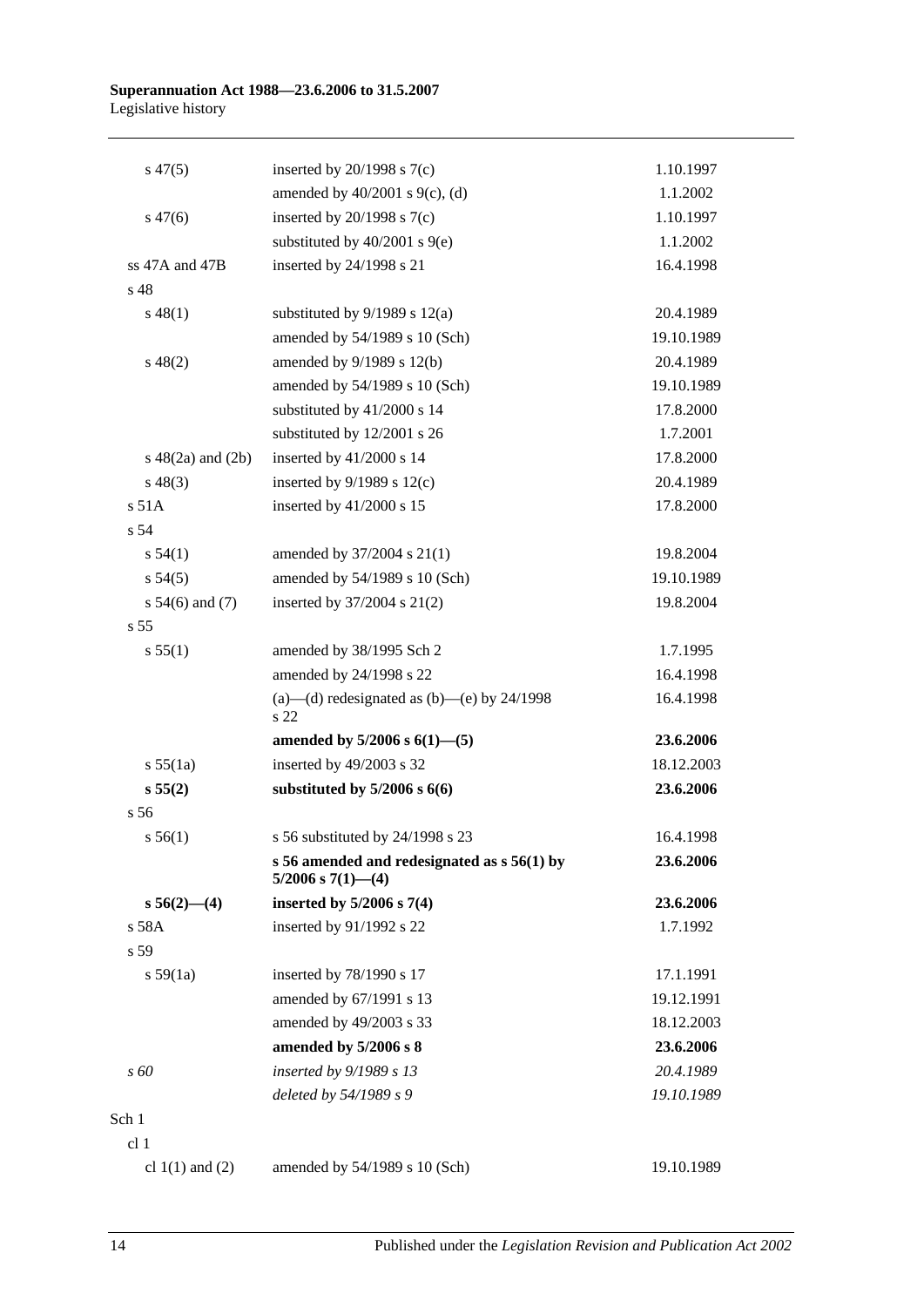| cl $1(2a)$       | inserted by 9/1989 s 14            | 1.7.1988   |
|------------------|------------------------------------|------------|
| cl <sub>2</sub>  |                                    |            |
| cl $2(1)$        | amended by 54/1989 s 10 (Sch)      | 19.10.1989 |
| cl 2(4)          | amended by 54/1989 s 10 (Sch)      | 19.10.1989 |
|                  | amended by 67/1991 s 14            | 19.12.1991 |
|                  | deleted by $24/1998 s 24(a)$       | 16.4.1998  |
| cl 3A            | inserted by 78/1990 s 18           | 17.1.1991  |
| cl <sub>4</sub>  | amended by 54/1989 s 10 (Sch)      | 19.10.1989 |
| cl <sub>5</sub>  |                                    |            |
| cl $5(1)$        | amended by 54/1989 s 10 (Sch)      | 19.10.1989 |
| cl <sub>6</sub>  |                                    |            |
| cl $6(1)$        | amended by $9/1989$ s $15(a)$      | 20.4.1989  |
|                  | amended by 37/1994 s 20(a)         | 2.6.1994   |
| <b>FS</b>        | substituted by $37/1994$ s $20(b)$ | 2.6.1994   |
| Z                | inserted by $9/1989$ s $15(b)$     | 20.4.1989  |
| Pn               | inserted by $37/1994$ s $20(c)$    | 2.6.1994   |
| M                | inserted by $37/1994$ s $20(c)$    | 2.6.1994   |
| cl 7             |                                    |            |
| cl $7(3)$        | inserted by $91/1992$ s $23(a)$    | 1.7.1992   |
| cl <sub>9</sub>  |                                    |            |
| cl $9(1a)$       | inserted by $9/1989$ s 16(a)       | 20.4.1989  |
|                  | amended by 54/1989 s 10 (Sch)      | 19.10.1989 |
|                  | amended by $69/1992$ s $30(a)$     | 10.12.1992 |
| cl $9(2)$        | amended by 54/1989 s 10 (Sch)      | 19.10.1989 |
|                  | amended by 69/1992 s 30(b)         | 10.12.1992 |
| cl $9(3)$        | inserted by $9/1989$ s $16(b)$     | 20.4.1989  |
|                  | amended by 69/1992 s 30(c)         | 10.12.1992 |
|                  | amended by 91/1992 s 23(b)         | 1.7.1992   |
| cl 10            | substituted by 9/1989 s 17         | 20.4.1989  |
| cl 11            |                                    |            |
| cl $11(2)$       | amended by 54/1989 s 10 (Sch)      | 19.10.1989 |
| cl 12            |                                    |            |
| cl $12(2)$       | inserted by 54/1989 s 10 (Sch)     | 19.10.1989 |
|                  | amended by 38/1995 Sch 2           | 1.7.1995   |
| cl <sub>15</sub> | inserted by $91/1992$ s $23(c)$    | 1.7.1992   |
| cl $15(1)$       | amended by 37/1994 s 20(d)         | 2.6.1994   |
| cl $15(3)$       | inserted by $37/1994$ s $20(e)$    | 2.6.1994   |
| cl 15A           | inserted by $37/1994$ s $20(f)$    | 2.6.1994   |
| cl 16            | inserted by 91/1992 s 23(c)        | 1.7.1992   |
| cl 17            | inserted by $37/1994$ s $20(g)$    | 2.6.1994   |
| cll 18-20        | inserted by 24/1998 s 24(b)        | 16.4.1998  |
| cl 21            | inserted by 51/2004 s 46           | 3.7.2003   |
| Sch 1A           | inserted by 78/1990 s 19           | 17.1.1991  |
|                  |                                    |            |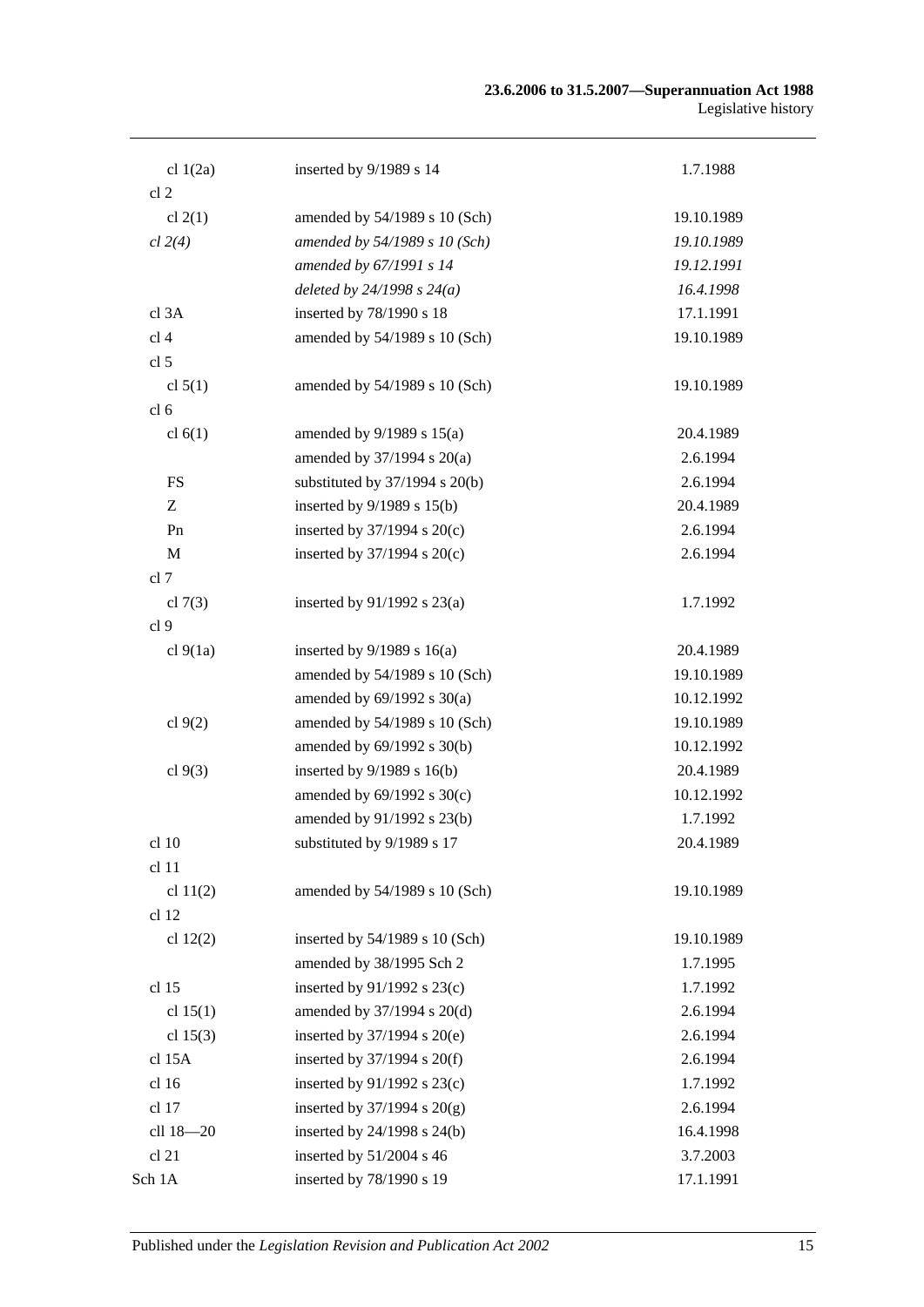| cl <sub>1</sub>    |                                                                       |           |
|--------------------|-----------------------------------------------------------------------|-----------|
| cl $1(1)$          | amended by 37/1994 s 21                                               | 2.6.1994  |
| cl $1(2)$          | amended by $67/1991$ s $15(a)$                                        | 17.1.1991 |
|                    | amended by $30/1994$ Sch 4 cl $2(c)(ii)$                              | 1.7.1994  |
|                    | substituted by 5/2006 s 9                                             | 23.6.2006 |
| cl 2               |                                                                       |           |
| cl $2(1)$          | cl 2 amended and redesignated as cl $2(1)$ by<br>67/1991 s 15(b), (c) | 17.1.1991 |
| cl $2(2)$          | inserted by $67/1991$ s $15(c)$                                       | 17.1.1991 |
| Sch 1B             | inserted by $36/1999$ Sch 3 (Pt 3 cl 3(c))                            | 1.12.1999 |
| cl <sub>4</sub>    |                                                                       |           |
| cl $4(7)$          | substituted by $41/2000$ s 16                                         | 17.8.2000 |
| cl $4(8)$ — $(10)$ | inserted by $41/2000$ s 16                                            | 17.8.2000 |
| Sch <sub>3</sub>   | deleted by 91/1992 s 24                                               | 1.7.1992  |
|                    | inserted by $5/2006$ s 10                                             | 23.6.2006 |

## **Transitional etc provisions associated with Act or amendments**

*Statutes Amendment (Division of Superannuation Interests under Family Law Act) Act 2003, Sch 1*

## **1—Interpretation**

In this Schedule—

*relevant Act* means an Act amended by this Act;

*relevant authority* means—

- (a) the Police Superannuation Board; or
- (b) the South Australian Parliamentary Superannuation Board; or
- (c) the South Australian Superannuation Board; or
- (d) the Treasurer.

#### **2—Prior action**

Any step taken by a relevant authority before a section of this Act is brought into operation that corresponds to a step that may be taken by the relevant authority under a relevant Act after this Act is brought into operation will be taken to be valid and effectual for the purposes of a relevant Act as if it had been taken after the commencement of this Act.

#### **3—Instruments**

Any splitting instrument, or other instrument, lodged with a relevant authority before the commencement of this Act may take effect for the purposes of a relevant Act after the commencement of this Act.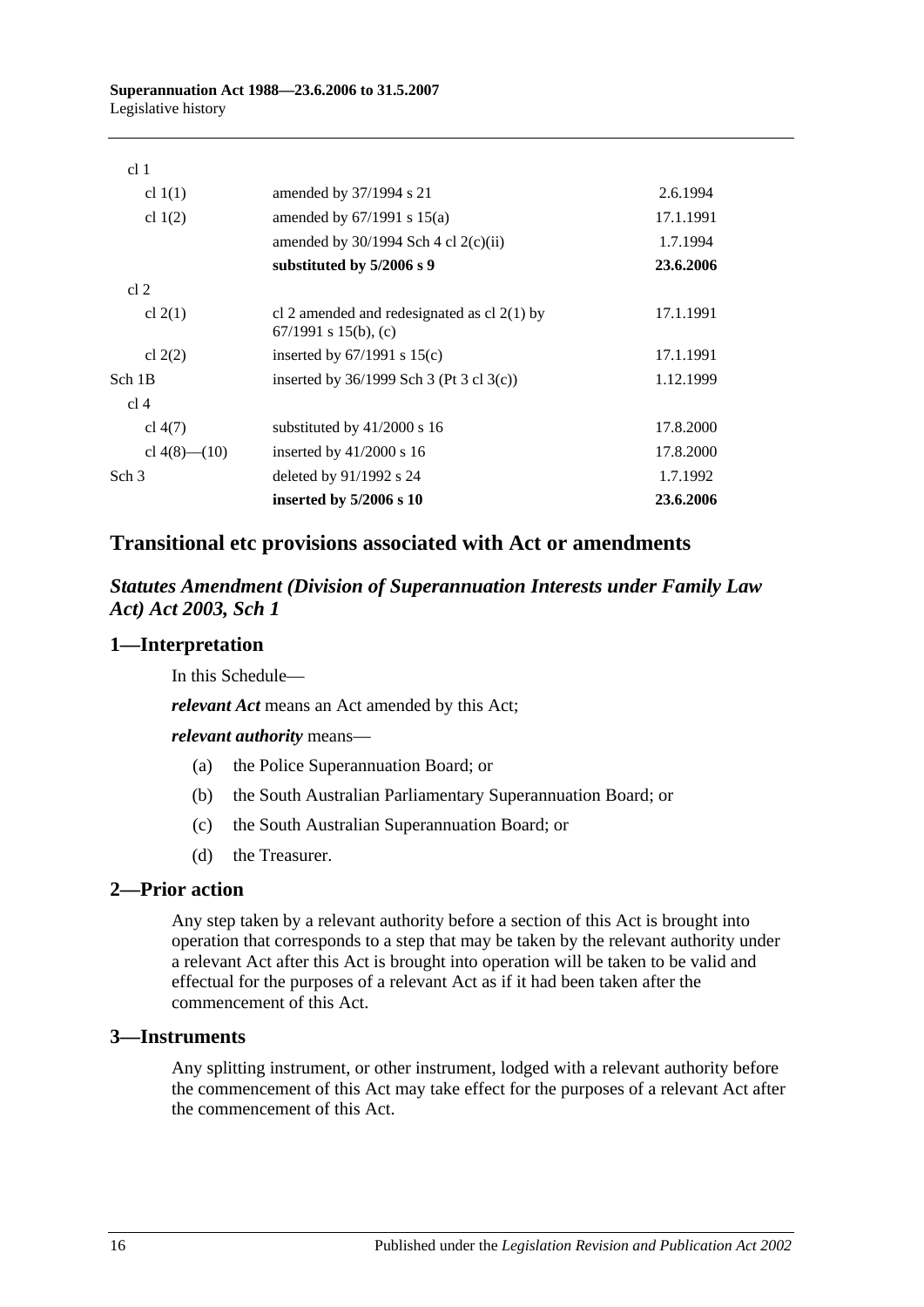#### **4—Other matters**

- (1) The Governor may, by regulation, make additional provisions of a saving or transitional nature consequent on the enactment of this Act.
- (2) A provision of a regulation under subclause (1) may, if the regulation so provides, take effect from the commencement of this Act or from an earlier day, but not before 28 December 2002.
- (3) To the extent to which a provision takes effect under subclause (2) from a day earlier than the day of the regulation's publication in the Gazette, the provision does not operate to the disadvantage of a person by—
	- (a) decreasing the person's rights; or
	- (b) imposing liabilities on the person.
- (4) The *[Acts Interpretation Act](http://www.legislation.sa.gov.au/index.aspx?action=legref&type=act&legtitle=Acts%20Interpretation%20Act%201915) 1915* will, except to the extent of any inconsistency with the provisions of this Schedule (or regulations made under this Schedule), apply to any amendment effected by this Act.

## *Superannuation (Administered Schemes) Amendment Act 2006, Sch 1*

## **5—Interpretation**

In this Part—

*principal Act* means the *[Superannuation Act](http://www.legislation.sa.gov.au/index.aspx?action=legref&type=act&legtitle=Superannuation%20Act%201988) 1988*.

## **6—Transitional provision**

Subsections (2) and (3) of section 56 of the principal Act (as enacted by this Act) do not apply with respect to a matter where the relevant time limit expired, or the procedural step was required to be taken, before the commencement of this clause unless the South Australian Superannuation Board is satisfied, on application by a person seeking to obtain the benefit of this clause, that the failure to comply with the time limit or procedural step was attributable to a person's physical or mental disability at the relevant time.

# **Historical versions**

Retrospective amendment not included in Reprints 20—23 (see 51/2004) Reprint No 1—15.1.1992 Reprint No 2—10.12.1992 Reprint No 3—25.3.1993 Reprint No 4—27.5.1993 Reprint No 5—9.6.1994 Reprint No 6—1.7.1994 Reprint No 7—21.10.1994 Reprint No 8—1.7.1995 Reprint No 9—14.12.1995 Reprint No 10—20.3.1997 Reprint No 11—24.7.1997